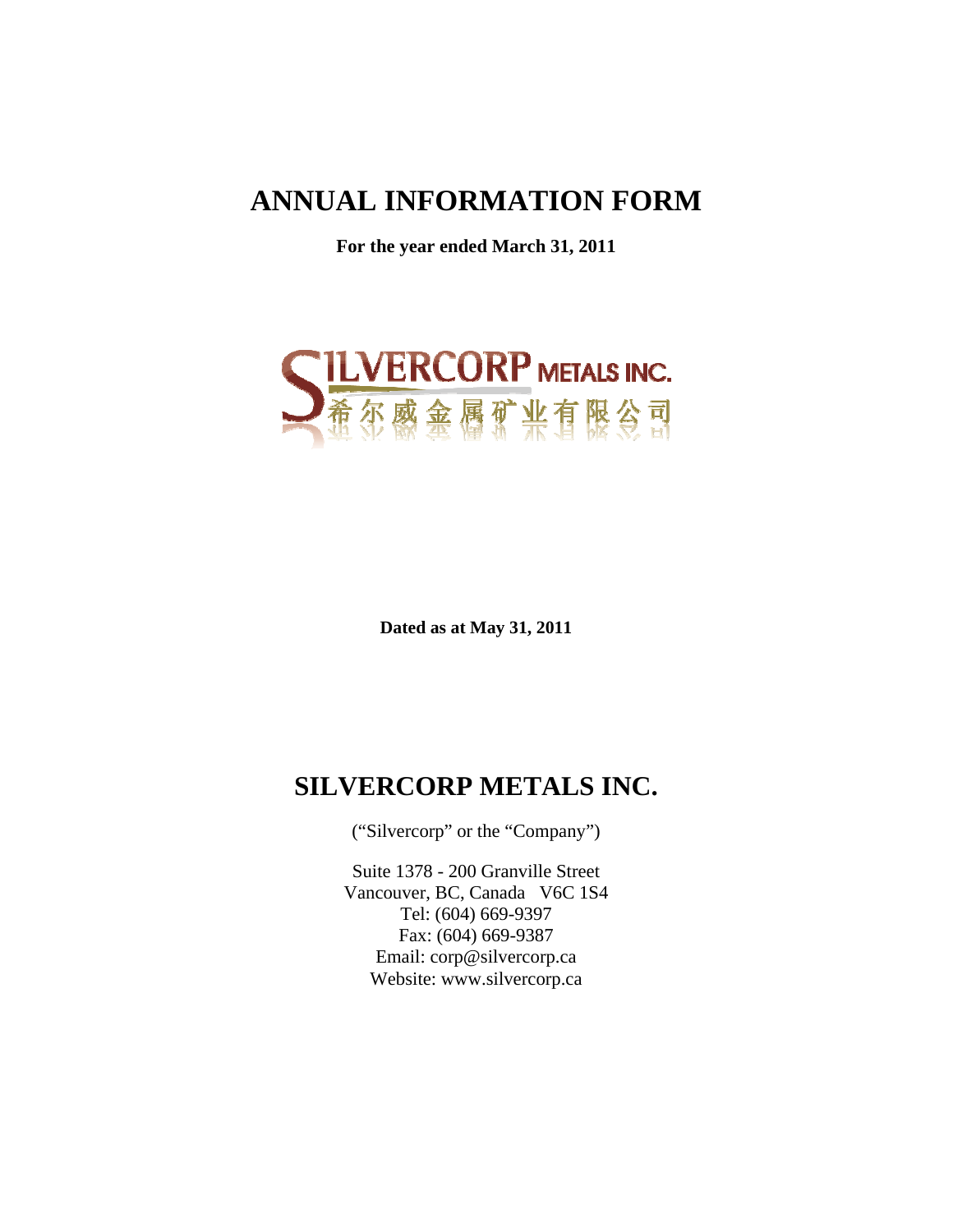# **TABLE OF CONTENTS**

| 1.1             |  |
|-----------------|--|
| 1.2             |  |
| 1.3             |  |
| ITEM 2:         |  |
| 2.1             |  |
| 2.2             |  |
| <b>ITEM 3:</b>  |  |
| 3.1             |  |
| 3.2             |  |
| 3.3             |  |
| 3.4             |  |
| <b>ITEM 4:</b>  |  |
| 4.1             |  |
| 4.2             |  |
| 4.3             |  |
| <b>ITEM 5:</b>  |  |
| 5.1             |  |
| 5.2             |  |
| 5.3             |  |
| ITEM 6:         |  |
| <b>ITEM 7:</b>  |  |
| 7.1             |  |
| <b>ITEM 8:</b>  |  |
| ITEM 9:         |  |
| <b>ITEM 10:</b> |  |
| 10.1            |  |
| 10.2            |  |
| 10.3            |  |
| <b>ITEM 11:</b> |  |
| <b>ITEM 12:</b> |  |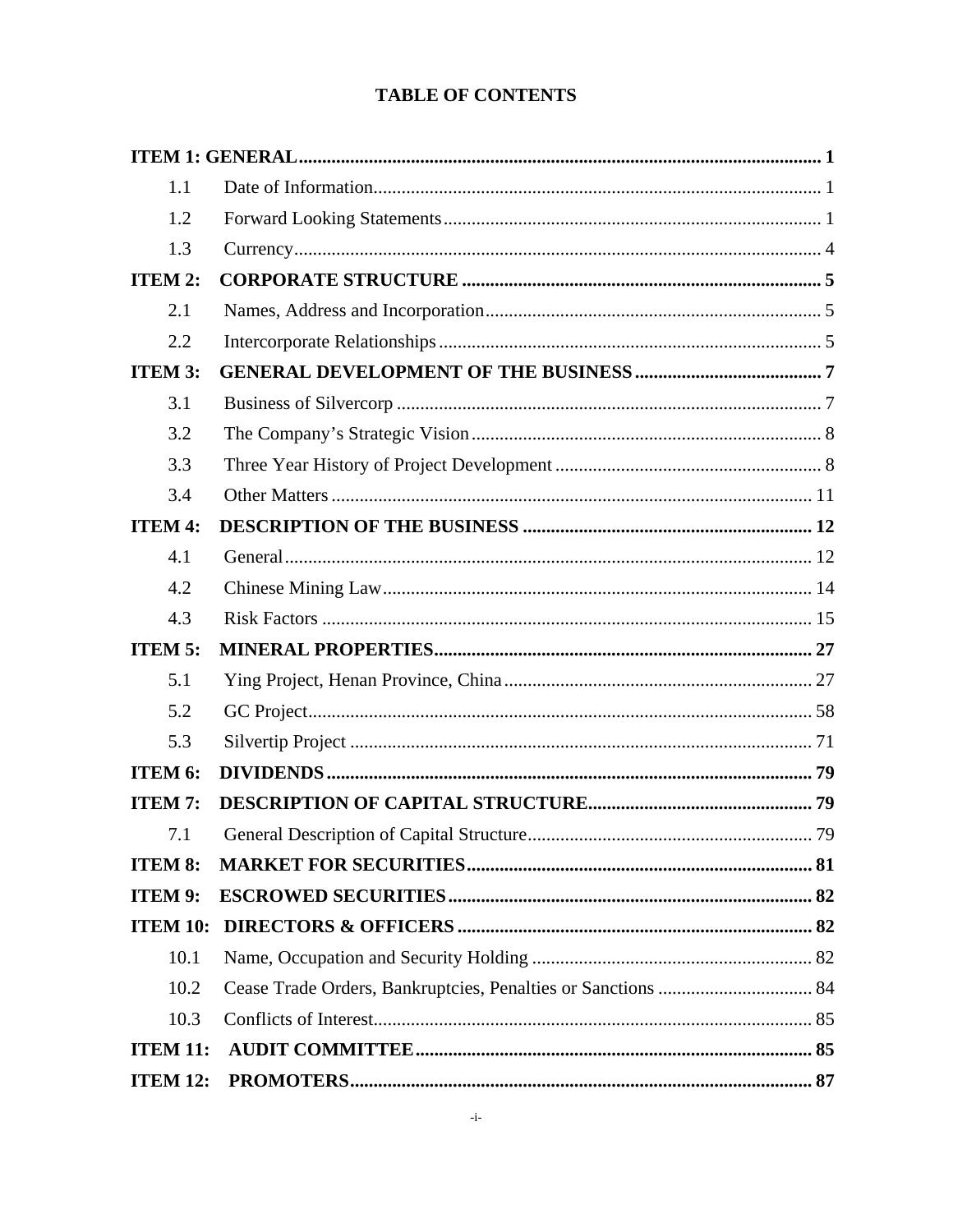# **TABLE OF CONTENTS**

(continued)

| ITEM 14: INTEREST OF MANAGEMENT AND OTHERS IN MATERIAL |  |
|--------------------------------------------------------|--|
|                                                        |  |
|                                                        |  |
|                                                        |  |
|                                                        |  |
|                                                        |  |
|                                                        |  |
|                                                        |  |
|                                                        |  |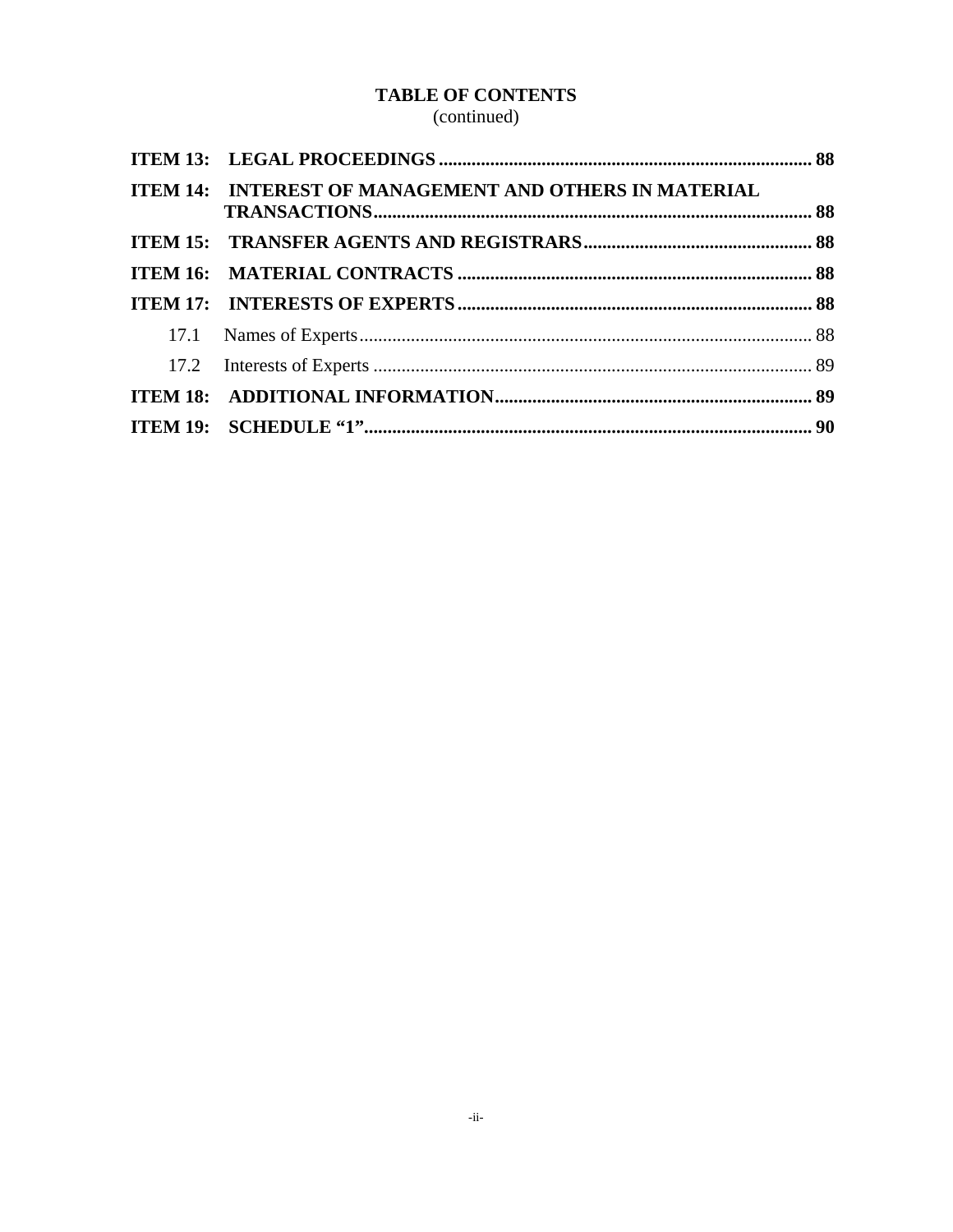## **ITEM 1: GENERAL**

## **1.1 Date of Information**

All information in this Annual Information Form is as of March 31, 2011, unless otherwise indicated.

## **1.2 Forward Looking Statements**

Certain of the statements and information in this Annual Information Form ("**AIF**") for Silvercorp Metals Inc. ("**Silvercorp**" or the "**Company**") constitute "forward-looking statements" within the meaning of the United States *Private Securities Litigation Reform Act* of 1995 and "forward-looking information" within the meaning of applicable Canadian provincial securities laws. All statements and information concerning mineral resource and mineral reserve estimates may also be deemed to constitute "forward-looking statements" to the extent that they involve estimates of the mineralization that will be encountered if the property is developed. Any statements or information that express or involve discussions with respect to predictions, expectations, beliefs, plans, projections, objectives, assumptions or future events or performance (often, but not always, using words or phrases such as "expects", "is expected", "anticipates", "believes", "plans", "projects", "estimates", "assumes", "intends", "strategies", "targets", "goals", "forecasts", "objectives", "budgets", "schedules", "potential" or variations thereof or stating that certain actions, events or results "may", "could", "would", "might" or "will" be taken, occur or be achieved, or the negative of any of these terms and similar expressions) are not statements of historical fact and may be forward-looking statements or information. Forward-looking statements or information relate to, among other things:

- the price of silver and other metals;
- the accuracy of mineral resource and mineral reserve estimates at the Company's material properties;
- estimated production from the Company's mines in the Ying Mining District (defined herein);
- timing of receipt of regulatory approvals;
- availability of funds from production to finance the Company's operations; and
- access to and availability of funding for future construction and development of the Company's properties.

Forward-looking statements or information are subject to a variety of known and unknown risks, uncertainties and other factors that could cause actual events or results to differ from those reflected in the forward-looking statements or information, including, without limitation, risks relating to:

fluctuating commodity prices;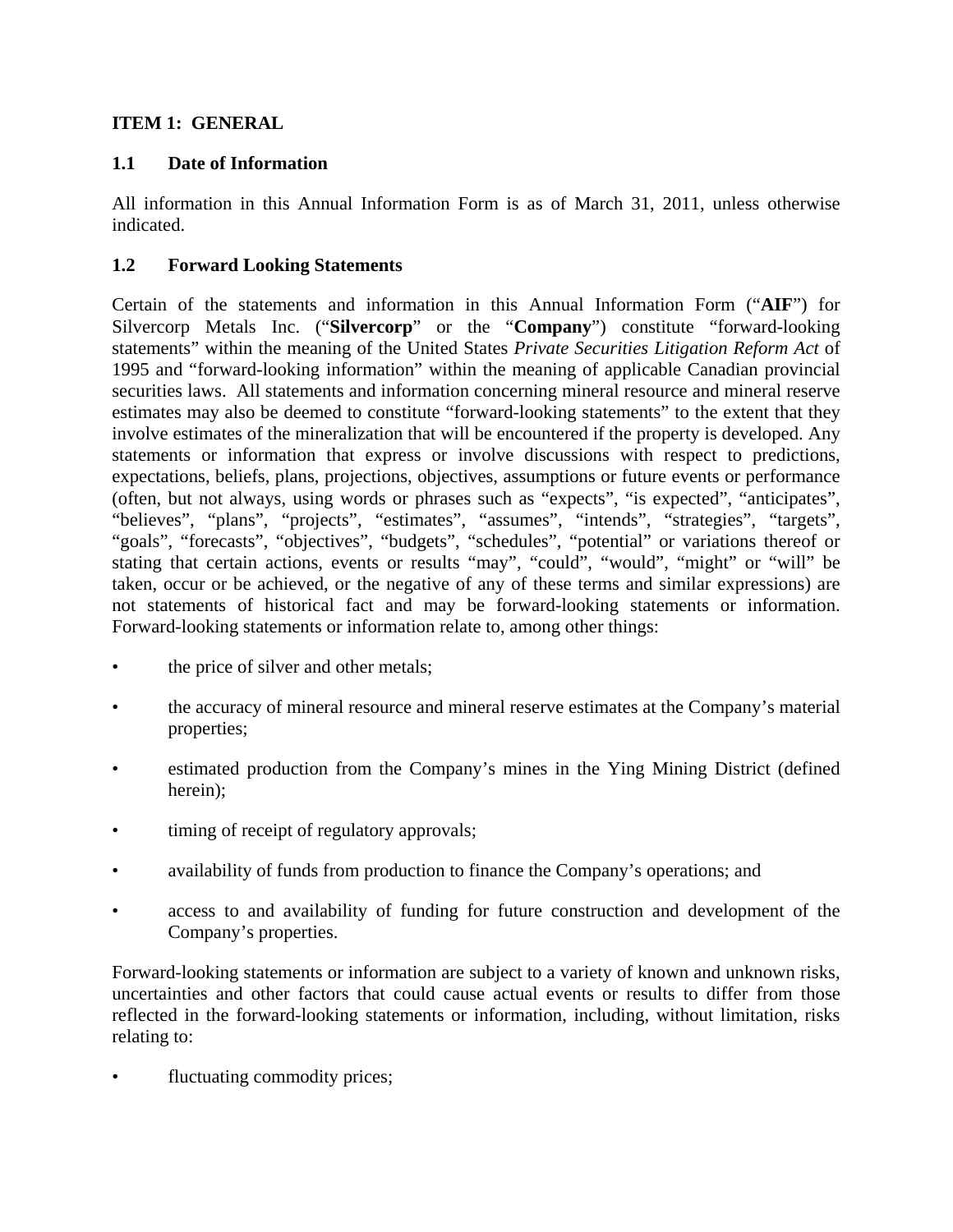- calculation of mineral resources, reserves and mineralization and precious and base metal recovery;
- interpretations and assumptions of mineral resource and mineral reserve estimates;
- exploration and development programs;
- feasibility and engineering reports;
- permits and licences;
- title to properties;
- First Nations title claims and rights;
- property interests;
- joint venture partners;
- acquisition of commercially mineable mineral rights;
- financing;
- recent market events and conditions;
- economic factors affecting the Company;
- timing, estimated amount, capital and operating expenditures and economic returns of future production;
- integration of future acquisitions into the Company's existing operations;
- competition;
- operations and political conditions;
- regulatory environment in China and Canada;
- environmental risks;
- foreign exchange rate fluctuations;
- insurance;
- risks and hazards of mining operations;
- dependence on management and key personnel;
- conflicts of interest;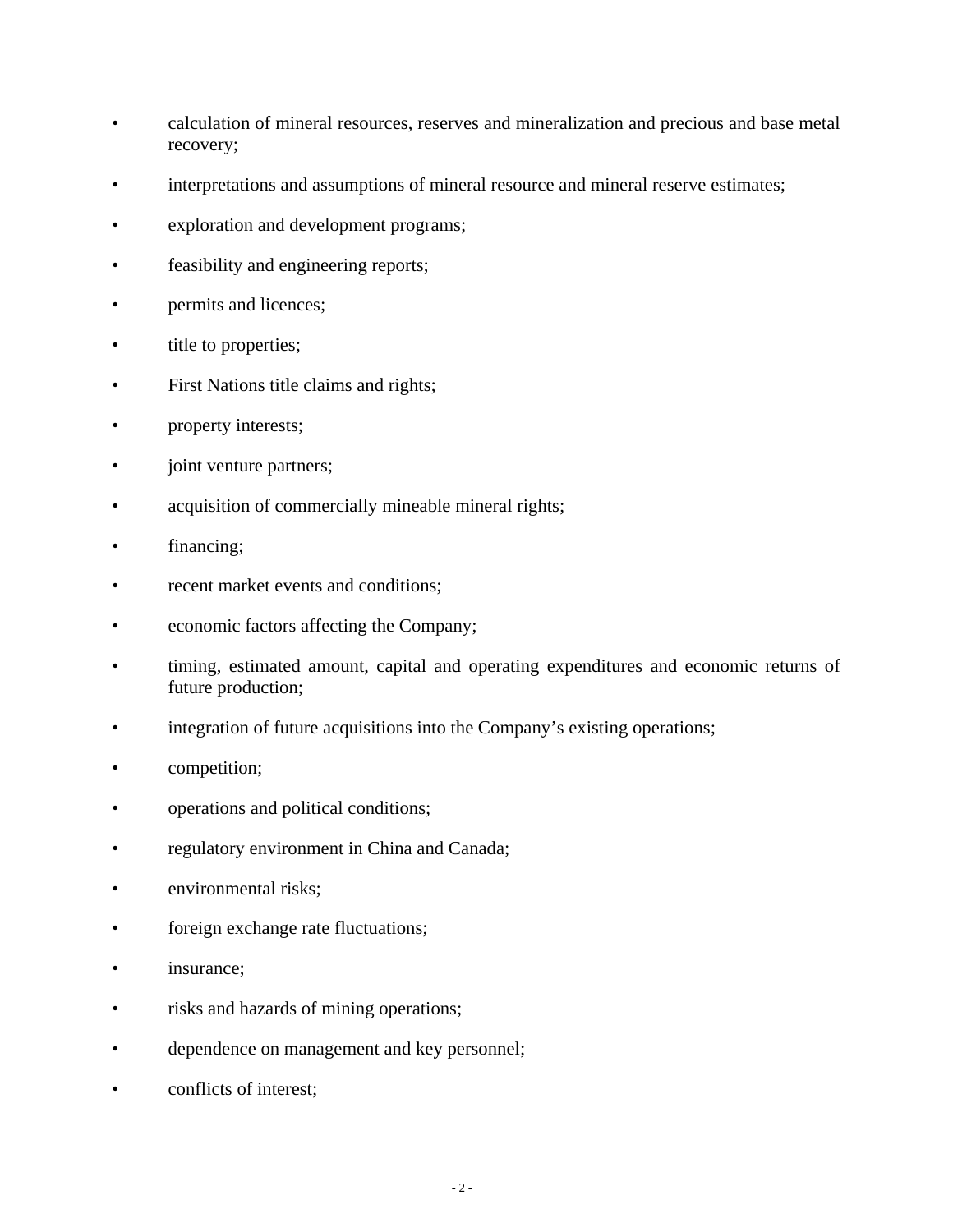- internal control over financial reporting as per the requirements of the *Sarbanes-Oxley Act*; and
- bringing actions and enforcing judgments under U.S. securities laws.

This list is not exhaustive of the factors that may affect any of the Company's forward-looking statements or information. Forward-looking statements or information are statements about the future and are inherently uncertain, and actual achievements of the Company or other future events or conditions may differ materially from those reflected in the forward-looking statements or information due to a variety of risks, uncertainties and other factors, including, without limitation, those referred to in this AIF under the heading "Risk Factors" and elsewhere. Although the Company has attempted to identify important factors that could cause actual results to differ materially, there may be other factors that cause results not to be as anticipated, estimated, described or intended. Accordingly, readers should not place undue reliance on forward-looking statements or information.

The Company's forward-looking statements and information are based on the assumptions, beliefs, expectations and opinions of management as of the date of this AIF, and other than as required by applicable securities laws, the Company does not assume any obligation to update forward-looking statements and information if circumstances or management's assumptions, beliefs, expectations or opinions should change, or changes in any other events affecting such statements or information. For the reasons set forth above, investors should not place undue reliance on forward-looking statements and information.

#### *Cautionary Note to U.S. Investors – Information Concerning Preparation of Mineral Resource and Mineral Reserve Estimates*

This AIF has been prepared in accordance with the requirements of the securities laws in effect in Canada, which differ from the requirements of U.S. securities laws. Unless otherwise indicated, all mineral resource and mineral reserve estimates included in this AIF have been prepared in accordance with National Instrument 43-101 *Standards of Disclosure for Mineral Projects* ("**NI 43-101**") and the Canadian Institute of Mining Metallurgy and Petroleum's "*CIM Standards on Mineral Resources and Reserves Definitions and Guidelines*" (the "**CIM Guidelines**"). NI 43-101 is a rule developed by the Canadian Securities Administrators which establishes standards for all public disclosure an issuer makes of scientific and technical information concerning mineral projects.

Canadian standards, including NI 43-101, differ significantly from the requirements of the United States Securities and Exchange Commission ("**SEC**"), and mineral resource and mineral reserve information contained herein may not be comparable to similar information disclosed by U.S. companies. In particular, and without limiting the generality of the foregoing, the term "resource" does not equate to the term "reserves". Under U.S. standards, mineralization may not be classified as a "reserve" unless the determination has been made that the mineralization could be economically and legally produced or extracted at the time the reserve determination is made. The SEC's disclosure standards normally do not permit the inclusion of information concerning "measured mineral resources", "indicated mineral resources" or "inferred mineral resources" or other descriptions of the amount of mineralization in mineral deposits that do not constitute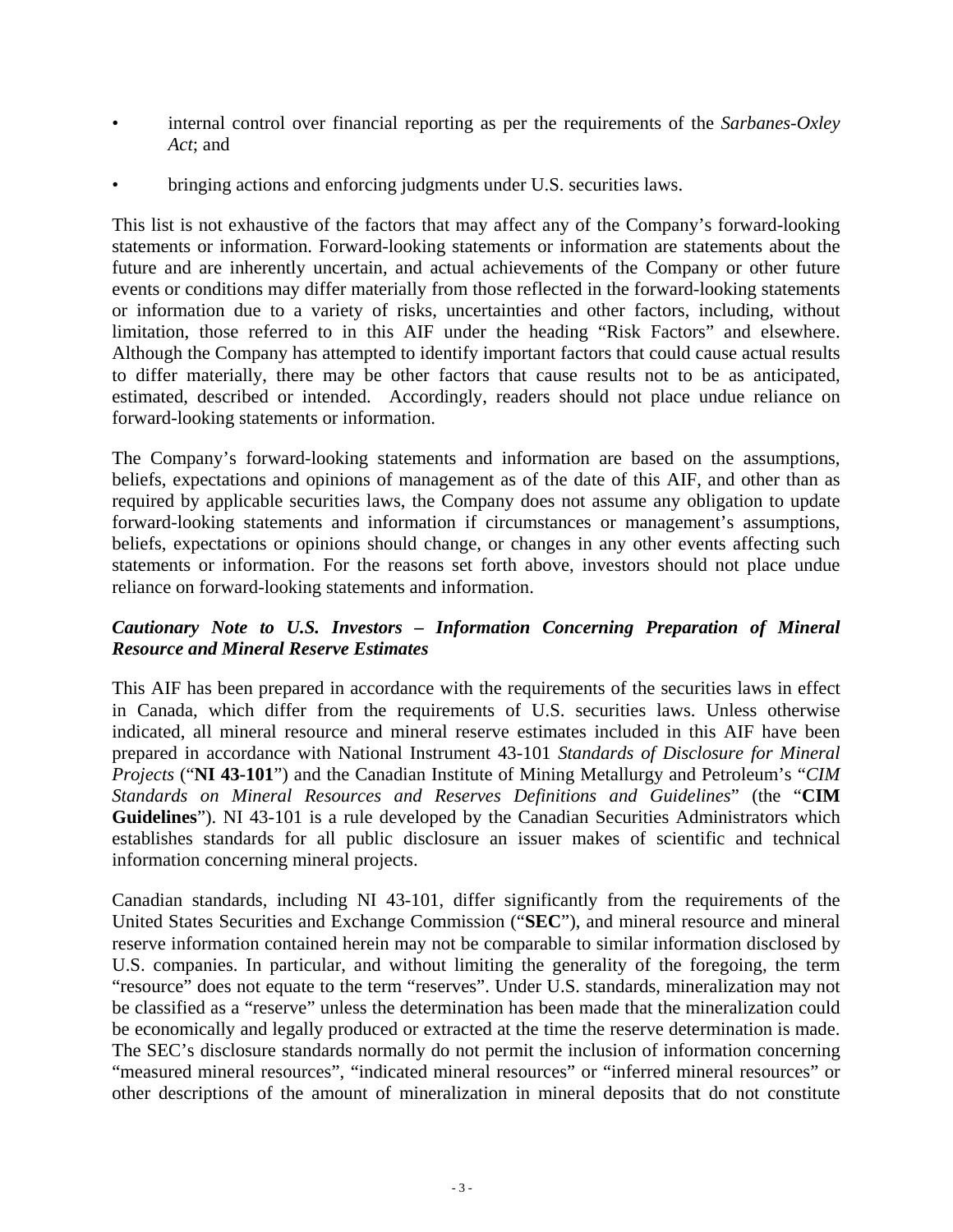"reserves" by U.S. standards in documents filed with the SEC. U.S. investors should also understand that "inferred mineral resources" have a great amount of uncertainty as to their existence and great uncertainty as to their economic and legal feasibility. It cannot be assumed that all or any part of an "inferred mineral resource" will ever be upgraded to a higher category. Under Canadian rules, estimated "inferred mineral resources" may not form the basis of feasibility or pre-feasibility studies except in rare cases. Investors are cautioned not to assume that all or any part of an "inferred mineral resource" exists or is economically or legally mineable.

Disclosure of "contained ounces" in a resource is permitted disclosure under Canadian regulations; however, the SEC normally only permits issuers to report mineralization that does not constitute "reserves" by SEC standards as in-place tonnage and grade without reference to unit measures. The requirements of NI 43-101 for identification of "reserves" are also not the same as those of the SEC, and reserves reported by the Company in compliance with NI 43-101 may not qualify as "reserves" under SEC standards. Accordingly, information concerning mineral deposits set forth herein may not be comparable with information made public by companies that report in accordance with U.S. standards.

## **1.3 Currency**

All sums of money which are referred to herein are expressed in lawful money of the United States, unless otherwise specified. The symbol "C\$" denotes lawful money of Canada and "RMB" denotes lawful money of the People's Republic of China.

The following table sets forth, for each of the periods indicated, the year end exchange rate, the average noon rate and the high and low noon exchange rates for one Canadian dollar expressed in U.S. dollars, as quoted by the Bank of Canada:

|            |        | Year Ended March 31, |        |
|------------|--------|----------------------|--------|
|            | 2011   | 2010                 | 2009   |
| High       | 1.0324 | 0.9775               | 1.0006 |
| Low        | 0.9278 | 0.8170               | 0.7908 |
| Average    | 0.9840 | 0.9171               | 0.8870 |
| Period End | 1.0290 | 0.9775               | 0.7908 |

The exchange rate for one Canadian dollar expressed in U.S. dollars based upon the noon buying rate on May 31, 2011 provided by the Bank of Canada was \$1.0322.

The following table sets forth, for each of the periods indicated, the year end exchange rate, the average noon rate and the high and low noon exchange rates for one Canadian dollar expressed in Chinese Renminbi, as quoted by the Bank of Canada: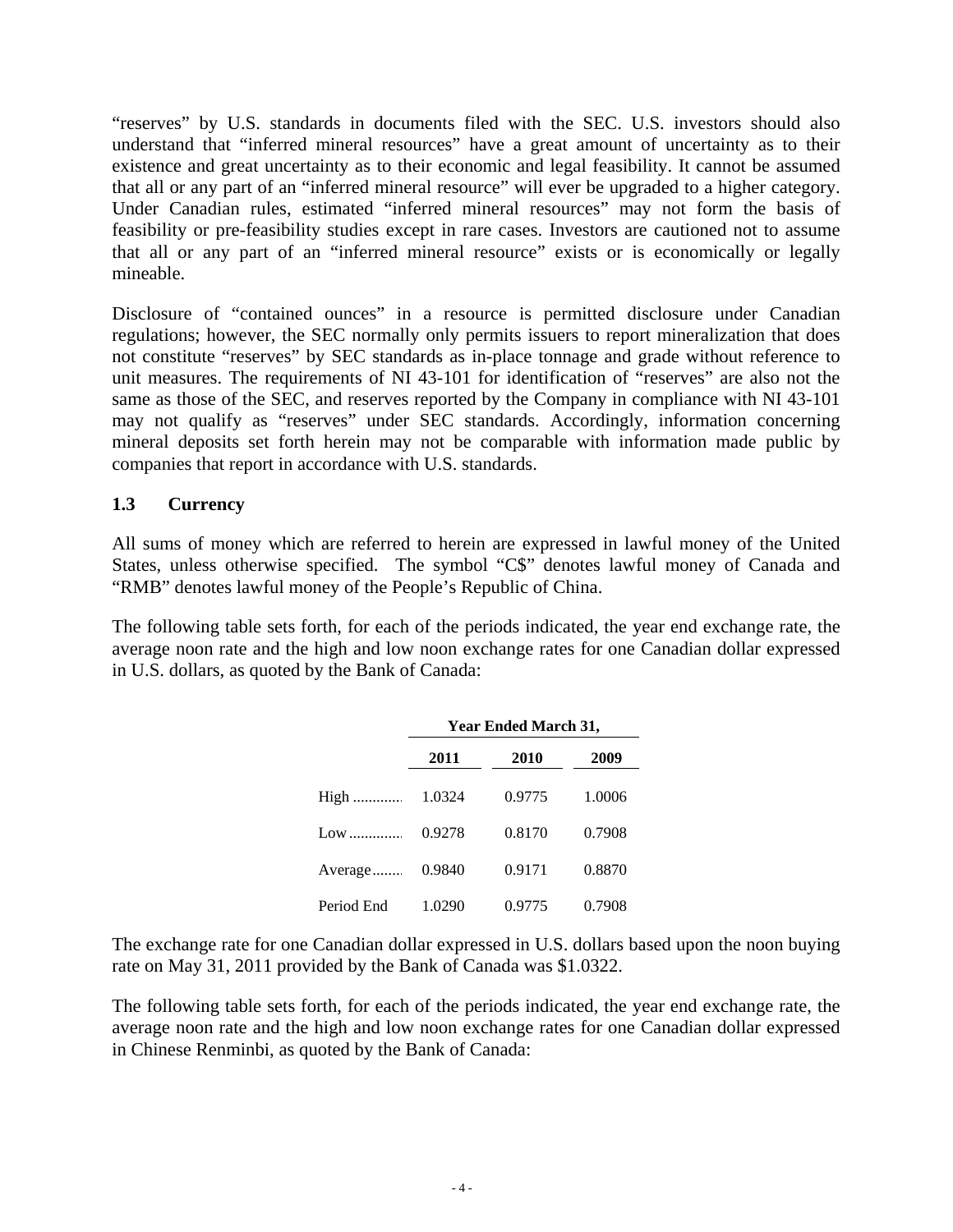|            |        | Year Ended March 31, |        |
|------------|--------|----------------------|--------|
|            | 2011   | 2010                 | 2009   |
| High       | 6.8540 | 6.6723               | 6.9765 |
| Low        | 6.3371 | 5.5808               | 5.4065 |
| Average    | 6.6004 | 6.2625               | 6.0893 |
| Period End | 6.7340 | 6.6723               | 5.4065 |

The exchange rate for one Canadian dollar expressed in Chinese Renminbi based upon the noon buying rate on May 31, 2011 provided by the Bank of Canada was RMB 6.6890.

## **ITEM 2: CORPORATE STRUCTURE**

#### **2.1 Names, Address and Incorporation**

Silvercorp was formed as Spokane Resources Ltd. pursuant to an amalgamation of Julia Resources Corporation and MacNeill International Industries Inc. under the *Company Act*  (British Columbia) on October 31, 1991. By a special resolution dated October 5, 2000, Spokane Resources Ltd. consolidated its share capital on a ten for one basis and altered its Memorandum and Articles of Incorporation by changing its name to "SKN Resources Ltd." At the Company's Annual and Special General Meeting held October 20, 2004, the shareholders (a) approved an increase to the Company's authorized capital to an unlimited number of common shares and adopted new Articles consistent with the transition to the *Business Corporations Act* (British Columbia); and (b) passed a special resolution to change the Company's name. On May 2, 2005, the Company filed a Notice of Alteration with the Registrar of Companies changing its name from "SKN Resources Ltd." to "Silvercorp Metals Inc."

The head office, principal address and registered and records office of the Company is located at 1378-200 Granville Street, Vancouver, British Columbia, V6C 1S4. The Company's shares are listed for trading on the Toronto Stock Exchange (the "**TSX**") and on the New York Stock Exchange (the "**NYSE**"), each under the symbol "SVM", and the Company is a reporting issuer in British Columbia, Alberta, Saskatchewan, Manitoba, Ontario, Quebec, Nova Scotia and New Brunswick.

#### **2.2 Intercorporate Relationships**

The corporate structure of the Company and its material subsidiaries as at the date of this AIF is as follows: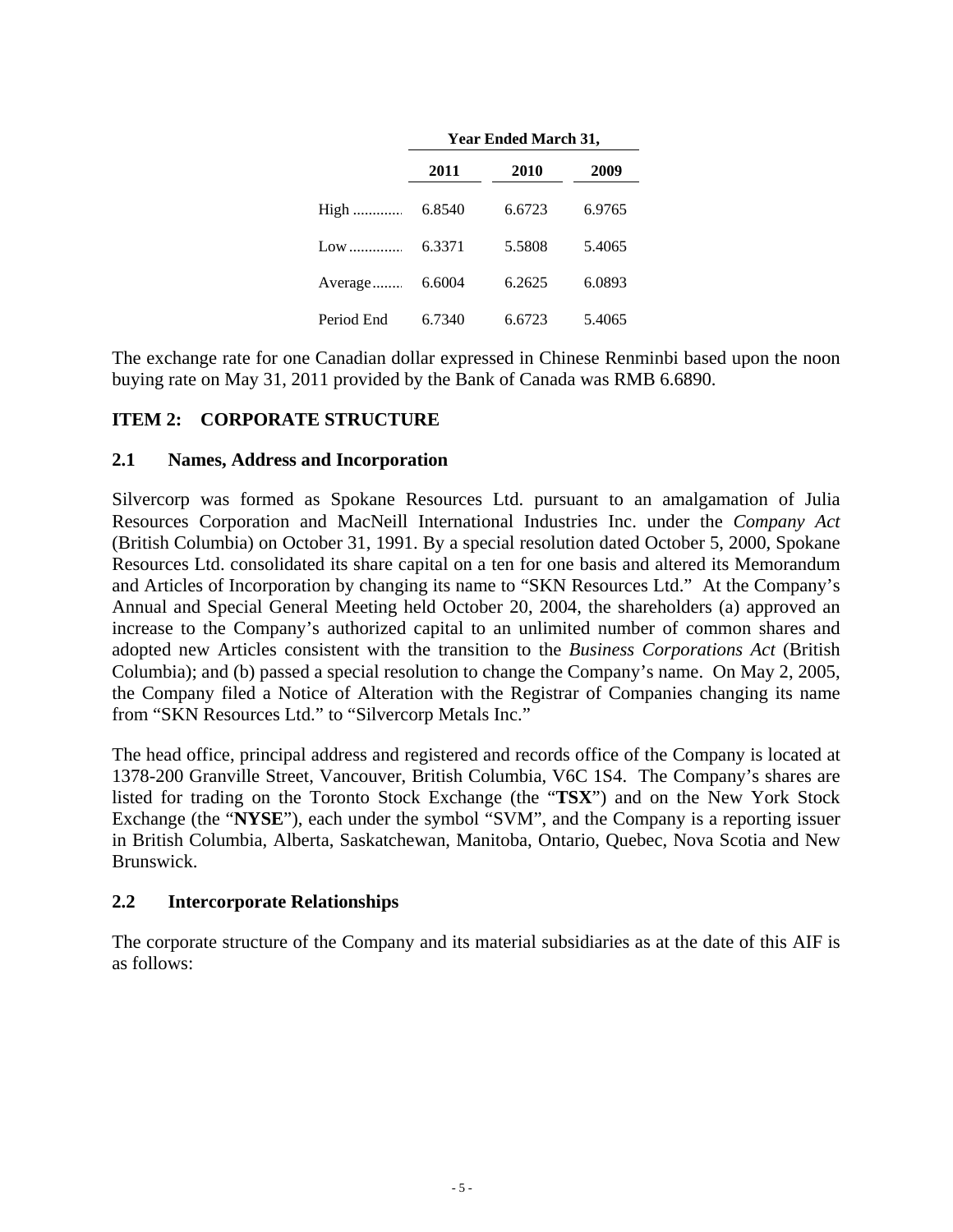

The Company has acquired a number of mineral property interests in China and British Columbia during the past several years.

The Company is the sole shareholder of Fortune Mining Limited ("**Fortune**"), which was incorporated on August 23, 2002, to be the holding company of several other subsidiaries which are parties to agreements relating to mineral properties in China. Fortune beneficially owns 100% of the following material subsidiary companies:

(a) Victor Mining Ltd. ("**Victor Mining**") was incorporated on October 23, 2003, under the laws of the British Virgin Islands and continued into Barbados on August 27, 2009. Victor Mining is a party to a cooperative agreement under which it has earned a 77.5% interest in Henan Found Mining Co. Ltd. ("**Henan**  Found"), the Chinese company holding, among other assets: (i) the Ying silver,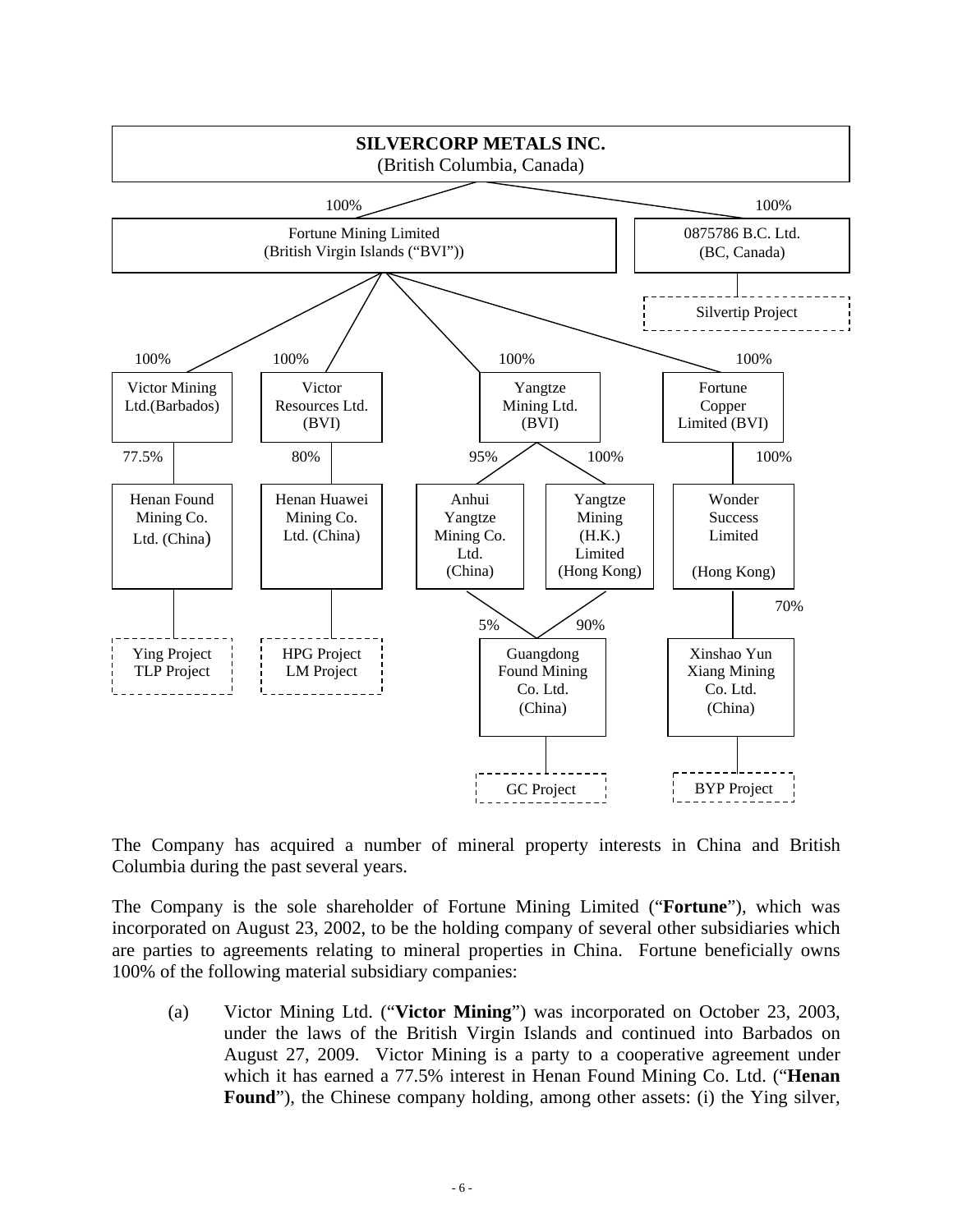lead and zinc project (the "**Ying Project**"); and (ii) the silver and lead project in Tieluping (the "**TLP Project**").

- (b) Victor Resources Ltd. ("**Victor Resources**") was incorporated on May 30, 2003, and is a party to a cooperative agreement under which it earned a 70% interest in Henan Huawei Mining Co. Ltd. ("**Henan Huawei**"), the Chinese company holding the project in Houpinggou (the "**HPG Project**") and the project in Longmeng (the "**LM Project**") in the Henan Province. In May 2010, Victor Resources acquired shares from the minority shareholder of Henan Huawei and increased its ownership interest to 80%.
- (c) Yangtze Mining Ltd. ("**Yangtze Mining**") was incorporated on February 11, 2002. It holds a 100% interest in Yangtze Mining (H.K.) Ltd. and a 95% interest in Anhui Yangtze Mining Co. Ltd. ("**Anhui Yangtze**"), the Chinese company that held the silver, lead and zinc exploration permits on the project in Gaocheng (the "**GC Project**") in the Guangdong Province.
- (d) Fortune Copper Limited was incorporated August 23, 2002. It holds a 100% interest in Wonder Success Limited, a Hong Kong Company which has a 70% equity interest in Xinshao Yun Xiang Mining Co. Ltd., which owns the BYP Project in Hunan Province.

Guangdong Found Mining Company Limited ("**Guangdong Found**") was incorporated in December 2008 as the designated joint venture operating company of the GC Project. Anhui Yangtze owns 5% of Guangdong Found and Yangtze HK owns 90% of Guangdong Found, respectively. Guangdong Found has a 100% beneficial interest in the GC Project.

The Company's operations in China are largely conducted through Sino-foreign equity joint ventures, over which the Company has control. See "Item 4 General Description of Business, 4.2 Chinese Mining Law".

The Company is also the sole shareholder of 0875786 B.C. Ltd. which was incorporated on March 10, 2010, and holds a 100% interest in the Silvertip Project (defined herein) in British Columbia, Canada.

## **ITEM 3: GENERAL DEVELOPMENT OF THE BUSINESS**

#### **3.1 Business of Silvercorp**

Silvercorp is presently engaged in the operation and development of, and in the acquisition and exploration for, silver mineral properties in China and Canada. Silvercorp is China's largest primary silver producer. Currently, the Company is operating and developing four silver, lead and zinc mines in an area encompassing the Ying Project, the HPG Project, the TLP Project and the LM Project (collectively, the "**Ying Mining District**"). The Company's other material property, the GC Project (defined herein) in Guangdong Province, has not reached commercial production and is in the exploration stage. In February, 2010, Silvercorp acquired the advanced exploration-stage Silvertip silver, lead and zinc project in northern British Columbia, Canada. In January, 2011 Silvercorp acquired the BYP gold –lead zinc mine in Hunan Province, China.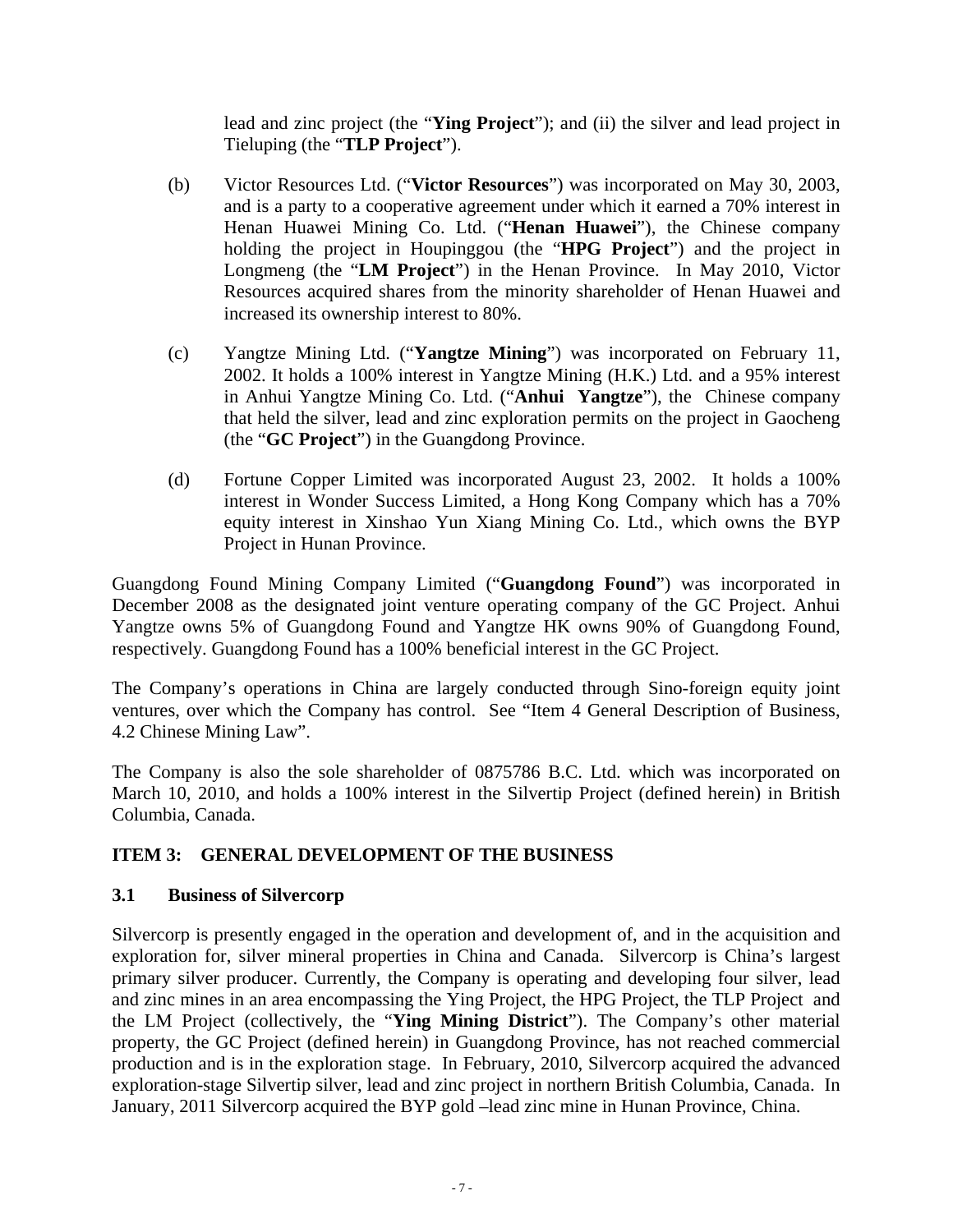## **3.2 The Company's Strategic Vision**

Silvercorp has built a record of success by formulating and executing a distinct long-term strategy characterized by three key steps. First, Silvercorp focuses on the acquisition and selective exploration of projects with significant resource and cash flow potential. It seeks out higher grade, underground, precious metals projects that may be too small for large companies and too large for juniors. Second, Silvercorp quickly develops high-margin operations with reasonable development capital profiles to generate cash flow before the project's full resource potential is fully drilled. Third, the cash flow Silvercorp generates from its early operations allows it to fund further exploration, resource expansion and production growth.

This strategy, with its focus on early production, provides earlier benefits to: (i) local communities through increased employment opportunities, (ii) local governments through payment of taxes, (iii) local joint venture partners through profit sharing and (iv) Company shareholders through less dilution. The early benefits help build a base of strong stakeholder support necessary for further project growth.

#### **3.3 Three Year History of Project Development**

Since 2003, when the Company changed its focus to mineral exploration in China, Silvercorp has been actively acquiring mineral properties in China and more recently, has pursued growth opportunities in other jurisdictions. Production at the Ying Project commenced on April 1, 2006, and since that time, three of the Company's other properties in Henan Province, China have commenced production.

The year ended March 31, 2011, was Silvercorp's fifth consecutive year of production growth with annual production of 5.3 million ounces of silver. The Company also produced 69.0 million pounds of lead and 16.3 million pounds of zinc during the same period.

The following table summarizes the total metal production in each period under review.

|                       | <b>Years Ended March 31,</b> |        |        |
|-----------------------|------------------------------|--------|--------|
|                       | 2011                         | 2010   | 2009   |
| Silver ('000s ounces) | 5,300                        | 4,624  | 4,189  |
| Gold ('000s ounces)   | 3.2                          | 1.6    | 2.0    |
| Lead ('000s pounds)   | 69,011                       | 62,374 | 53,066 |
| Zinc $(000s$ pounds)  | 16,343                       | 14,740 | 12,957 |

In December 2008, the Company suspended mining at the TLP Project, the HPG Project and the LM Project due to declining metal prices. In light of recent increases in global commodity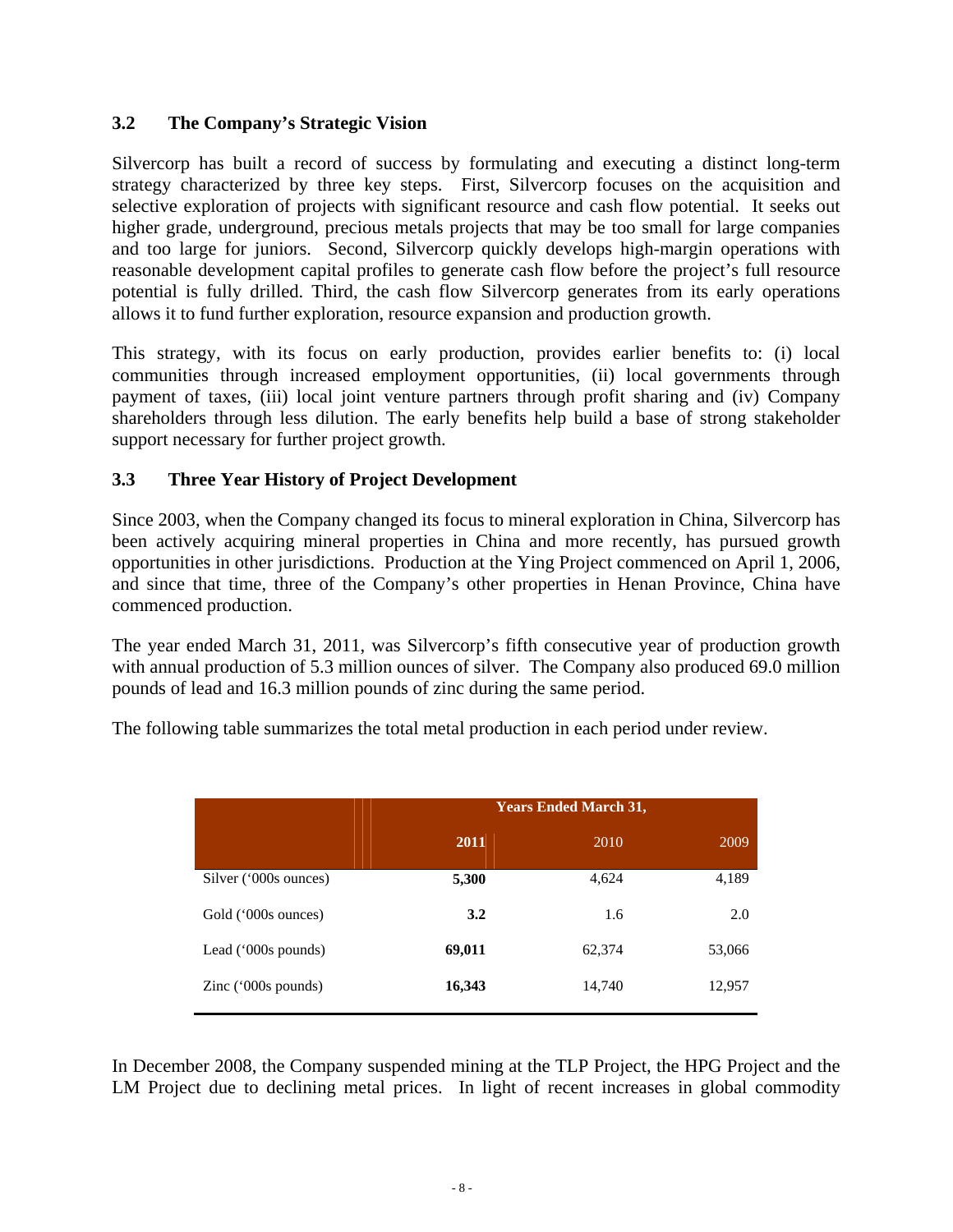prices, production at the HPG Project, the TLP Project and the LM Project were partially resumed in May 2009, and has gradually ramped up since the second quarter of fiscal 2010.

#### *Henan Found*

#### *Ying Project*

In fiscal 2011, the total ore mined was 316,522 tonnes, of which 12,711 was direct smelting ore, which was comparable to ore production of 312,171 tonnes in fiscal 2010.

Silver head grade at the Ying Mine was 470.0g/t, slightly higher than 465.3g/t in fiscal 2010. Head grades for lead and zinc were 8.1% and 2.8%, respectively, which were slightly lower than head grades 8.5% for lead and 3.1% for zinc last year. Head grades were changing along with the mining sequence.

In fiscal 2011, the Ying Mine produced 4.2 million ounces of silver, 52.9 million pounds of lead and 13.4 million pounds of zinc, which were comparable to metal production in fiscal 2010 of 4.2 million ounces of silver; 54.5 million pounds of lead and 14.1 million pounds of zinc.

In fiscal 2011, Ying Mine's cash cost and total cost per ounce of silver were negative \$8.30 and negative \$7.20, respectively, an improvement from negative \$6.66 and negative \$5.79 a year ago. The lower cost was mainly due to higher by-product credits realized from higher lead and zinc prices.

The Ying Mine incurred \$11.3 million in exploration and development expenditures (FY2010 – \$6.7 million). With that, 38,870 metres (FY2010 – 34,816 metres) of tunnel, 38,254 metres  $(FY2010 - 28,746$  metres) of diamond drilling, and 935 metres  $(FY2010 - 1,387$  metres) of shafts, declines and raises were completed. The mine development works completed are intended to sustain the Ying Mine's production level.

## *TLP Project*

The TLP Mine is located in Henan Province, China. Silvercorp acquired the TLP Mine in 2006.

For the year ended March 31, 2011, metal production at the TLP mine was 660 thousand ounces of silver and 12.3 million pounds of lead and zinc, compared to 140 thousand ounces of silver and 2.4 million pounds of base metals produced last year.

More ore was mined in the year due to mine development. TLP mined 202,418 tonnes of ore, 163,869 tonnes. Head grades in TLP was also improved to 122.0 g/t for silver and 2.5% for lead, from 94.9 g/t for silver and 3.5% for lead in fiscal 2010.

To ensure the current production growth trend continues, the Company spent 3.9 million in exploration and development expenditures to complete 18,652 of tunnel, 187 metres of shafts, declines and raises and 44,303 metres of diamond drilling for the year ended March 31, 2011.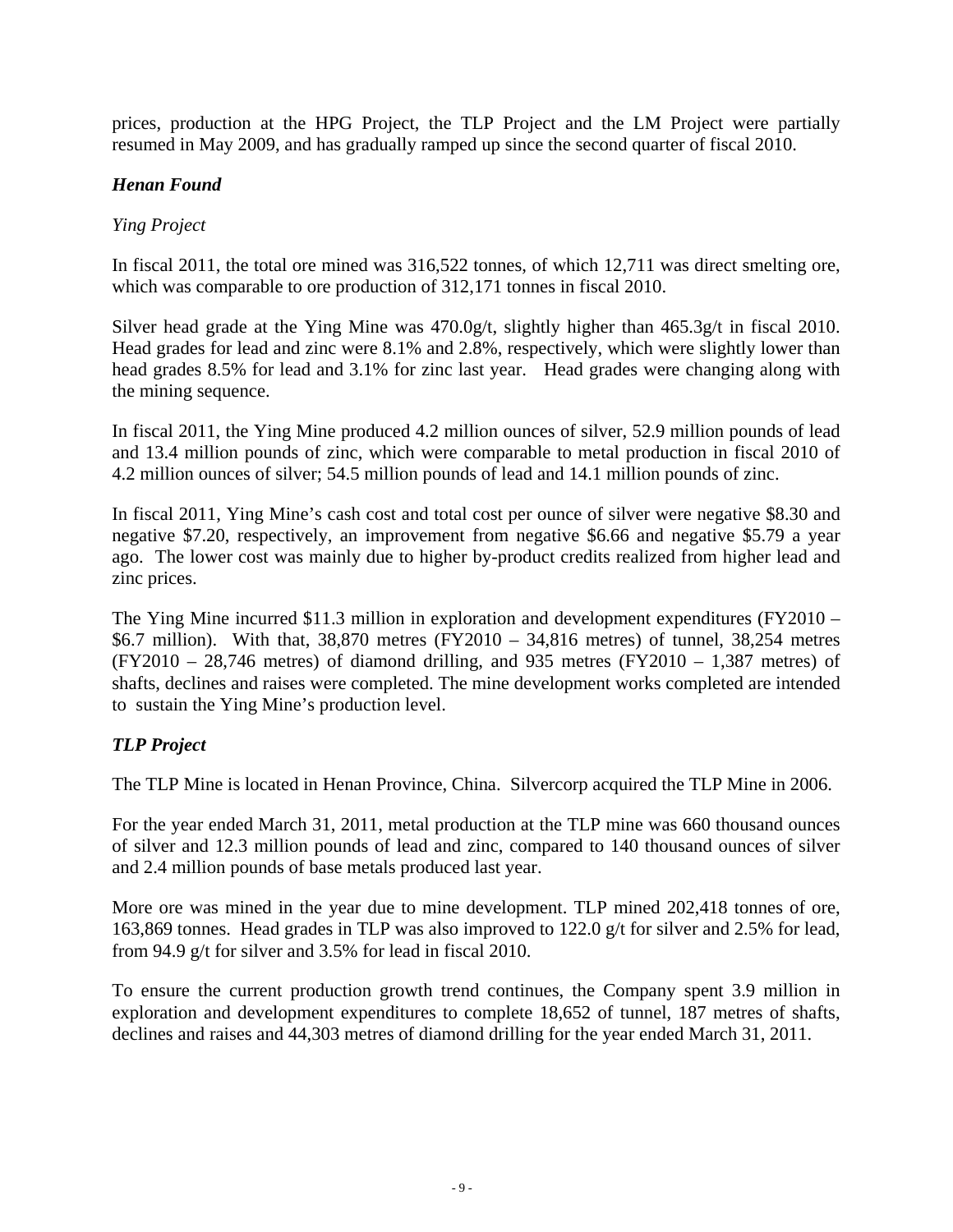#### *Henan Huawei*

The HPG and LM mines are located in Henan Province, China. Initially, Silvercorp acquired 70% interest of HPG and LM mines in 2007. In April 2010, the Company's interest in HPG and LM mines increased from 70% to 80% as the Company purchased an additional 10% interest in Henan Huawei Mining Co. Ltd., which is the holding company that owns the HPG and LM mines, for a consideration of \$1.1 million. The Company paid for this transaction by issuing 163,916 common shares of Silvercorp.

In fiscal 2011, HPG and LM mines produced 391 thousand ounces of silver, and 6.8 million pounds of lead and zinc, up 22% and 11% from 321 thousand ounces of silver and 6.1 million pounds of base metals produced a year ago.

More ore was mined in the year due to mine development. HPG and LM mined 73,390 tonnes of ore, 17,357 tonnes, or 31%, more than last year as operations at HPG and LM mines were only partially resumed after their suspension in December 2008.

In fiscal 2011, HPG and LM mines incurred \$4.4 million in exploration and development expenditures to complete 13,631 metres of tunnel, 42,732 metres of diamond drilling, and 707 metres of shaft, decline and raises. As mine development progresses, these mine development works completed will allow HPG and LM mines to continue the current production growth trend.

#### *Guangdong Found*

## *GC Project*

The Company acquired GC Project in 2008. In December 2010, GC Project received its mining permit. Since then Silvercorp has been moving forward for project development. The Company focused on acquisition of land usage rights, construction of the access road and power line, site preparation, negotiation and finalizing mine and mill construction contracts, and completion a review of safety production measures by Guangdong Provincial Safety Production Bureau. Silvercorp has also built a team of over 20 experienced technical staff to bring the GC Project into production. In addition, a surface drilling program with two drill rigs commenced step-out drilling during the fourth quarter of fiscal 2011.

#### *0875786 B.C. Ltd.*

#### *Silvertip Project*

Silvertip Project was acquired in February 2010. During the year ended March 31, 2011, Silvercorp completed a 10,000 metre drilling program and an independent Preliminary Assessment Technical Report for the Silvertip Project. A new resource estimate is currently underway. Silvercorp continues its effort in completing a Small Mine Permit application.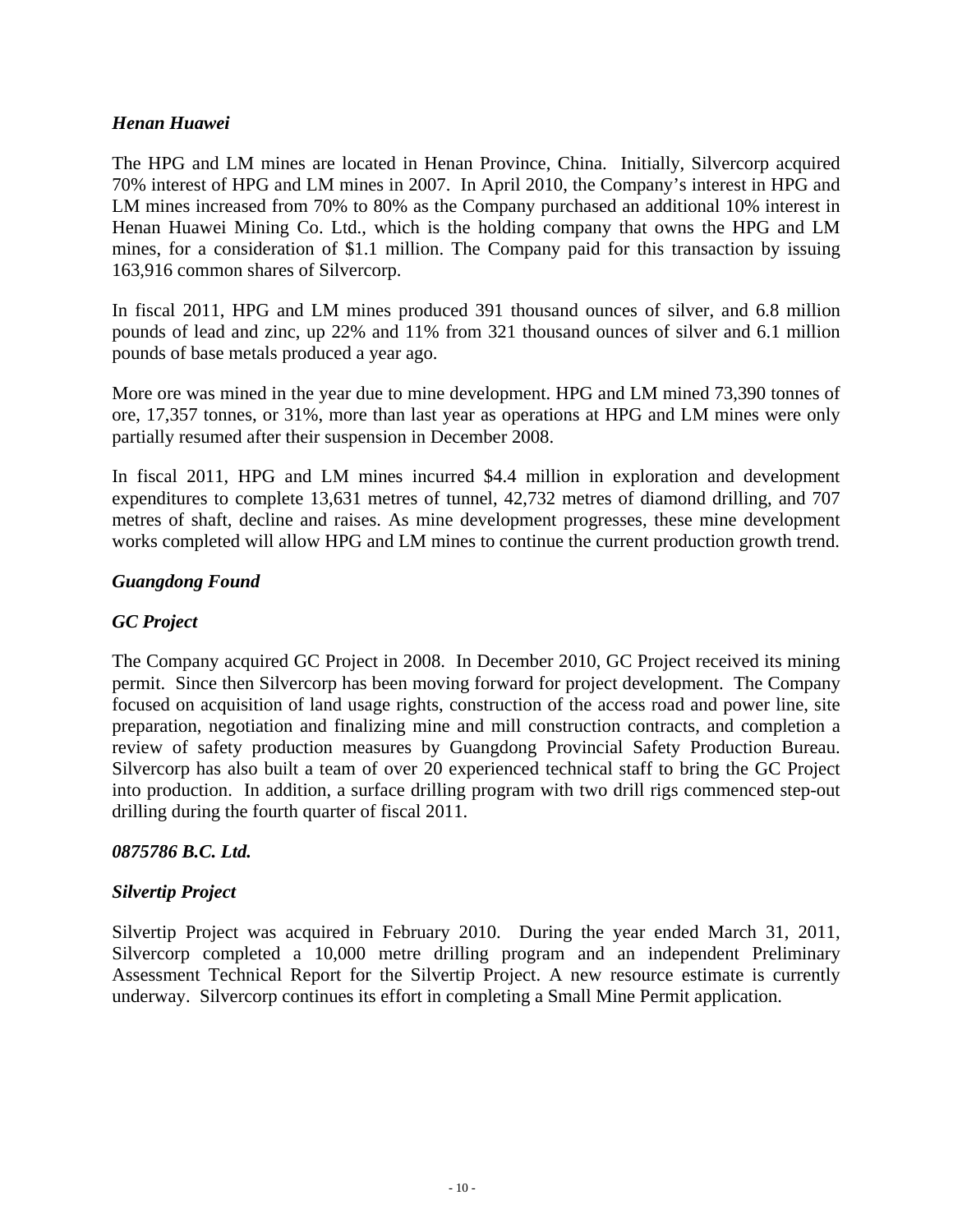## **3.4 Other Matters**

## *BYP Project*

In January 2011, Silvercorp completed the acquisition of 70% equity interest in BYP Gold-Lead-Zinc Mine in Hunan Province, China, with a \$26.7 million cash payment and \$8.6 million capital contribution for the project.

Silvercorp intends to utilize the existing 400 t/d floatation mill to mine and process gold mineralization in May 2011 with a focus on higher grade metals initially. Concurrently, Silvercorp plans to expand the mining and milling capacity to 1,000 t/d gold mineralization for fiscal 2013 and to 2,000 t/d (1,000 t/d gold mineralization and 1,000 t/d lead-zinc mineralization) by fiscal 2014.

In fiscal 2011, the Company has assembled a team of over 25 technical staff for development of the project and improved the operation of the 400 t/d floatation mill by adding a cone crusher and extra floatation cells. Operations at the mill shall commence in May 2011. Silvercorp's engineers are also working with a qualified Chinese engineering firm to complete a detailed and staged mining and development plan to fulfill the Company's production goal.

Surface and underground drilling have also started with three surface drill rigs and 3 underground drill rigs. The surface drilling is mainly a step-out drilling to test geological model that trust faults have stacked at least three segments of stratigraphic sequences, which contain the same gold mineralization horizons, namely the quarts siltstone with silisification and pyrite mineralization. The underground drilling is mainly for in-fill drilling of the #3 gold mineralization zone.

## *Nabao Project*

The Nabao Project consisted of three exploration permits in Qinghai Province, China. During the year ended March 31, 2010, the Company entered into an agreement to dispose of the Nabao Project, consisting of three exploration permits, for \$732 (RMB5.0 million) to a third party. As of March 31, 2011, \$586 (RMB4.0 million) has been received and two exploration permits have been transferred to the buyer. The transfer of the third exploration permit was still in progress as at May 31, 2011.

## *Normal Course Issuer Bid 2008*

On March 20, 2008, the Company commenced a normal course issuer bid (the "**NCIB**") whereby it intended to acquire up to 2,988,029 of its common shares, being approximately 2% of the common shares then outstanding. On October 20, 2008, the Company announced that it had increased the maximum number of common shares that it intended to acquire under the NCIB to 10,601,212 common shares, being approximately 7.4% of the public float as at the commencement date of the NCIB. The NCIB expired on March 27, 2009. During the term of the NCIB, the Company acquired 2,366,500 common shares at an average cost of \$4.00 per share through the facilities of the TSX. All common shares purchased under the NCIB were cancelled.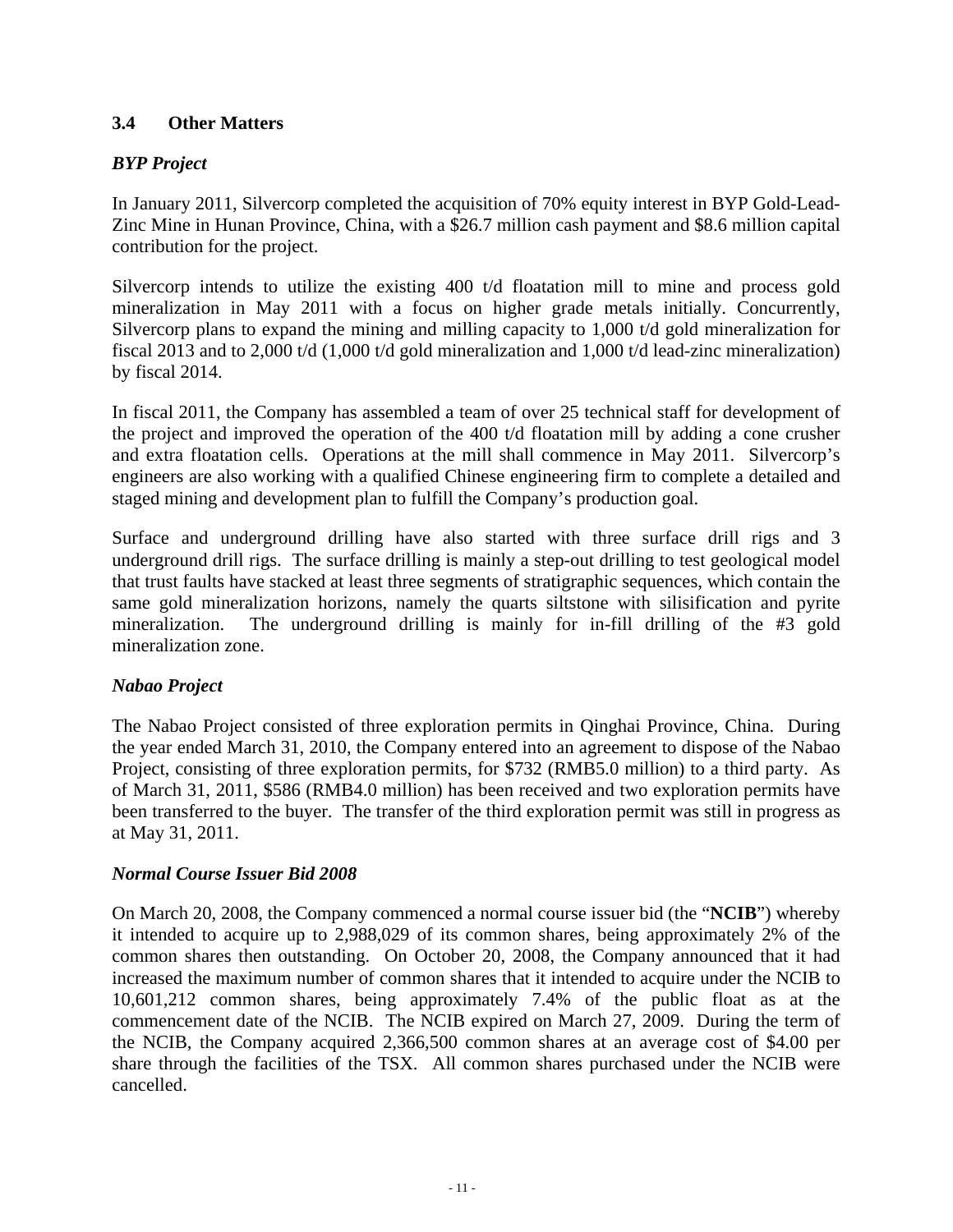## *Financings*

In December 14, 2010, the Company closed a bought deal financing of 9,200,000 common shares at a price of \$12.70 per common share, for gross proceeds of the Offering to \$116.8 million (the "Offering"), to a syndicate of underwriters led by CIBC and BMO Capital Markets.

The proceeds from the Offering will be used to complete the acquisition of the BYP gold-leadzinc mine in China, for development at the GC mine in China and development at the Silvertip property in British Columbia, and for general corporate purposes.

## **ITEM 4: DESCRIPTION OF THE BUSINESS**

## **4.1 General**

Silvercorp's principal products and source of sales are silver-bearing lead and zinc concentrates and direct smelting ores. In fiscal 2011, the Ying Project accounted for 80% of Silvercorp's production of silver. At present, Silvercorp sells all its products to local smelters or companies in the mineral products trading business.

For each of the Company's two most recently completed financial years, revenues for each category of products that accounted for 15% or more of total consolidated revenues for the applicable financial year are as follows:

|               | <b>Years ended March 31</b> |        |  |
|---------------|-----------------------------|--------|--|
| In $000s'USS$ | 2011                        | 2010   |  |
| Silver $(Ag)$ | 95,834                      | 54,405 |  |
| Lead $(Pb)$   | 57,623                      | 43,205 |  |

Additional information is provided in the Company's most recent financial statements and the management's discussion and analysis for its most recently completed fiscal year.

The mining industry is intensely competitive and Silvercorp competes with many companies possessing similar or greater financial and technical resources. Silvercorp's competitive position is largely dependent on its high profitability, arising from its relatively higher grade resource, particularly at the Ying Project, and its low production costs in China compared to the costs of other producers outside China. Within China, the Company's competitive advantage arises from the high grade nature of its concentrates and its proximity to local smelters.

During fiscal 2011, the Company revisited the reclamation costs for the existing mines and the timing to settle the reclamation liabilities as a result of new environmental regulations in China and the extension of mine lives due to the revised mining plan and updated reserves and resources at the existing mines. The remaining mine lives range from 9 to 11 years, and the cash outflow is expected to occur each year until the reclamation work is completed instead of at the end of the mine lives as estimated in previous years. Although the ultimate reclamation costs to be incurred for the existing mines are uncertain, the Company has increased the estimated undiscounted future value of these costs to \$5.0 million as at March 31, 2011.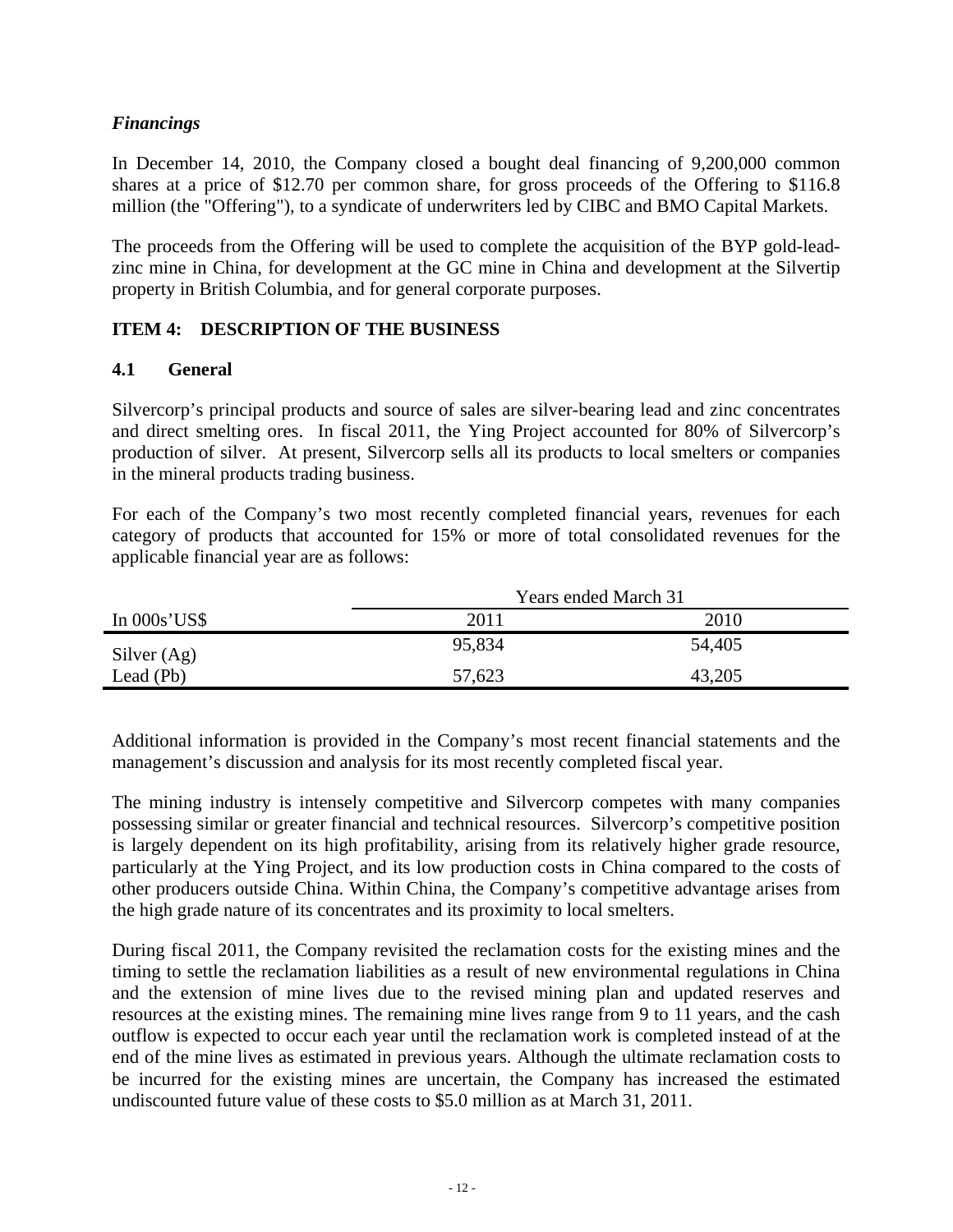For the year ended March 31, 2011, Silvercorp had on average over 950 employees and around 2,000 contractors. The majority of the employees and contractors were working in the Ying Mining District.

## *2012 Outlook*

## *Production in China*

From the four mines at the Ying Mining Camp, production is expected to increase to 600,000 tonnes of ore at grades of 325g/t silver, 0.4g/t gold, 6% lead and 1.9% zinc, yielding 5.6 million ounces of silver, 4,000 ounces of gold, and 90 million pounds of lead and zinc. Total production cost is estimated at approximately \$75 per tonne of ore.

The BYP mine is expected to commence production in May 2011 and is expected to mine and mill 130,000 tonnes of ore at a grade of 7 g/t gold, yielding approximately 26,000 ounces of gold at an estimated total production cost of \$28 per tonne of ore.

#### *Ying Mine*

The capital expenditures for the Ying, TLP, LM, and HPG mines and central mill are budgeted at \$18.5 million which includes several vertical shafts, declines and raises totalling 7,000 metres (\$5.6 million), 40,000 metres of horizontal tunnels for development and mining exploration (\$7 million), 1,500 metres of ramps (\$1.2 million), a new tailing facility (\$2 million), and equipment as well as surface facilities (\$2.7 million).

The exploration expenditure for a 171,000 metre underground drilling program at the four mines of the Ying Camp is estimated to be \$8.5 million.

## *GC Project*

The capital expenditures for fiscal 2012 are budgeted at \$22.5 million, which includes a 1,500 tonne per day mill and tailing dam (\$12 million), land-usage rights (\$5 million), a 1,500 metre ramp (\$1.2 million), a 500 metre shaft (\$1.5 million) and surface facilities (\$2.8 million). By the end of fiscal 2012, it is expected that the GC project will achieve a 700 tonne per day mining capacity and a 1,500 tonne per day milling capacity. In order to bring the project into full mining production of 1,500 tonnes per day, further capital expenditures will be required for fiscal 2013 which are expected to be partially financed through cash flows generated from the GC project.

As the Company has successfully obtained its mining permit for the GC project, drilling will resume in fiscal 2012. A 20,000 metre surface diamond drilling program is budgeted at \$2.5 million.

#### *BYP Mine*

The capital expenditures for the BYP mine for fiscal 2012 are budgeted at \$12 million. In order to achieve an initial mining and milling capacity of 400 tonnes per day, or a total of 130,000 tonnes of ore for fiscal 2012, the Company plans to upgrade the existing 400 tonne per day floatation mill (\$1.5 million), build a cement back-filling facility (\$1.5 million), complete about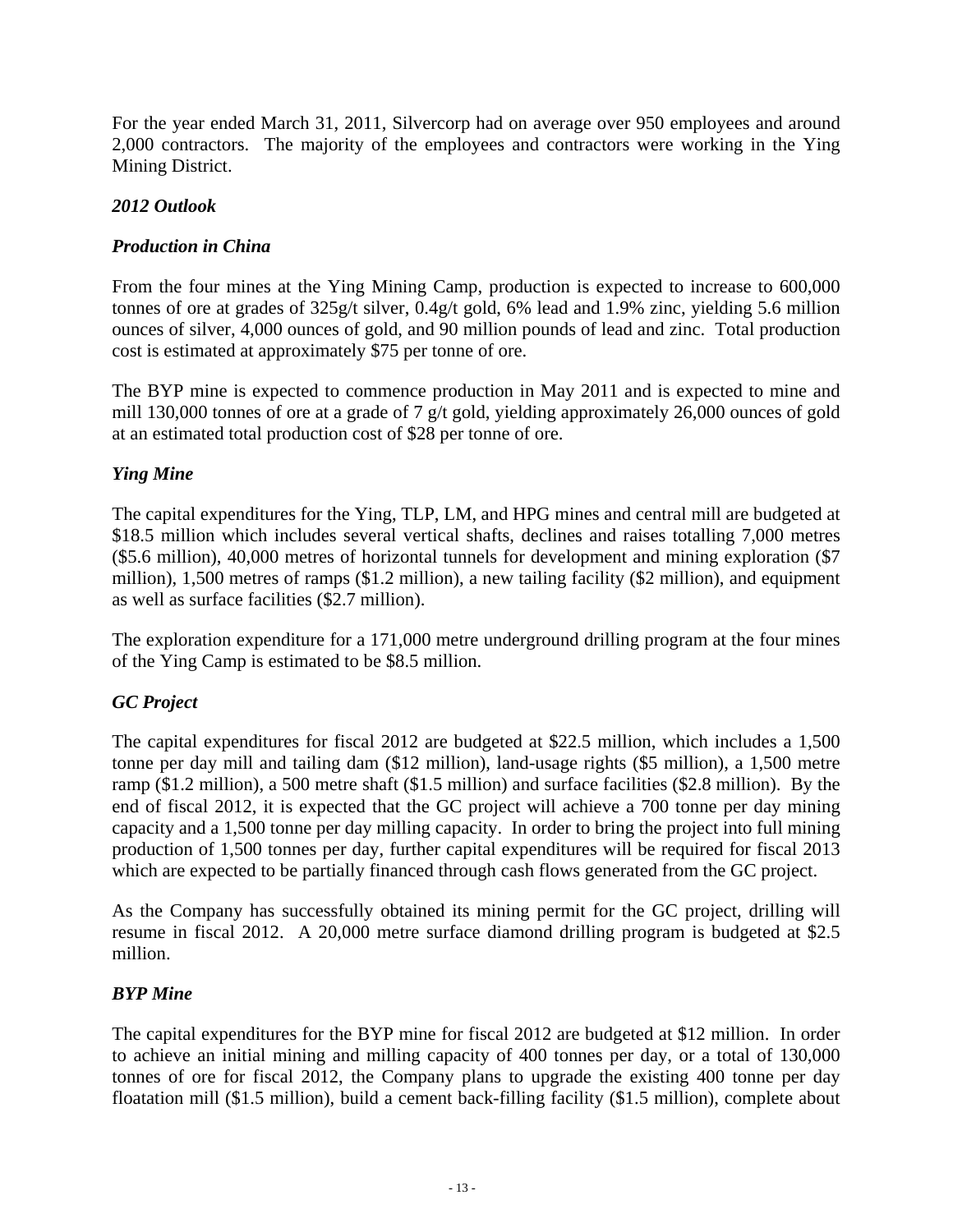7,000 metres of mine development tunnels (\$1.5 million), acquire land usage rights and build surface facilities including roads, an office, accommodations and a laboratory (\$2.5 million), for a total of \$7 million of capital expenditures. In addition, to achieve a production capacity of 1,000 tonnes per day starting in fiscal 2013, the Company will spend \$5 million to expand the 400 tonne per day mill to a 1,000 tonnes per day capacity (\$3.0 million) and develop 1,500 metres of ramp and access tunnels (\$2 million) to allow mechanized mining in the future.

The exploration expenditures for a 50,000 metre underground and surface drilling program are estimated to cost \$3 million.

## *Silvertip Project*

The Company has budgeted \$2 million to complete the ongoing environmental assessment study, to prepare and submit an application for a Small Mine Permit, and to complete a feasibility study for the project.

In addition to the aggressive exploration program carried out by the Company to grow the resources and reserves in its operating projects, Silvercorp continually seeks acquisition opportunities in China and other jurisdictions.

## *Growth by Exploration and Acquisition*

Silvercorp continues to pursue future growth opportunities by carrying out aggressive exploration programs within existing exploration and mining permit areas at its projects. In addition, the Company continues to pursue in China and other jurisdictions future growth opportunities by evaluating the acquisition of exploration, development or production assets or the acquisition of or merger with other entities. The Company often engages in discussions with respect to such possible opportunities. At any time, discussions and activities can be in progress on a number of initiatives, each at different stages of development. Although the Company may from time to time be a party to a number of letters of intent in respect to certain opportunities and other acquisitions, the Company currently does not have any binding agreements or binding commitments to enter into any such transactions. There is no assurance that any potential transaction will be successfully completed.

## **4.2 Chinese Mining Law**

Currently, all of the Company's producing properties are located in China. Under the laws of China, mineral resources are owned by the State, and in the past, it has been state-owned enterprises which have been the principal force in the development of mineral resources. A new Mineral Resources Law became effective on January 1, 1997, and three regulations were promulgated on February 12, 1998. The new law provides for equal legal status for domestic enterprises and enterprises with foreign investment, security and transferability of mineral titles as well as the exclusivity of mining rights. The right to explore and exploit minerals is granted by way of exploration and mining rights. The holder of an exploration right has the privileged priority to obtain the mining right to the mineral resources in the exploration area provided the holder meets the conditions and requirements specified in the law. The Company's interests in mineral properties are held though joint venture companies established under and governed by the laws of China. The Company's joint venture partners in China include state-sector entities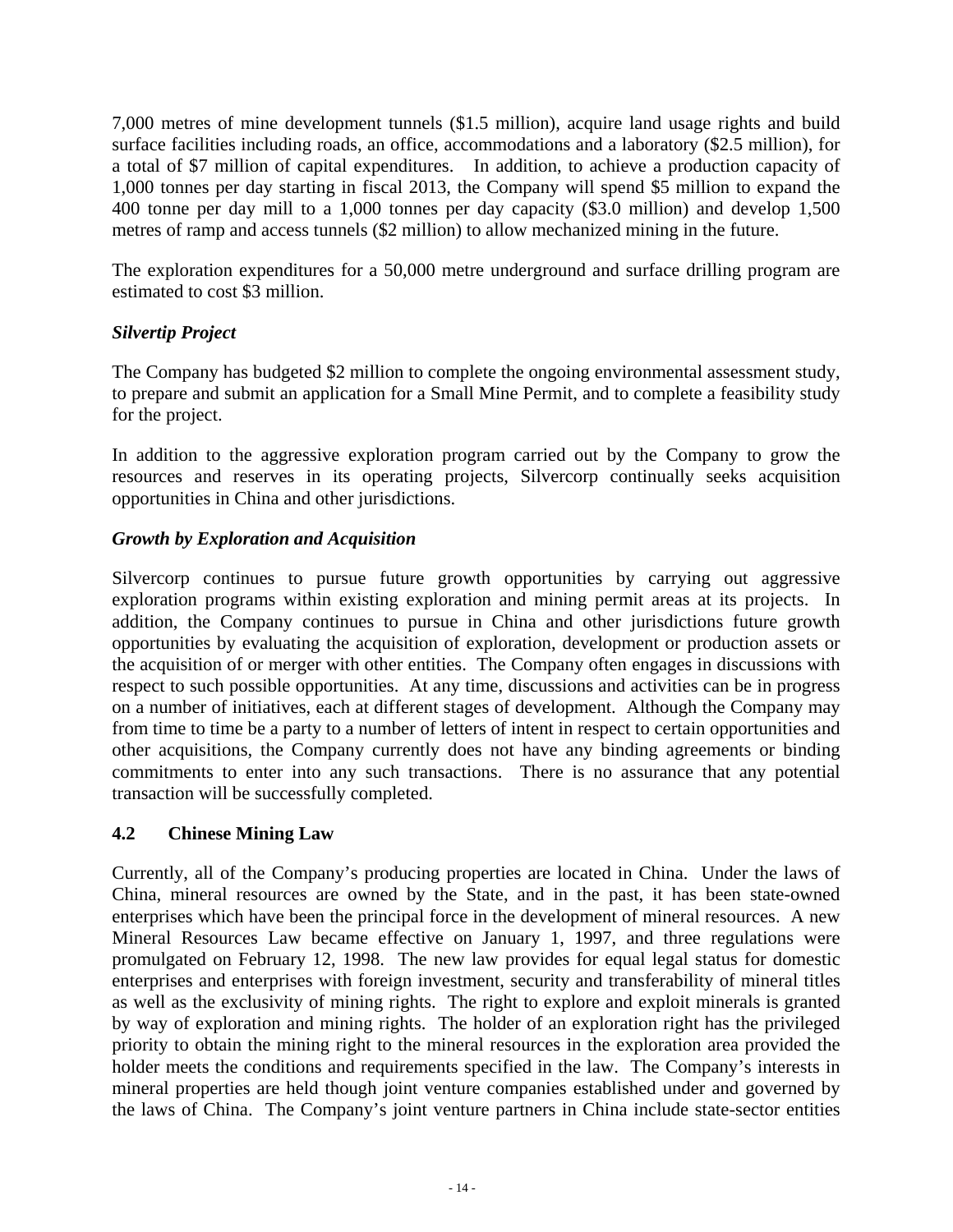and, like other state-sector entities, their actions and priorities may be dictated by government policies instead of purely commercial considerations.

Additionally, companies with a foreign ownership component operating in China may be required to work within a framework which is different from that imposed on domestic Chinese companies. The Chinese government currently allows foreign investment in certain mining projects under central government guidelines.

## **4.3 Risk Factors**

An investment in the common shares of the Company involves a significant degree of risk and ought to be considered a highly speculative investment. The following risk factors, as well as risks not currently known to the Company, could materially adversely affect the Company's future business, operations and financial condition and could cause them to differ materially from the estimates described in the forward-looking statements and information relating to the Company.

## *Fluctuating commodity prices*

The Company's sales price for lead and zinc pounds is fixed against the Shanghai Metals Exchange as quoted at www.shmet.com, while gold ounces are fixed against the Shanghai Gold Exchange as quoted at www.sge.com.cn and silver ounces are fixed against the Shanghai White Platinum & Silver Exchange as quoted at www.ex-silver.com. These metal prices traditionally move in tandem with and at marginally higher prices than those quoted on the North American and European market places.

The Company's revenues, if any, are expected to be in large part derived from the mining and sale of silver, lead, zinc, and gold contained in metal concentrates. The prices of those commodities has fluctuated widely, particularly in recent years, and are affected by numerous factors beyond the Company's control including international and regional economic and political conditions, expectations of inflation; currency exchange fluctuations; interest rates; global or regional supply and demand for jewellery and industrial products containing silver and other metals; sale of silver and other metals by central banks and other holders, speculators and producers of silver and other metals; availability and costs of metal substitutes; and increased production due to new mine developments and improved mining and production methods. The price of base and precious metals may have a significant influence on the market price of the Company's shares and the value of the properties. The effect of these factors on the price of base and precious metals, and therefore the viability of the Company's exploration projects, cannot be accurately predicted.

If silver and other metals prices were to decline significantly or for an extended period of time, the Company may be unable to continue operations, develop the properties or fulfil obligations under agreements with the Company's joint venture partners or under its permits or licenses.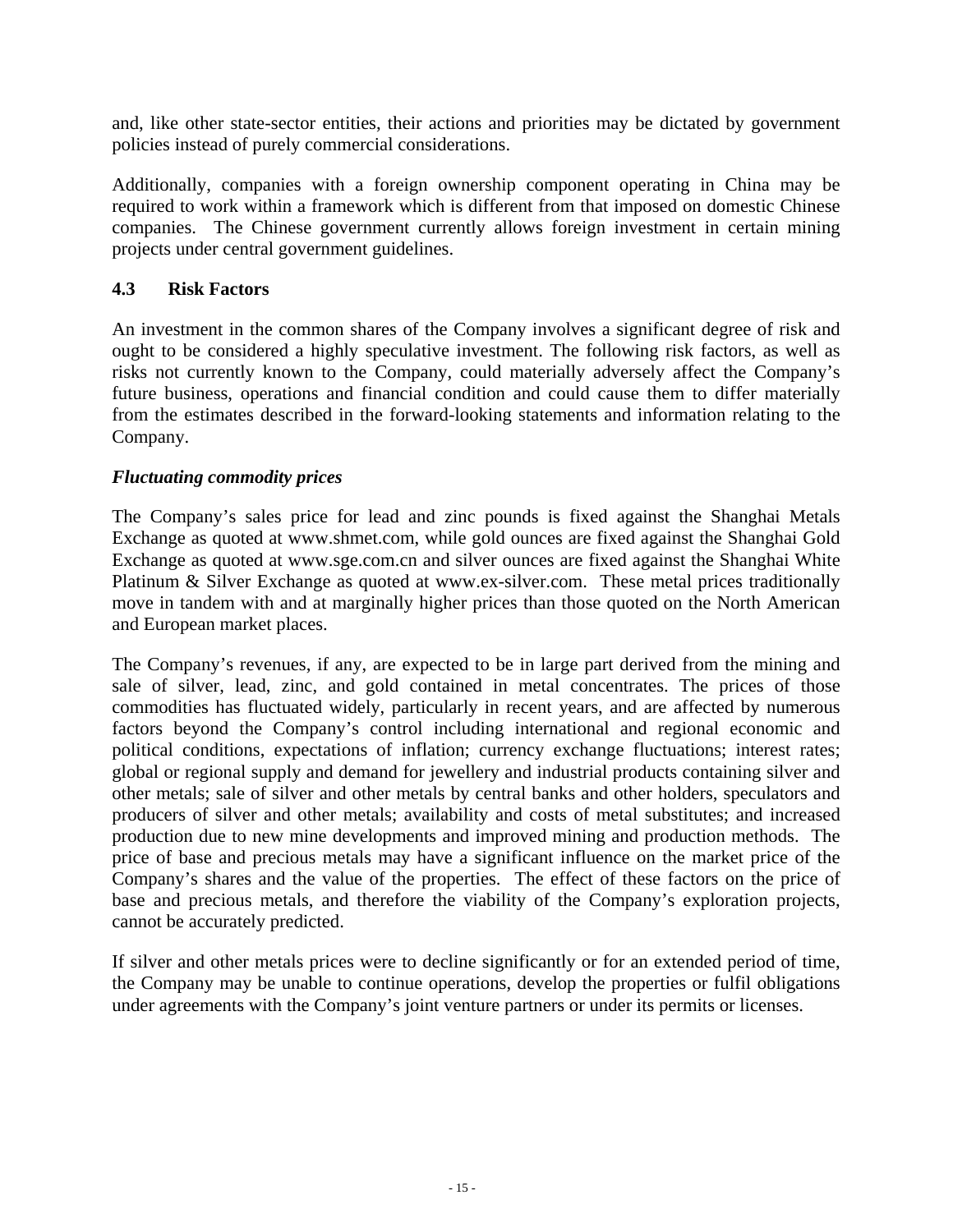## *Calculation of mineral resources, reserves and mineralization and precious and base metal recovery*

There is a degree of uncertainty attributable to the calculation of mineral resources, reserves and mineralization and corresponding grades being mined or dedicated to future production. Until resources, reserves or mineralization are actually mined and processed, quantity of mineralization and grades must be considered as estimates only. In addition, the quantity of resources, reserves and mineralization may vary depending on metal prices. Any material change in quantity of resources, mineralization, or grade may affect the economic viability of the Company's properties. In addition, there can be no assurance that precious or other metal recoveries in small-scale laboratory tests will be duplicated in larger scale tests under on-site conditions or during production.

#### *Interpretations and assumptions of mineral resource and mineral reserve estimates*

Unless otherwise indicated, mineral resource and mineral reserve estimates presented in this AIF and in the Company's other filings with securities regulatory authorities, press releases and other public statements that may be made from time to time are based upon estimates made by Company personnel and independent geologists. These estimates are imprecise and depend upon geologic interpretation and statistical inferences drawn from drilling and sampling analysis, which may prove to be unreliable. The mineral resource and mineral reserve estimates contained in this AIF have been determined based on assumed future prices, cut-off grades and operating costs that may prove to be inaccurate. There can be no assurance that:

- these estimates will be accurate;
- mineral reserve, resource or other mineralization figures will be accurate; or
- the mineralization could be mined or processed profitably.

The interpretation of drill results, the geology, grade and continuity of the Company's mineral deposits contains inherent uncertainty. Any material reductions in estimates of mineralization, or of the Company's ability to extract this mineralization, could have a material adverse effect on its results of operations or financial condition.

#### *Exploration and development programs*

The long-term operation of the Company's business and its profitability is dependent, in part, on the cost and success of its exploration and development programs. Mineral exploration and development involve a high degree of risk and few properties that are explored are ultimately developed into producing mines. There can be no assurance that the Company's mineral exploration and development programs will result in any discoveries of bodies of commercial mineralization. There can also be no assurance that even if commercial quantities of mineralization are discovered that a mineral property will be brought into commercial production.

Development of the Company's mineral properties will follow only upon obtaining satisfactory exploration results. Discovery of mineral deposits is dependent upon a number of factors, not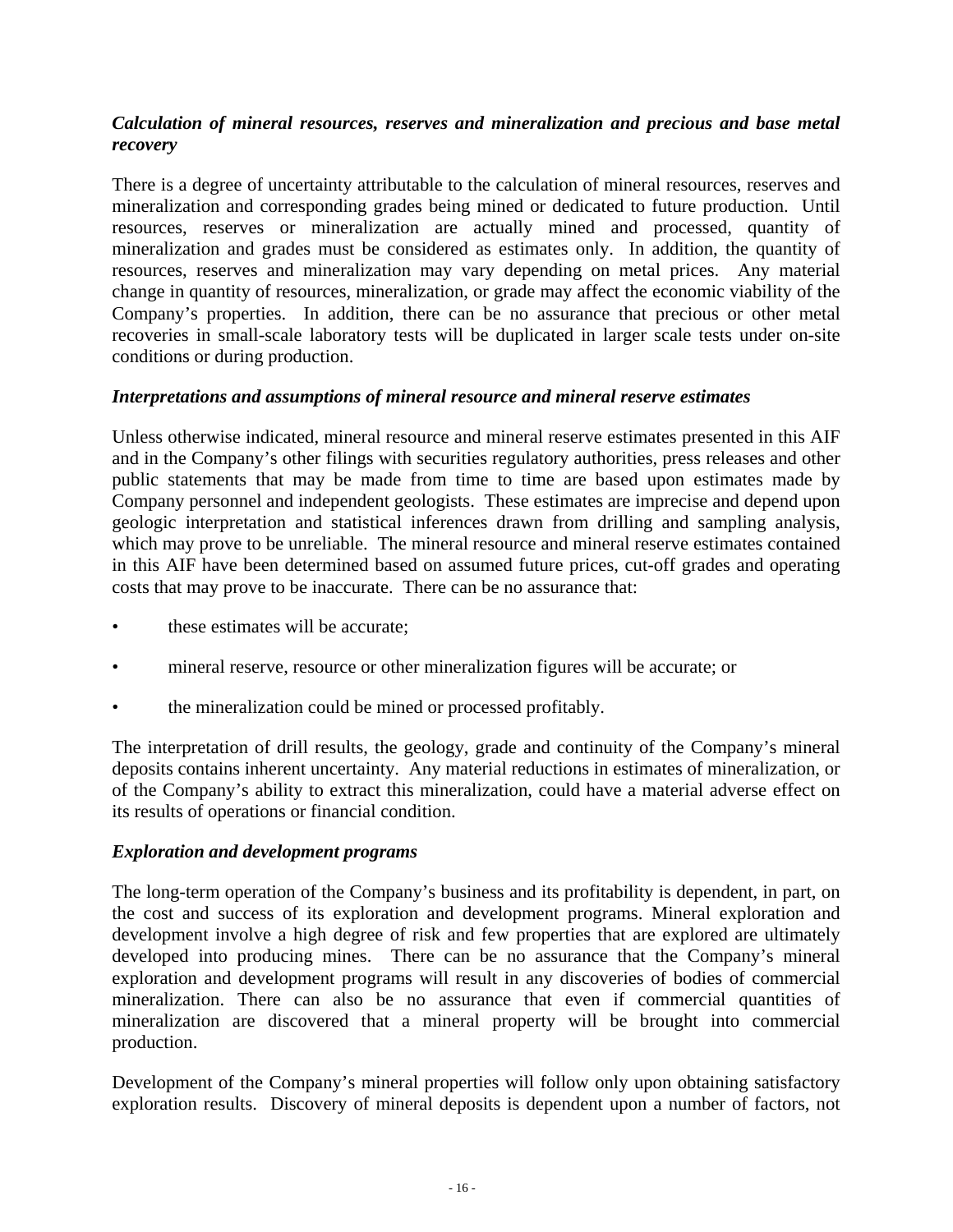the least of which is the technical skill of the exploration personnel involved. The commercial viability of a mineral deposit once discovered is also dependent upon a number of factors, some of which are the particular attributes of the deposit (such as size, grade and proximity to infrastructure), metal prices and government regulations, including regulations relating to royalties, allowable production, importing and exporting of minerals, and environmental protection. Most of the above factors are beyond the control of the Company. As a result, there can be no assurance that the Company's exploration and development programs will yield reserves to replace or expand current resources. Unsuccessful exploration or development programs could have a material adverse impact on the Company's operations and profitability.

#### *Feasibility and engineering reports*

There is a potential for delays in exploration or the completion of feasibility studies that may adversely impact the Company. The Company has received mining permits from the Department of Land and Resources of Henan Province and has commenced mining operations in the Ying Mining District in accordance with the mining permits. While the Company is preparing a feasibility study on the GC Project, to date, the Company has not completed a formal feasibility study of any of its material properties in China, which might otherwise be prepared for a mineral property located in North America.

#### *Permits and licenses*

All mineral resources and mineral reserves of the Company are owned by their respective governments, and mineral exploration and mining activities may only be conducted by entities that have obtained or renewed exploration or mining permits and licenses in accordance with the relevant mining laws and regulations. No guarantee can be given that the necessary exploration and mining permits and licenses will be issued to the Company or, if they are issued, that they will be renewed or that the Company will be in a position to comply with all conditions that are imposed.

Nearly all mining projects require government approval. There can be no certainty that approvals necessary to develop and operate mines on the Company's properties will be granted to the Company in a timely manner, or at all.

#### *Title to properties*

While the Company has investigated title to all of its mineral claims and to the best of its knowledge, title to all of its properties is in good standing, the properties may be subject to prior unregistered agreements or transfers and title may be affected by undetected defects. There may be valid challenges to the title of the Company's properties which, if successful, could impair development and/or operations. The Company cannot give any assurance that title to its properties will not be challenged. Title insurance is generally not available for mineral properties and the Company's ability to ensure that it has obtained secure claim to individual mineral properties or mining concessions may be severely constrained. The Company's mineral properties in China have not been surveyed, and the precise location and extent thereof may be in doubt.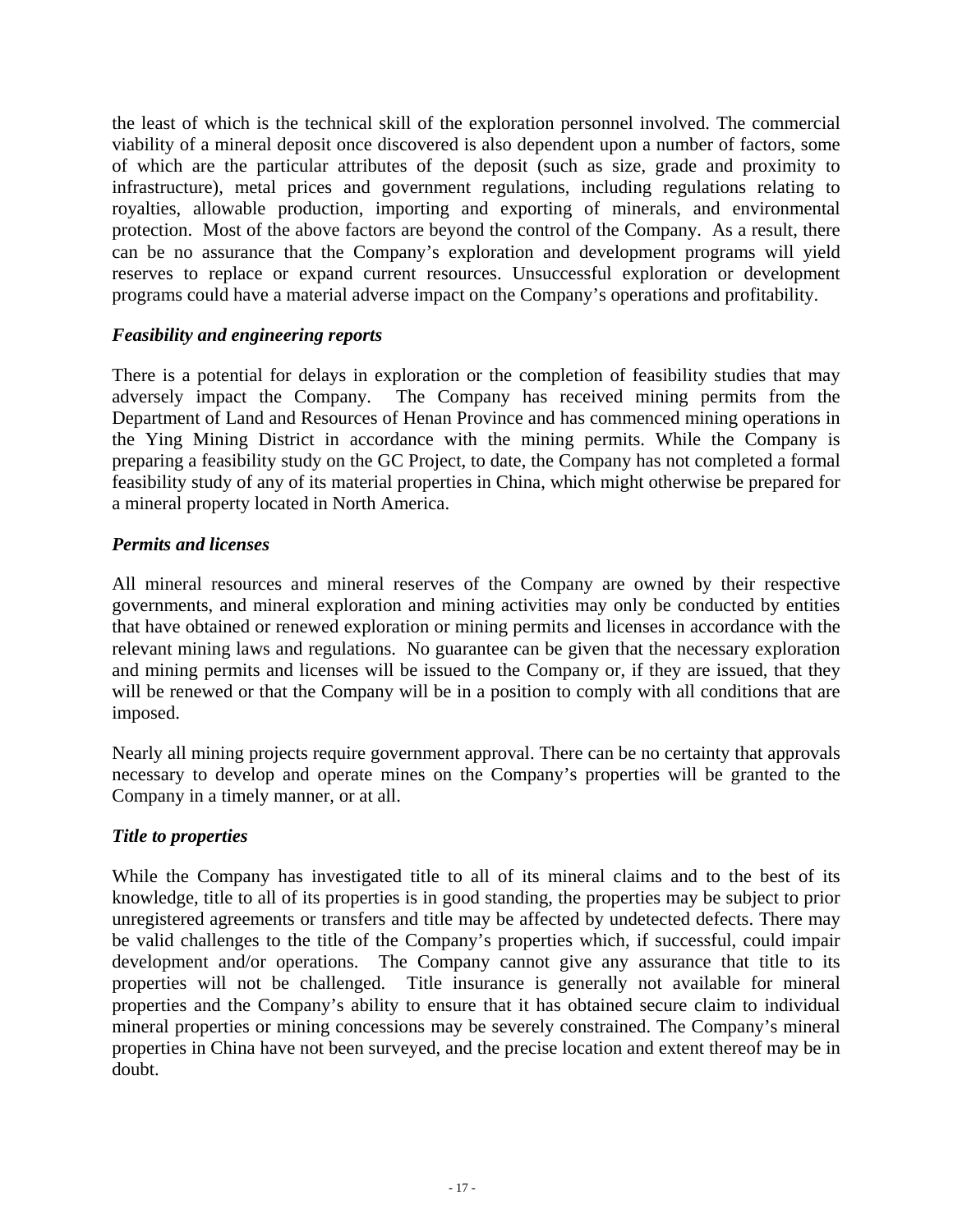## *First Nations title claims and rights*

Governments in many jurisdictions must consult with multiple First Nations and other aboriginal peoples with respect to grants of mineral rights and the issuance or amendment of project authorizations. Consultation and other rights of aboriginal people may require accommodations, including undertakings regarding employment, contracting, profit sharing, and other matters in impact and benefit agreements. This may affect our ability, the timing and costs of developing the Silvertip Project. The risk of unforeseen First Nations title claims also could affect future operations, development projects and future acquisitions. In particular, there can be no guarantee that the unsettled nature of land claims in British Columbia will not create delays in project approval or unexpected interruptions in project progress, or result in additional costs to advance the Silvertip Project. These requirements may affect our ability to expand or transfer existing operations or to develop existing or new projects.

#### *Property interests*

The agreements pursuant to which the Company holds its rights in certain of the properties provide that the Company must make a series of cash payments over certain time periods or make certain minimum exploration expenditures. If the Company fails to make such payments or expenditures in a timely manner, the Company may lose interest in those projects.

#### *Joint venture partners*

The Company's interests in various properties may, in certain circumstances, pursuant to option agreements currently in place, become subject to the risks normally associated with the conduct of joint ventures. The existence or occurrence of one or more of the following circumstances and events could have a material adverse impact on the Company's profitability or the viability of its interests held through joint ventures, which could have a material adverse impact on the Company's business prospects, results of operations and financial conditions: (i) disagreements with joint venture partners on how to conduct exploration; (ii) inability of joint venture partners to meet their obligations to the joint venture or third parties; and (iii) disputes or litigation between joint venture partners regarding budgets, development activities, reporting requirements and other joint venture matters.

#### *Acquisition of commercially mineable mineral rights*

Most exploration projects do not result in the discovery of commercially mineable ore deposits and no assurance can be given that any particular level of recovery of ore reserves will be realized or that any identified mineral deposit will ever qualify as a commercially mineable (or viable) ore body which can be legally and economically exploited.

The Company's future growth and productivity will depend, in part, on its ability to identify and acquire additional mineral rights, and on the costs and results of continued exploration and development programs. Mineral exploration is highly speculative in nature and is frequently non-productive. Substantial expenditures are required to:

establish ore reserves through drilling and metallurgical and other testing techniques;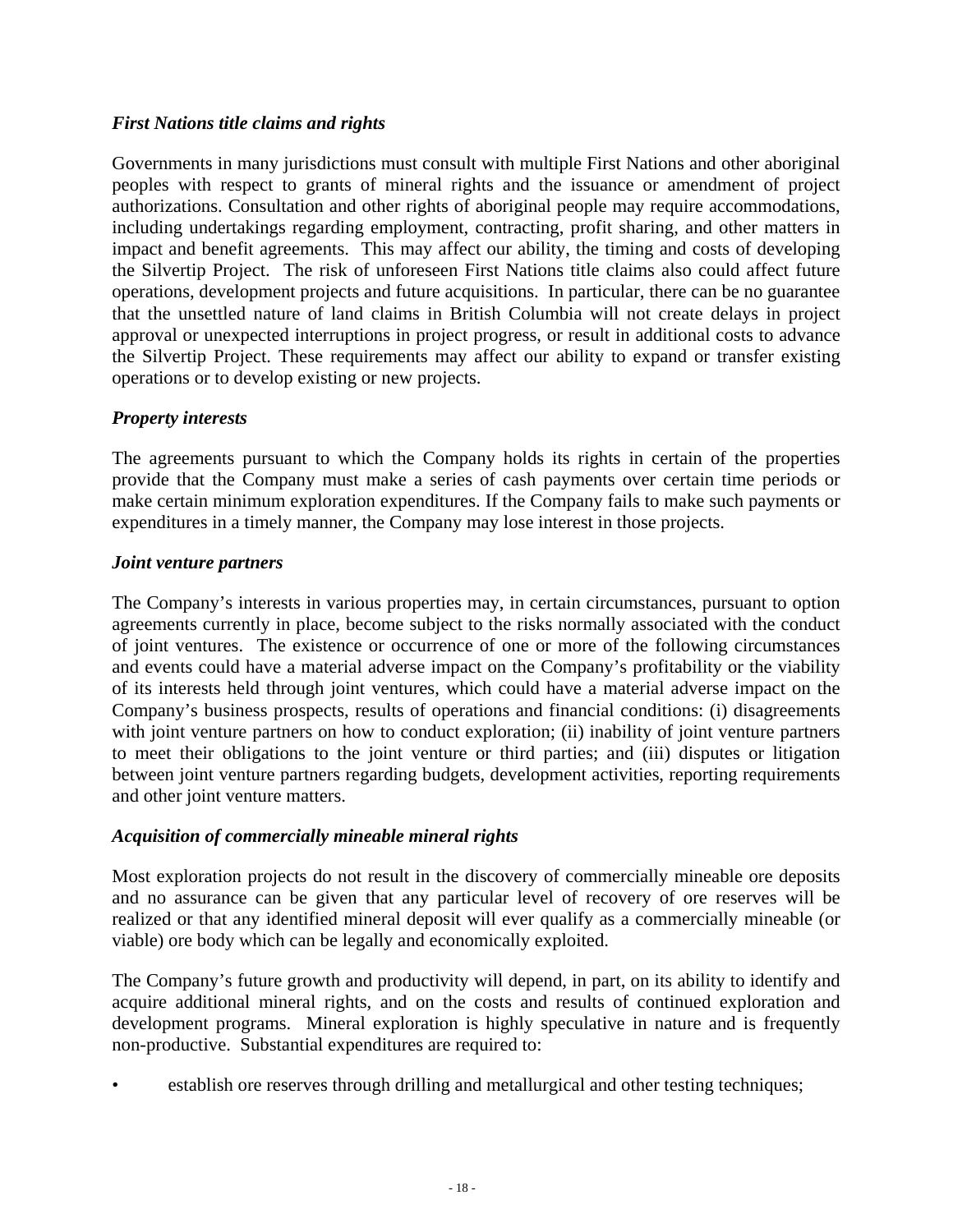- determine metal content and metallurgical recovery processes to extract metal from the ore; and
- construct, renovate or expand mining and processing facilities.

In addition, if the Company discovers a mineral deposit, it would take several years from the initial phases of exploration until production is possible. During this time, the economic feasibility of production may change.

The Company's success at completing any acquisitions will depend on a number of factors, including, but not limited to:

- identifying acquisitions that fit the Company's business strategy;
- negotiating acceptable terms with the seller of the business or property to be acquired; and
- obtaining approval from regulatory authorities in the jurisdictions of the business or property to be acquired.

As a result of these uncertainties, there can be no assurance that the Company will successfully acquire additional mineral rights.

#### *Financing*

The Company has limited financial resources. If the Company's exploration programs are successful in establishing ore of commercial tonnage and grade, additional funds will be required for the development of the ore body and to place it in commercial production. Therefore, the Company's ability to continue its exploration and development activities, if any, will depend in part on the Company's ability to obtain suitable financing.

The Company intends to fund its plan of operations from working capital, proceeds of production, external financing, strategic alliances, sale of property interests and other financing alternatives. The sources of external financing that the Company may use for these purposes include project or bank financing, or public or private offerings of equity or debt. One source of future funds presently available to the Company is through the sale of equity capital. There is no assurance this source of financing will continue to be available, as required or at all. If it is available, future equity financings may result in substantial dilution to shareholders. Another alternative for the financing of further exploration would be the offering by the Company of an interest in the properties to be earned by another party or parties carrying out further exploration or development thereof. There can be no assurance the Company will be able to conclude any such agreements, on favourable terms or at all. The failure to obtain financing could have a material adverse effect on the Company's growth strategy and results of operations and financial condition.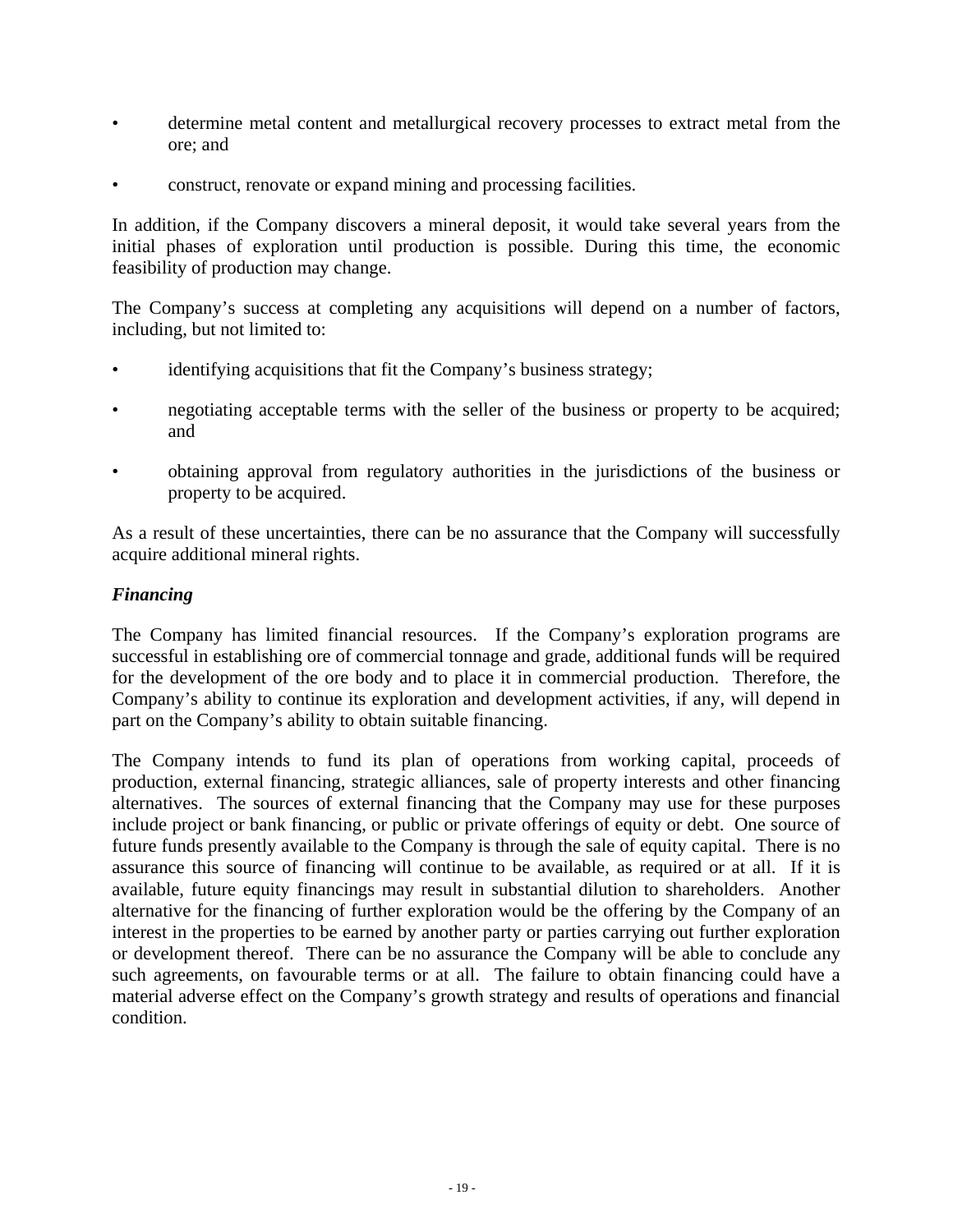#### *Recent market events and condition*

Over the past several years market events and conditions, including disruptions in the Canadian, United States and international credit markets and other financial systems, along with the uncertainty of the Canadian, United States and global economic conditions, could, among other things, impede access to capital or increase the cost of capital, which would have an adverse effect on the Company's ability to fund its working capital and other capital requirements.

Over the past several years, worldwide securities markets, particularly those in the United States and Canada, have experienced a high level of price and volume volatility, and the market price of securities of many companies, particularly those considered exploration- or development-stage companies, have experienced unprecedented declines in price which have not necessarily been related to the operating performance, underlying asset values or prospects of such companies. Most significantly, the share prices of natural resource companies have in the past experienced an extraordinary decline in value and in the number of buyers willing to purchase such securities. In addition, significantly higher redemptions by holders of mutual funds has forced many of such funds (including those holding the Company's securities) to sell such securities at any price.

Therefore, there can be no assurance that significant fluctuations in the trading price of the Company's common shares will not occur, or that such fluctuations will not materially adversely impact on the Company's ability to raise equity funding without significant dilution to its existing shareholders, or at all.

#### *Economic factors affecting the Company*

The recent unprecedented events in global financial markets have had a profound impact on the global economy. Many industries, including the mining industry, are impacted by these market conditions. Some of the key impacts of the current financial market turmoil include contraction in credit markets resulting in a widening of credit risk, devaluations and high volatility in global equity, commodity, foreign exchange and precious metal markets, and a lack of market liquidity. A continued or worsened slowdown in the financial markets or other economic conditions, including but not limited to, consumer spending, employment rates, business conditions, inflation, fuel and energy costs, consumer debt levels, lack of available credit, the state of the financial markets, interest rates, and tax rates may adversely affect the Company's growth and profitability. Specifically:

- the volatility of silver, lead and zinc prices would impact the Company's revenues, profits, losses and cash flow;
- volatile energy prices, commodity and consumables prices and currency exchange rates would impact the Company's production costs; and
- the devaluation and volatility of global stock markets would impact the valuation of the Company's equity and other securities.

These factors could have a material adverse effect on the Company's financial condition and results of operations.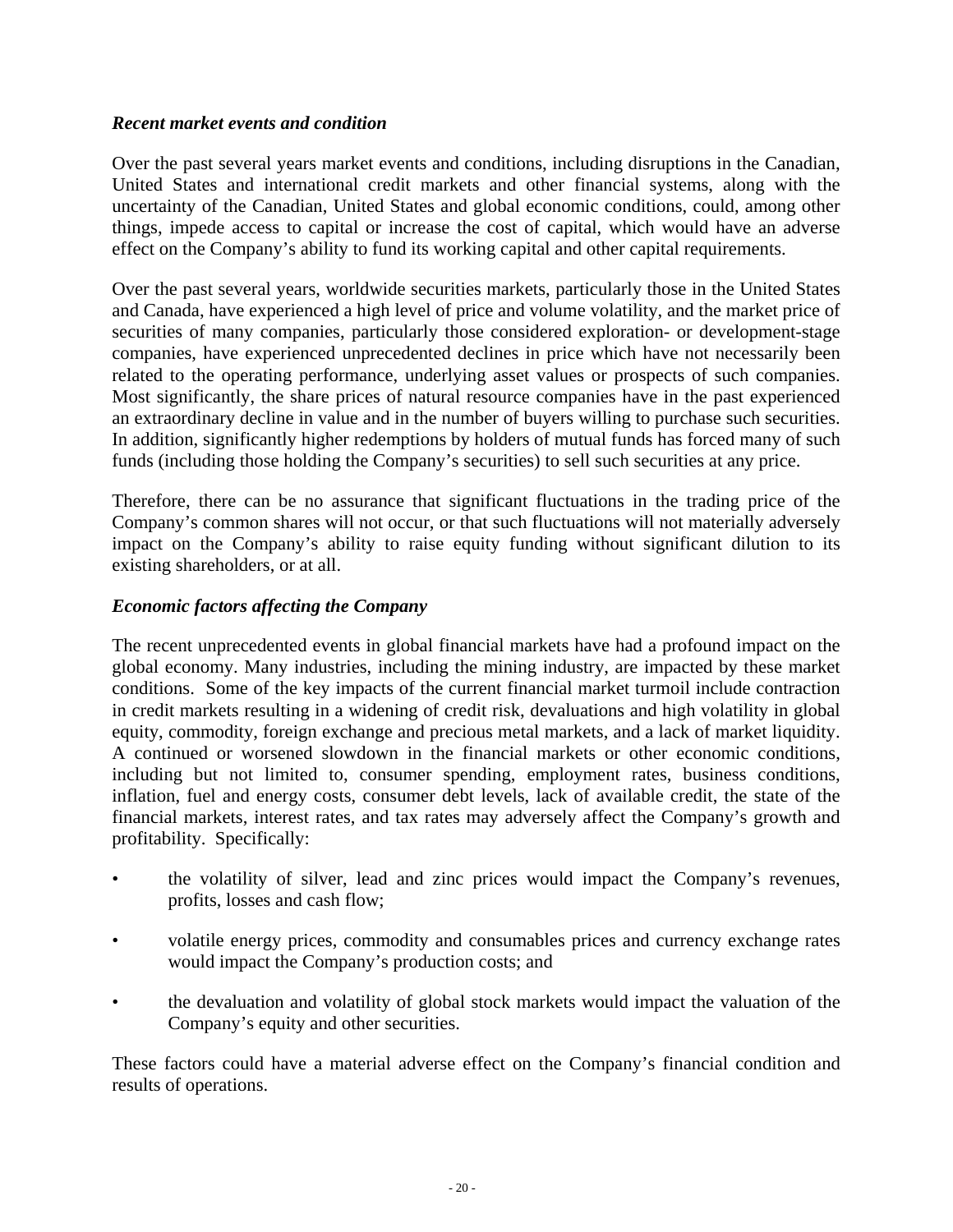#### *Timing, estimated amount, capital and operating expenditures and economic returns of future production*

There are no assurances if and when a particular mineral property of the Company can enter into production. The amount of future production is based on the estimates prepared by or for the Company. The capital and operating costs to take the Company's projects into production may be significantly higher than anticipated. Capital and operating costs of production and economic returns are based on estimates prepared by or for the Company may differ significantly from their actual values. There can be no assurance that the Company's actual capital and operating costs will not be higher than currently anticipated.

In addition, the construction and development of mines and infrastructure are complex. Resources invested in construction and development may yield outcomes that may differ significantly from those anticipated by the Company.

#### *Integration of future acquisitions into existing operations*

The Company acquired the Silvertip Project in fiscal 2011 and may make selected acquisitions in the future. If the Company does make further acquisitions, any positive effect on the Company's results will depend on a variety of factors, including, but not limited to:

- integrating the operations of an acquired business or property in a timely and efficient manner;
- maintaining the Company's financial and strategic focus while integrating the acquired business or property;
- implementing uniform standards, controls, procedures and policies at the acquired business, as appropriate; and
- to the extent that the Company makes an acquisition outside of markets in which it has previously operated, conducting and managing operations in a new operating environment.

Acquiring additional businesses or properties could place pressure on the Company's cash flow if such acquisitions involve cash consideration or existing shareholders may experience dilution if such acquisitions involve share consideration.

The integration of the Company's existing operations with any acquired business will require significant expenditures of time, attention and funds. Achievement of the benefits expected from consolidation would require the Company to incur significant costs in connection with, among other things, implementing financial and planning systems. The Company may not be able to integrate the operations of a recently acquired business or restructure the Company's previously existing business operations without encountering difficulties and delays. In addition, this integration may require significant attention from the Company's management team, which may detract attention from the Company's day-to-day operations.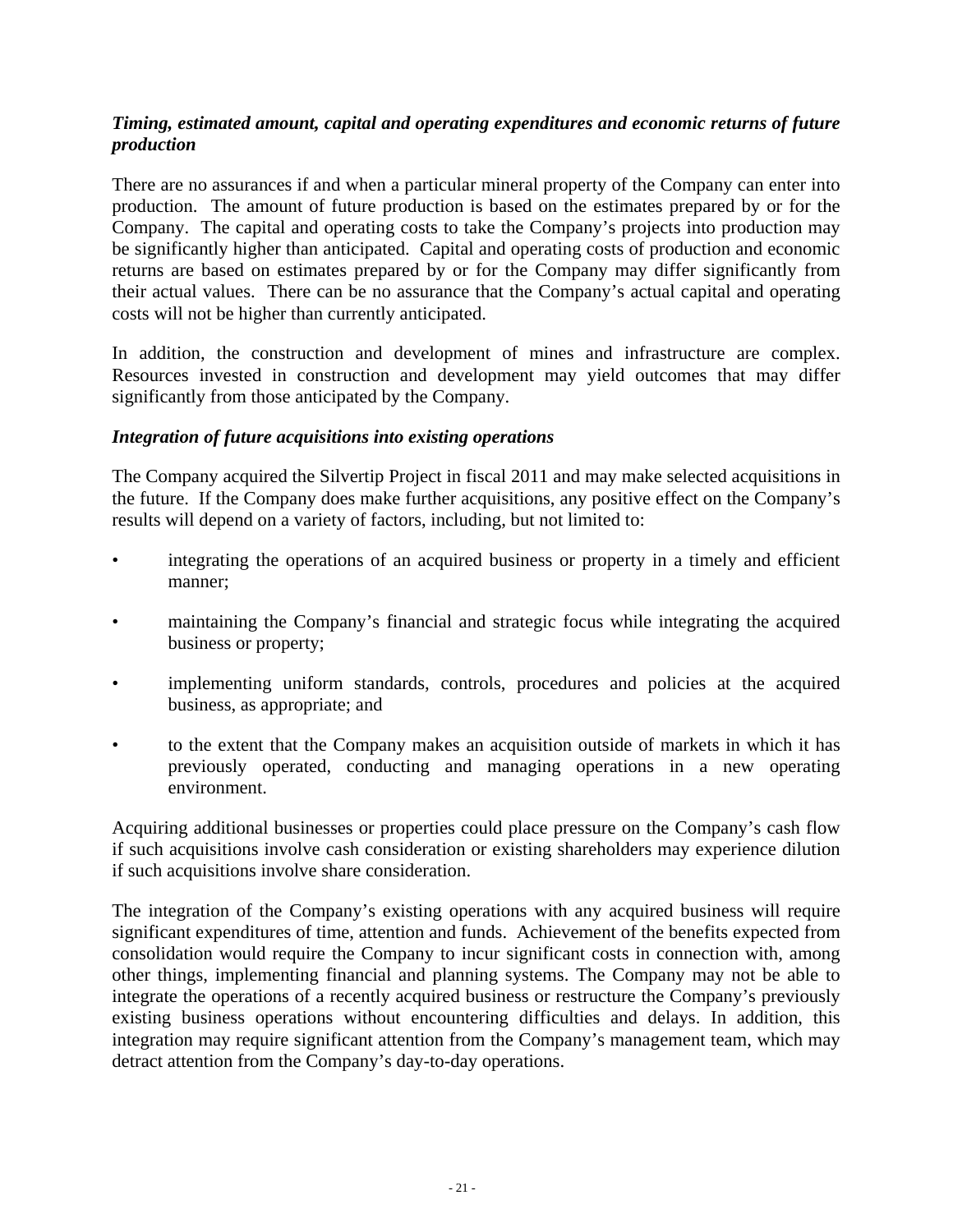Over the short-term, difficulties associated with integration could have a material adverse effect on the Company's business, operating results, financial condition and the price of the Company's common shares. In addition, the acquisition of mineral properties may subject the Company to unforeseen liabilities, including environmental liabilities, which could have a material adverse effect on the Company. There can be no assurance that any future acquisitions will be successfully integrated into the Company's existing operations.

## *Competition*

The mining industry in general is intensely competitive and there is no assurance that, even if commercial quantities of ore are discovered, a ready market will exist for the sale of such ore, or concentrate, by the Company. Marketability of natural resources which may be discovered by the Company will be affected by numerous factors beyond the control of the Company, such as market fluctuations, the proximity and capacity of natural resource markets and processing equipment, government regulations including regulations relating to prices, royalties, land tenure, land use, importing and exporting of minerals and environmental protection. The exact effect of such factors cannot be predicted but they may result in the Company not receiving an adequate return on its capital.

The Company may be at a competitive disadvantage in acquiring additional mining properties because it must compete with other individuals and companies, many of which have greater financial resources, operational experience and technical capabilities than the Company. The Company may also encounter increasing competition from other mining companies in its efforts to hire experienced mining professionals. Competition for exploration resources at all levels is currently very intense, particularly affecting the availability of manpower and drill rigs. Increased competition could adversely affect the Company's ability to attract necessary capital funding or acquire suitable producing properties or prospects for mineral exploration in the future.

## *Operations and political conditions*

The majority of the properties in which the Company has an interest are located in China, which has different regulatory and legal standards than those in North America. Even if the Company's mineral properties are proven to host economic reserves of metals, factors such as political instability, terrorism, opposition and harassment from local miners, or governmental expropriation or regulation may prevent or restrict mining of any such deposits or repatriation of profits.

The majority of the Company's operations are located in China. These operations are subject to the risks normally associated with conducting business in China. Some of these risks are more prevalent in countries which are less developed or have emerging economies, including uncertain political and economic environments, as well as risks of war and civil disturbances or other risks which may limit or disrupt a project, restrict the movement of funds or result in the deprivation of contract rights or the taking of property by nationalization or expropriation without fair compensation, risk of adverse changes in laws or policies, increases in foreign taxation or royalty obligations, delays in obtaining or the inability to obtain necessary governmental permits,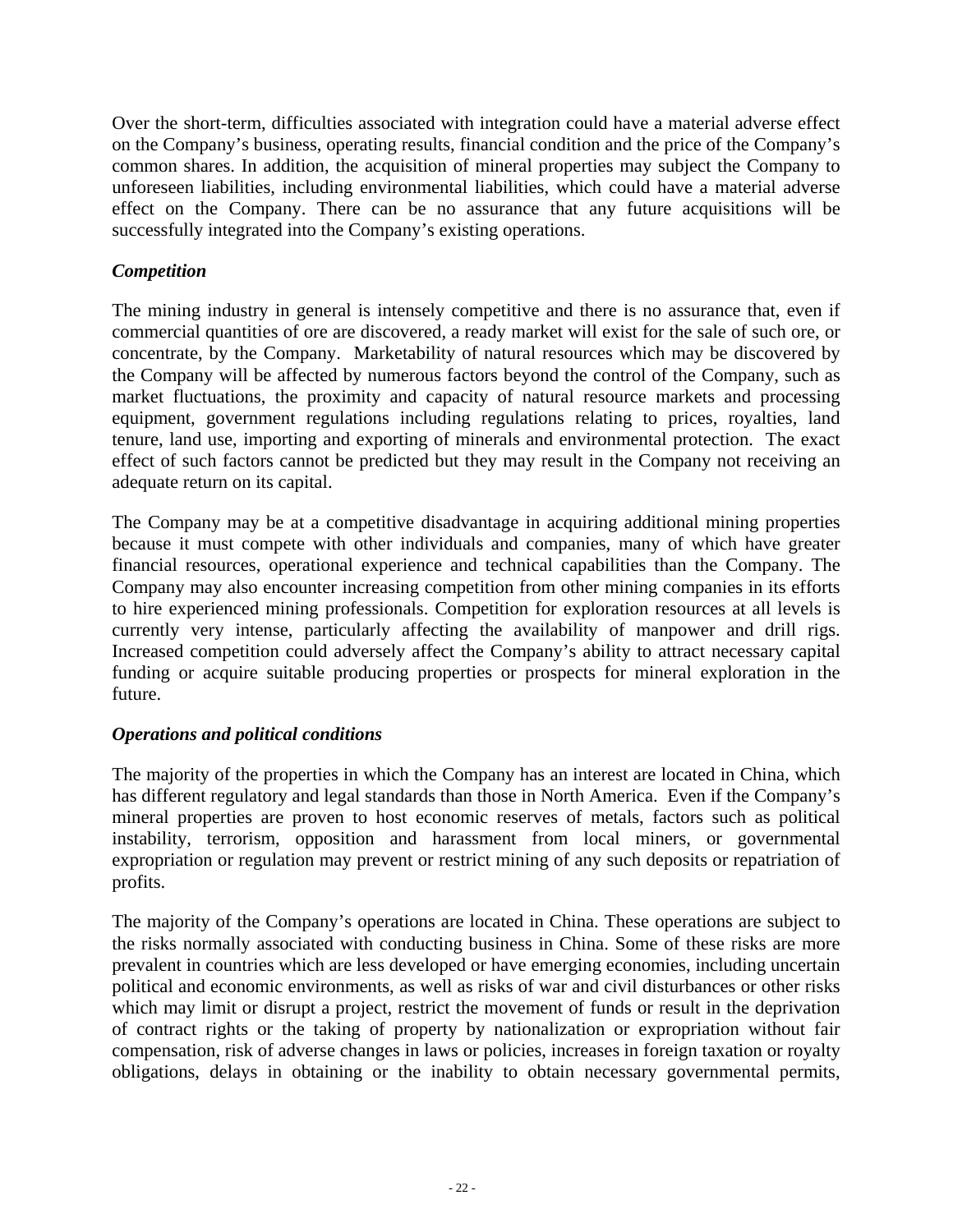limitations on ownership and repatriation of earnings, and foreign exchange controls and currency devaluations.

In addition, the Company may face import and export regulations, including export restrictions, disadvantages of competing against companies from countries that are not subject to similar laws, restrictions on the ability to pay dividends offshore, and risk of loss due to disease and other potential endemic health issues. Although the Company is not currently experiencing any significant or extraordinary problems in China arising from such risks, there can be no assurance that such problems will not arise in the future. The Company currently does not carry political risk in insurance coverage.

The Company's interests in its mineral properties are held through joint venture companies established under and governed by the laws of China. The Company's joint venture partners in China include state-sector entities and, like other state-sector entities, their actions and priorities may be dictated by government policies instead of purely commercial considerations. Additionally, companies with a foreign ownership component operating in China may be required to work within a framework which is different from that imposed on domestic Chinese companies. The Chinese government currently allows foreign investment in certain mining projects under central government guidelines. There can be no assurance that these guidelines will not change in the future.

#### *Regulatory environment in China and Canada*

The Company conducts operations primarily in China and is developing the Silvertip Project in northern British Columbia, Canada. The laws of China differ significantly from those of Canada and all such laws are subject to change. Mining operations, development and exploration activities are subject to extensive laws and regulations governing prospecting, development, production, exports, taxes, labour standards, occupational health, waste disposal, environmental protection, mine safety, consultation with First Nations in Canada and other matters. Mining is subject to potential risks and liabilities associated with pollution of the environment and disposal of waste products occurring as a result of mineral exploration and production.

Failure to comply with applicable laws and regulations may result in enforcement actions there under and may include corrective measures requiring capital expenditures, installation of additional equipment or remedial actions. Parties engaged in mining operations may be required to compensate those suffering loss or damage by reason of mining activities and may have civil or criminal fines or penalties imposed for violations of applicable laws and regulations.

New laws and regulations, amendments to existing laws and regulations, administrative interpretation of existing laws and regulations, or more stringent enforcement of existing laws and regulations could have a material adverse impact on future cash flow, results of operations and the financial condition of the Company.

Further, all phases of the Company's operations are subject to environmental regulations in the various jurisdictions in which it operates. Environmental legislation is evolving in a manner which will require stricter standards and enforcement, increased fines and penalties for noncompliance, more stringent environment assessments of proposed projects and a heightened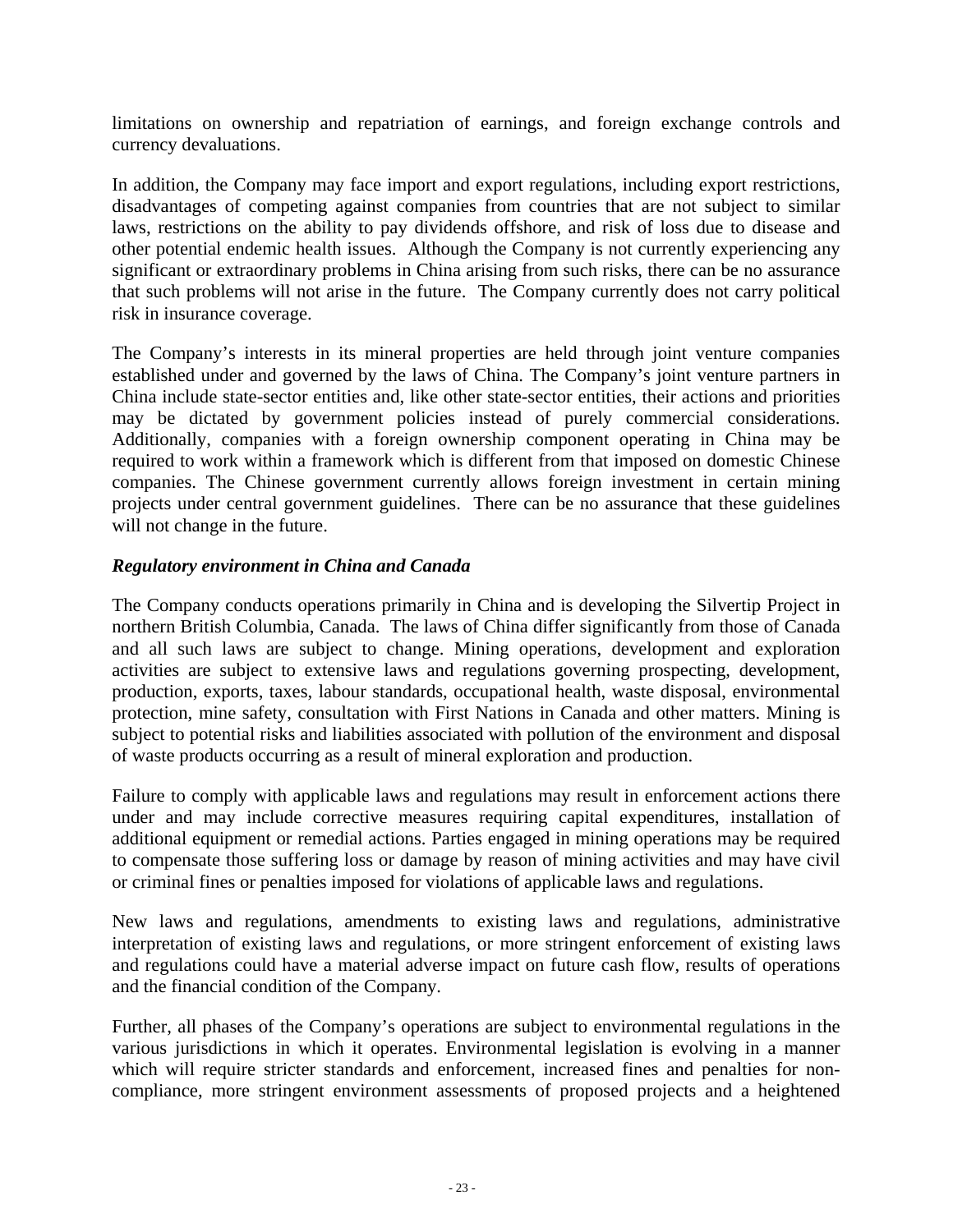degree of responsibility for companies and their officers, directors and employees. There is no assurance that future changes in environmental regulations, if any, will not adversely affect the Company's operations.

## *Environmental risks*

The Company's activities are subject to extensive laws and regulations governing environmental protection and employee health and safety, including environmental laws and regulations in China. These laws address emissions into the air, discharges into water, management of waste, management of hazardous substances, protection of natural resources, antiquities and endangered species, and reclamation of lands disturbed by mining operations. There are also laws and regulations prescribing reclamation activities on some mining properties. Environmental legislation in many countries is evolving and the trend has been toward stricter standards and enforcement, increased fines and penalties for non-compliance, more stringent environmental assessments of proposed projects and increasing responsibility for companies and their officers, directors and employees. Compliance with environmental laws and regulations may require significant capital outlays on behalf of the Company and may cause material changes or delays in the Company's intended activities. There can be no assurance that the Company has been or will be at all times in complete compliance with current and future environmental and health and safety laws and permits will not materially adversely affect the Company's business, results of operations or financial condition. It is possible that future changes in these laws or regulations could have a significant adverse impact on some portion of the Company's business, causing the Company to re-evaluate those activities at that time. The Company's compliance with environmental laws and regulations entail uncertain costs.

#### *Foreign exchange rate fluctuations*

In the past, the Company has raised its equity and maintained its accounts in Canadian dollars but now reports in US dollars. Going forward, operations carried out in non-US currency, including the Canadian dollar or the Chinese Renminbi, could subject the Company to foreign currency fluctuations that may materially and adversely affect the Company's financial position.

#### *Insurance*

The Company's mining activities are subject to the risks normally inherent in the industry, including, but not limited, to environmental hazards, flooding, fire, periodic or seasonal hazardous climate and weather conditions, unexpected rock formation, industrial accidents and metallurgical and other processing problems. These risks could result in damage to, or destruction of, mineral properties, production facilities or other properties; personal injury; environmental damage; delays in mining; increased production costs; monetary losses; and possible legal liability. The Company may become subject to liability which it cannot insure or against which it may elect not to insure due to high premium costs or other reasons. Where considered practical to do so the Company maintains insurance against risks in the operation of its business in amounts which the Company believes to be reasonable. Such insurance, however, contains exclusions and limitations on coverage. The Company cannot provide any assurance that such insurance will continue to be available, will be available at economically acceptable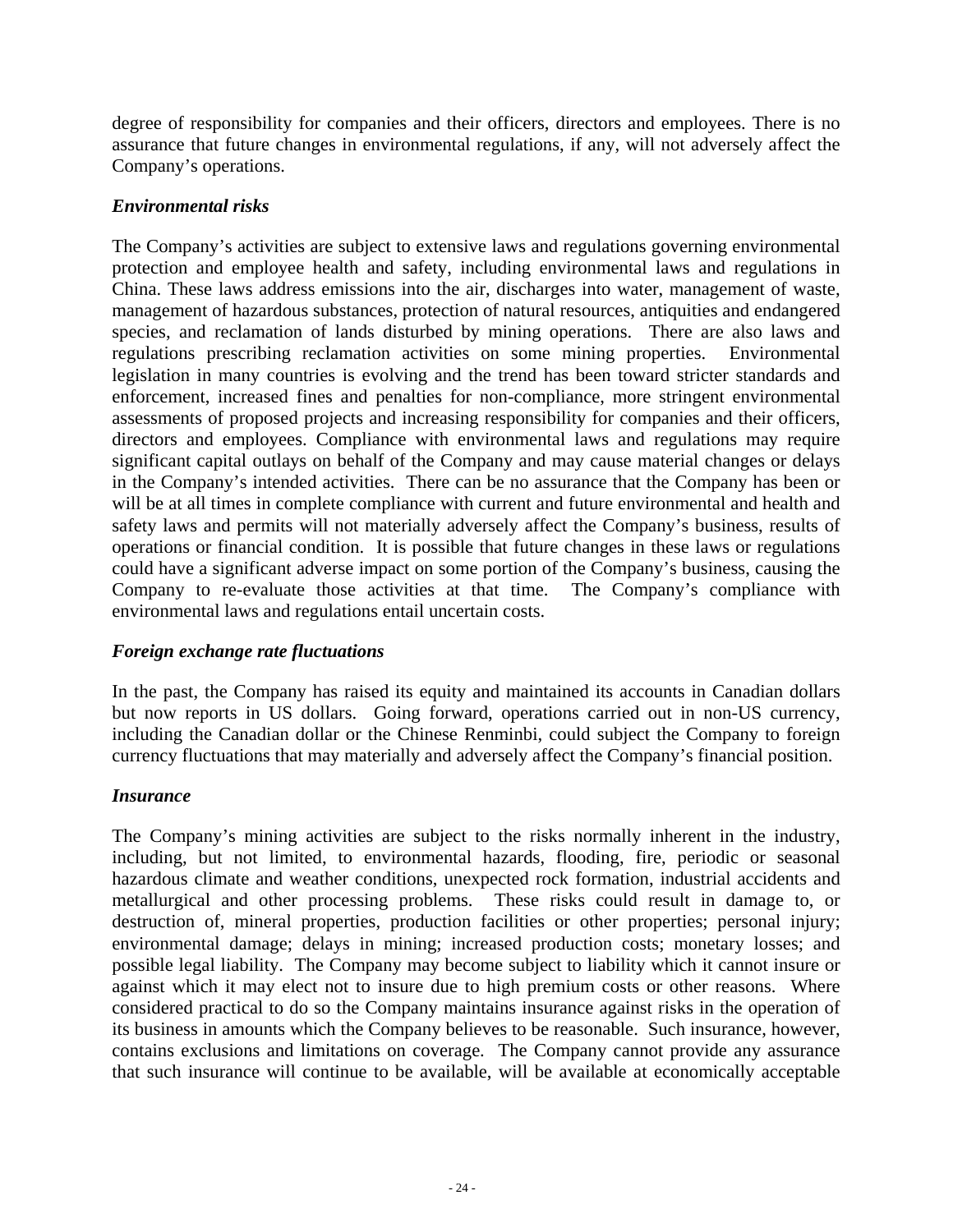premiums or will be adequate to cover any resulting liability. In some cases, coverage is not available or considered too expensive relative to the perceived risk.

#### *Risks and hazards of mining operations*

Mining is inherently dangerous and the Company's operations are subject to a number of risks and hazards including, without limitation:

- environmental hazards;
- discharge of pollutants or hazardous chemicals;
- industrial accidents;
- failure of processing and mining equipment;
- labour disputes;
- supply problems and delays;
- encountering unusual or unexpected geologic formations or other geological or grade problems;
- encountering unanticipated ground or water conditions;
- cave-ins, pit wall failures, flooding, rock bursts and fire;
- periodic interruptions due to inclement or hazardous weather conditions;
- equipment breakdown;
- other unanticipated difficulties with or interruptions in development, construction or production; and
- other acts of God or unfavourable operating conditions.

Such risks could result in damage to, or destruction of, mineral properties or processing facilities, personal injury or death, loss of key employees, environmental damage, delays in mining, monetary losses and possible legal liability. Satisfying such liabilities may be very costly and could have a material adverse effect on the Company's future cash flow, results of operations and financial condition.

#### *Dependence on management and key personnel*

The executive directors and the China operational management team all have extensive experience in the mineral resources industry in China. Most of the non-executive directors also have extensive experience in mining and/or exploration (or as advisors to companies in the field). The Company's success depends to a significant extent upon its ability to retain, attract and train key management personnel, both in Canada and in China.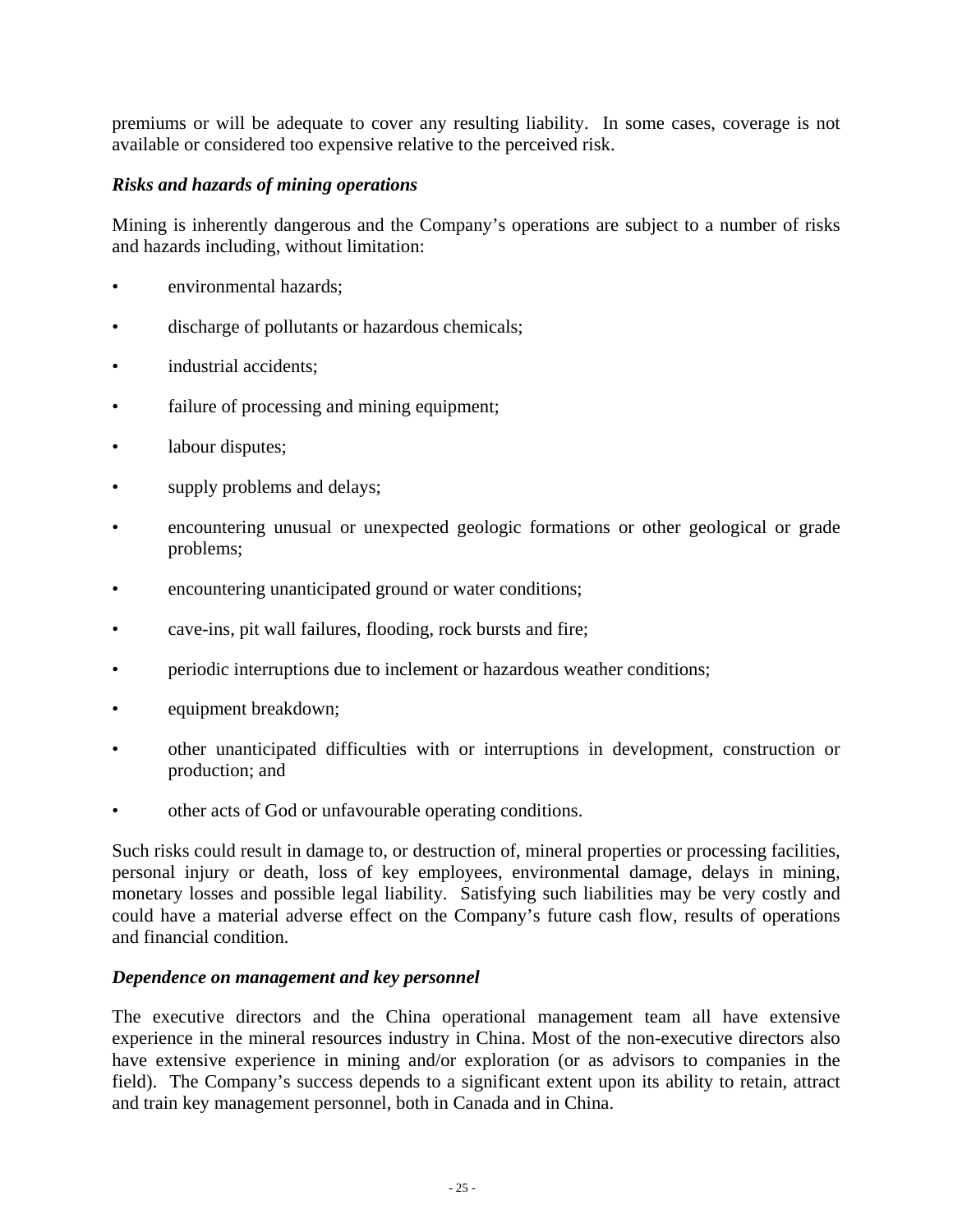The Company depends on the services of a number of key personnel, including its directors and executive officers, the loss of any one of whom could have an adverse effect on the Company's operations.

The Company's ability to manage growth effectively will require it to continue to implement and improve management systems and to recruit and train new employees. The Company cannot be assured that it will be successful in attracting and retraining skilled and experienced personnel.

## *Conflicts of interest*

Conflicts of interest may arise as a result of the directors, officers and promoters of the Company also holding positions as directors and/or officers of other companies. Some of those persons who are directors and officers of the Company have and will continue to be engaged in the identification and evaluation of assets and businesses and companies on their own behalf and on behalf of other companies, and situations may arise where the directors and officers may be in direct competition with the Company. Conflicts, if any, will be subject to the procedures and remedies under the *Business Corporations Act* (British Columbia).

#### *Internal control over financial reporting as per the requirements of the Sarbanes-Oxley Act*

Management of the Company is responsible for establishing and maintaining an adequate system of internal control over financial reporting, and used the framework issued by the Committee of Sponsoring Organizations of the Treadway Commission (COSO) to evaluate the effectiveness of internal controls in fiscal year 2011. Based on this evaluation, management concluded that our internal control over financial reporting was effective as at March 31, 2011 and provided a reasonable assurance of the reliability of our financial reporting and preparation of the financial statements.

In Management's Discussion and Analysis for the year ended March 31, 2010, the Company reported that its internal controls over financial reporting were ineffective and that remediation steps were being undertaken. In its first Annual Report on Form 40-F filed with the U.S. Securities and Exchange Commission, which was filed for fiscal 2009, the Company was not subject to the requirement of Section 404 of the Sarbanes-Oxley Act ("SOX") to procure and file a report of its independent auditors as to the effectiveness of the Company's internal control over financial reporting. In Management's Discussion and Analysis for the year ended March 31, 2011, the Company reported that its internal controls over financial reporting as at March 31, 2011 were effective. The Company's consolidated audited financial statements for fiscal 2011 included an unqualified report of its independent auditors that the Company had maintained effective internal control over financial reporting as at March 31, 2011. Nonetheless the Company may in the future fail to achieve and maintain the adequacy of its internal control over financial reporting, as such standards are modified, supplemented or amended from time to time, and the Company may not be able to ensure that it can conclude on an ongoing basis that it has effective internal controls over financial reporting in accordance with Section 404 of SOX. The Company's failure to satisfy the requirements of Section 404 of SOX on an ongoing, timely basis could result in the loss of investor confidence in the reliability of its financial statements, which in turn could harm the Company's business and negatively impact the trading price of its common shares. In addition, any failure to implement required new or improved controls, or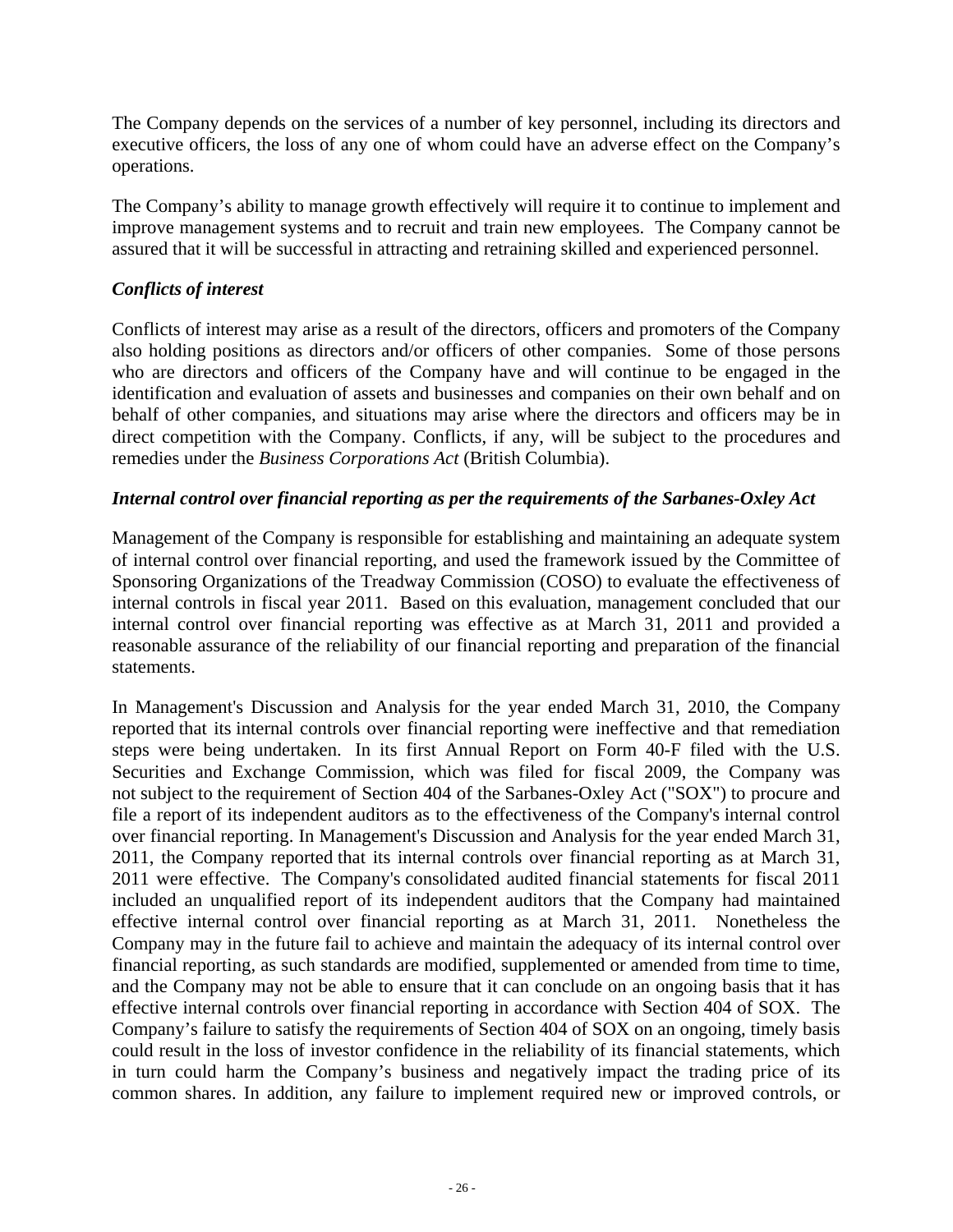difficulties encountered in their implementation, could harm the Company's operating results or cause it to fail to meet its reporting obligations. Future acquisitions of companies may provide the Company with challenges in implementing the required processes, procedures and controls in its acquired operations. Acquired companies may not have disclosure control and procedures or internal control over financial reporting that are as thorough or effective as those required by securities laws currently applicable to the Company.

No evaluation can provide complete assurance that the Company's internal control over financial reporting will detect or uncover all failures of persons within the Company to disclose material information otherwise required to be reported. The effectiveness of the Company's control and procedures could also be limited by simple errors or faulty judgments. In addition, should the Company expand in the future, the challenges involved in implementing appropriate internal controls over financial reporting will increase and will require that the Company continue to improve its internal controls over financial reporting. Although the Company intends to devote substantial time and incur substantial costs, as necessary, to ensure compliance, the Company cannot be certain that it will be successful in complying with Section 404 on an ongoing basis.

## *Bringing actions and enforcing judgments under U.S. securities laws*

Investors in the U.S. or in other jurisdictions outside of Canada may have difficulty bringing actions and enforcing judgments against the Company, its directors, its executive officers and some of the experts named in this AIF based on civil liabilities provisions of the federal securities laws, other laws in the state(s) in the U.S. or the equivalent laws of other jurisdictions of residence.

# **ITEM 5: MINERAL PROPERTIES**

The Company has interests in mineral properties located in China and Canada. As at March 31, 2011, these properties were carried on the Company's balance sheet as assets with a book value of approximately \$198.7 million. The book value consists of acquisition costs plus cumulative expenditures on properties, net of amortization and impairment charges for which the Company has future exploration plans.

For the purposes of NI 43-101, the following properties have been determined to be material to the Company as of March 31, 2011:

- (a) the Ying Mining District Project, Henan Province, China;
- (b) the GC Project, Guangdong Province, China, and
- (c) the Silvertip Project.

# **5.1 Ying Project, Henan Province, China**

Except as otherwise stated, the information in this section is based on the technical report titled "NI 43-101 Technical Report of Resources and Reserves Update Ying District Silver-Lead-Zinc Project" (the **"Ying Report"**) dated February 26, 2010, and prepared by Chris Broili, L.P.Geo., C.P.Geo.; Mel Klohn, L.P.Geo.; and Wenchang Ni, P.Eng. Portions of the following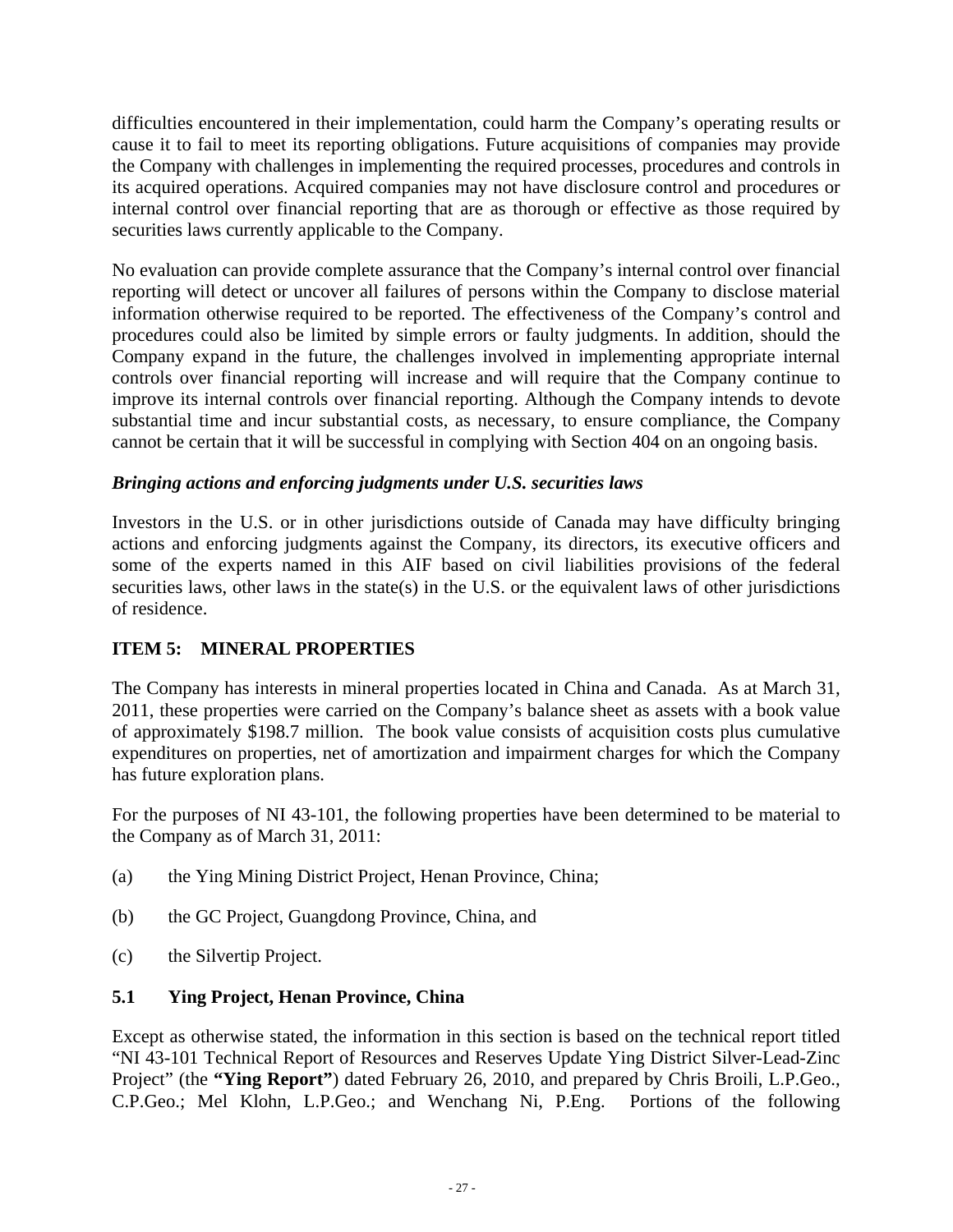information are based on the assumptions, qualifications and procedures which are not fully described herein. References should be made to the full text of the Ying Report which is available for review on SEDAR located at www.sedar.com.

#### *Property Description and Location*

The Ying District is in western Henan Province near the town of Luoning in central China. The "**Ying District**" is used to describe in this section a rectangular area, approximately 100 square kilometres in size, bounded by latitude 34°07'N to 34°12'N and longitude 111°14'E to 111°23'E. Within this district block, Silvercorp has four principal projects: the project in SGX (the "**SGX Project**") and the HPG Project in the western part of the block, and the TLP Project and the LM Project in the eastern part.

These projects are covered by exploration and mining permits totalling approximately 71 square kilometres, as listed in the following table, and updated as of March 31, 2011:

| <b>Permit Type</b> | Permit No.                       | <b>Expiration Date</b>          | Area     |
|--------------------|----------------------------------|---------------------------------|----------|
|                    |                                  |                                 | (sq, km) |
|                    | YING (SGX) PROJECT               |                                 |          |
| Mining             | C4100002009093210038549          | September $2014^{(1)}$          | 19.83    |
| Exploration        | T01120090602030965               | June 6, $2012^{(2)}$            | 12.34    |
|                    | Ximiao-Leileisi Au project       |                                 |          |
| Exploration        | T41120080102001028               | January 29, 2011 <sup>(3)</sup> | 19.70    |
|                    | Luoning County Sidaogou -        |                                 |          |
|                    | Lushi County Lijiagou Ag project |                                 |          |
| Exploration        | T41120080802013284               | October $2011^{(4)}$            | 6.39     |
|                    | Dong Cao Gou Au project          |                                 |          |
|                    | <b>HPG PROJECT</b>               |                                 |          |
| Mining             | C4100002010124110093569          | June 2017                       | 0.39     |
| Mining             | 4100000820036                    | August 2015                     | 0.15     |
| Exploration        | T41520080502006711               | <b>July 2011</b>                | 5.86     |
|                    | <b>TLP PROJECT</b>               |                                 |          |
| Mining             | C4100002009103220041332          | October 2019                    | 3.30     |
|                    | <b>LM PROJECT</b>                |                                 |          |
| Mining             | C4100002009014120010157          | January 2012                    | 3.07     |
|                    |                                  | Mining Permit Total             | 26.74    |
|                    |                                  | <b>Exploration Permit Total</b> | 44.29    |
|                    |                                  |                                 |          |

**Total 71.03**

Notes:

- (1) Henan DOLAR approved an application by the Company in 2009 for an integrated mining license to combine three Exploration Permits, namely Exploration Permit No. 4100000740232 (Qiaogoubei Ag Project), Exploration Permit No. 4100000640561 (Qiaogou Ag Project) and Exploration Permit No. 0100000520145 (Shagou Ag Project) with Mining Permit No. 4100000610045 (Yuelianggou Ag Project), to form one larger integrated mining area under one Mining Permit - No. C4100002009093210038549.
- $\chi$ <sup>(2)</sup> This permit has been reserved for a mining permit application until June 2012.
- (3) An extension application has been submitted and the permit is currently being renewed.
- (4) This permit has been reserved for a mining permit application until October 2011.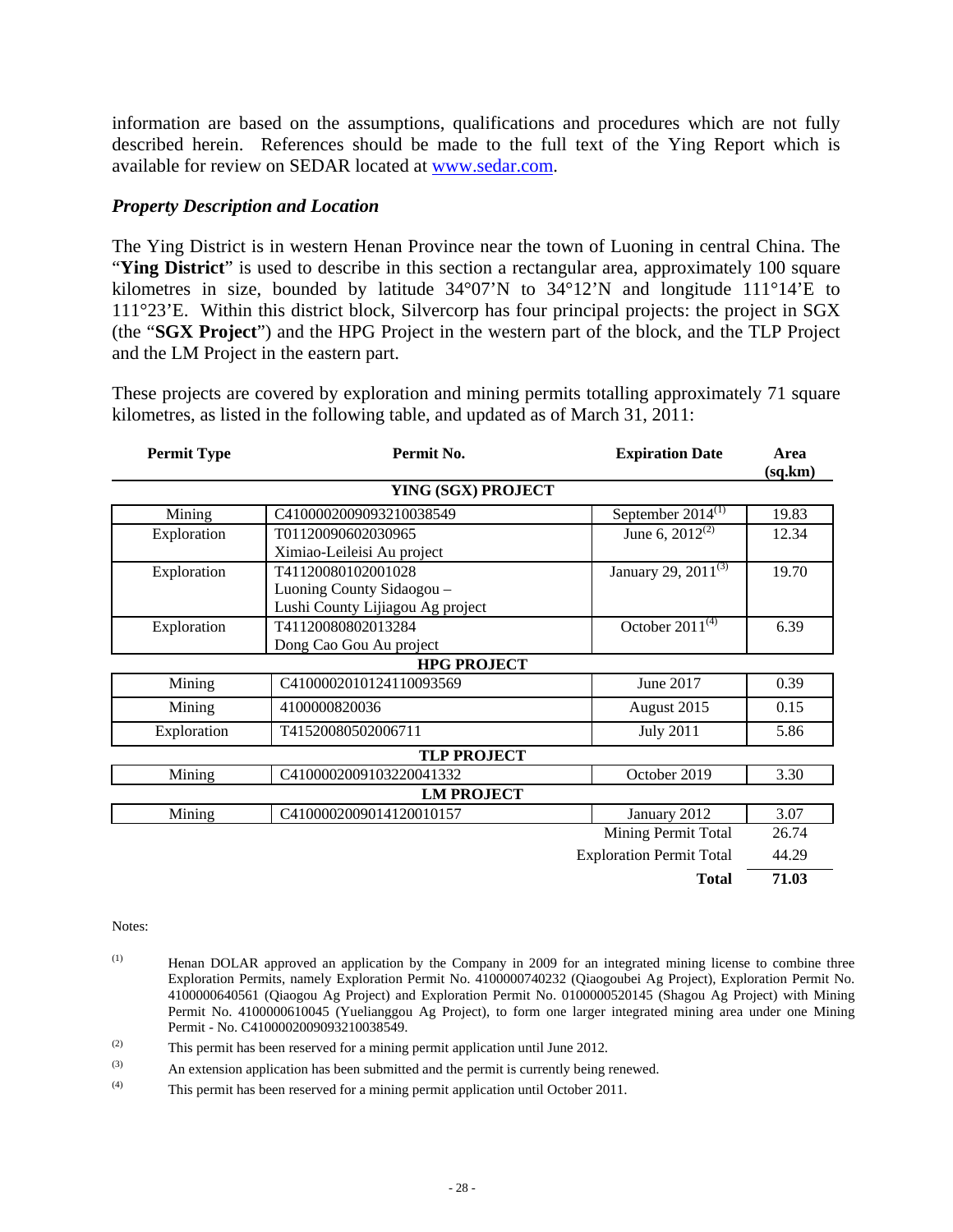

Figure 4-1: Geology and Location Map of Western Henan

The existing exploration and mining permits cover all the active exploration and mining areas discussed in the Ying Report. Permits can be renewed by submitting an application together with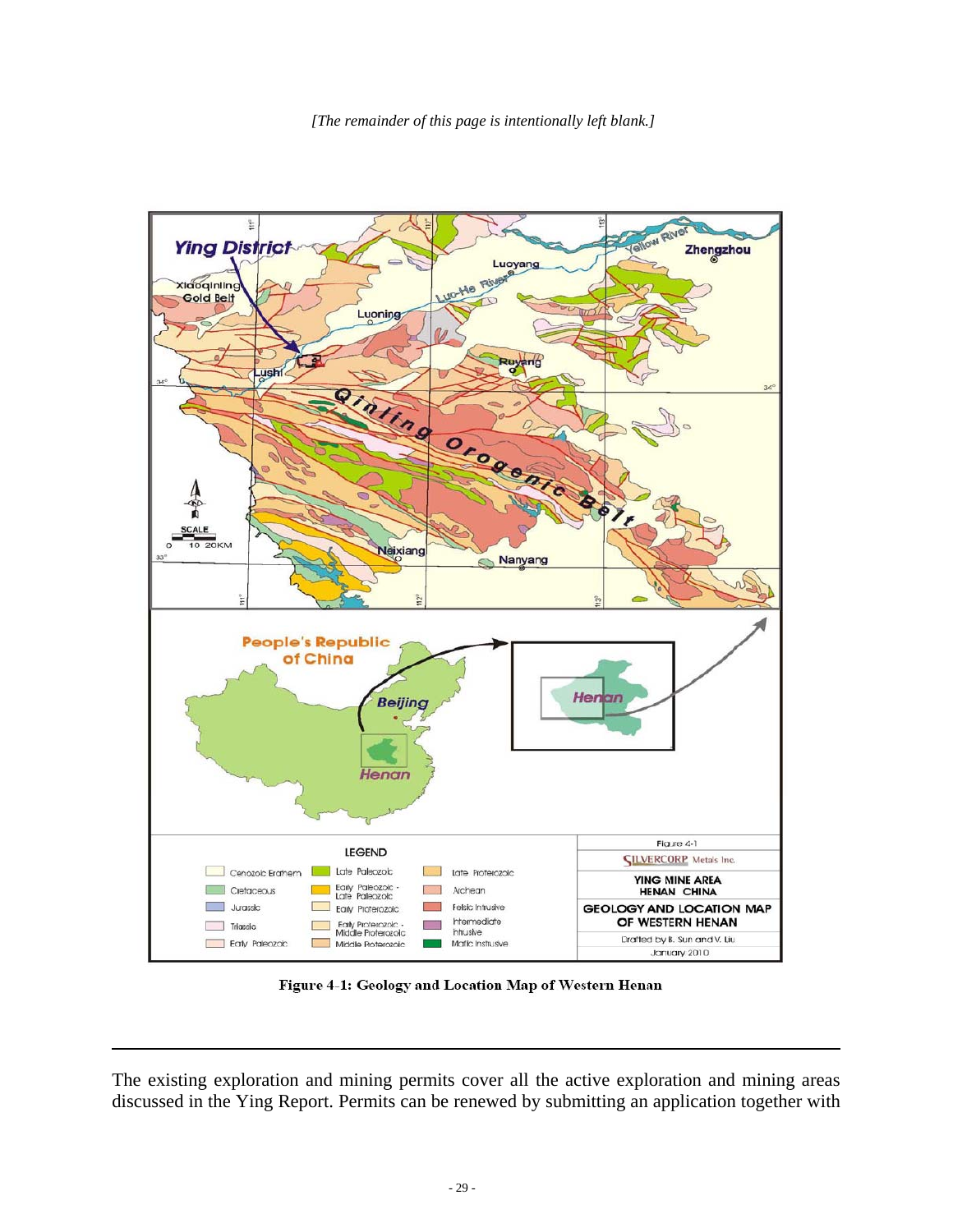required technical documents. The exploration permits give the right to carry out all contemplated exploration activities with no additional permitting required. The mining permits give the right to carry out full mining and mineral processing operations in conjunction with safety and environmental certificates. The safety certificates for Silvercorp's mining activities were issued by the Department of Safety, Production and Inspection of Henan Province. Environmental certificates were issued by the Department of Environmental Protection of Henan Province.

Surface rights for mining purposes are not included in the permits but can be acquired by payment of a purchase fee based on the appraised value of the land. Subject to negotiation, some land use compensation fees may also be due to the local farmers if their agricultural land is disturbed by exploratory work.

There are no known or recognized environmental problems that might preclude or inhibit a mining operation in this area. Some major land purchases may be required in the future for mine infrastructure purposes, for the construction of processing plant, waste disposal, office and accommodations.

Silvercorp's projects are subject to existing joint venture agreements as follows:

## *Ying Project and TLP Project*

A co-operative joint venture contract dated April 12, 2004, was consummated between Victor Mining and the HNGMR. Pursuant to the joint venture contract, a Chinese cooperative joint venture company, Henan Found, was established to hold 100% of the Ying Project. Victor Mining owns 77.5% interest in Henan Found. The mining permit for the Ying Project controlled by Henan Found totals 19.83 square kilometres and the three exploration permits for the Ying Project total 38.43 square kilometres.

Property for the TLP Project was purchased in 2007 by Henan Found for \$20 million and funded by Henan Found's cash on hand. The mining permit for the TLP Project controlled by Henan Found totals 3.3 square kilometres.

## *HPG and LM Projects*

A co-operative joint venture contract dated March 31, 2006, was consummated between Victor Resources and Huatai. Pursuant to the joint venture contract, a Chinese co-operative joint venture company, Henan Huawei, was established to hold 60% of the HPG Project. In 2007, Silvercorp purchased an additional 20% interest in Henan Huawei from its joint venture partner, Huatai, in which 10% interest was held in trust for a shareholder of Huatai. Total consideration for the 20% interest is C\$1.98 million with Silvercorp's share of C\$0.99 million paid in full. In May 2010, the Company's beneficial interest in Henan Huawei increased from 70% to 80%, when the Company purchased the 10% interest which was held in trust, for a consideration of RMB 8,000,000, paid by the issuance of 163,916 Silvercorp common shares.

The HPG exploration permit encompassing 5.86 square kilometres held by Huatai was transferred to Henan Huawei when the application for a mining permit was approved and the mining permit issued.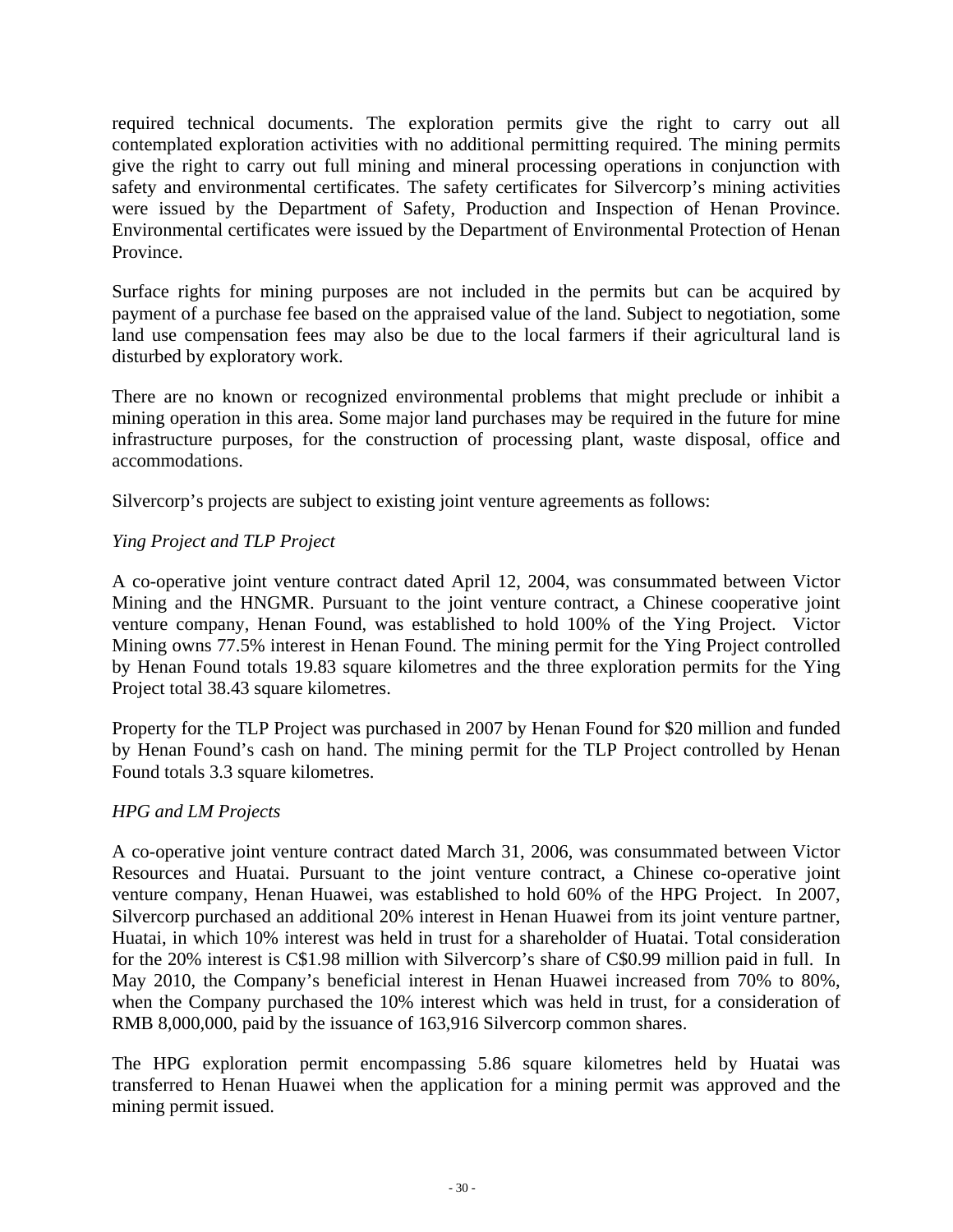Henan Huawei purchased the LM property in 2007 at an approximate cost of \$3.25 million, funded by Henan Huawei's cash on hand. The mining permits controlled by Henan Huawei at the HPG and LM projects total 3.61 square kilometres.

## *Exploration and Mining Rights*

China is the third largest economy in terms of GDP and the most populous country in the world (more than 1.3 billion people, about 1/5 of the world's total). It has a strong national policy encouraging foreign investment and ranks as one of the world's leading jurisdictions for mining investment owing to advanced infrastructure, a large pool of skilled technical and professional personnel and, most importantly, an established *Mining Code* which clearly defines the mining rights guaranteed by the government of China.

China levies a 17% Value Added Tax ("**VAT**") on sales of concentrates and on articles such as materials and supplies. The 17% VAT paid on materials purchased for mining is returned to the company as an incentive to mine in China. There is no VAT on labour or services. A 2% resources tax is payable by companies as a royalty to the government. Subsequent to the date of the Ying report a VAT surtax, which was previously exempt for foreign invested companies in China representing approximately 1.4% of sales, was levied, effective December 1, 2010.

For foreign invested companies such as Silvercorp, income tax is zero for the first two years, then 12.5% for years three to five, and 25% thereafter. Starting in 2009, Henan Found entered its fourth year of operation, and as such enjoys a 12.5% income tax rate until 2010, while Henan Huawei, operator of the LM Project, is in its third year of operation and will retain a 12.5% income tax until 2011.

According to China's mining law, mining companies are required to pay 2% resource tax or government royalty. Other taxes such as business, city construction, and school taxes are exempted for foreign invested companies.

## *Accessibility, Climate, Local Resources, Infrastructure and Physiography*

The Ying District is about 240 kilometres west-southwest of Zhengzhou (pop. 7.0 million), the capital city of Henan Province, and 80 kilometres west of Luoyang (pop. 1.4 million), the nearest major city. Zhengzhou is the region's largest industrial city, offering full service facilities and daily air flights to Beijing, capital of China, and other major population centers such as Shanghai and Hong Kong. The nearest small city to the Ying District is Luoning (pop. 80,000+), about 40 kilometres by paved roads from Silvercorp's mill site located centrally to the Ying Project. The mill site is about 15 kilometres by paved road from the Guxian Reservoir. The main explorationdevelopment camp area, SGX, is accessed via a 30-minute ferry ride across the Reservoir.

The district is within the Funiu Mountain Range, a rugged, deeply dissected mountainous region with elevations ranging from 300 metres to 1,200 metres above sea level. Hill slopes are steep, commonly exceeding 25°C. The rock exposures on the hillsides range from fair to good and almost all of the district's significant discoveries of surface mineralization, together with the important geochemical and geophysical anomalies, were made on these hillsides.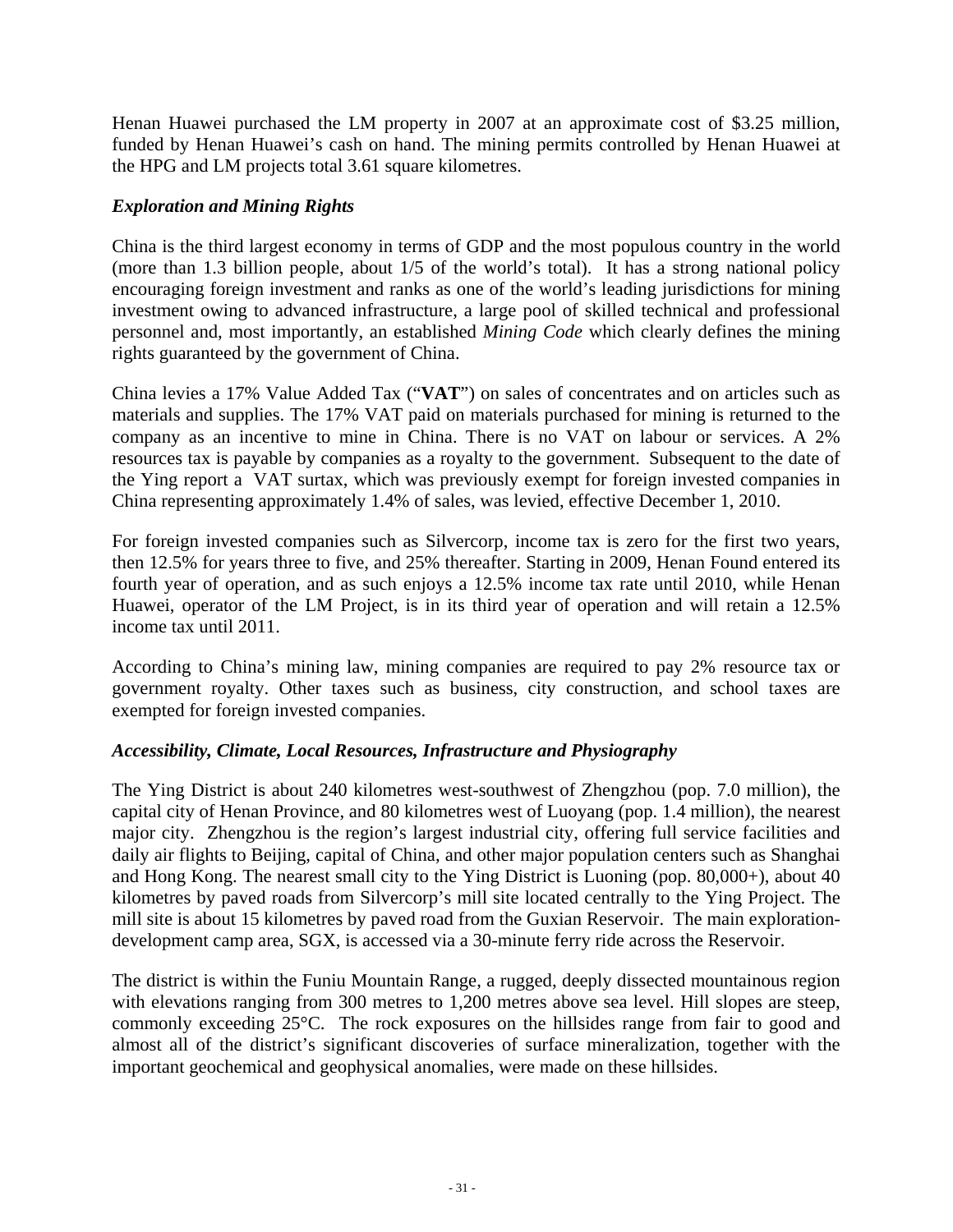The area has a continental sub-tropical climate with four distinct seasons. Temperature changes are dependent on elevation, with an annual range of -10°C to 38°C and annual average of 15°C. The annual precipitation averages 900 mm, mostly occurring in the July to September rainy season and supplemented by snow and frost occurring from November to March.

The area is sparsely vegetated, consisting mostly of bushes, shrubs, ferns and small trees. At higher elevations the vegetation is denser and the trees are larger. The local economy is based on agriculture (wheat, corn, tobacco, medicinal herbs) and mining. Agriculture is confined to the bottoms of the larger stream valleys and to the many terraced hillsides.

There are major power grids adjacent to the properties, including a power line extending to the SGX area. Adjacent to the Ying District is a hydropower generating station at the dam that forms the Guxian Reservoir. This reservoir is on the Luo River, a tributary to the Yellow River. Sufficient manpower is available to serve most exploration or mining operations.

## *History*

The factual information in this section has been prepared by Mel Klohn, who is a qualified person within the meaning of NI 43-101.

Silver, lead, zinc and gold mineralization in the Ying Project and the HPG Project areas has been known and intermittently mined for at least the last several hundred years. The first systematic geological prospecting and exploration was initiated in 1956 by the Chinese government.

Recent activity in the Ying district is fairly well documented from 1956:

Pre-1956: Occasional production of lead and silver from small underground mines by local people.

1956-1980: 1:200,000 scale geological mapping that covered the project areas by Henan Bureau of Geology and Mineral Resource geologic team.

1967: Airborne magnetic survey of southwestern Henan province (the largest airborne survey in this area) was conducted of the Ministry of Geology of China.

1984: Compiled and published data (four publications) concerning mineralization in the district by the Henan Geological Exploration Corp. of Metallurgy.

1979-1980: The presence of silver and lead deposits in the TLP–LM area was confirmed by regional 1:50,000 scale geological mapping and systematic surface sampling carried out by the No. 1 Team of Henan Geology and Mineral Resources Bureau.

1983: Geochemical anomalies were identified from a 1:50,000 scale stream sediment geochemical survey carried out by the No. 5 Team of the HNGMR.

1985-1995: The TLP–LM area was claimed by the No. 6 Team of HNGMR which carried out a comprehensive mineral exploration program including topographical surveys, hydrogeology and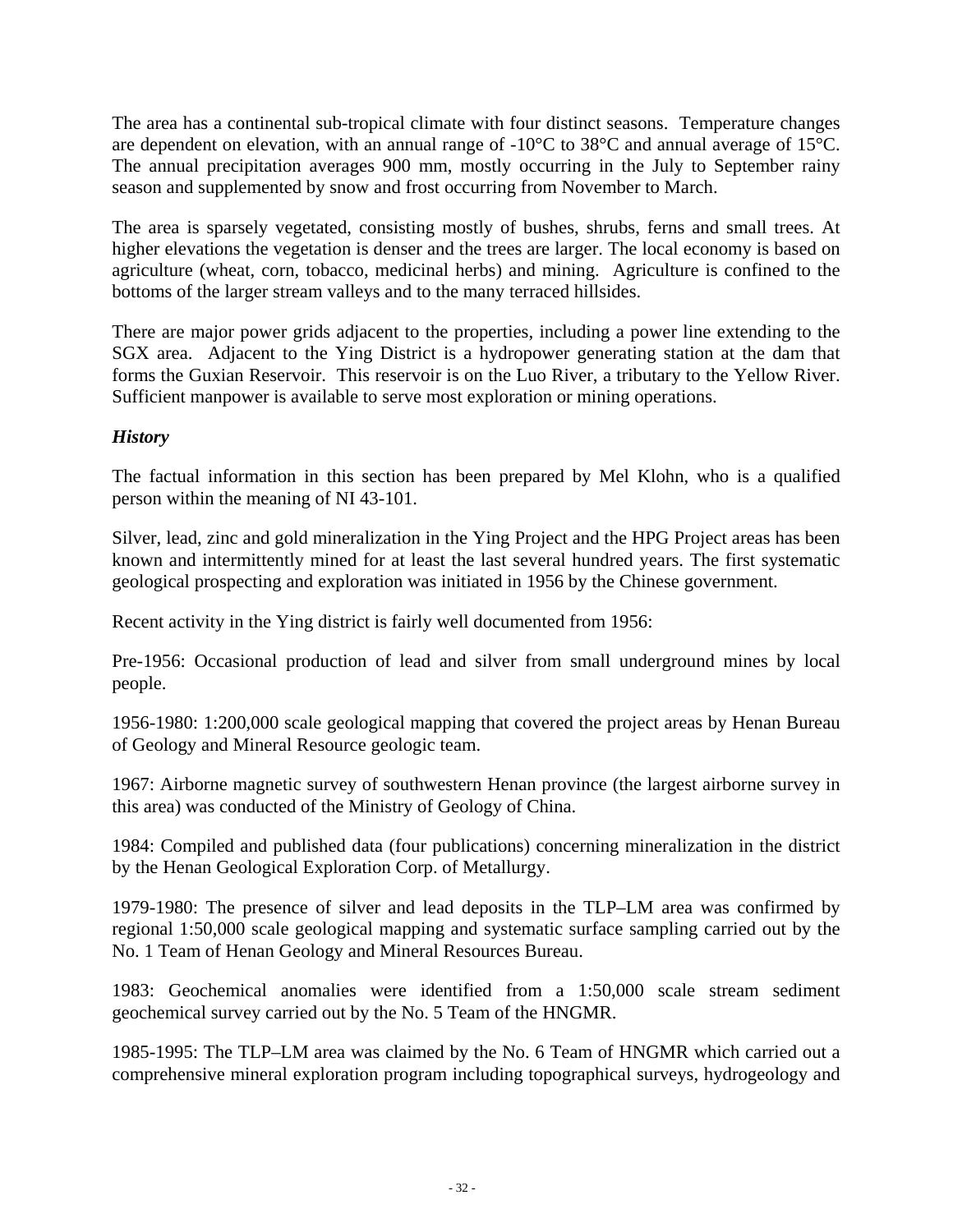geotechnical investigations, soil geochemical surveys, IP geophysical surveys, diamond drilling, tunnelling, trenching, pitting, mineralogy study, specific gravity study and metallurgical testing.

1995: HNGMR completed a "Comprehensive Mineral Exploration and Geology Report" containing mineral resource estimates prepared using the Chinese National Resources and Reserves Standards as set by the Chinese Federal Government. The historical resource estimate was made using polygonal blocks constructed in long section, typical of methods used for thin tabular bodies of variable thickness and grade such as vein-type deposits.

1991-1993: 1:50,000 scale stream sediment geochemical survey covering 9,680 square kilometres in southwestern Henan province including the project area was done by the No.5 Geological Team of the HNGMR.

1991-1995: 1:50,000-scale map of mineral occurrences was compiled by the HNGMR The focus of the investigation was on silver, gold and a multitude of other metals.

Since 1996: No. 1 and 3 Geological Teams of the HNGMR completed geological exploration work and discovered more mineral occurrences in the area.

1998-1999: The No. 6 Team of the HNGMR and Luoning Xinghua Industry Co. Ltd signed an agreement to jointly explore the LM area. They completed "Mineral Resources Report for the Longmen Silver Mine area in Luoning, Henan" report with a mineral resource estimate of 300,000 tonnes of D+E category material containing 57.25 tonnes of silver (18.46 tonnes of this would correspond to the indicated category).

1998-2006: A mining permit was issued to Tieluping Silver and Lead Mine of Luoning County to mine ore in the TLP area. The mine produced 450 tonnes/day of ore using shrinkage stoping methods. Ore was shipped to five 100-150 tonne/day conventional flotation mills producing lead concentrates. The mine was closed in December 2006 by the government due to health, safety and environment concerns. The mine is thought to have produced a total of 1.55 million tonnes during its operation, but no records were kept of the actual production or grades.

2000-2002: No. 3 Geological Team of the HNGMR conducted a 1:25,000 stream geochemical survey; a 1:10,000 Induced Polarization (IP) survey; a 1:5,000 IP profile; 1:10,000 and 1:1,000 geologic mapping; 1:10,000, 1:5,000, 1:2,000 and 1:1,000 geologic cross-sections; made trenches and tunnels; and collected 2,965 samples for assay, rock geochemistry, thin sections and specific gravity.

2003: 1:10,000 geologic mapping, 1:2,000 geologic mapping of mineralized veins, local IP survey, finished trenches and tunnels, commencement of drilling and completion of an engineering survey.

2003: Drilled two holes totalling 681.4 metres on grid line 8 to intercept the No. 14 vein. Intersected the projected veins for 2.5 metres of alteration, with horizontal width 1.08 metres at an elevation of 360 metres.

2003-2004: HPGGB completed a resource estimate on the Ying project in late 2003.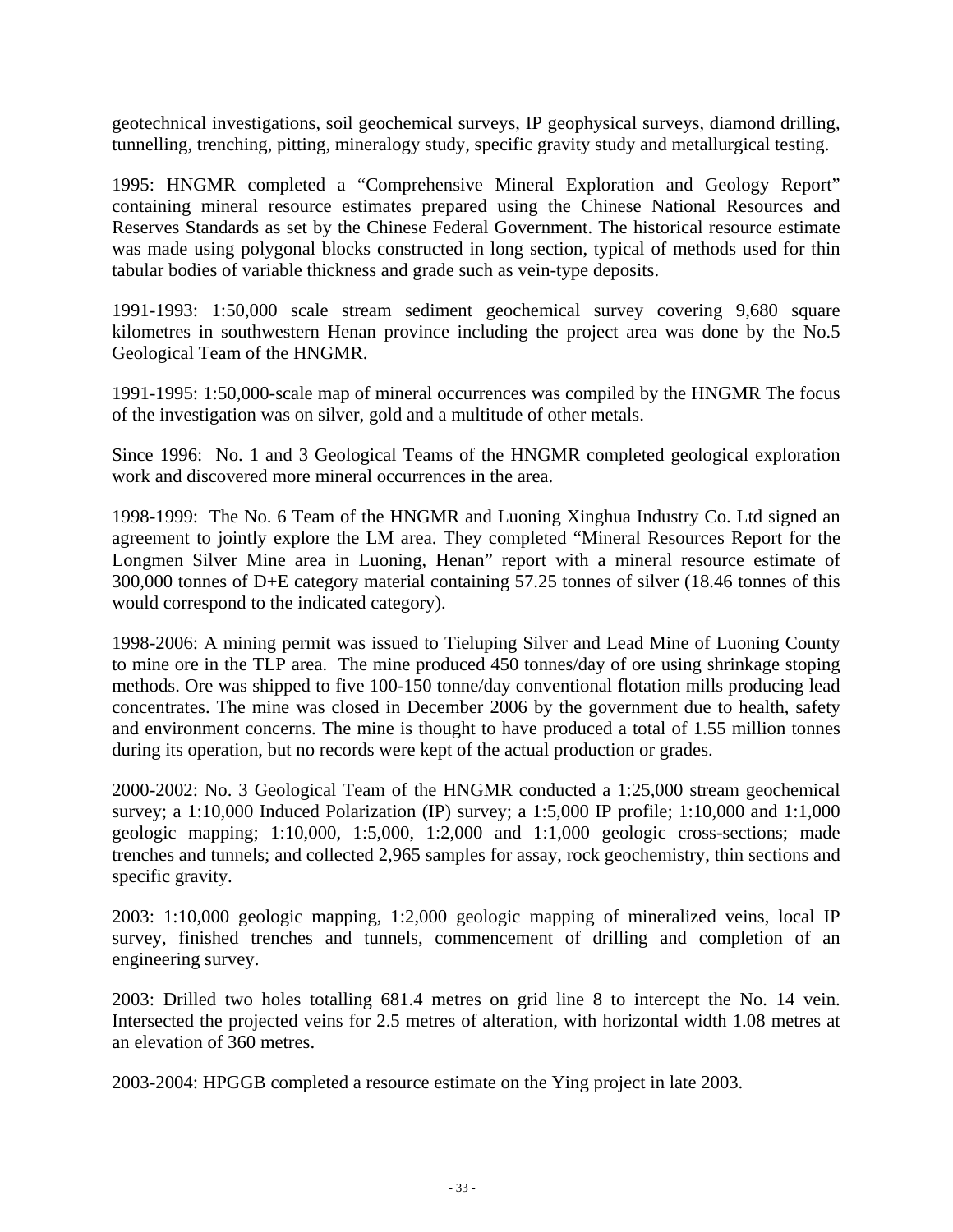### *Geology*

### *Regional Geology*

The Ying District is comprised of the Ying Project, the SGX Project, the project at Houzhanggou (the "**HZG Project**"), the HPG Project, the TLP Project and the LM Project. The Ying District occurs in the 300-kilometre-long west-northwest trending Qinling orogenic belt which was formed by collision of two major continental tectonic plates in Paleozoic time. The northern plate, covering all of Henan Province, is the North China plate. The southern plate, covering the south half of Hubei Province (Henan's southern neighbor) is the Yangtze plate. Rocks along the Qinling orogenic belt, which is the crustal join between the two plates, are severely folded and faulted, offering optimal structural conditions for the emplacement of a myriad of mineral deposits. Several operating silver, lead and zinc mines, including the Ying District, occur along this belt.

The basement of the Qinling orogenic belt consists of highly metamorphosed Archean-age rocks of the North China plate, dominantly felsic to mafic gneisses with minor amphibolites, intrusive gabbros and diabases. The Qinling belt itself is comprised largely of Proterozoic- to Paleozoicage rock sequences consisting of mafic to felsic volcanic rocks with variable amounts of interbedded clastic and carbonate sedimentary rocks. These rocks have been weakly metamorphosed to lower greenschist facies, with local areas of strongly metamorphosed lower amphibolite facies. The metamorphosed Qinling belt sequence and the underlying Archean basement rocks are intruded by mafic to felsic dikes and stocks of Proterozoic and Mesozoic ages. They are overlain by non-metamorphosed sedimentary rock sequences of Mesozoic- to Cenozoic-age, primarily marls and carbonaceous argillites which are in turn overlain locally by sandstoneconglomerate sequences.

The dominant structures in the Qinling orogenic belt are west-northwest trending folds and faults generated when the two major tectonic plates collided in Paleozoic time. The faults consist of numerous thrusts having a component of oblique movement with sets of conjugate shear structures trending either northwest or northeast. These conjugate shear zones, which display features of brittle fracturing such as fault gouge, brecciation and well-defined slickensides, are associated with all the important mineralization recognized along the 300 kilometres-long orogenic belt. At least three important north-northeast trending mineralized fault zones are identified in the Ying District: 1) the Heigou-Luan-Weimosi, deep-seated fault zone, 2) the Waxuezi-Qiaoduan fault zone, and 3) the Zhuyangguan-Xiaguan fault zone.

# *Local Geology*

The Ying District is underlain by a highly metamorphosed Archean basement consisting primarily of mafic to felsic gneisses derived from mafic to felsic volcanic and sedimentary rock units. The lowest part of the basement gneiss sequence is about 1 kilometre thick and comprised of mafic gneiss with local gabbroic dikes and sills that trend north-northeast and dip 30° to 60° southeast. This sequence is overlain by a much thicker succession of thin-bedded quartzfeldspathic gneiss, which is bounded on the north and west by Proterozoic-age andesitic greenstones along a very high-angle  $(>70^{\circ})$  "detachment" fault-shear zone. The greenstones have been folded and dip steeply toward the northeast and southwest.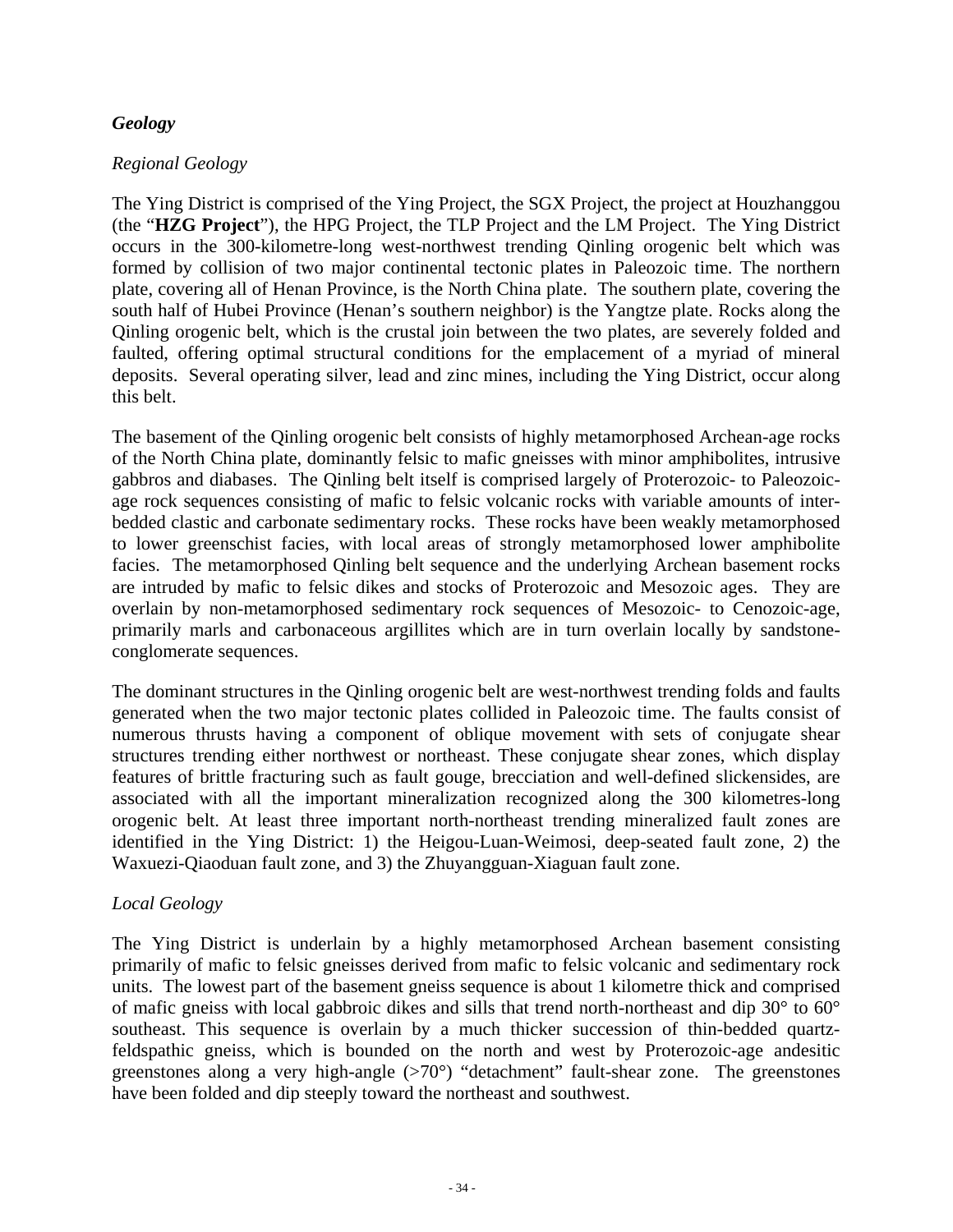The basement gneisses are commonly tightly-folded with boudins abundant near the mafic gneiss-feldspathic gneiss contact. Small granite porphyry stocks of Proterozoic to Paleozoic age locally intrude the gneisses.

All these lithologies are extensively cut by northeast-trending, high-angle, mostly west-dipping conjugate faults. The northeast trend of these faults vary from mostly north-northeast and true north on the west side of the district to northwest, with occasional north and rare northwest faults on the east side of the district. The faults are commonly vertical to steeply dipping in either direction and are occasionally filled with younger andesitic to basaltic diabase dikes, resulting in a dike swarm. Continued movement on these faults has provided the openings that host all important silver, lead and zinc mineralization in the district.

# *Exploration*

Silvercorp initiated exploration and development activities in the SGX area including LJG (southeast of SGX) in July 2007, and in the TLP Project and the LM Project areas in December 2007.

Please refer to the section "Mineral Resource and Reserve Estimates" to review the parameters and assumptions with respect to the disclosure of any mineral equivalent grades.

Surface exploration in the Ying District has proven difficult because of the area's high topographic relief and lack of good or accessible outcrops. Surface exploration drilling requires very long and expensive drill holes; consequently, the projects have been explored primarily from underground workings – tunnels, drifts, crosscuts and declines, typically about 2 x 2 metres in size – and by underground long-hole drilling. The workings follow the veins along strike, intersect the veins at different depth levels, and provide stations for underground diamond core holes, which are designed to define down-dip extensions of the veins. Due to the pocket-like character of the mineralization and to inexpensive labour costs, this underground exploration has proved to be the most effective and efficient way to define geometry of the veins and the mineralized bodies.

Very little surface work has been done recently on the project. An area-by-area and vein-by-vein summary of results and observations obtained from exploration activities completed to date, mostly underground drilling and tunnelling, and detailed statistics of the drilling and tunneling activities, are summarized in the Ying Report.

# *HPG Area – Principal Veins*

The HPG area is the third most abundantly mineralized area in the Ying District. The HPG area is on the western margin of the district northeast of the SGX area. It consists of a few large, elongate and several shorter veins clustered in the central area. The veins nearly all trend SW-NE, with a few smaller veins along the margins bending northerly. The veins are locally enriched in silver, lead, zinc and gold.

Silvercorp has extensively explored the HPG area since August 2007 via surface and underground drilling and tunneling, based in part on data from previous exploration operators. They have identified a significant number of mineralized veins, occurrences, and mineralization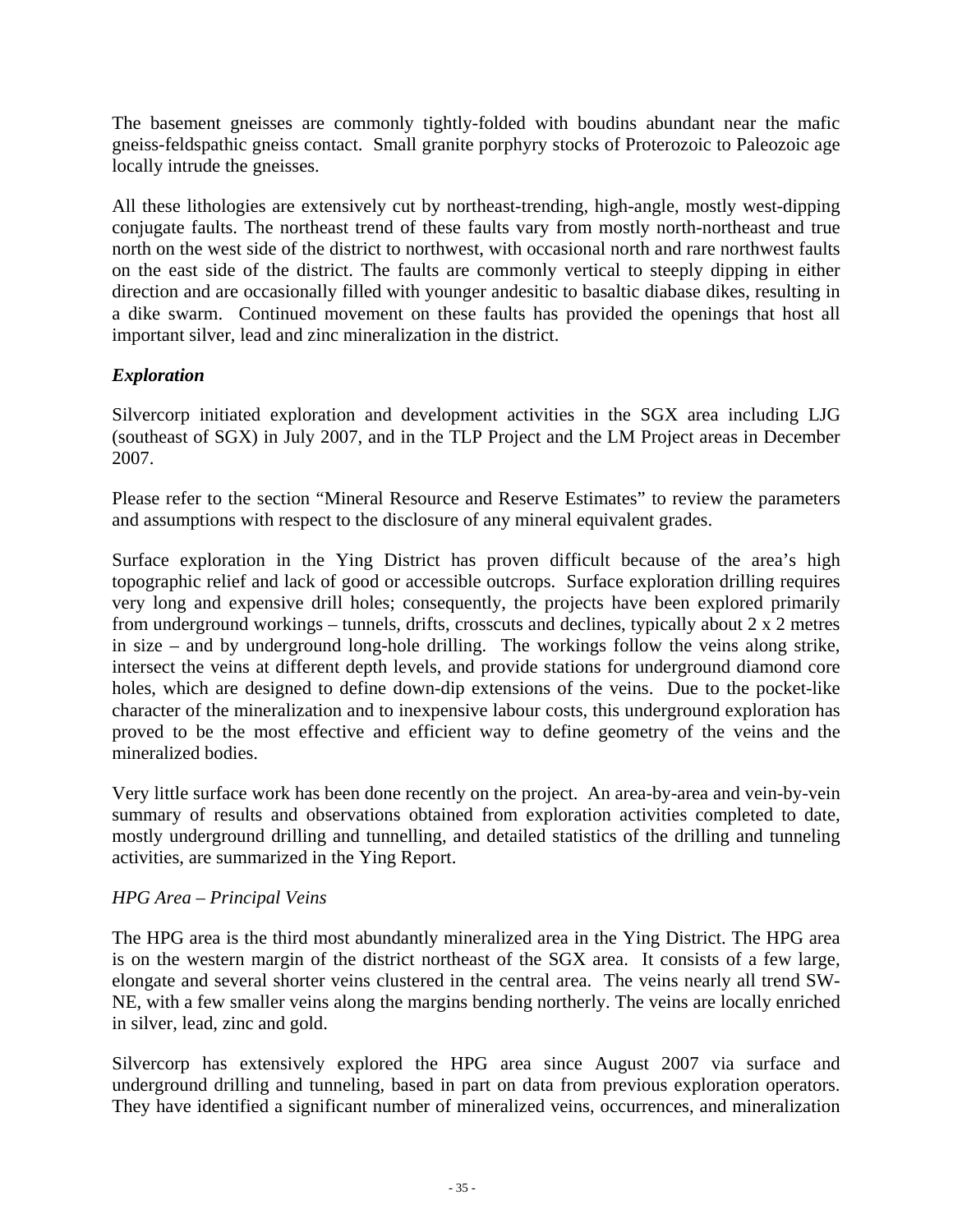features. Drill hole spacings at the surface are 50-100 metres apart. Use of tunneling (drift 1.8 metres x1.8 metres) exposes the mineralized veins along strike on different levels at 40-metre intervals. Underground drilling at 50-100-metre spacing is used to delimit down-dip extent of the veins below the 600-metre level. Decline and drift tunneling are commonly used to expose and mine the mineralized bodies on different levels. These exploration techniques have effectively delineated the mineralized bodies in the HPG area.

Exploration activities have focused on the most easily accessible major veins such as the H15 and H17 veins. The current exploration focus is on these two veins below the 300-metre level, although work also continues on other veins having high mineralization ratios – such as the H16, H15W, H12-1 and H13 veins. The H19 vein, which exhibits geophysical anomalies (e.g., high chargeability, low resistibility), is being exposed by tunneling and drilling between lines 18 and 22 at an elevation of 600 to 700 metres.

Exploration and mine development utilizes 10 main access tunnels – PD2, PD3, PD630, PD638, PD698, PD720, HPD29, HPD30, HPD640 and HPD850. Most exploration and development work has used the PD3 access tunnel which has four declines from the 600-metre level to the 340-metre level. A total of 12,280 metres of exploration tunnels, 96 underground holes (21,761 metres) and 67 surface drill holes (17,092 metres) had been completed by December 13, 2009, resulting in the discovery of several new mineralized zones.

Currently, mineralization has been defined in 16 separate veins in the HPG area with more than 90% of the mineralization hosted by 7 important veins: H17, H15W, H15, H16, H13, H5, and H12-1 (listed in order of resource size).

# *TLP Area – Principal Veins*

Tieluping ("**TLP**") is on the eastern margin of the Ying District and has several large, elongate, evenly close-spaced en echelon veins, mostly trending NNE-SSW and commonly connecting to each other on the southern and northern end of the vein system. In addition there are two small clusters of more widely spaced veins located in the southeastern and southwestern corner of the TLP area. The southeastern area, known as Guodaogou, has veins trending mostly NE-SW. The southwestern area, known as north Xigou, has fewer veins and they trend mostly either NE-SW or NW-SE. The mineralization consists mostly of silver and lead with minor zinc.

Exploration work at TLP consists of surface and underground drilling, underground tunneling and sampling, and tunnel expansion. The work has defined mineralization in six major veins and ten minor veins. The six major veins together contain about 93% of the currently defined mineralization. These six veins are II, III, IV, I, T-16 and V (listed in order of decreasing size).

# *LM Area – Principal Veins*

The Longmeng ("**LM**") area currently has less mineralization than is defined in the other operating mine areas in the Ying District, but it is one of the district's more remote areas and has had the least exploration. It is on the eastern margin of the district in the Donggou area and has several large, elongate and irregularly wide-spaced veins, mostly trending northeast with two that trend north-south. In addition, there is a small cluster of wider spaced northwest trending veins located in the western portion of the LM area, that is the Xigou area. These veins are enriched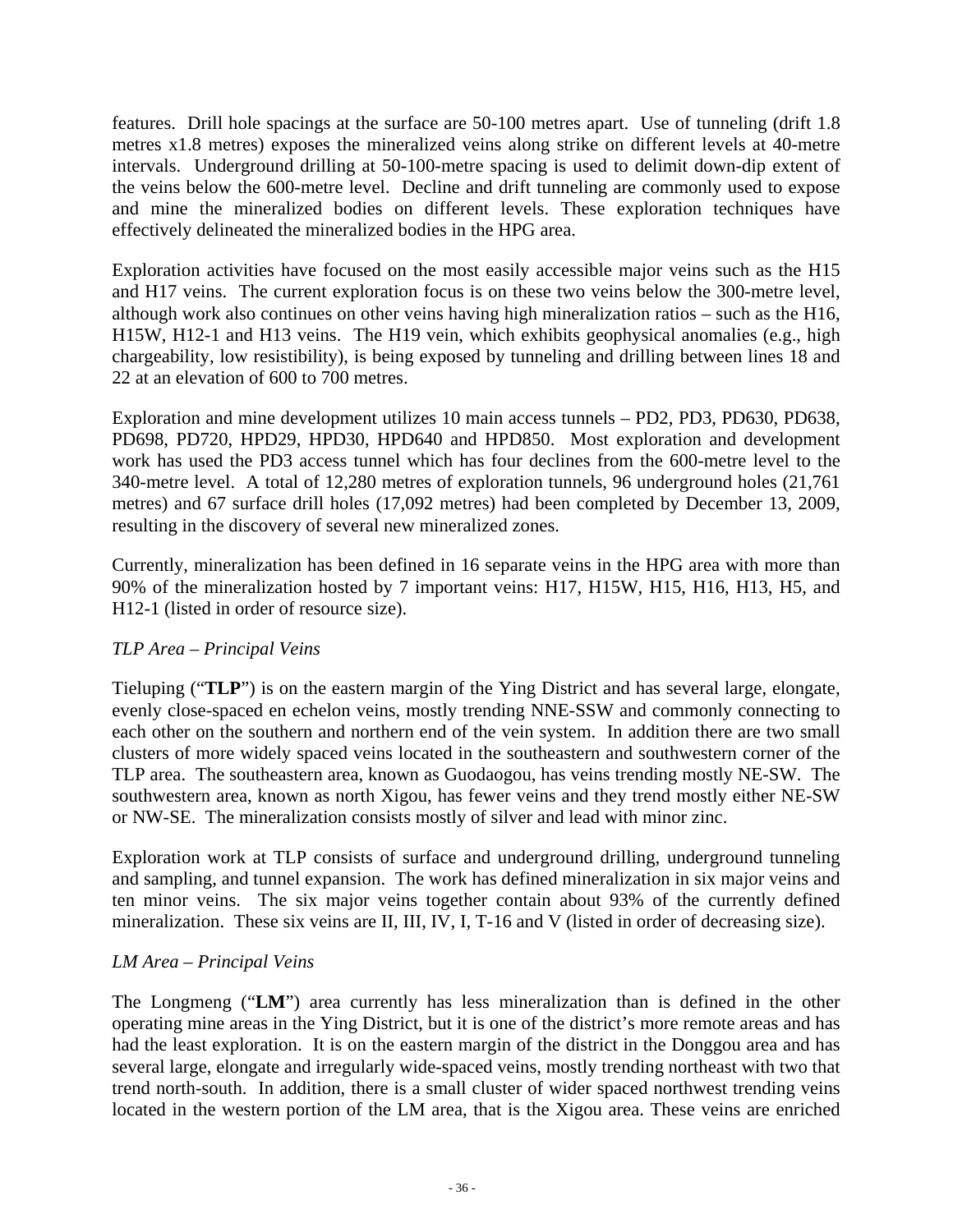with silver, lead and minor zinc. Mineralization is currently defined in seven major veins – LM5, LM12, LM2, LM6, LM19, LM14 and LM8 (listed in decreasing order of importance) – and six minor veins.

### *Exploration in Outlying Areas*

Recent surface exploration has focused on two "frontier" areas within the Ying District, the XM and RHW areas:

### *XM Area*

The XM area, immediately northwest of the HPG area and 3.5 kilometres northeast of SGX camp, is underlain by Archean gneiss intruded by Proterozoic diabase dikes and Mesozoic granite porphyry stocks. A thrust fault along the north flank of the area separates a footwall of Archean gneiss from a hanging wall of Proterozoic andesite. Soil geochemistry has outlined a north-northeast trending gold-silver-lead-zinc anomaly about 0.3 square kilometres in size. Prime exploration targets are three gold-silver-lead-zinc bearing veins – H15, H17, and H32 – that extend from the HPG area into the XM area.

Since 2004, Silvercorp has completed 3 square kilometres of geologic mapping at 1:10,000 scale, 42 metres of trenching, 630 metres of tunneling, 479 metres of drilling (two holes), and collected 299 samples in the XM Area. This work has identified 16 quartz-pyrite veins trending northeast or north-south and ranging from 70 to 1,200 metres in length and 0.2 metre to 26.8 metres in width. The most significant veins are X1, X8, and X11, which are the northern extension of the H32 vein from the HPG mine. One of the drill holes, ZK001, intersected a 12.6m wide zone of quartz-pyrite with anomalous gold and silver. Tunnel sampling and drilling have examined the X1 and X11 veins in some detail, with the X1 vein being sampled from several different underground tunnels scattered along 553 metres of strike between the 697-metre and 74-metre levels and the X11 vein sampled at the 750-metre level along 29 metres of strike. Results of the sampling warrant further exploration work.

# *RHW Area*

The RHW area, adjacent to the northeast boundary of the exploration permit of the Ying Project, 3 kilometres north of TLP, includes 6.4 square kilometres of very rugged, forested hills. Surface mapping, trenching and limited tunneling by previous workers defined five NE-trending mineralized veins and one N-S mineralized vein. The veins range from 460 metres to 3,600 metres in length and are 0.3 metre to 2.0 metres wide. Silvercorp has since completed 0.3 square kilometres of surface geological mapping at 1:10,000 scale, 1,496 metres of underground geological mapping and sampling (66 samples) in artisanal tunnels, and drilled 7 diamond core holes (1,981 metres) resulting in 205 core samples.

Extensive exploration has been initiated on the C8 and C9 veins. The C8 vein is defined by three drill holes and the mapping and sampling of five artisanal tunnels. The vein is more than 1,000 metres long and locally contains massive galena. The C9 vein has been defined by surface trenching, two diamond drill holes, and the mapping and sampling of artisanal tunnels on the 841-metre, 833-metre, and 800-metre levels. Several old stopes up to 20 metres high and 169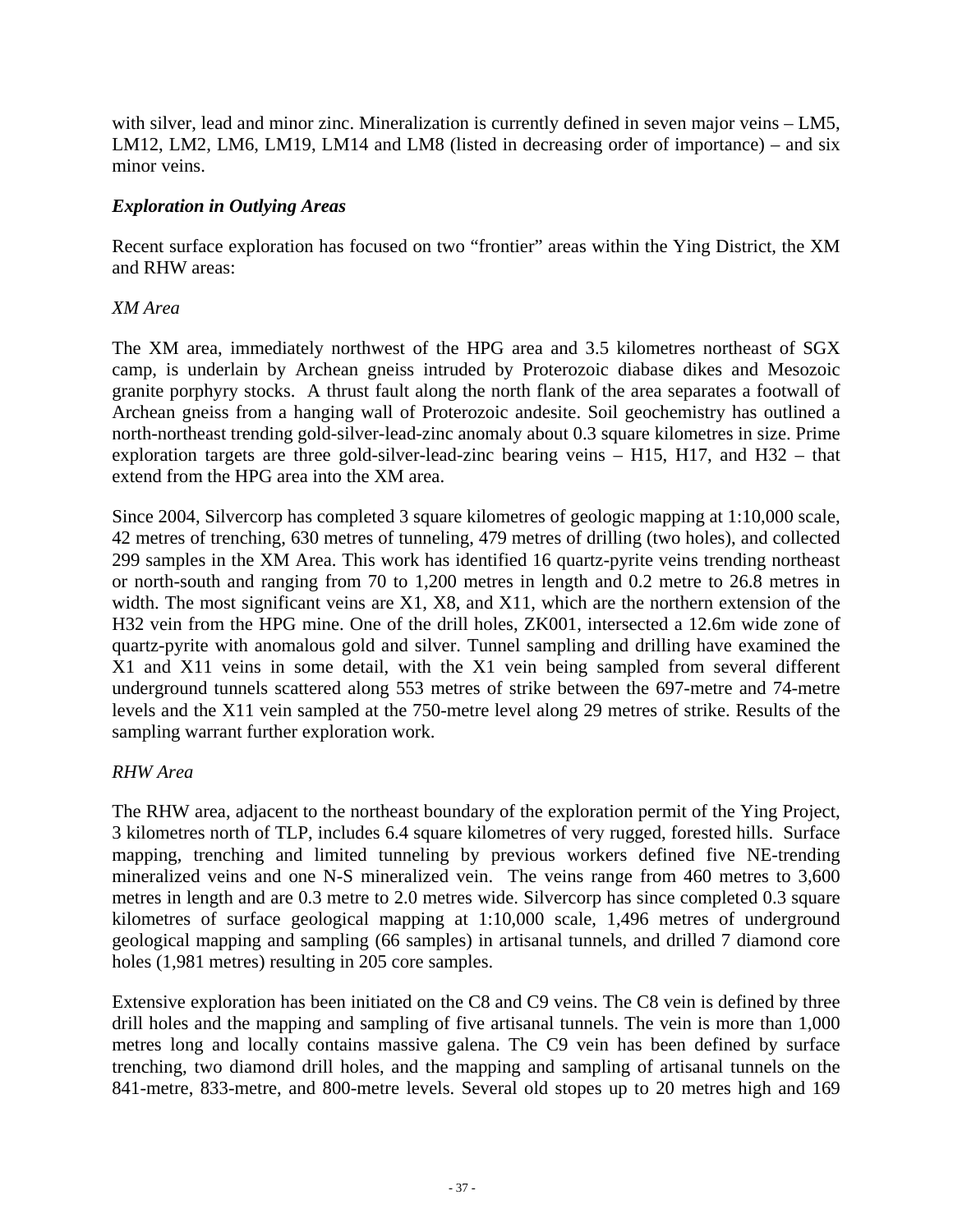metres long were encountered on the 641-metre and 833-metre levels. The vein is currently known to be more than 200 metres long.

# *Mineralization*

The Ying District contains a myriad of mesothermal silver-lead-zinc-rich quartz-carbonate veins in steeply-dipping fault-fissure zones which cut the Precambrian gneiss and greenstone. More than 80 major mineralized vein structures have been identified and mapped to date, while a number of smaller mineralized veins have been identified but have not yet been explored or developed.

To date, Silvercorp's exploration-development-production activities have focused on five target areas in the Ying District:

- $SGX a$  9 km2 area immediately south of the southwest portion of the Guxian Reservoir,
- $HZG a 2 km2$  area adjoining the SGX Area on the south,
- $HPG a 6 km2$  area northeast of the SGX Area,
- $TLP a_0$  6 km2 area southeast of the HPG Area.
- LM a 3 km2 area immediately south of the TLP Area.

### *Vein Structure*

Structurally, the vein systems in the Ying District all appear to be generally similar, occupying steeply-dipping fault-fissure zones with a common change of trends, dips and dip directions. The major trend is northeast-southwest, less commonly north-south, and rarely northwestsoutheast. The structures extend for hundreds to a few thousand metres along strike and are often filled by altered andesite or diabase dikes together with quartz-carbonate veins, or are defined as discrete zones of altered bedrock (mainly gneiss) with local selvages of quartzcarbonate veinlets. At the surface, a third to a half of the exposed structures are conspicuously mineralized as well as altered.

The veins occur as steeply-dipping, narrow, tabular or splayed veins, commonly as sets of parallel and offset veins. Individual veins along the structures thin and thicken abruptly, from a few centimetres up to a few metres in width, in classic "pinch-and-swell" fashion. The pinching and swelling are the result of flexural irregularities from movement along the structure, with "swells" representing zones of dilation. The dilation zones (swells) are often sites of pockets or "ore shoots." At SGX, these "ore shoots" range from 30 metres to 60 metres or more in vertical and horizontal dimensions over vein widths ranging from 0.4 metres to 3.0 metres. Commonly the vertical dimension of the SGX shoots is greater – often twice or more – than the horizontal dimension. In long-sections constructed along the veins, many of these shoots are seen to have a steep, non-vertical rake.

The veins at TLP all dip westward while the veins at LM dip steeply both east and west. Prior mining and stoping at TLP indicate the mineralization along Vein II and I have a fairly shallow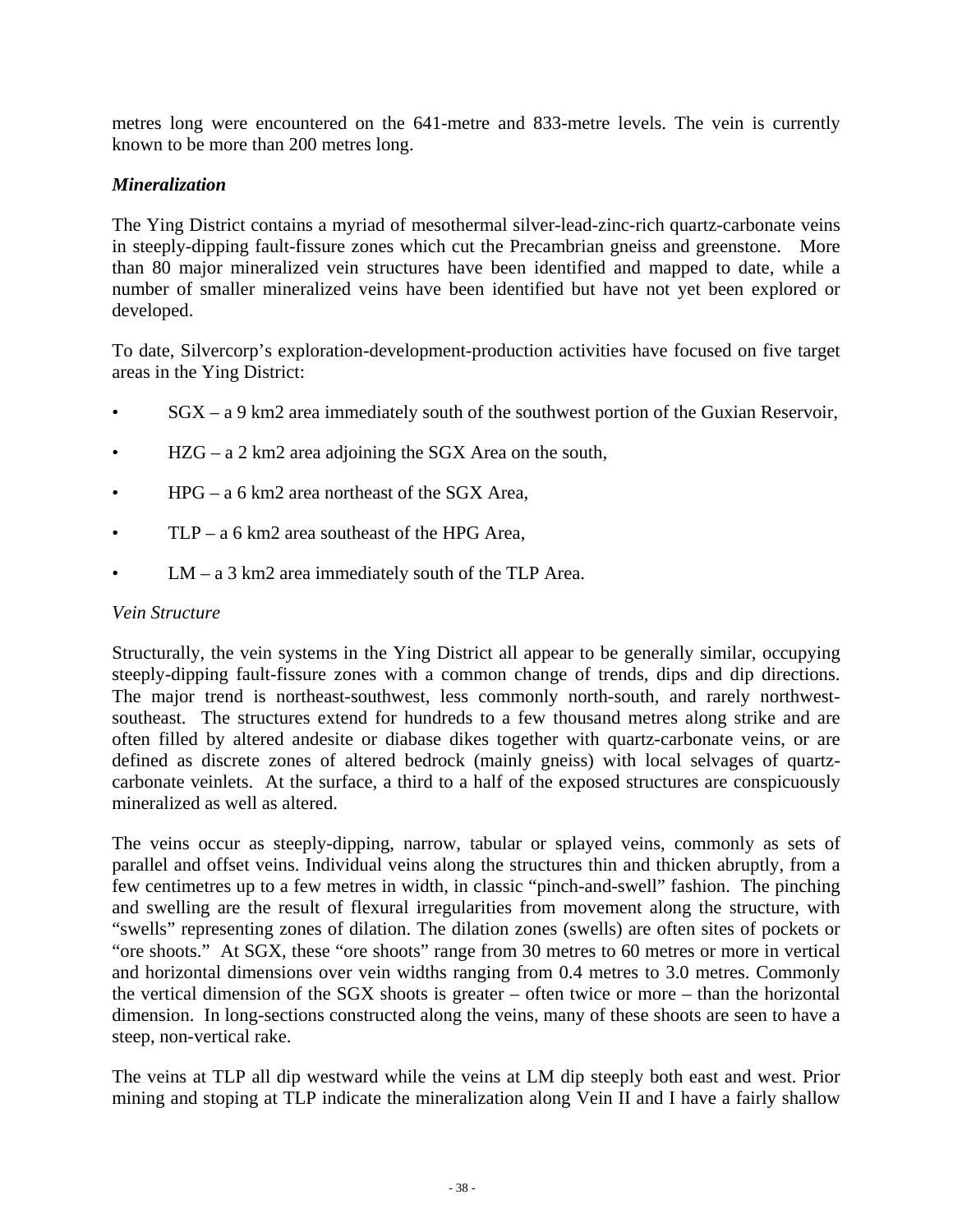plunge toward the north. These structural zones extend for hundreds of metres to a thousand metres or more along strike. Altered andesite or diabase dikes together with fine-grained silica or quartz-carbonate veining occasionally fill these structures, or they may be expressed as discrete zones of altered bedrock (mainly gneiss) with local selvages of quartz-carbonate veinlets. From one-third to one-half of the structures exposed at the surface are conspicuously mineralized as well as altered.

### *Vein Character*

The vein systems in all targeted areas are mostly similar in mineralogy with any differences between the areas likely due to district-scale mineral zonation at different levels of exposure, analogous perhaps to the broad-scale zonation patterns observed in other mesothermal silverlead-zinc districts such as the Coeur d'Alene district, U.S.

### SGX Area

The SGX area is the most extensively explored target area to date with at least 28 mineralized veins identified to date, 10 of which are intensely mineralized and contain 90% of the currently defined resources in the SGX area. Sampling in exploration and development workings at various levels indicates that approximately 27% of the material filling the veins is highly mineralized, ranging from 0.2 metres to more than 1.0 metres in width (average 0.48 metre) and containing an average of about 25% galena and 12% sphalerite. Other metallic minerals present in much smaller amounts include pyrite, chalcopyrite, hematite, and very sparse amounts of wire silver, silver-bearing sulfosalts (mainly the mineral pyrargyrite), silver-bearing tetrahedrite (known as "freibergite") and possibly acanthite (silver sulphide).

The metallic minerals are confined to the veins, occurring as massive accumulations or disseminations. Much of the galena in the SGX veins occurs in massive tabular lenses consisting of coarse crystalline aggregates or fine, granular "steel galena." These bodies can be up to 1.0 metre thick and 100 metres or more in vertical and horizontal dimensions. Sphalerite consists of the dark-colored, iron-bearing variety (also known as "blackjack" sphalerite) and occurs as coarse bands or aggregates with the galena. Alternating bands of galena, sphalerite, pyrite and quartz are common near the vein margins.

Most of the silver in the SGX veins is apparently present as microscopic inclusions in the galena. Silver occurs at a reasonably consistent ratio with lead, ranging from 45 to 65 grams silver  $(1.4)$ to 2.1 troy ounces) for each percent lead. Ag:Pb and Pb:Zn metal ratios in the SGX veins – using tonnes of contained metal and calculated as  $(Ag*100)/((Ag*100)+Pb)$  and  $Pb/(Pb+Zn)$  – are 0.36 and 0.74, respectively, very close to the Coeur d'Alene ratios of 0.29 and 0.72, and generally within the 0.22–0.63 and 0.51–0.72 ratio ranges considered to be characteristic of the silver-lead-zinc vein deposit model summarized previously in this report.

Much of the silver in these shoots is thought to be carried as a silver-rich, non-lead-bearing mineral such as freibergite, a dark-colored metallic mineral that could easily be hidden within metallic granular masses of galena. Not surprisingly, these same shoots contain up to several percent of potentially valuable copper, which is a major constituent of freibergite. Exploration in the SGX veins to date has found very little gold except for the short S7-2 vein in the eastern part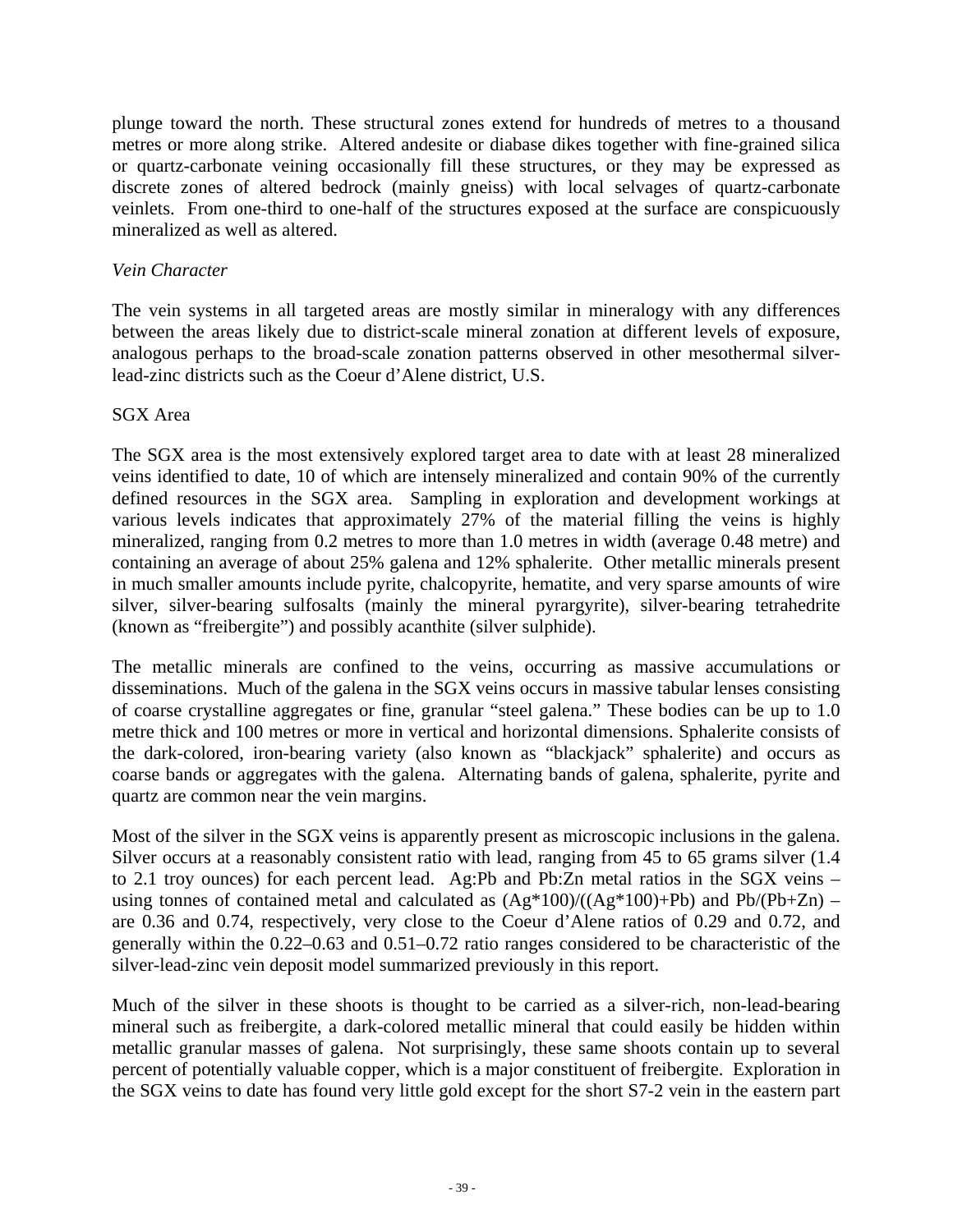of the target area which contains from 4.4 to 8.9 g/t gold, but very little silver, lead or zinc. Neither gold nor copper are currently recovered from the SGX vein ores.

Gangue in the SGX vein systems consists mostly of quartz-carbonate minerals with occasional inclusions of altered wall-rock. The carbonate is dominantly ankerite in contrast to siderite, which is the most common carbonate gangue mineral in many mesothermal silver-lead-zinc districts. In the Coeur d'Alene district, for example, siderite is closely associated with the sulphide ore minerals, ankerite occurs farther away from the ore, and calcite is present as a distal carbonate mineral.

Wall rock alteration commonly consists of a myriad of quartz veinlets accompanied by sericite, chlorite, silicification, and ankerite on fractures. There is also some retrograde alteration, expressed as epidote along fractures. The vein systems appear to persist or even strengthen at depth with many veins exposed in the underground workings often richer in silver-lead-zinc mineralization than the same veins exposed at the surface. This suggests that the mineralization is either leached from the surface outcroppings or, more likely, is zoned and becomes richer at depth.

### HZG Area

In the HZG area, four mineralized veins have been identified to date. The HZG veins contain distinctly more copper than the veins of the other two Ying target areas, with the largest vein yet defined at HZG, the HZ20 vein, containing an average of 1.19% copper, occurring mostly in chalcopyrite and tetrahedrite. The tetrahedrite occurs commonly as lens masses, probably filling tension gashes, which are distributed in relay-like fashion near the vein margins and in ladderlike fashion in the center of the veins. Chalcopyrite is present as disseminated crystals in the gangue and in the tetrahedrite. Other sulphides include galena and pyrite.

The contact of the vein with wallrocks is sharp and marked by shearing and gouge. The gangue is predominantly quartz-ankerite with amounts of bright green fuchsite (a chrome-bearing muscovite), an alteration product which is found near the HZG vein margins. The presence of fuchsite, which is common in many greenstone-related, mesothermal gold districts, in the Ying District appears to be unique to the HZG veins.

### HPG Area

More than 20 mineralized veins have been identified in the HPG area, with 7 of these containing 90% of the resources defined to date in the HPG area. Sampling at various levels in workings along these vein structures indicates that from 27% to 50% or more of the vein material is mineralized, ranging from 0.2 metre to 5.2 metres in width, averaging 0.81 metre.

The veins occur in relatively permeable fault-fissure zones and are extensively oxidized from the surface to depths of about 80 metres. Within this zone, the veins show many open spaces with conspicuous box-work lattice textures resulting from the leaching and oxidation of sulphide minerals. Secondary minerals present in varying amounts in this zone include cerussite (lead carbonate), malachite (copper carbonate) and limonite (hydrous iron oxide). Beneath this oxide zone, sulphide minerals are mixed with secondary oxide minerals in the vein, with sulphides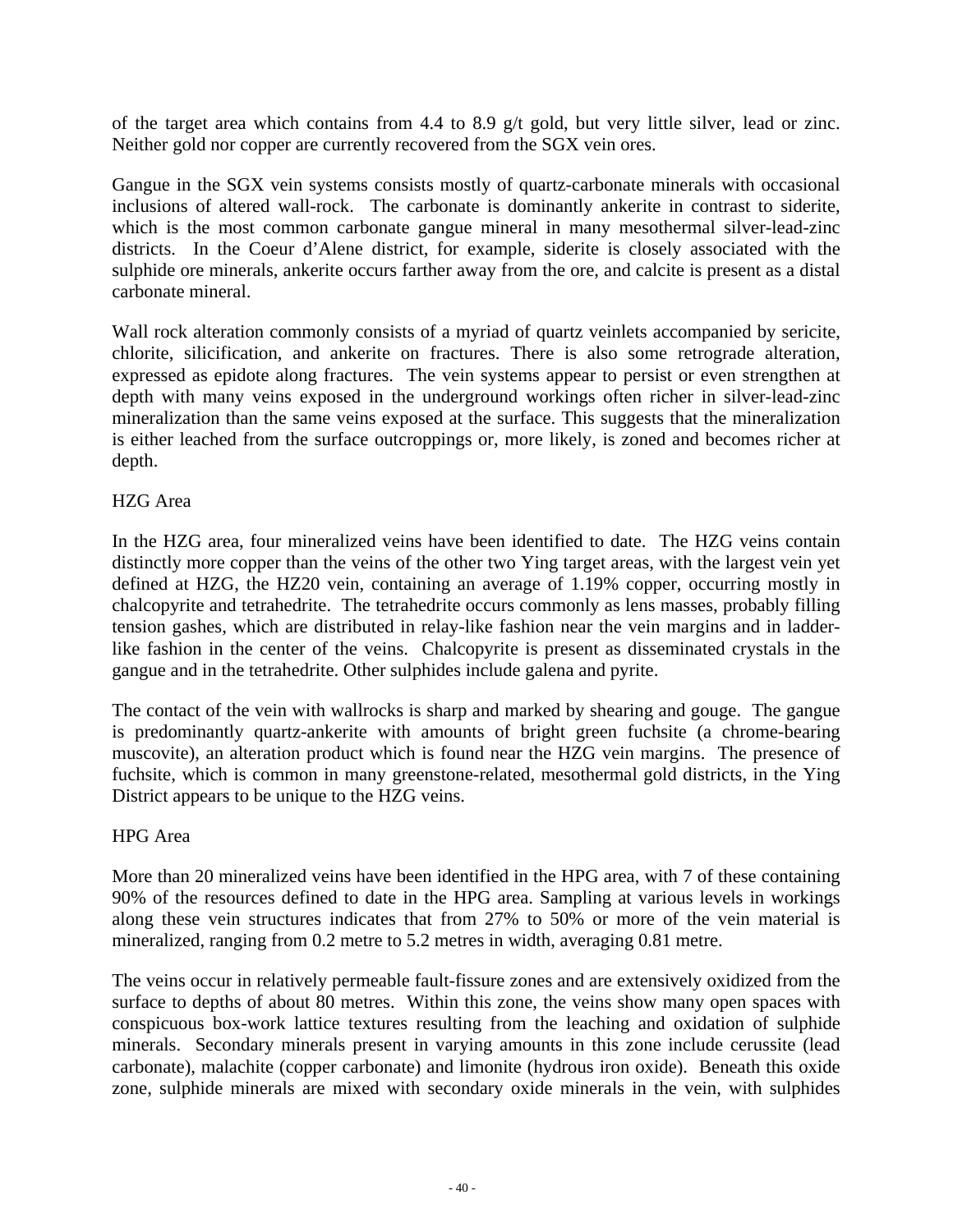becoming increasingly abundant downward to about 150 metres depth, beyond which fresh sulphides are present with little or no oxidation.

The dominant sulphides are galena, typically comprising a few percent to 10% of the vein, together with a few percent sphalerite, pyrite, chalcopyrite and freibergite-tetrahedrite. Other metallic minerals in much smaller amounts include argentite, native silver, native gold, bornite and various sulfosalts. The minerals occur in narrow massive bands, veinlets or as disseminations in the gangue. Gangue minerals include quartz, sericite and carbonate, occurring as dolomite and calcite with some ankerite.

### TLP and LM Areas

A total of 30 mineralized veins have been identified to date for the TLP Project and the LM Project. Underground sampling at various levels in the exploration and development workings along or across these veins indicates that a significant amount of the filling material in the vein is mineralized and contains an average of approximately 30% galena, 1% chalcopyrite and 1% sphalerite over widths of 0.2 metre to 1.0 metre or more. Other metallic minerals present in much smaller amounts include pyrite and hematite together with very sparse amounts of acanthite (silver sulphide).

The mineralization in the veins occurs as either massive accumulations or disseminations. Much of the galena occurs in massive tabular lenses consisting of coarse crystalline aggregates to fine granular "steel galena." These bodies can be up to 1.0 metre thick and 100 metres or more in vertical and horizontal dimensions.

Most of the silver in the veins in TLP and LM are present as microscopic inclusions in the galena. It appears that Ag:Pb ratios are distinctly different between veins of the northern TLP area (the "**North Zone**") and the southern TLP and LM area (the "**South Zone**"). Based upon 15 verification samples collected for a previous technical report, veins in the South Zone appear to have much higher zinc contents and higher Ag:Pb ratios (90 to 130 grams silver for each percent lead) than veins from the North Zone (5 to 15 grams silver for each percent lead), as well as proportionally less gold. It is thought this difference is the result of zonation or reflects differences in the level of exposure.

The gangue in the vein systems in TLP and LM is mostly fine-grained silica with zones of quartz-carbonate minerals and occasional inclusions of altered wall-rock. The carbonate is dominantly ankerite (calcium-iron-magnesium carbonate), in contrast to siderite (iron carbonate) which is the most common carbonate gangue mineral in many mesothermal silver-lead-zinc districts. In the Coeur d'Alene district, siderite is closely associated with the sulphide ore minerals, whereas ankerite occurs farther away from the ore, and calcite (calcium carbonate) is present as the distal carbonate mineral.

Wall rock alteration consists of a myriad of quartz veinlets accompanied by sericite, chlorite, silicification and ankerite on fractures. The vein systems appear to have better continuity and increasing mineralization at depth, and many veins exposed in the underground workings are often significantly richer in silver, lead and zinc than the same veins exposed at the surface. This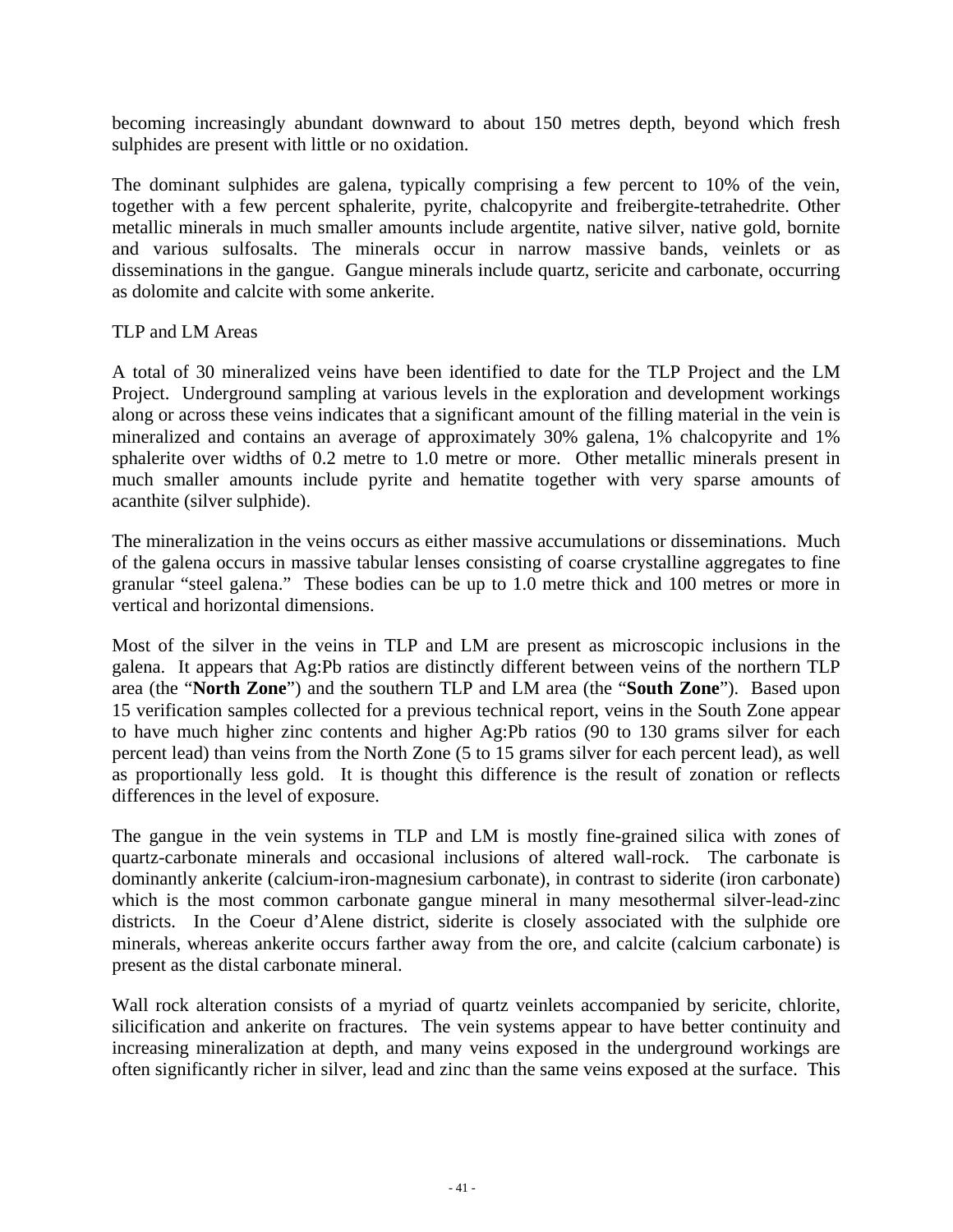suggests that the mineralization is either leached from the surface outcroppings or more likely becomes richer at depth due to primary mineral zoning.

The veins occur in relatively permeable fault-fissure zones and are extensively oxidized from the surface to depths of about 80 metres. Within this zone, the veins show many open spaces with conspicuous box-work lattice textures resulting from the leaching and oxidation of sulphide minerals. Secondary minerals present in varying amounts in this zone include cerussite, malachite and limonite. Beneath this oxide zone, sulphide minerals are mixed with secondary oxide minerals in the vein, with sulphides becoming increasingly abundant downward to about 150 metres depth, beyond which fresh sulphides are present with little or no oxidation.

The TLP system also contains some epithermal veins and veinlets. These veins contain abundant large vugs lined with carbonate and they either crosscut or follow some of the mesothermal filled structures.

# *Drilling*

The Ying District projects have been explored primarily from underground workings – tunnels, drifts, crosscuts and declines, typically about  $2 \times 2$  metres in size – and by underground longhole drilling. The workings follow the veins along strike, intersect the veins at different depth levels, and provide stations for underground diamond core holes, which are designed to define down-dip extensions of the veins. Due to the pocket-like character of the mineralization and to inexpensive labour costs, this underground exploration has proved to be the most effective and efficient way to define geometry of the veins and the mineralized bodies.

# *SGX Mine Area*

Surface and underground exploration and development activities in the SGX mine area to date are listed below:

| <b>Mine</b> | <b>Exploration Method</b> | # of holes     | Total length (m) |  |
|-------------|---------------------------|----------------|------------------|--|
|             | Surface drilling          | 26 holes       | 9,917.55         |  |
|             | Underground drilling      | 223 holes      | 72,425.64        |  |
| <b>SGX</b>  | Tunneling                 | Drift          | 27,740.20        |  |
|             |                           | Undercut drift | 5,691.20         |  |
|             |                           | Raise          | 5,185.00         |  |
|             | <b>TOTAL</b>              | 249 holes      | 38,616.40        |  |
|             | Surface drilling          | 41 holes       | 16,530.64        |  |
|             | Underground drilling      | 40 holes       | 7,696.37         |  |
| <b>HZG</b>  | Tunneling                 | Drift          | 5,261.50         |  |
|             |                           | Undercut drift | 2,245.50         |  |
|             |                           | Raise          | 366.30           |  |
|             | <b>TOTAL</b>              | 81 holes       | 7,873.30         |  |

#### **Exploration completed in the SGX/HZG/LJG area from July 1, 2007 to November 30, 2009**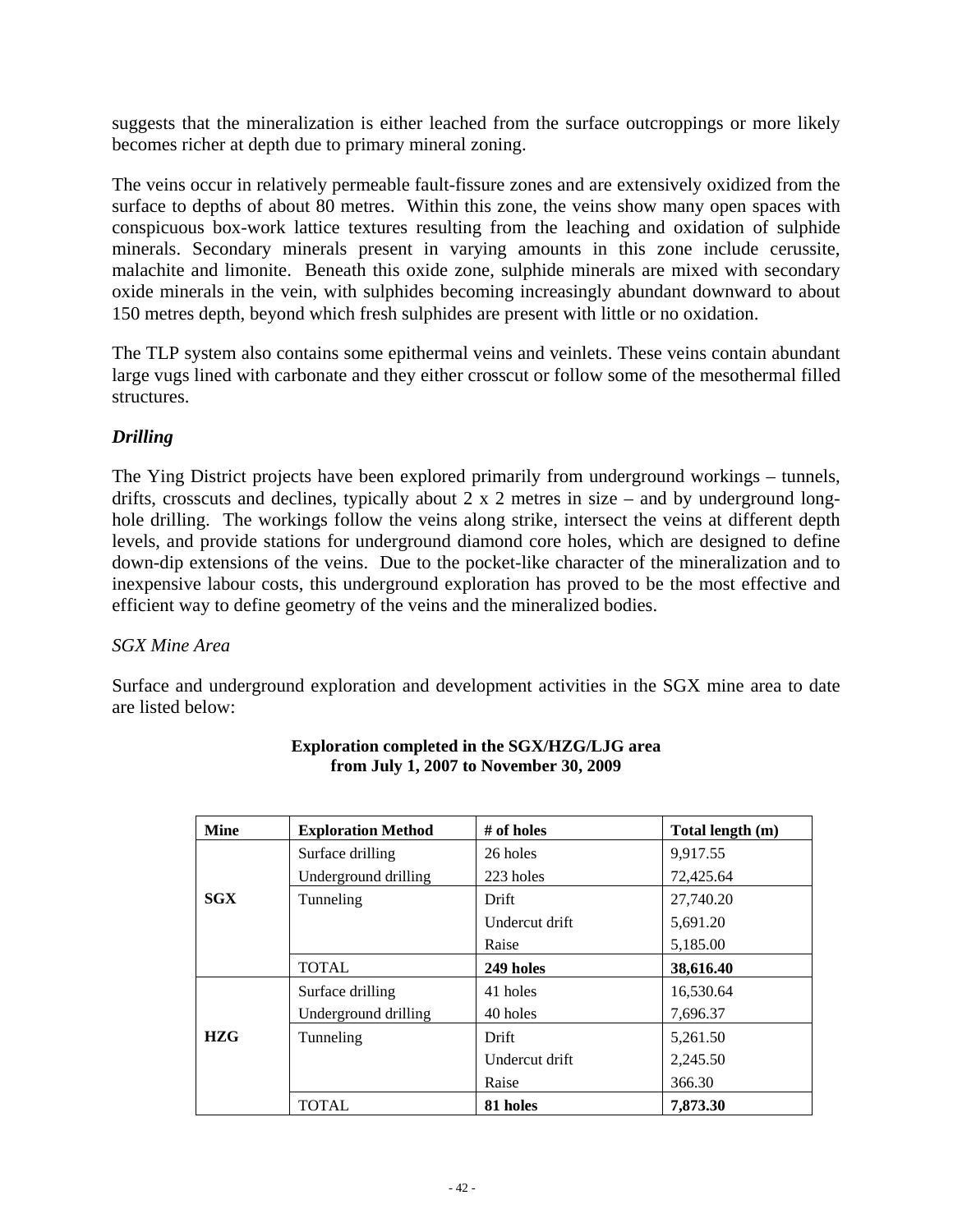| <b>Mine</b> | <b>Exploration Method</b> | # of holes     | Total length (m) |
|-------------|---------------------------|----------------|------------------|
|             | Surface drilling          | 0 holes        | 0.00             |
|             | Underground drilling      | 11 holes       | 2,204.59         |
| LJG         | Tunneling                 | <b>Drift</b>   | 914.70           |
|             |                           | Undercut drift | 287.40           |
|             |                           | Raise          | 63.20            |
|             | <b>TOTAL</b>              | 11 holes       | 1,265.30         |

# *HPG Mine Area*

Surface and underground exploration and development activities in the HPG mine area are listed below:

| Tunneling            |          |                 |
|----------------------|----------|-----------------|
| Declines             |          |                 |
| Undercut drifting    |          | 7,578 m         |
| Main tunnel          |          | 12,280 m        |
| Raise                |          | $907 \text{ m}$ |
| Ventilation raise    |          |                 |
| <b>Shaft</b>         |          |                 |
| Underground drilling | 96 holes | 21,761 m        |
| Surface drilling     | 67 holes | 17,092 m        |
| Ventilation hole     | 1 hole   | 140 m           |

# *TLP & LM Mine Areas*

Surface and underground exploration and development activities in the TLP and LM mine areas are listed below:

| TLP Mine                        |            |
|---------------------------------|------------|
| Tunneling                       | 11,788.0 m |
| Tunnel enlarging                | 2,332.2 m  |
| Undercut drifting               |            |
| - Exploration drifting          | 4,646.0 m  |
| - Production drifting           | 4,853.8 m  |
| Raise                           | 194.0 m    |
| Underground drilling, 138 holes | 31,016.0   |
| Surface drilling, 18 holes      | 9,596.0    |
|                                 |            |

**TH D M**:

*[The remainder of this page is intentionally left blank.]*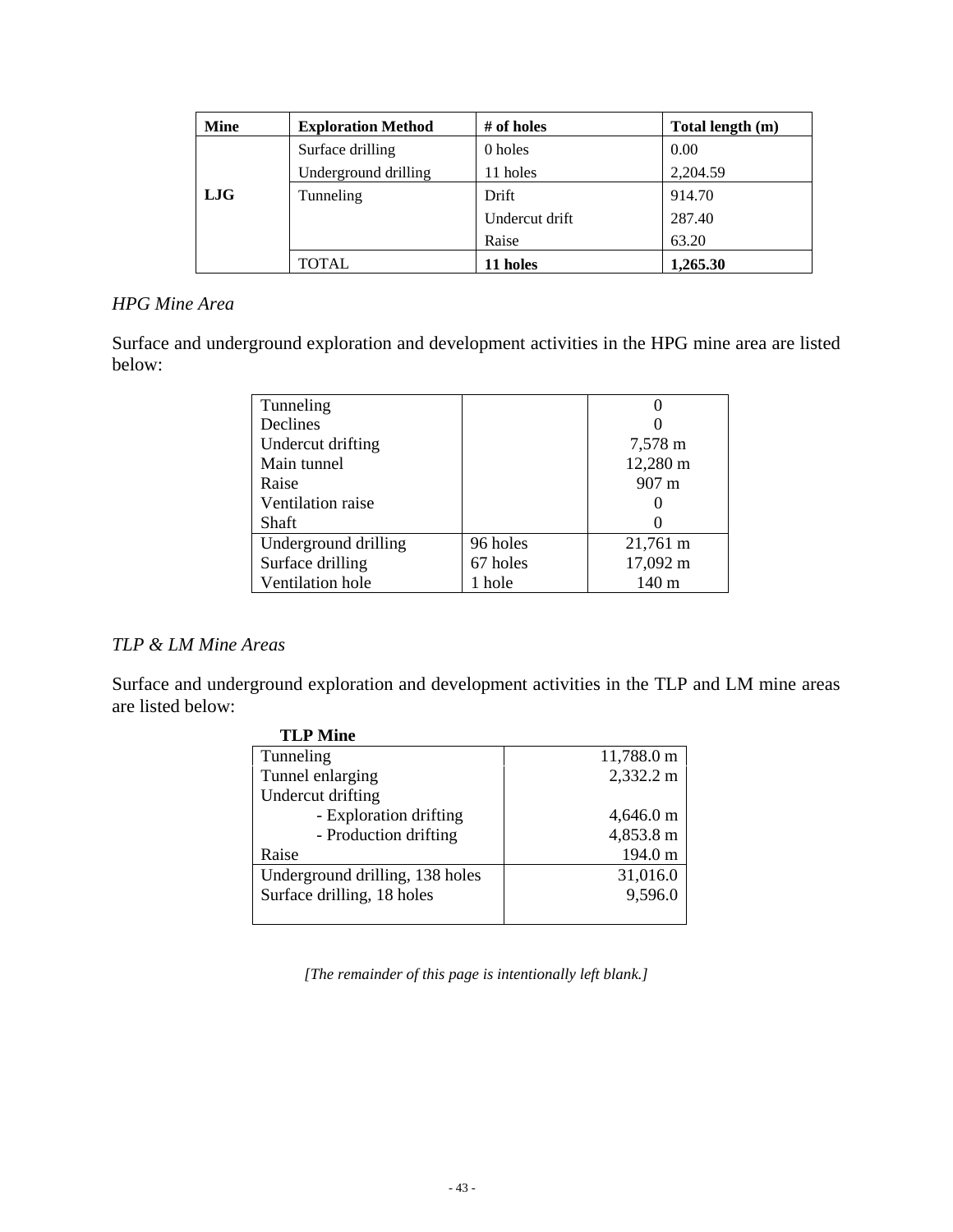| <b>LM Mine</b>                  |                     |
|---------------------------------|---------------------|
| Tunneling                       | 5,727.0 m           |
| Tunnel enlarging                | 0.0 <sub>m</sub>    |
| Undercut drifting               |                     |
| - Exploration drifting          | 6,374.0 m           |
| - Production drifting           | $2,619.0 \text{ m}$ |
| Raise                           | 287.8 m             |
| Underground drilling, 125 holes | 30,380.0 m          |
| Surface drilling, 11 holes      | 3,321.1 m           |
|                                 |                     |

# *Sampling Method and Approach*

Silvercorp carefully documents all sampling and assay results on surface maps, underground level maps and longitudinal sections for all the Ying District mine target areas. The locations and widths of mineralized veins in underground mine workings are posted on the maps and sections. Most of the maps also provide silver, lead and zinc assay results along the veins. This is done to better understand the character of mineralization and help determine the extensions of the mineralization system.

Sampling and assaying of outcrops and tunnels is one of the primary tasks in all project areas. The principal sampling method consists of channel samples collected in surface trenches, bedrock outcrops, and underground tunnels and adits. Samples are cut across the true width of the vein in channels 10 centimetres wide and 5 centimetres deep, yielding approximately 3 to 15 kg of material for each 0.3 metre to 1.2 metres interval, depending on width of the mineralized vein. In some locations the samples are continuous chip samples across the true width of the veins. NQ-sized drill cores (4.8 cm in diameter) from the mineralized zones are split by sawing the core in two, with one half retained in the core box for archival purposes and the other half bagged for shipment to a laboratory for analysis.

The myriad of fault-fissure structures that cut the gneissic bedrock of the Ying District are not continuously mineralized. Veins occur intermittently along these structures, appearing and disappearing along strike and dip. Silvercorp's exploration consists of horizontal tunneling along the veins with raises or declines driven to access the veins at other levels. In addition, core drilling is designed to intersect the veins in other locations both laterally and vertically. Such methods are typical of those used elsewhere in the world to explore for vein deposits. Our examination of Silvercorp's exploration programs in the Ying District indicates the work is being carried out competently and professionally.

Our past on-site visits indicate that samples along veins and outcrops are taken at 5 metre intervals for assay, as also shown on Silvercorp's sampling maps and sections. On these visits, we observed core drilling underway at the surface and in the underground workings, and we have repeatedly reviewed the drill data or drill core data from the various Ying District project areas.

Drill core recoveries are influenced by lithology. The rock appears competent, as the mines require no artificial support for underground adits, drifts, inclines, stopes or raises, even over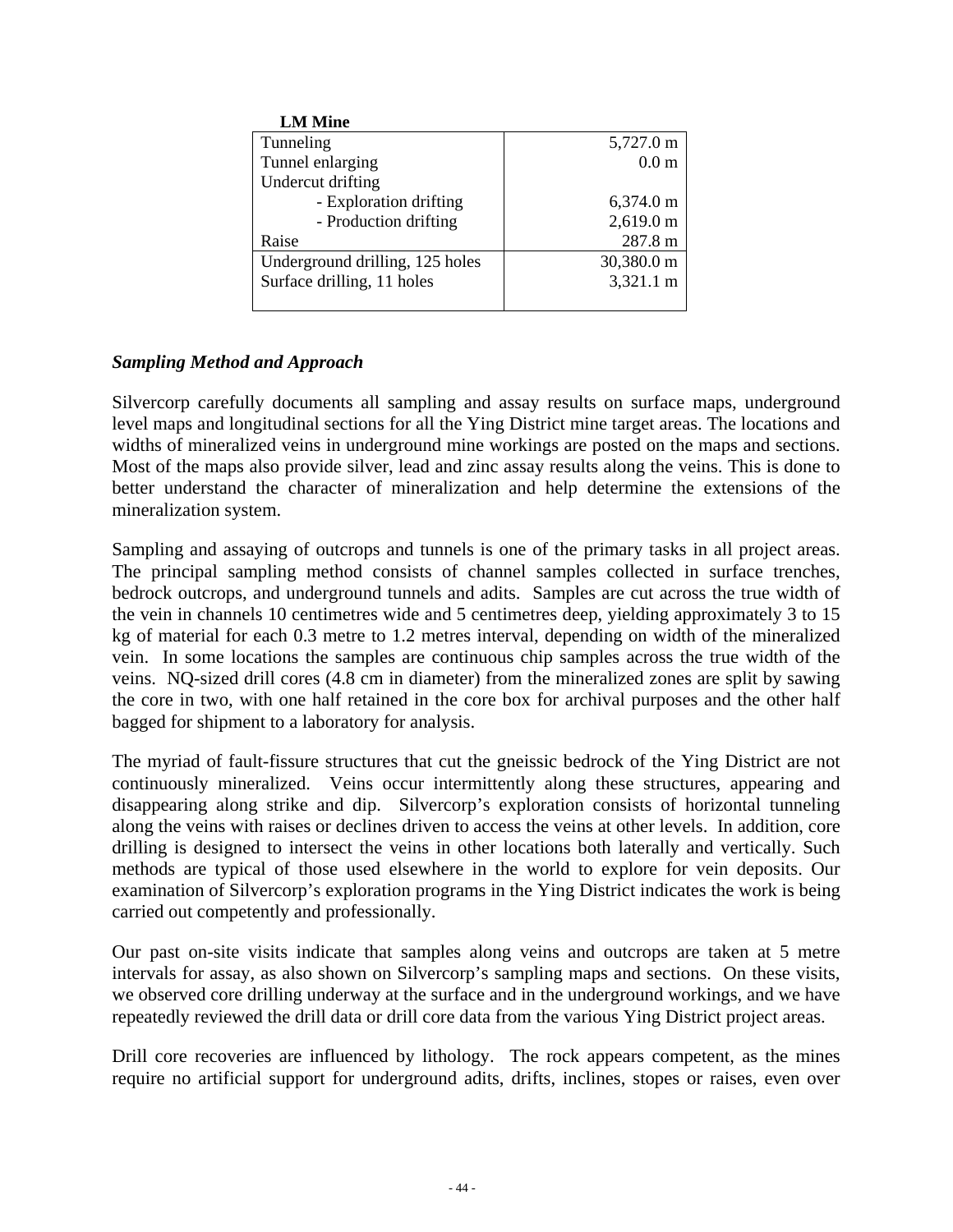several large expanses. One exception is wide fault zones where wood timbering is necessary to support the broken rock. This considerable rock strength makes drill core recoveries quite good.

### *Sample Preparation, Analysis and Security*

No splitting of channel or surface samples is done prior to being sent to the laboratory, however drill core samples are split by a diamond saw. One half of the drill core is retained for archive, and the other half is individually secured in sample bags, then shipped to the laboratory. Employees of Henan Found and Henan Huawei collect the tunnel samples and split the core for sampling.

Sample preparation and analysis of the historical and current samples are done either by the ALS Chemex Laboratory ("**ALS Chemex Laboratory**") in Guangzhou, China, near Hong Kong, which is an ISO 9001:2000-accredited facility, or by the Number 6 Laboratory of the Non-Ferrous Metals Geology Prospect Bureau ("**Number 6 Laboratory**") of the Chinese government, located in Luoyang, Henan Province. Both laboratories are accredited and certified by the Chinese government and are well-known and respected for their analytical work in China. Their sample preparation procedures consist of drying, crushing, splitting and weighing of a 200 gram sample, followed by pulverizing to 200-mesh size. The 200-mesh sample split is split again with a 100-gram split used for final assay.

Number 6 Laboratory utilizes a two-acid digestion and atomic absorption spectrometry ("**AAS**") as an assay method on a 0.5 gram analysis of a sample for silver, lead and zinc. A modified process for higher-grade materials utilizes titration. ALS Chemex Laboratory utilizes the inductively coupled plasma-atomic emission spectrometry ("**ICP-AES**") process for its lead, zinc and silver assaying.

Silvercorp's quality assurance and quality control check procedures include inserting standards in the sample batches submitted to the laboratories on a regular basis and submitting duplicate pulps to an independent external lab on an intermittent basis. They do not include "blank" samples.

Details of these procedures have been summarized at length in previous technical reports. In short, the basic procedures and results are as follows:

- Standards are included in samples sent to ALS Chemex Laboratory. Results have been within 3% for the lead, zinc and silver values.
- Duplicate pulps are sent to the ALS Chemex Laboratory for samples containing more than 50 g/t silver, 0.5% lead and 0.5% zinc. Results show average differences of less than 1% for silver and zinc values and 1.2% for lead values.
- Duplicate pulps are also selected at random, rather than from regular intervals, and sent for check analyses to the ALS Chemex Laboratory. The average differences between the Lanfang Laboratory analyses and the check analyses are near or below 5% for silver, lead and zinc.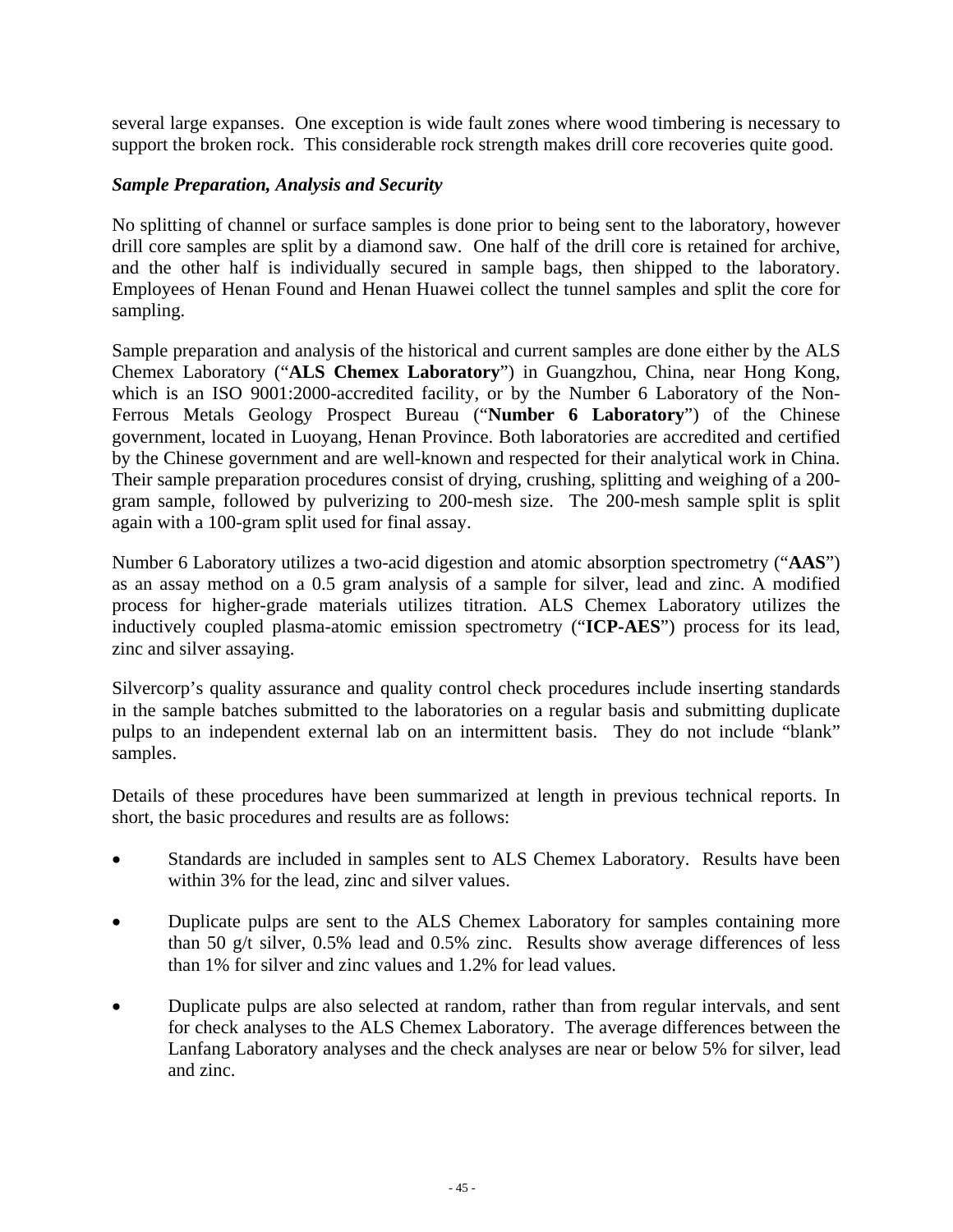Procedures used by Silvercorp for the preparation, security, analysis and checking of samples and sample results appear to be adequate and closely conform to standard industry practices. The authors of the Ying Report have no personal knowledge of the conduct, supervision, controls, sample preparation, analysis or security of samples.

# *Data Verification*

Previous site visits to the Ying District were conducted by the authors of the technical reports at various times beginning in 2004 through 2008. In previous technical reports, verification samples were collected from the projects to confirm the presence of mineralization and the validity of Silvercorp's sampling. Further verification samples were not collected for the Ying Report because (i) the previous verification sampling confirmed the presence of mineralization comparable in grade to that being reported by Silvercorp, and (ii) all four of the mine target areas have now been producing, shipping and selling commercial ore for periods ranging from one to four years.

To verify the data used in the Ying Report, the two principal authors of the Ying Report met with company representatives and reviewed a vast array of technical information during an 11-day period (January 5 to 15, 2010) at Silvercorp's office in Vancouver, British Columbia, Canada. Assay data, maps, long-sections, cross-sections, and a plethora of spreadsheet information were carefully and closely examined and audited for each of the four principal mine areas in the Ying District.

Silvercorp offered unrestricted access to any or all information. The information consisted of various reports, maps, surveying data, and geological and geochemical technical data collected by drilling, trenching, tunneling and vein sampling, much of which was carried out intermittently over the past couple of years. Much of the information was in Chinese and required translation. Any inconsistencies in the information, data or translations were reconciled to our satisfaction.

Production records confirm that silver, lead and zinc minerals from all four mine sites are being concentrated at the Ying Project mill sites and subsequently economically recovered at the smelter. The mills use crushing, grinding and spiral separators to liberate minerals containing lead, zinc, copper, gold and silver values with final recovery of the valuable mineral products by concentration in the mill's zinc and lead froth flotation circuits. The froth flotation concentrate is then dried using disk filters, followed by shipment to a smelter in Zhengzhou where the metals are recovered.

The purpose of our data verification was to verify results of Silvercorp's exploration activities and confirm the mineral resource and production information. It is our opinion that the technical information presented by the company and documented here has been effectively verified for purposes of this Ying Report.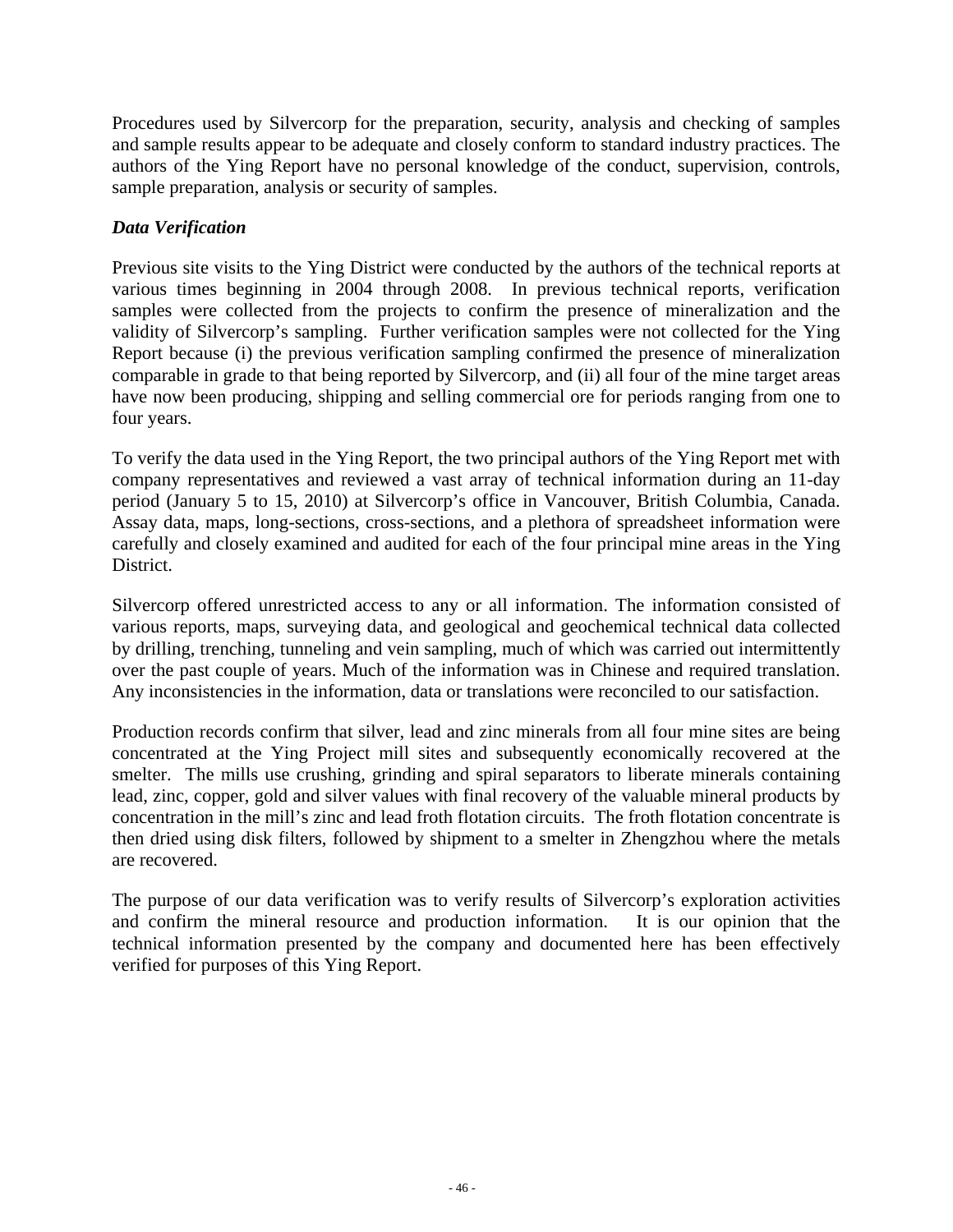### *Cautionary Note to U.S. Investors Concerning Estimates of Measured and Indicated Resources:*

*This section uses the terms "measured resources" and "indicated resources". We advise U.S. investors that these terms are not recognized by the U.S. Securities and Exchange Commission. The estimation of measured resources and indicated resources involves greater uncertainty as to their existence and economic feasibility than the estimation of proven and probable reserves. U.S. investors are cautioned not to assume that mineral resources in these categories will be converted into reserves. See "Cautionary Note to U.S. Investors – Information Concerning Preparation of Mineral Resource and Mineral Reserve Estimates".* 

# **Ying District Project Total Measured and Indicated Mineral Resource Estimates (Inclusive of Mineral Reserves) January 2010**

|              |                     |                              |            | Weighted Avg. Grade      |                          |                          |                          | Ag-                      |                          |
|--------------|---------------------|------------------------------|------------|--------------------------|--------------------------|--------------------------|--------------------------|--------------------------|--------------------------|
|              |                     | Wtd.                         |            |                          |                          |                          |                          |                          | Equiv.                   |
|              | <b>Mine</b><br>Area | Avg.<br>Width                | Tonnes (t) | Au $(g/t)$               | Ag(g/t)                  | Pb $(%$                  | Zn(%)                    | Cu (%)                   | (g/t)                    |
|              | <b>SGX</b>          | 0.57                         | 561,328    |                          | 845                      | 15.5                     | 5.8                      |                          | 1,631                    |
|              | <b>TLP</b>          | 1.53                         | 418,260    | $\overline{\phantom{a}}$ | 166                      | 4.4                      |                          | $\overline{\phantom{a}}$ | 288                      |
|              | LM                  | 0.62                         | 95,253     |                          | 344                      | 2.6                      |                          | ۰                        | 403                      |
|              | <b>HPG</b>          | 0.49                         | 33,526     | 0.8                      | 160                      | 10.8                     | 1.2                      | $\overline{\phantom{a}}$ | 639                      |
| MEASURED     | HPG(Au)             | $\qquad \qquad \blacksquare$ |            | $\overline{\phantom{a}}$ | $\overline{\phantom{a}}$ | $\overline{\phantom{a}}$ | ۰                        | $\overline{\phantom{a}}$ | $\overline{\phantom{0}}$ |
|              | <b>HZG</b>          |                              |            |                          |                          |                          |                          | ۰                        |                          |
|              | <b>Total</b>        | 0.93                         | 1,108,367  | 0.03                     | 525                      | 10.05                    | 2.95                     |                          | 988                      |
|              |                     |                              |            |                          |                          |                          |                          |                          |                          |
|              | SGX                 | 0.46                         | 1,619,839  | $\overline{\phantom{a}}$ | 584                      | 12.8                     | 5.4                      | $\blacksquare$           | 1,267                    |
|              | <b>TLP</b>          | 2.12                         | 1,564,172  | $\overline{\phantom{a}}$ | 216                      | 4.5                      | $\overline{\phantom{0}}$ | $\overline{\phantom{a}}$ | 333                      |
|              | LM                  | 1.40                         | 231,781    | $\overline{\phantom{a}}$ | 385                      | 4.2                      | $\overline{\phantom{0}}$ | $\overline{\phantom{a}}$ | 497                      |
|              | <b>HPG</b>          | 0.79                         | 322,414    | 1.2                      | 125                      | 4.9                      | 2.1                      | $\overline{\phantom{a}}$ | 422                      |
| INDICATED    | HPG(Au)             | 0.62                         | 31,676     | 5.4                      | 32                       | 0.7                      | 0.6                      |                          | 382                      |
|              | <b>HZG</b>          | 0.78                         | 248,484    |                          | 598                      | 1.8                      | 0.4                      | 0.9                      | 730                      |
|              | <b>Total</b>        | 1.21                         | 4,018,367  | 0.14                     | 389                      | 7.66                     | 2.37                     | 0.05                     | 751                      |
|              |                     |                              |            |                          |                          |                          |                          |                          |                          |
|              | <b>SGX</b>          | 0.49                         | 2,181,168  | $\overline{\phantom{a}}$ | 651                      | 13.5                     | 5.5                      | $\overline{\phantom{a}}$ | 1,361                    |
|              | <b>TLP</b>          | 2.00                         | 1,982,432  | $\overline{\phantom{a}}$ | 205                      | 4.5                      | -                        | -                        | 323                      |
|              | LM                  | 1.17                         | 327,034    | $\overline{\phantom{a}}$ | 373                      | 3.7                      | $\overline{\phantom{0}}$ | $\overline{\phantom{a}}$ | 470                      |
|              | <b>HPG</b>          | 0.76                         | 355,940    | 1.2                      | 128                      | 5.5                      | 2.0                      | ۰                        | 442                      |
| MEAS. + IND. | HPG(Au)             | 0.62                         | 31,676     | 5.4                      | 32                       | 0.7                      | 0.6                      |                          | 382                      |
|              | <b>HZG</b>          | 0.78                         | 248,484    |                          | 596                      | 1.8                      | 0.4                      | 0.9                      | 730                      |
|              | <b>Total</b>        | 1.15                         | 5,126,734  | 0.12                     | 418                      | 8.18                     | 2.05                     | 0.4                      | 802                      |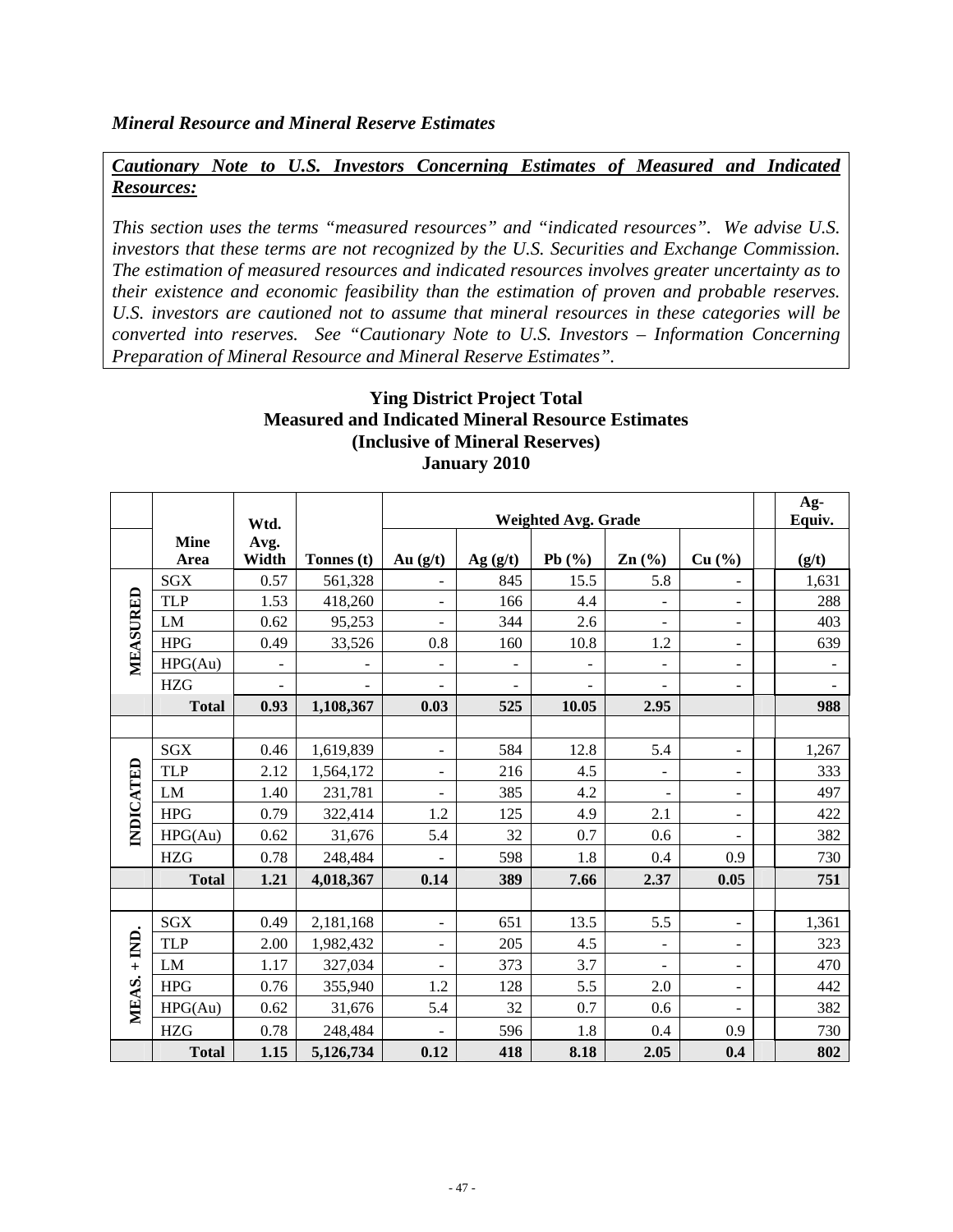# *Cautionary Note to U.S. Investors Concerning Estimates of Inferred Resources*

*This section uses the terms "inferred resources". We advise U.S. investors that this term is not recognized by the U.S. Securities and Exchange Commission. The estimation of inferred resources involves far greater uncertainty as to their existence and economic viability than the estimation of other categories of resources. U.S. investors are cautioned not to assume that estimates of inferred mineral resources exist, are economically minable, or will be upgraded into measured or indicated mineral resources. See "Cautionary Note to U.S. Investors – Information Concerning Preparation of Mineral Resource and Mineral Reserve Estimates".* 

|          |                     | Wtd.          |            |                          |                          | <b>Weighted Avg. Grade</b> |                                        |                          | Ag-<br>Equiv. |
|----------|---------------------|---------------|------------|--------------------------|--------------------------|----------------------------|----------------------------------------|--------------------------|---------------|
|          | <b>Mine</b><br>Area | Avg.<br>Width | Tonnes (t) | Au $(g/t)$               | Ag(g/t)                  | Pb $(\%)$                  | $\text{Zn}$ $\left(\frac{0}{0}\right)$ | Cu (%)                   | (g/t)         |
|          | SGX                 | 0.50          | 2,619,972  | -                        | 814                      | 18.0                       | 6.6                                    | -                        | 1,738         |
|          | <b>TLP</b>          | 1.27          | 2,827,622  | 0.1                      | 135                      | 3.0                        | $\overline{\phantom{a}}$               | -                        | 213           |
|          | LM                  | 0.88          | 84,677     | ۰                        | 265                      | 2.5                        | -                                      | $\overline{\phantom{0}}$ | 326           |
|          | <b>HPG</b>          | 1.02          | 365,450    | 1.7                      | 114                      | 6.4                        | 2.9                                    | $\overline{\phantom{0}}$ | 516           |
| INFERRED | HPG(Au)             | -             | ۰          | $\overline{\phantom{a}}$ | $\overline{\phantom{m}}$ | $\overline{\phantom{a}}$   | $\overline{\phantom{a}}$               | $\overline{\phantom{0}}$ |               |
|          | <b>HZG</b>          | 0.62          | 271,042    |                          | 552                      | 1.4                        | 0.3                                    | 0.7                      | 645           |
|          | <b>Total</b>        |               | 6,168,763  |                          |                          |                            |                                        |                          |               |

# **Ying District Project Total Inferred Mineral Resource Estimates January 2010**

# *Ag Equivalent Calculation*

A silver equivalent grade is intended to provide a rough calculation of mineral grade of ore expressed as a single unit. It is an imperfect calculation but is often used within the silver mining industry. A very simple hypothetical example is presented below:

If a given hypothetical grade was 30 ounces of silver per tonne and 0.5 ounces of Gold per tonne, and silver and gold prices were \$20 per ounce and \$1,000 per ounce respectively, and ignoring all other factors including recovery rates, then the silver equivalent would be expressed as the total grade value of the ore divided by the dollar value of an ounce of Silver. In this hypothetical example the total grade value would be all of the silver grade value (30 ounces multiplied by \$20 per ounce  $=$  \$600) plus all of the gold value (0.5 ounces multiplied by \$1000 per Oz = \$500) resulting in the total grade value of \$1100. The \$1100 grade value, expressed in ounces of Silver rather than in dollars would then be  $(\$1100/\$20 = 55)$ . Accordingly the Silver equivalent grade for this hypothetical example is 55 ounces of silver per tonne*.*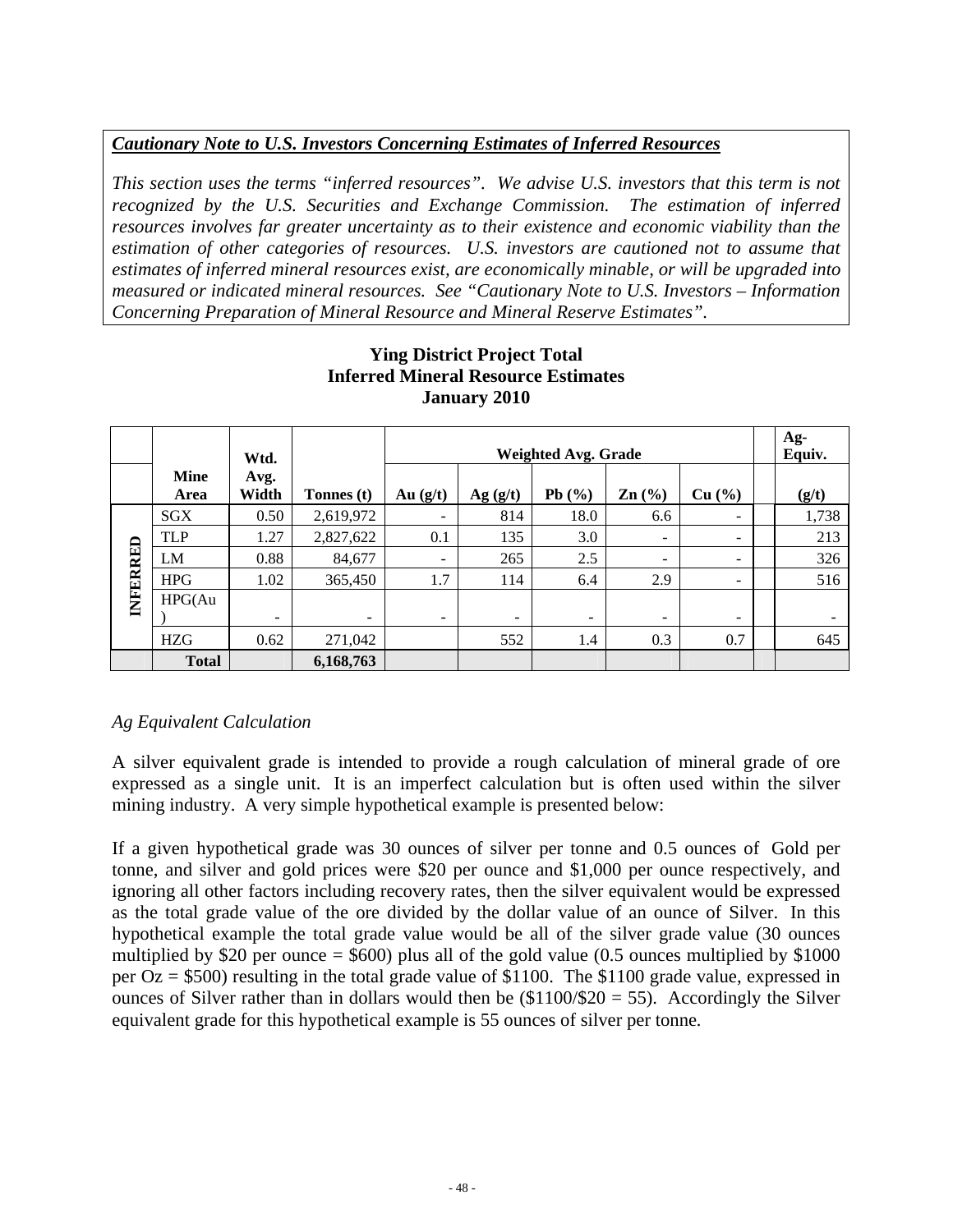In the Ying Report, the silver equivalent ("**Ag Equiv.**") determination is performed based on the individual grades calculated after applying mining recovery and dilution factors. Table 17-2 presents long term metal prices and actual milling recoveries used in this formula.

- g/t Ag-equiv = g/t Ag x Ag Recovery + g/t Au x Au Price/Ag price x Au Recovery +(%Pb x Pb) price x Pb Recovery + %Zn x Zn price x Zn Recovery + %Cu x Cu price x Cu Recovery) x22.0462 x 31.1035 / Ag price
- Where: 1 metric tonne  $= 2204.622$  pounds 1 troy ounce  $= 31.1035$  grams

|              |                     |    |                |       | <b>Milling Recoveries, %</b> |    |
|--------------|---------------------|----|----------------|-------|------------------------------|----|
| <b>Metal</b> | <b>Metal Prices</b> |    | <b>SGX HZG</b> | - HPG | <b>TLP</b>                   | LM |
| Gold         | US\$350/oz          |    |                | 75    |                              |    |
| Silver       | US\$6.50/oz         | 93 | 90             | 86    | 84                           | 88 |
| Lead         | US\$0.40/lb         | 97 | 88             | 94    | 80                           |    |
| Zinc         | US\$0.45/lb         | 80 | 80             | 72    |                              |    |
| Copper       | US\$1.50/lb         |    | 80             |       |                              |    |

### *Mineral Reserve Estimates*

To convert mineral resources to mineral reserves, Silvercorp uses the following procedures:

- 1. Select the resource polygons whose average Ag Equiv. grade is greater than the mine cutoff grade;
- 2. Calculate the utilizable resources by subtracting: (a) the mine pillars including the safety pillar; (b) the resources below the mine cut-off grade, and (c) the resources that cannot be utilized at assumed metal prices.
- 3. Estimate the mineral reserve by applying appropriate mining recoveries and dilutions.

The mineral reserve estimate of the Ying District on November 30, 2009, is summarized in the table presented on the following page.

It is noted that mining loss is about 30% from the TLP residual-recovering stopes above the 730 metre level where they were incompletely mined by local miners, prior to Silvercorp acquiring the property.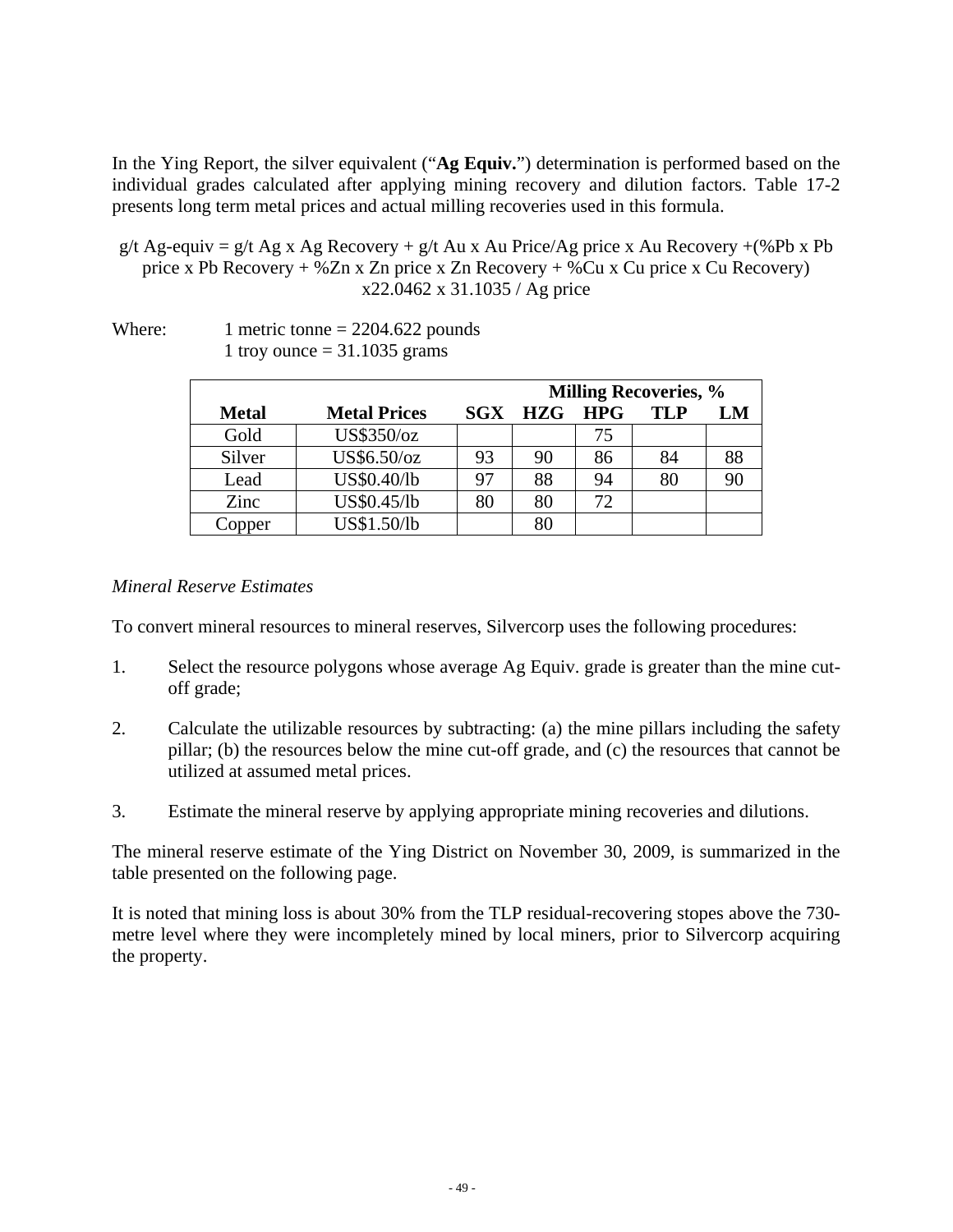|               |                  | Wtd.                         |            |                          |                              | <b>Weighted Avg. Grade</b> |                          |                              | Ag-<br>Equiv.  |
|---------------|------------------|------------------------------|------------|--------------------------|------------------------------|----------------------------|--------------------------|------------------------------|----------------|
|               | <b>Mine Area</b> | Avg.<br>Width                | Tonnes (t) | Au<br>(g/t)              | Ag(g/t)                      | Pb $(\% )$                 | Zn(%)                    | Cu (%)                       | (g/t)          |
|               | <b>SGX</b>       | 0.57                         | 684,010    |                          | 638                          | 11.68                      | 4.35                     |                              | 1,231          |
|               | <b>TLP</b>       | 1.53                         | 480,244    |                          | 129                          | 3.29                       |                          |                              | 219            |
| <b>PROVEN</b> | LM               | 0.62                         | 117,651    | $\overline{a}$           | 267                          | 2.05                       |                          |                              | 324            |
|               | <b>HPG</b>       | 0.49                         | 40,296     | 0.60                     | 124                          | 8.43                       | 0.89                     | $\overline{\phantom{a}}$     | 516            |
|               | HPG(Au)          | $\qquad \qquad \blacksquare$ |            | -                        | $\qquad \qquad \blacksquare$ | $\overline{\phantom{0}}$   | $\overline{\phantom{0}}$ | $\qquad \qquad \blacksquare$ |                |
|               | <b>HZG</b>       | $\overline{\phantom{m}}$     |            |                          |                              |                            |                          | $\overline{\phantom{a}}$     | $\blacksquare$ |
|               | <b>Total</b>     | 0.92                         | 1,322,201  | 0.02                     | 404                          | 7.68                       | 2.28                     |                              | 761            |
|               |                  |                              |            |                          |                              |                            |                          |                              |                |
|               | <b>SGX</b>       | 0.46                         | 1,974,584  |                          | 441                          | 9.67                       | 4.08                     |                              | 957            |
|               | <b>TLP</b>       | 1.22                         | 1,856,756  |                          | 165                          | 3.48                       | $\blacksquare$           |                              | 256            |
| PROBABLE      | LM               | 1.04                         | 287,349    |                          | 298                          | 3.23                       |                          |                              | 397            |
|               | <b>HPG</b>       | 0.79                         | 385,718    | 0.92                     | 93                           | 3.69                       | 1.53                     |                              | 320            |
|               | HPG(Au)          | 0.62                         | 27,000     | 4.11                     | 24                           | 0.56                       | 0.44                     |                              | 224            |
|               | <b>HZG</b>       | 0.78                         | 289,000    |                          | 471                          | 1.44                       | 0.29                     | 0.70                         | 578            |
|               | <b>Total</b>     | 0.84                         | 4,820,408  | 0.10                     | 298                          | 5.88                       | 1.81                     | 0.04                         | 576            |
|               |                  |                              |            |                          |                              |                            |                          |                              |                |
|               | <b>SGX</b>       | 0.49                         | 2,658,594  | $\overline{\phantom{a}}$ | 492                          | 10.19                      | 4.15                     | -                            | 1,027          |
|               | <b>TLP</b>       | 1.29                         | 2,337,000  |                          | 158                          | 3.44                       |                          |                              | 249            |
|               | LM               | 0.92                         | 405,000    |                          | 289                          | 2.89                       |                          |                              | 376            |
|               | <b>HPG</b>       | 0.77                         | 426,015    | 0.89                     | 96                           | 4.14                       | 1.47                     |                              | 339            |
| PROV. + PROB. | HPG(Au)          | 0.62                         | 27,000     | 4.11                     | 24                           | 0.56                       | 0.44                     |                              | 224            |
|               | <b>HZG</b>       | 0.78                         | 289,000    |                          | 471                          | 1.44                       | 0.29                     | 0.70                         | 578            |
|               | <b>Total</b>     | 0.85                         | 6,142,609  | 0.08                     | 321                          | 6.27                       | 1.91                     | 0.03                         | 616            |

**Summary of Mineral Reserve in Ying District (on November 30, 2009)** 

The veins in the Ying District are polymetallic veins that contain several potentially payable metals, specifically silver, gold, lead, zinc and copper. At this time, gold is recovered from only a few veins in the HPG mine area and copper is not recovered from any of the mine operations. As required by NI 43-101, the grade and quantity of each potentially payable metal are separately reported in the resource tables presented in this Ying Report.

Also included in this Ying Report are silver-equivalent values which Silvercorp uses as a way to assess cutoff grades and to quickly compare tenor and magnitude of the polymetallic veins. The silver-equivalent formula is as follows:

g/t Ag-equiv = g/t Ag x Ag Recovery + g/t Au x Au Price/Ag price x Au Recovery + (%Pb x Pb) price x Pb Recovery + %Zn x Zn price x Zn Recovery + %Cu x Cu price x Cu Recovery) x 22.0462 x 31.1035 / Ag price

The metal prices currently used in the equivalency calculations are as follows: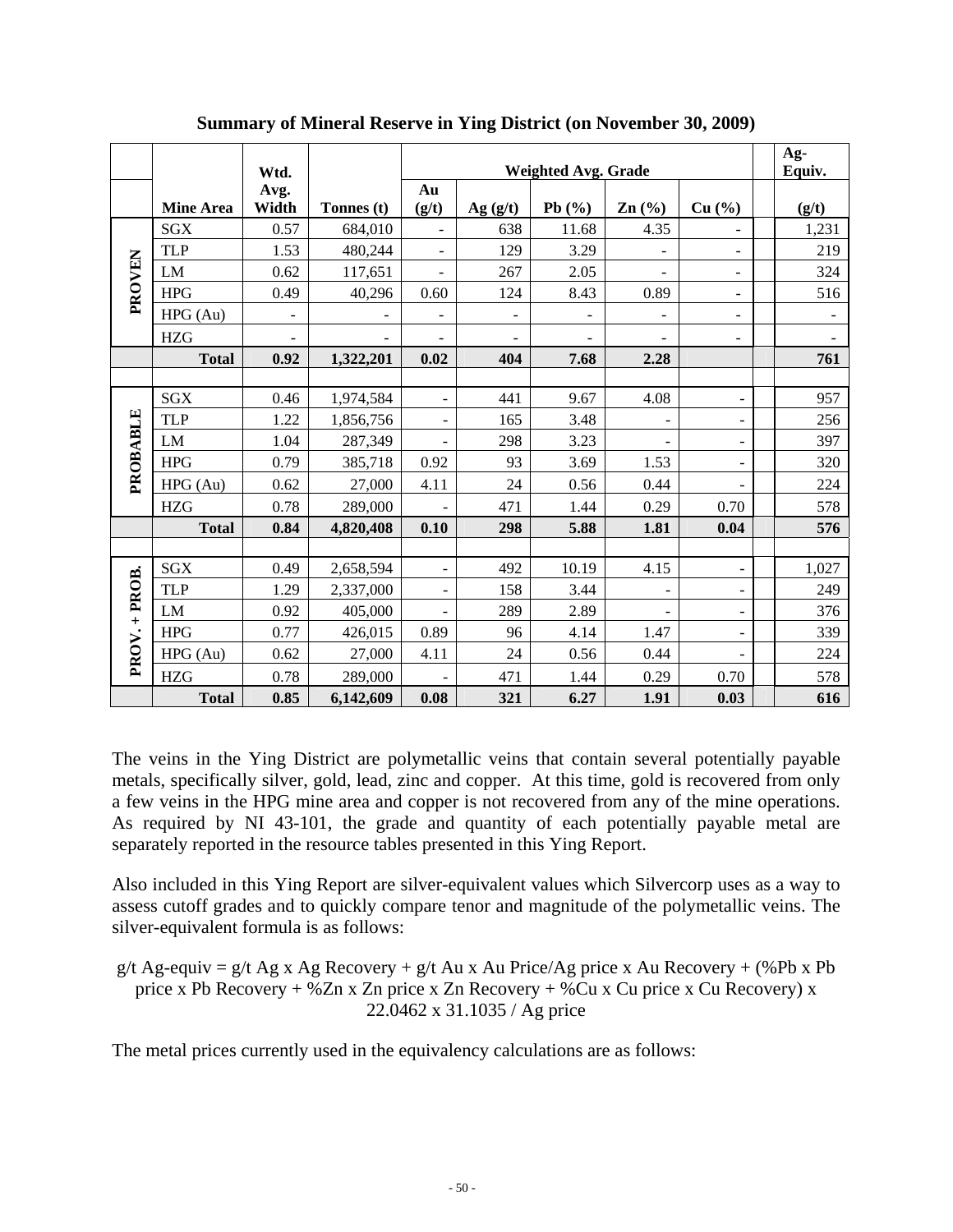| Silver $(Ag)$            | US\$ | 6.50/troy ounce   |
|--------------------------|------|-------------------|
| Gold (Au)                | US\$ | 350.00/troy ounce |
| Lead (Pb)                | US\$ | $0.40$ /pound     |
| $\text{Zinc}(\text{Zn})$ | US\$ | $0.45$ /pound     |
| Copper (Cu)              | US\$ | $1.50$ /pound     |

The metals prices are substantially below current market prices for the respective metals; however, the prices have approximately the same relative value to each other as the current prices.

The metal recoveries used in the equivalency calculations are average approximate recoveries based on Silvercorp's experience to date for the processing of ores from the Ying District and are as follows:

| Silver (Ag)              | 91% |
|--------------------------|-----|
| Gold (Au)                | 50% |
| Lead (Pb)                | 95% |
| $\text{Zinc}(\text{Zn})$ | 80% |
| Copper (Cu)              | 90% |

Standard unit conversions used in the resource calculations and reporting are as follows:

1 troy ounce  $= 31.1035$  grams 1 tonne =  $2204.62$  pounds

#### *Resource block parameters*

Polygonal resource blocks are constructed using the longitudinal sections of the veins. Following are the parameters and other procedures used in the Ying Project mineral resource estimates:

- 1. *Thickness* used for resource block calculations represent weighted average of the horizontal widths of all samples included in the block area.
- 2. *Minimum cutoff thickness* for mineralization is 0.10 metres. Underground channel samples, collected across the veins every 5 to 7 metres along the vein, are composited in groups of five to represent approximately 25 metres of section along the vein.
- 3. *Cutoff grades* the silver-equivalent cutoff grade for the HPG Project, the LM Project and the TLP Project is 150 g/t; for the SGX Project and the HZG Project, the cutoff grade is 300 g/t. (Note: The silver-equivalent cutoff grades do not consider metal recoveries.)
- 4. *Top cut* a statistically determined 9,019 g/t Ag value is used as a top cut for extremely high silver assay values. Only a handful of assays to date have exceeded that value. No top cut is applied to lead, zinc, copper or gold.
- 5. *Measured resource blocks* defined strictly by continuous channel or chip samples taken from tunnels and drifts and projected 20 metres above and below the tunnels and 20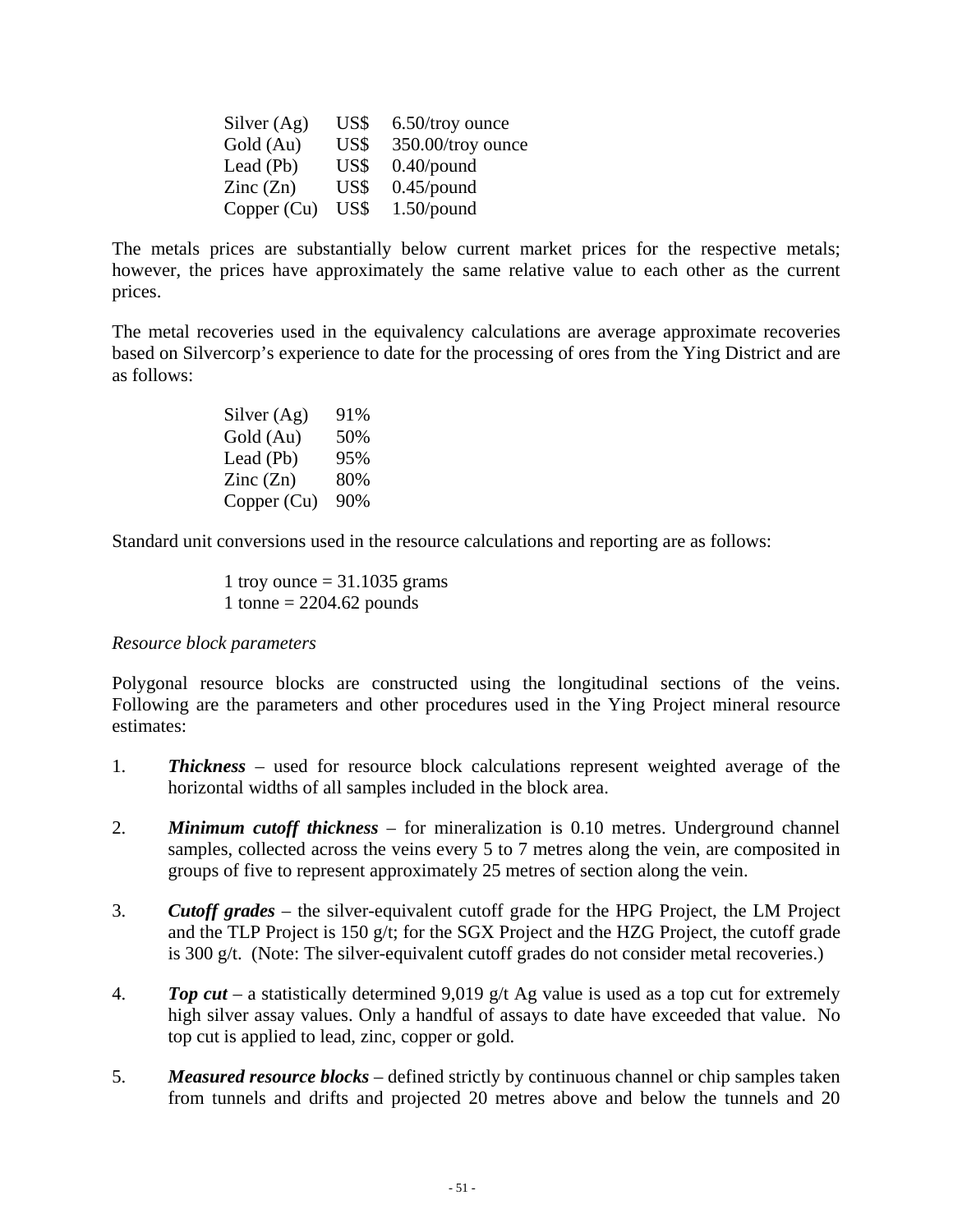metres along strike for the SGX and HTP mine areas or 25 metres along strike for the TLP and LM mine areas.

- 6. *Indicated resource blocks* defined as being above and below a measured resource block and are projected no further than 40m away, or they can be defined by drill holes, in which case the blocks are projected up to 80m away to block boundaries defined as mid-points between drill holes.
- 7. *Inferred resource blocks* block projections are limited to 160m where veins have been intersected by deep holes, and limited to 80m where the blocks have not been intersected by drill holes. Resource estimate is calculated by applying a mineralization ratio ("**MR**"). This ratio is based upon the length of the adjacent tunnel or drift along the vein having values above the equivalent-silver cutoff grade divided by the total length of the tunnel or drift. The MR is used to estimate the portion (tonnage) of the inferred resource block above the cutoff grades.
- 8. *Weighted averages* the estimated grades and thicknesses reported for the vein-by-vein resource estimations in the Ying Report are derived from the weighted average of all measured and indicated blocks on the vein.
- 9. *Specific gravities* used in calculating tonnages of the various resource blocks vary from area-to-area, dependent in part on the grade or character of the mineralization:

| resource area | specific gravity | comments                             |
|---------------|------------------|--------------------------------------|
| SGX           | 4.2              | for Ag-equiv. grades $\geq$ 1250 g/t |
|               | 3.0              | for Ag-equiv. grades $300-1250$ g/t  |
| HZG           | 2.8              |                                      |
| HPG           | 2.8              |                                      |
| LM            | 2.92             |                                      |
| TLP           | 2.88             | for oxide mineralization             |
|               | 2.95             | for mineralization below 980m level  |

- 10. *No mining dilution applied* the "estimated mineral resources" are in-situ estimates for which no internal or external dilution has been applied. However, the wall rock surrounding the veins is commonly silicified and usually breaks clean from the wall rock, thus minimizing dilution. Further, the method employed for mining these narrow veins is resuing stoping which separately breaks and removes ore from the wallrock.
- 11. *Excludes mined-out areas* areas mined-out as of November 30, 2009, are excluded from the resource blocks.
- 12. *Includes mineral reserves* the "estimated mineral resources" reported herein are inclusive of the "estimated mineral reserves" which are separately reported in the Ying Report.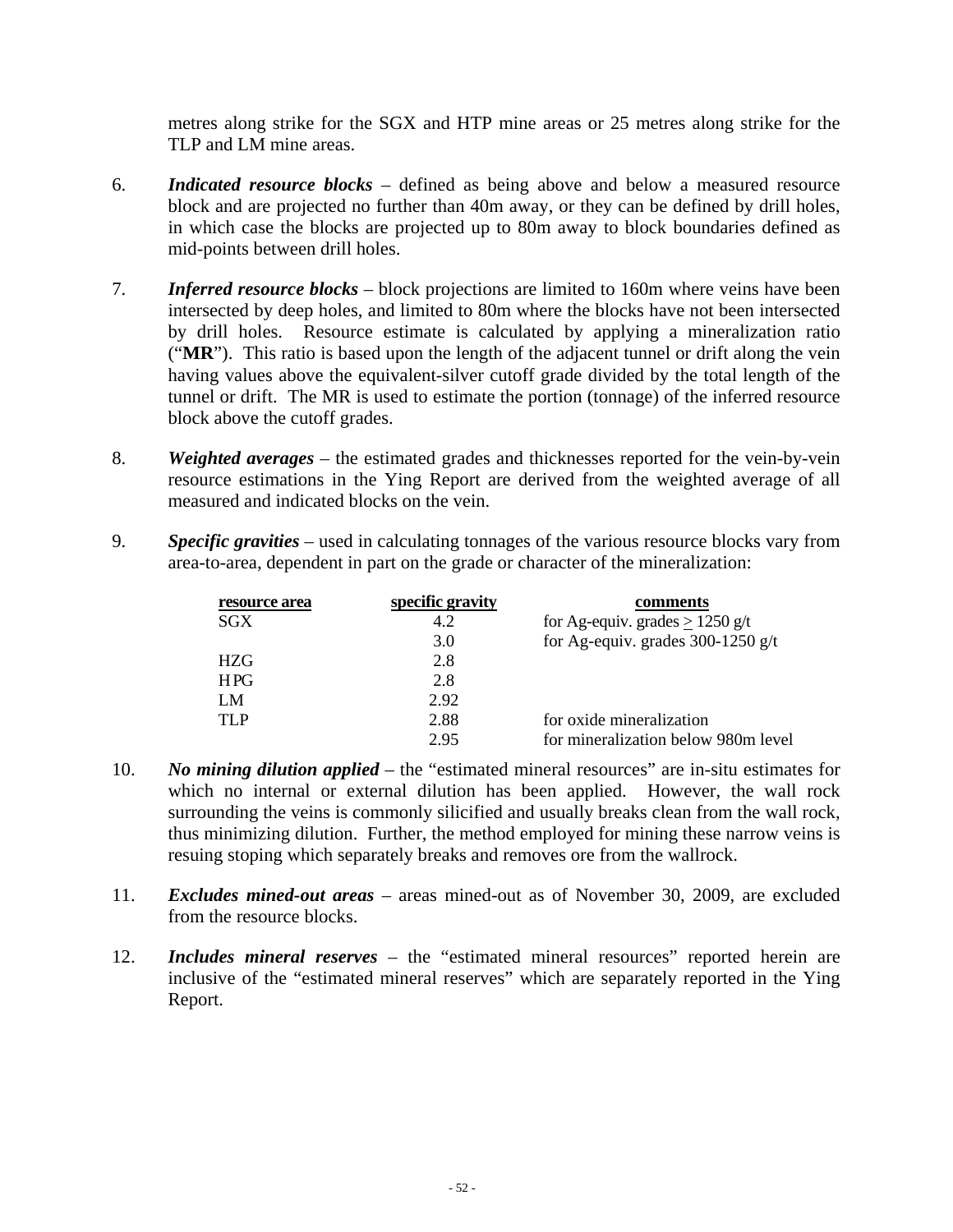# *Mining Operations*

### *Mining Method*

The principal mining methods in the Ying District include the short-hole shrinkage stope and the resuing stope. Surface collapsing is allowed because no agriculture or other industrial infrastructure is located in the vicinity of the mine sites.

### (a) Short-Hole Shrinkage Stope

This method is used worldwide as one of the most successful mining methods for narrow veins. The system starts with drifting along the vein to expose it in the back of the drifting. An access drift is created within the footwall. Crosscuts are driven at approximately 5 metres intervals. These crosscuts intersect the vein and act as draw points for the loading out of ore.

### Stope structure parameters

The typical size of a stope block is 50 metres along the strike of the vein and approximately 40 metres in height. Two access raises, about 1.8 metres by 1.8 metres, are driven providing access to the stope and services air, water and ventilation. Veins are less than 0.8 metres thick are diluted to 0.8 metres with the assumption that the waste contains no grade. It is possible to achieve 90%-95% mining recovery of in situ resources.

In the case of veins less than 0.8 metre thick, both ore and waste must be mined to open a minimal mining width (0.8 metre). There is no bottom pillar structure designed; part of side pillars are recoverable when the stope has been mined out; crown pillars are generally left in situ for safety purposes.

### Blasting and mucking

The mine crew normally consists of two Jack Leg miners using YT-24 pneumatic drills. A 1.8 metre round is drilled and blasted filling the void below as the mining proceeds upwards. While the crew is mining upwards, only 30% of the ore may be extracted from the stope due to 1.4~1.6 times expansion of the blasted material, until the entire stope is mined at which point all of the blasted ore may then be extracted. During this initial phase, expected production is 50-75 tons per day per stope. The crew drills and charges the holes with cartridge explosives and ignites the blast with a tape fuse. The second shift crew enters the stope after the smoke from the previous round has cleared. Loading the ore from the draw points is by hand to railcars, diesel tricycle carts or handcarts.

### Dilution and Recovery

Short-hole shrinkage stoping is calculated to a minimum mining width of 0.8 metre. The proven and probable reserves are calculated using dilution factors based on the thickness of the ore vein, ranging from 30% to 45%; planned mining recoveries range from 90% to 95%. The calculation formula of dilution factor is as follows.

$$
DF = \frac{Vwaste \times SGwaste}{Vore \times SGore} \times 100
$$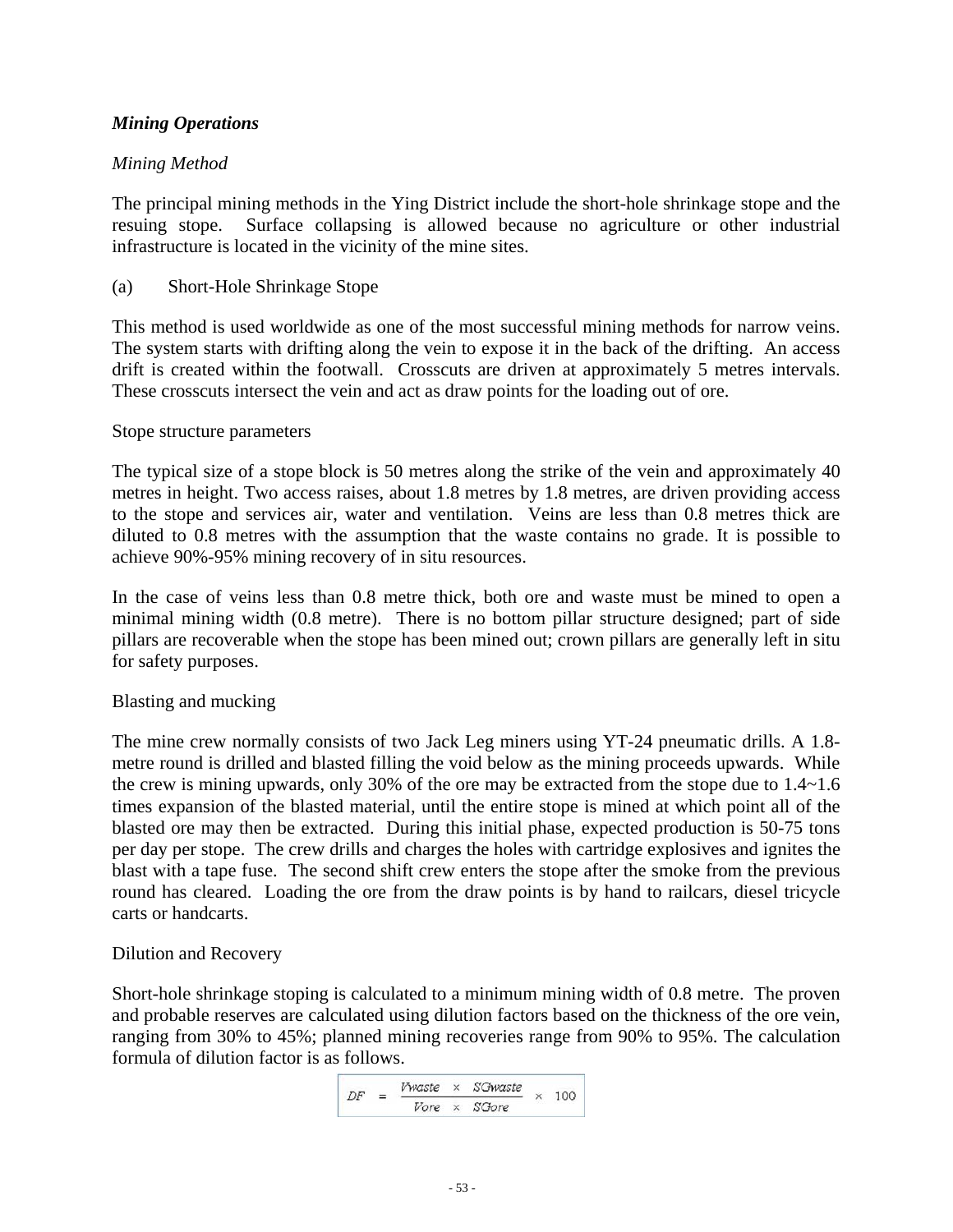### Where: Vore – volume of vein (m3); Vwaste - volume of waste (m3); SGwaste - special gravity of waste; SGore - special gravity of vein ore.

### (b) Resuing Stope

The resuing method is used for veins narrower than 0.6 metre. It creates stopes by first drilling and blasting the ore vein (0.1 metre to 0.6 metre in thickness) from the drift along the vein. Blasted ore is mucked into steel mill holes constructed above each draw point that rises with the mining. As the stope is mined upwards, the waste on the footwall is blasted to maintain a minimum mining width of 0.8 metre. The stope will not contain ore when mining is complete in contrast to the short-hole shrinkage stope. The stope is left filled with waste from the slashing of the footwall necessary to maintain a minimum mining thickness. If the slashed waste generated in this way is insufficient to maintain stope filling to a minimum level, additional waste is slashed from upward sloping tunnels into the footwall.

#### Stope structure parameters

The ore bodies are divided into stope blocks with lengths along strike of 50 metres to 80 metres and heights from 20 metres to 50 metres depending on the regularity in the structure of the vein. At the bottom of the stope blocks, a parallel series of crosscuts at approximately 5 metres intervals and connecting cuts (at the block ends) perpendicular to ore vein strike are developed to intersect a drift developed in the footwall outside the ore vein. This footwall drift is used for access, ore haulage, ventilation air and water.

Two access raises, about 1.8 metre by 1.8 metre, are driven to provide access to the stope and air, water and ventilation. Veins that are less than 0.3 metre must be diluted to 0.3 metre with the assumption that the waste contains no grade. It is expected that 93-95% mining recovery of in situ resources is possible. There is no bottom pillar structure; part of side pillars is recoverable when mined out in the stope; crown pillar should be left in situ for safety purpose.

### Blasting and mucking

The mining crew generally consists of two Jack Leg miners using YT-24 drills. A 1.8-metre round is blasted and mucked as mining proceeds upwards. After two rounds are blasted and mucked, the footwall is blasted to fill the space mined out. This process repeats until the crown pillar is reached. The entire stope is left filled with waste from slashing of the footwall.

Blasting holes use single-row or diagonal layout. Drill hole depths are about 2 metres, and transverse spacing is 0.8 to 1 metre. The crew drills and charges the holes with cartridge explosives and ignites the blast with tape fuses at the end of their shift. The following crew enters the stope after the smoke has cleared from blasting of the previous round. Ventilation air and water are carried up the raises to the stopping level. Blasted ore is mucked manually using handcarts, and is dumped to the steel mill hole. Loading of the ore from the draw points at the bottom end of the steel mill hole is by hand to railcars, diesel tricycle carts or handcarts. To prevent losing blasted ore, rubber belts are laid on the blasted rock floor before drilling and blasting narrow ore veins, and then it is rolled up before drilling and blasting footwall. Stope production rates of 30-50 tonnes per day are normally achieved.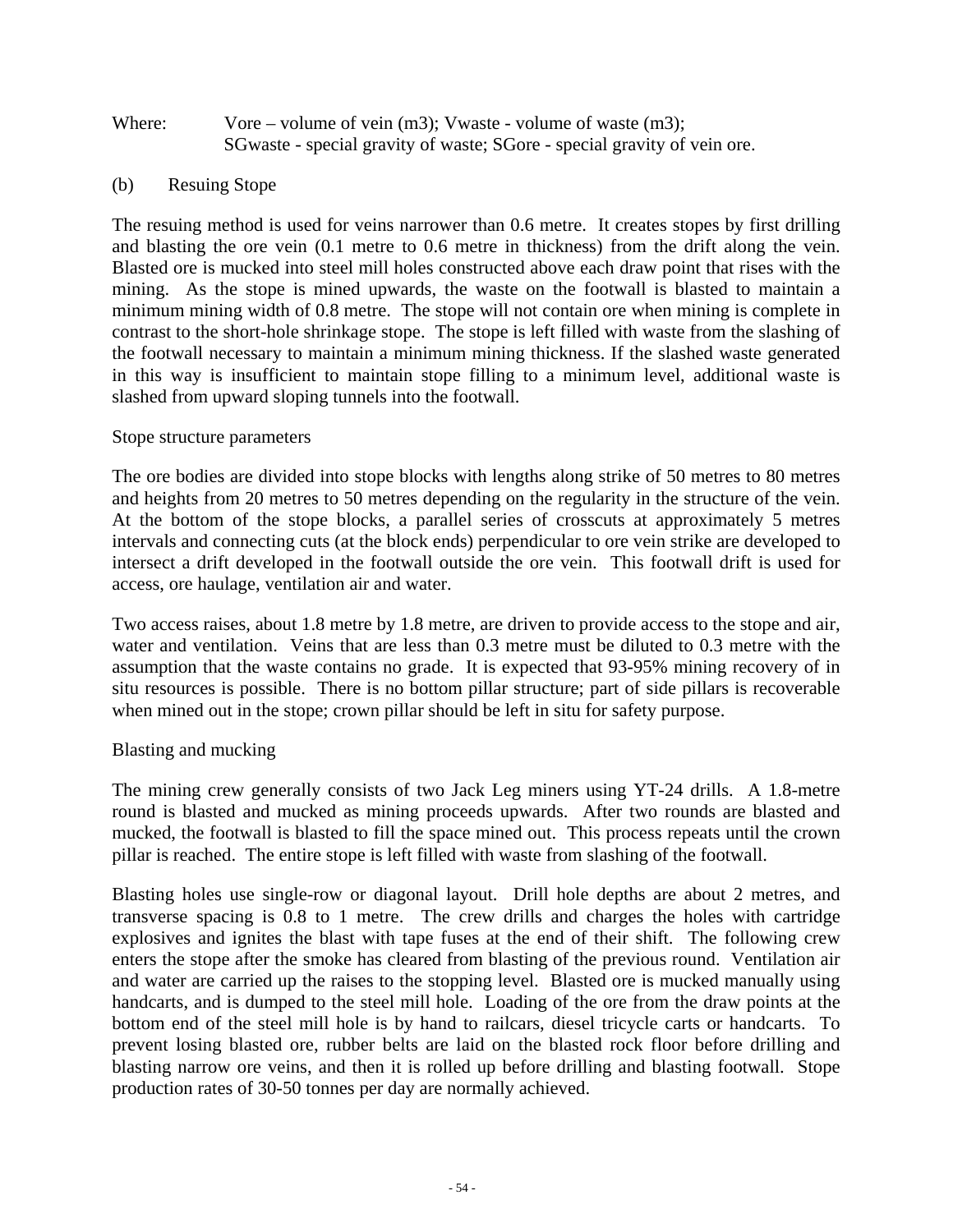### Dilution and Recovery

Resuing is calculated to a minimum blasting width of 0.3 metre. The Proven and Probable reserves are calculated using a dilution factor based on the thickness of the ore vein, ranging from 25% to 70% and mining recoveries ranging from 93% to 97%. The calculation formula of dilution factor is as follows:

$$
DF = \frac{Vwaste \times SGwaste}{Vore \times SGore} \times 100
$$

Where: Vore – volume of vein (m3); Vwaste - volume of waste (m3); SGwaste - special gravity of waste; SGore - special gravity of vein ore.

### *Mining Plan*

The mining plan was developed considering vein characteristics, ore reserves, mining conditions, and the time line to prepare mine stopes. The SGX Project and the HPG Project have been developed to allow for their ore production levels to maintain planned capacity starting from 2010 without any ramping-up period. The TLP Project and the LM Project are undergoing major development that includes development of blind shafts and blind declines which will allow ore production to be ramped up within one or two years.

### The SGX Project and the HZG Project

The SGX mine includes the HZG camp. The HZG mineralization contains copper in addition to silver, lead and zinc, require a separate production schedule for the HZG camp. The mining sequence follows an advanced method from the blind shafts and blind declines to mining boundaries, from top level down to lower levels. Due to the limited ore reserve at each level, it is necessary to extract ore from two or more levels at the same time, in order to meet an annual production of 260,000 tonnes. The production number of 302,000 tonnes for 2010 includes 42,000 tonnes of stockpile ore in storage of at the end of 2009.

At SGX, a total of 16 veins are divided into 548 stopes, including 453 resuing (53%), 87 shorthole shrinkage (16%) and eight residual-recovering stopes. The weighted average width for the resuing stopes is 0.50 metres, for the short-hole shrinkage stope is 0.94 metre. According to the mining plan, the reserve accessed by No. 1, 2 and 3 blind shafts may be mined in about six years. To sustain production, construction of three blind shafts below the 260 metres level will be accelerated.

### The HPG Project

Some stopes at HPG are higher in gold, so the production schedule for these areas is arranged separately. The mining sequence follows an advanced method from the blind declines to mining boundaries, from top level down to lower levels. Due to the limited ore reserve at each level, it is necessary to extract ore from two or more levels at the same time, in order to meet an annual production of 45,000 tonnes.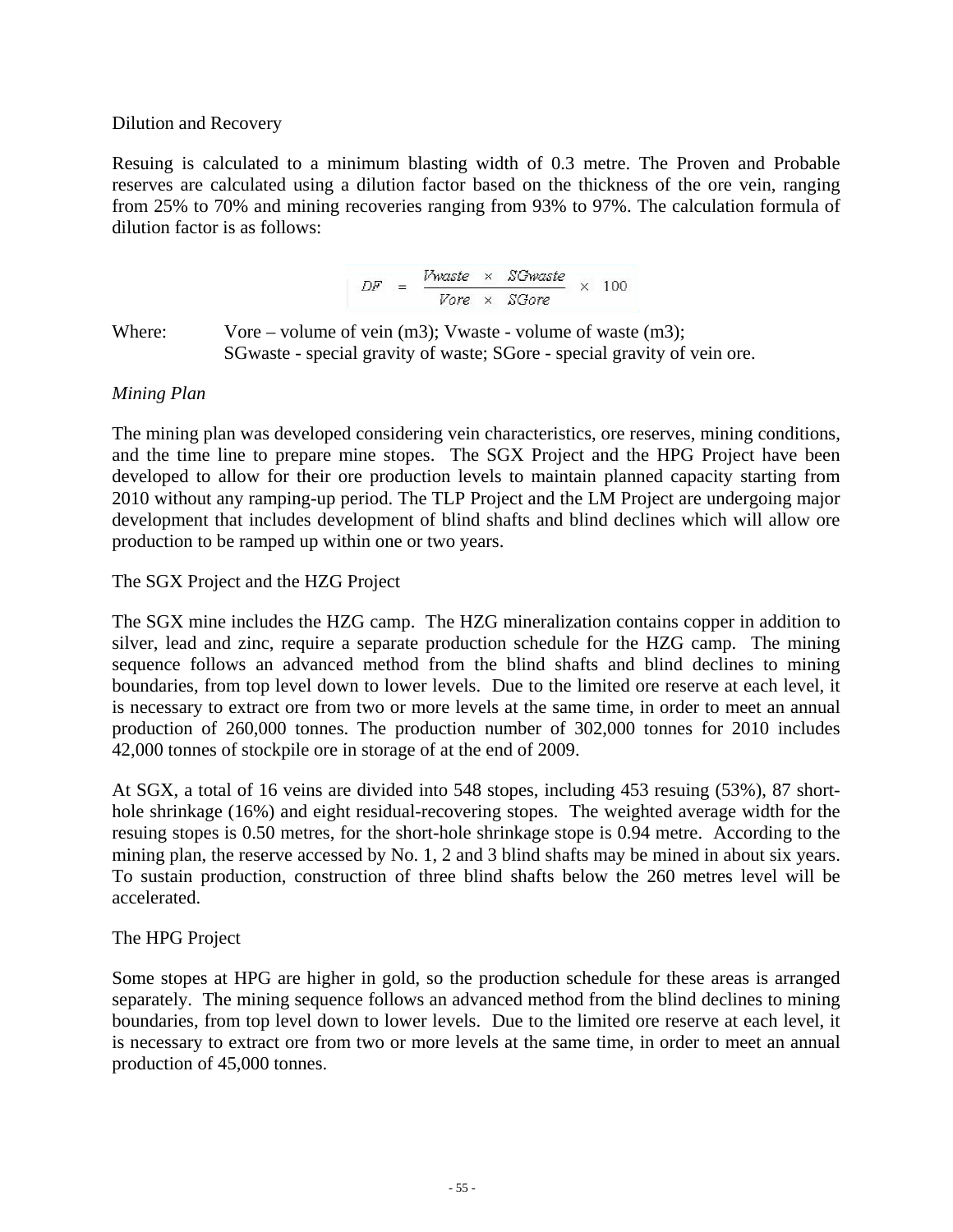A total of 14 veins are divided into 105 stopes, including 54 resuing (51%) and 51 short-hole shrinkage stopes (49%). The weighted average width for resuing stopes is 0.42 metre, and for the short-hole shrinkage stopes is 1.48 metres. According to the mining plan, the reserve accessed by current declines may be mined in about 4 years. To sustain production it is necessary to speed up construction of the blind shaft below the 300-metre level in PD3.

### The TLP Project and the LM Project

The mining sequence follows an advance method from the blind declines and blind shafts to mining boundaries, from top level down to lower levels. Due to the limited ore reserve at each level, it is necessary to extract ore from two or more levels at the same time, to meet an annual production of 218,000 tonnes for TLP mine and 47,000 tonnes for LM mine.

### *Concentrate Sales Contracts*

As a general practice, Silvercorp sells its lead and zinc concentrates directly to local smelters instead of paying treatment charges and selling metals on the markets. Silvercorp is responsible only for packaging and uploading of concentrates. Selling prices are determined based on the date of shipping the concentrate.

| <b>PB</b> content | <b>Price</b><br>(RMB/t) | Ag<br>(g/t)   | <b>Price factor</b><br>(RMB/g) | Au<br>(g/t) | <b>Price factor</b><br>(RMB/g) |
|-------------------|-------------------------|---------------|--------------------------------|-------------|--------------------------------|
| $>60\%$           | $A - 2300$              | $\times$ 4000 | $B * 86%$                      | >1.0        | $C * 50%$                      |
| $>55\%$           | $A - 2400$              | >3000         | $B * 85%$                      | >3.0        | $C * 60%$                      |
| $>50\%$           | $A - 2500$              | >2000         |                                | >4.0        | $C * 70%$                      |
|                   |                         |               | $B * 84\%$                     |             |                                |
| $>45\%$           | $A - 2600$              | >1000         | $B * 83%$                      | >5.0        | On Market                      |
| $>40\%$           | $A - 2700$              |               |                                |             |                                |
| $>35\%$           | $A - 3200$              |               |                                |             |                                |

#### **Sale Prices of Pb Concentrates in December of 2009**

Notes: A, B and C are online prices of Pb, Ag and Au respectively;

A and B price have included 17% "Value added Tax".

| <b>Zinc content</b> | <b>Price (RMB/t)</b>       |
|---------------------|----------------------------|
| $>45\%$             | $D - 5800$                 |
| $40 \sim 55\%$      | $(D-5800) - (55-Grade)*45$ |

#### **Sale Prices of Zn Concentrates in December of 2009**

#### *Markets*

There are more than five lead smelters within a 300-kilometre range from the Ying District. They have a combined smelting capacity of 1,000,000 tonnes of lead metal. While the smelters purchase the majority of the lead concentrate feed in domestic market, many of them have to import from overseas. As such, Silvercorp has been able to negotiate good payments terms for its concentrates.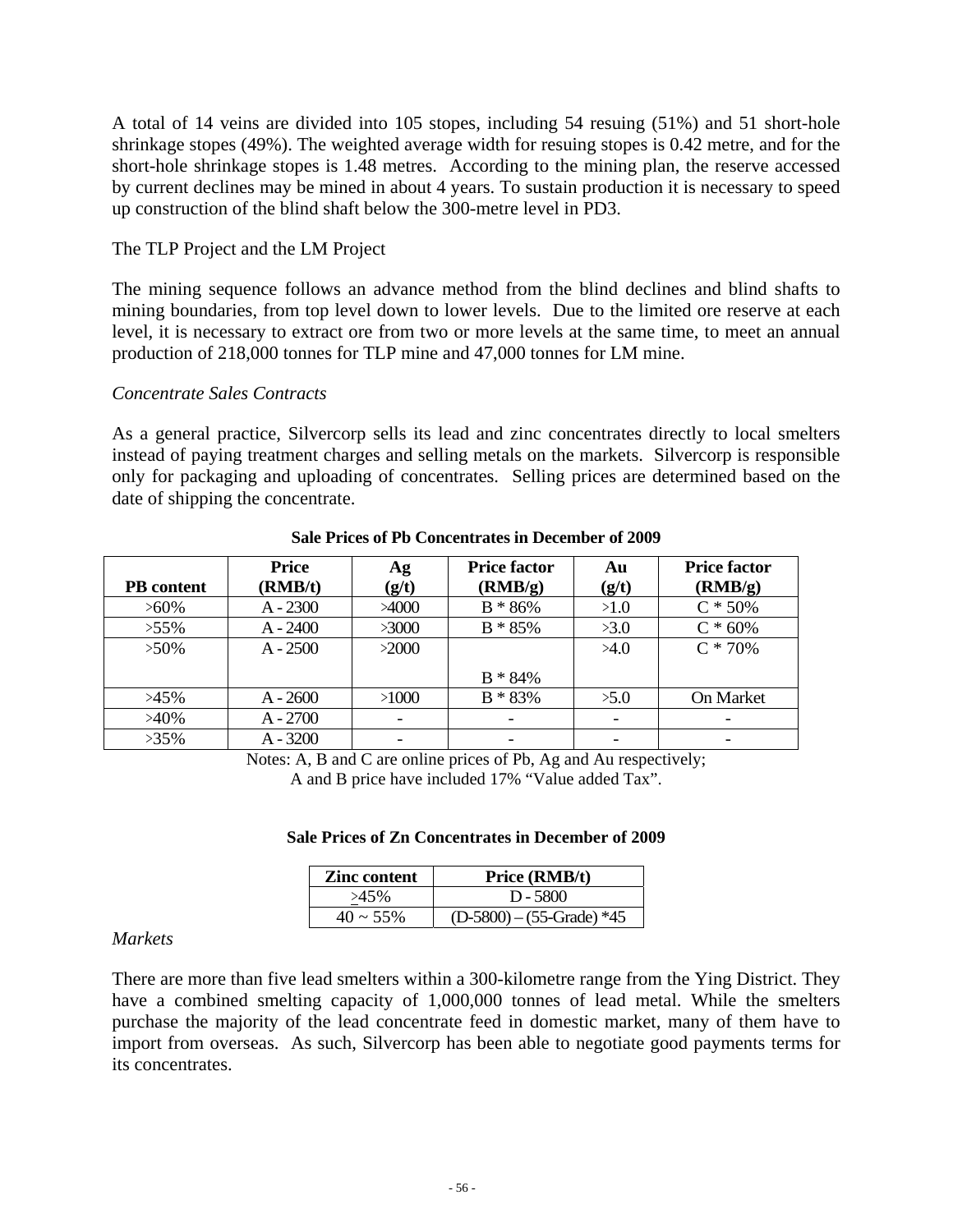Currently, the company sells its lead concentrate to five lead producers, and sells its zinc concentrate to two zinc producers.

### *Capital And Operation Costs*

### *Capital Costs*

Capital costs are used for major mine developments including shaft sinking, equipment purchase, installation, main access drifting, etc. The table on the following page is an estimate of the capital costs for mine development, which will sustain production at 260,000 t/yr for the SGX Project and 45,000 t/yr for the HPG Project, and that can ramp up production to the planned capacity 218,000 t/yr for TLP Project and 47,000 t/yr for LM Project. Estimates are based on the current mine contract rates.

| Year       | <b>SGX</b> | <b>HPG</b> | <b>TLP</b> | LM        | <b>Total</b> |
|------------|------------|------------|------------|-----------|--------------|
| 2010       | 1,340,000  | 180,000    | 1,000,000  | 1,100,000 | 3,620,000    |
| 2011       | 1,000,000  | 270,000    | 1,000,000  | 200,000   | 2,470,000    |
| 2012       | 1,000,000  | 110,000    | 400,000    | 800,000   | 2,310,000    |
| 2013       |            | 80,000     |            |           | 80,000       |
| 2014       |            |            |            |           |              |
| 2015       |            | 150,000    |            |           | 150,000      |
| 2016       |            | 60,000     |            |           | 60,000       |
| 2017       |            | 50,000     |            |           | 50,000       |
| 2018       |            |            |            |           |              |
| 2019       |            | 170,000    |            |           | 170,000      |
| 2020 Total | 3,340,000  | 1,070,000  | 2,400,000  | 2,100,000 | 8,910,000    |

### **Capital cost at Ying District, US\$**

### *Operation Costs*

The table below summarizes the operational costs based upon actual figures for the SGX Project (including the HZG Project), the HPG Project (including the HPG gold mine), and trial production results for the TLP Project and the LM Project from July 2009 to November 2009.

### **Operational Costs (US\$/t)**

|                    | Cost               |                    |            |         |
|--------------------|--------------------|--------------------|------------|---------|
|                    |                    | <b>HPG&amp;HPG</b> |            |         |
| <b>Items</b>       | <b>SGX&amp;HZG</b> | <b>Gold Mine</b>   | <b>TLP</b> | LM      |
| Mining             | \$41.00            | \$32.00            | \$29.00    | \$29.00 |
| Sustaining capital | \$5.00             | \$5.00             | \$5.00     | \$5.00  |
| Shipping           | \$3.50             | \$3.50             | \$3.00     | \$3.00  |
| Milling            | \$10.00            | \$10.00            | \$8.27     | \$8.27  |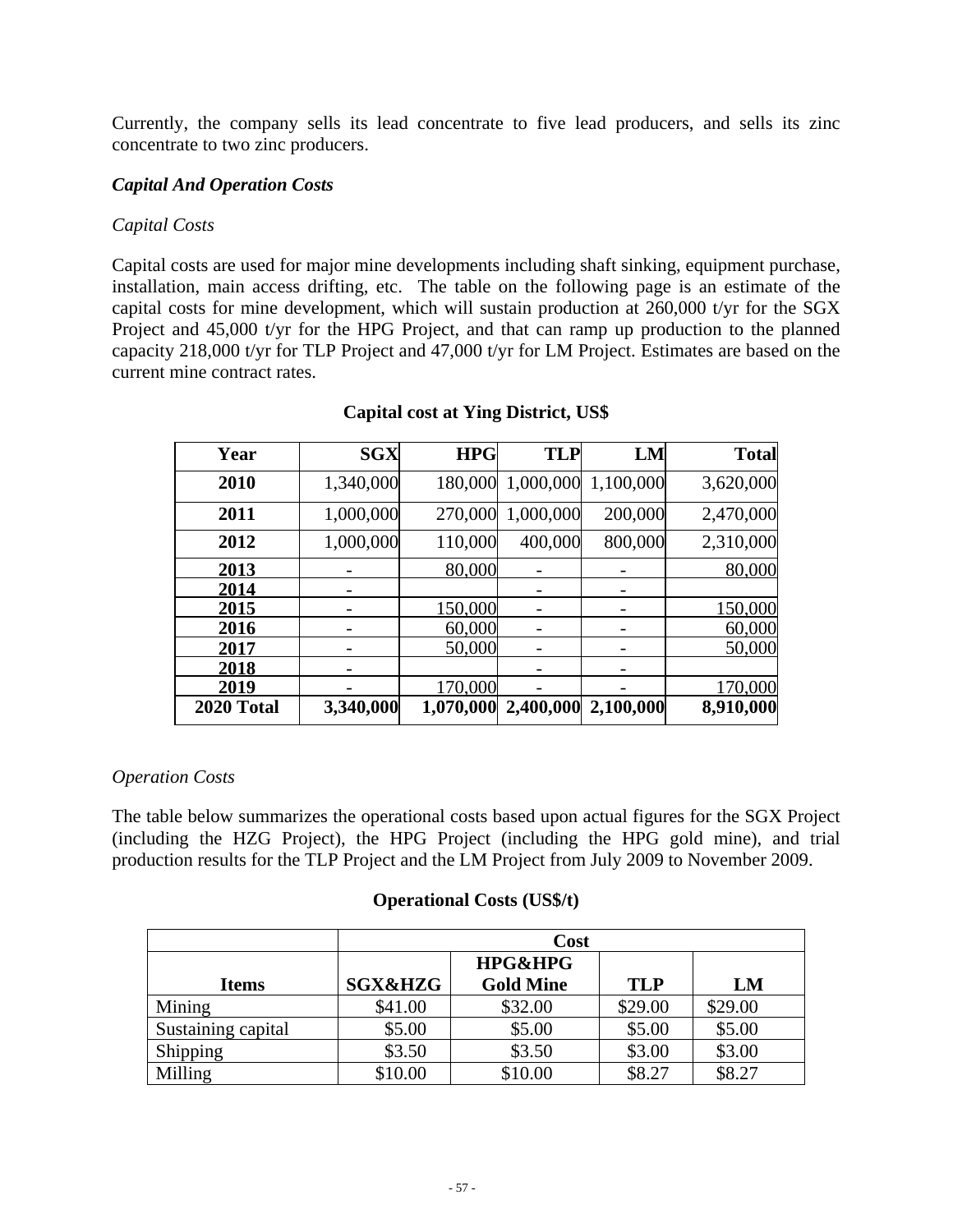|                | Cost               |                    |         |         |
|----------------|--------------------|--------------------|---------|---------|
|                |                    | <b>HPG&amp;HPG</b> |         |         |
| <b>Items</b>   | <b>SGX&amp;HZG</b> | <b>Gold Mine</b>   | TLP     | LM      |
| General and    | \$4.00             | \$4.00             | \$0.83  | \$0.83  |
| administration |                    |                    |         |         |
| Total          | \$63.50            | \$54.50            | \$46.10 | \$46.10 |

### *Taxes*

China levies a 17% VAT on goods. The 17% VAT input credit on purchased materials, power and machineries can be used to offset 17% VAT levied on silver, lead, zinc and copper products. No VAT is charged for selling gold.

As a Sino-foreign joint venture, Henan Found enjoys a reduced income tax rate of 12.5% in 2010, while Henan Huawei will have a reduced rate of 12.5% in 2010 and 2011. Income tax rate thereafter will be 25%.

# *Exploration and Development*

The Company will be following the recommendations in the Ying Report for exploration and development.

# **5.2 GC Project**

Except as otherwise stated, the information in this section is based on the technical report titled "NI 43-101 Technical Report Update on the GC Ag-Zn-Pb Project in Guangdong Province, People's Republic of China" (the "**GC Report**") effective June 18, 2009, and prepared by Brian F.J. O'Connor, P.Geo. Portions of the following information are based on the assumptions, qualifications and procedures which are not fully described herein. References are made to the full text of the GC Report which is available for review on SEDAR located at www.sedar.com.

### *Property Description and Location*

The GC Project is located In Yun'an County, Yunfu City, Guangdong Province, People's Republic of China. In 2008, Silvercorp acquired 100% of the shares of Yangtze Gold, which wholly owns Yangtze Mining. Yangtze Mining owns a 95% interest in a Sino-Foreign joint venture company, Anhui Yangtze. The exploration permit for the GC Project is owned by Anhui Yangtze. Since the date of the GC Report, ownership has been restructured such that Silvercorp holds a 95% beneficial interest in the GC Project which is now held in Guangdong Found.

The boundaries of the exploration permit have not been surveyed and no boundary markers have been staked in the ground. The GC Exploration Permit (permit number 4400000730248) was issued on December 29, 2007, is owned by Anhui Yangtze and covers an area of 5.54 square kilometres and was valid until November 24, 2009.

Subsequent to the completion of the GC Report, the GC Exploration Permit was replaced by a Mining Permit,(number C1000002010113210083333) issued by the Ministry of Land and Resources of China. The GC mining permit has a term of 30 years and covers the entire 5.5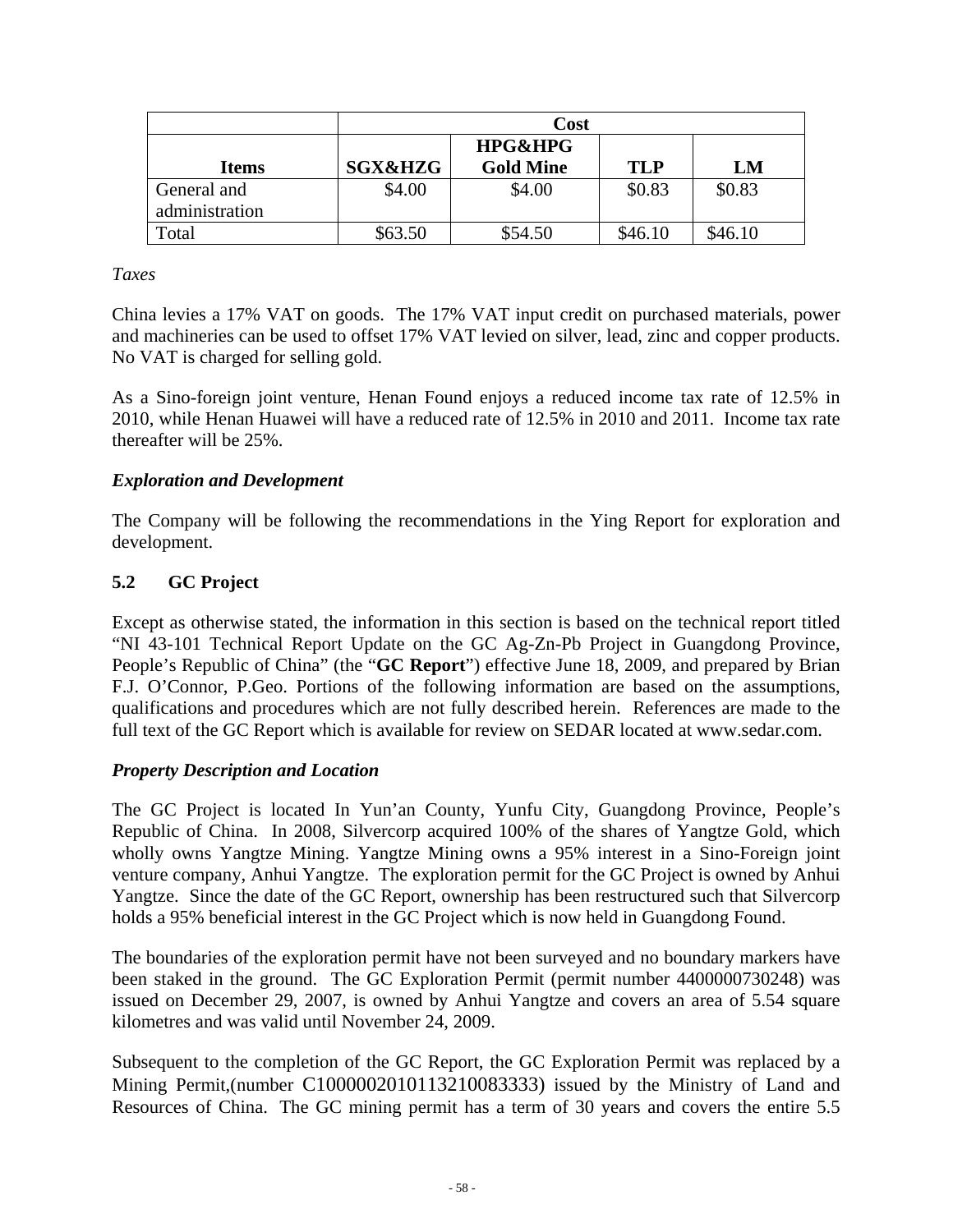square kilometer area of the GC Project. The permit was issued on the terms applied for, and allows for the operation of an underground mine to produce silver, lead and zinc ores. Silvercorp now plans to commence construction of a 1,500 tonne-per-day mine and mill operation.

### *Accessibility, Climate, Local Resources, Infrastructure and Physiography*

The GC Project is located around Gaocheng Village of Gaochun Township, Yun'an County, Guangdong Province, China. Altitudes in the region range from 78.0 metres to 378.0 metres above sea level, usually 150-250 metres above sea level, with relative differences of 50- 150 metres. Vegetation is in the form of secondary forests of pine and hardwoods, bushes and grasses. Top soil covers most of the ground. Outcrops of bedrocks can only be observed in valleys.

The GC Project is located west of the metropolitan city of Guangzhou, the capital of Guangdong Province. Guangzhou is located about 120 kilometres northwest of Hong Kong and has a population of almost 12 million registered residents and temporary migrant inhabitants in December of 2007, according to an economic report released by the Guangzhou Academy of Social Science. It is serviced by rail and daily flights from many of China's larger population centres. Access to the GC Project from Guangzhou is via 178 kilometres of four lane express highway to Yunfu, then 48 kilometres of paved road to the project site. A railway connection from Guangzhou to Yunfu is also available.

The region belongs to sub-tropical monsoon climate with average annual temperature of 20- 22°C. Rainfall is mainly concentrated in spring and summer from March to August. Winters feature short periods of frosting. The GC Project would be able to operate year round.

Streams are well developed in the area, the Hashui River flows in the GC Project area. There is a reservoir upstream of the GC Project area. Small hydro power stations are developed in the region that are connected to the provincial electrical grid. There is a 10KV power line across through the project area.

The topography offers a number of opportunities for waste rock and tailings storage proximal to the resource to 5 kilometres from the resource.

The economy of Yun'an County mainly relies upon agriculture and some small township industrial enterprises. Labour is locally available, and technical personnel are available in Yunfu and nearby cities. The Gancheng village is located within the GC Project area.

### *History*

Various state-sponsored Chinese Geological Brigades and companies have conducted geological and exploration work in the project area. Systematic regional geological surveys covering the area started in 1959. The following is a brief history of the exploration work in the area:

From 1959 to 1960, the No. 763 Geological Brigade of Guangdong Bureau of Geology conducted a 1:200,000 regional geological survey and mapping, and regional prospecting of mineral resources in the area. A geological map and geological reports were published.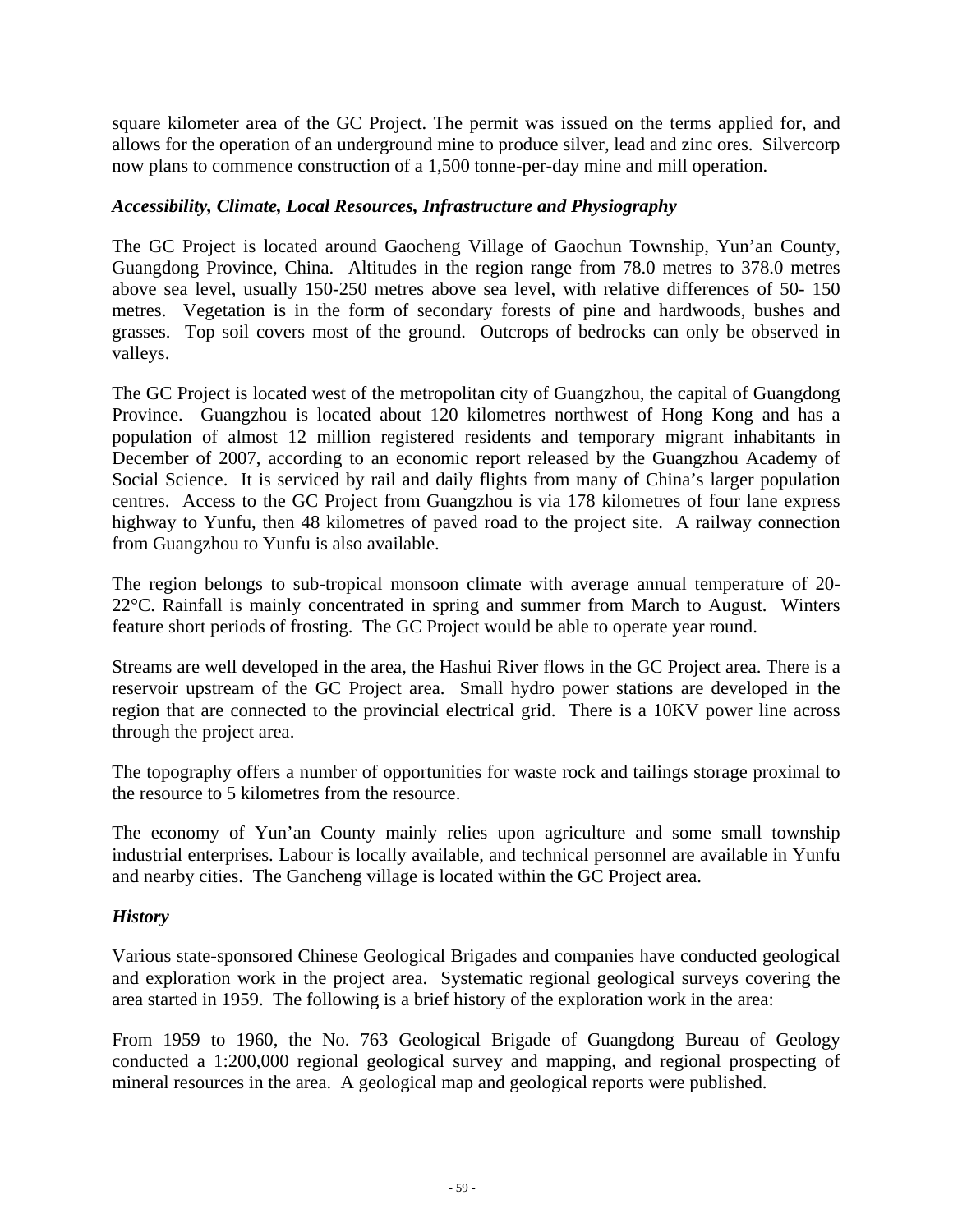In 1964-1967, the Comprehensive Study Brigade of Guangdong Bureau of Geology conducted general prospecting and 1:50,000 geological mapping in the area including the project area, and submitted a geological report.

In 1983, Geophysical Survey Brigade of Guangdong Bureau of Geology and Mineral Resources conducted a 1:200,000 airborne magnetic survey covering the project area.

In 1988, the Regional Geological Survey Brigade of Guangdong Bureau of Geology and Mineral Resources conducted a 1:200,000 stream sediment survey, which covers the project area.

In 1991, Geophysical Survey Brigade of Guangdong Bureau of Geology and Mineral Resources conducted a 1:200,000 gravity survey covering the project area.

In 1995, Ministry of Geology and Mineral Resources completed the compilation and interpretation of 1:1,000,000 geochemical, geophysical and remote sensing surveys covering the area.

During 1995 and 1996, Geophysical Survey Brigade of Guangdong Bureau of Geology and Mineral Resources conducted a 1:50,000 soil survey, and defined some large and intensive lead, zinc, silver, tin, tungsten and bismuth geochemical anomalies, which covers the project area.

During 1990 and 2000, Guangdong Provincial Institute of Geological Survey conducted a 1:50,000 stream sediment survey which covers the project area, and defined several intensive comprehensive anomalies of lead, zinc, silver, tin and manganese leading to the discovery of GC deposit.

During 2001 and 2002, and again in 2004 and 2005, Guangdong Provincial Institute of Geological Survey conducted general prospecting at the GC Project area, and defined some mineralized bodies and estimated mineral resources of the GC deposit.

During 2006 and 2007, contracted by Yangtze Mining, the Guangdong Provincial Institute of Geological Survey conducted a detailed prospecting at the GC Project area, completed a 36-hole, 11,470 metres surface diamond drilling program and 1,964 cubic metres of trenching and surface stripping, to update and upgrade the mineral resources of the GC deposit.

# *Geology*

# *Regional Geology*

The factual information in this section has been prepared by Anson Xu in April 2008. Mr. Xu is a qualified person within the meaning of NI 43-101.

The property is located at the north portion of the Yunkai uplift of the Southern China folding system, the east margin of the Luoding basin and east of the Wuchuan-Sihui major fault. Structurally, the deposit occurs at the intersection of a northeasterly striking fault zone and a near east-westerly striking fault zone. Northeast striking structures and arc structures form the basic geological framework of the region.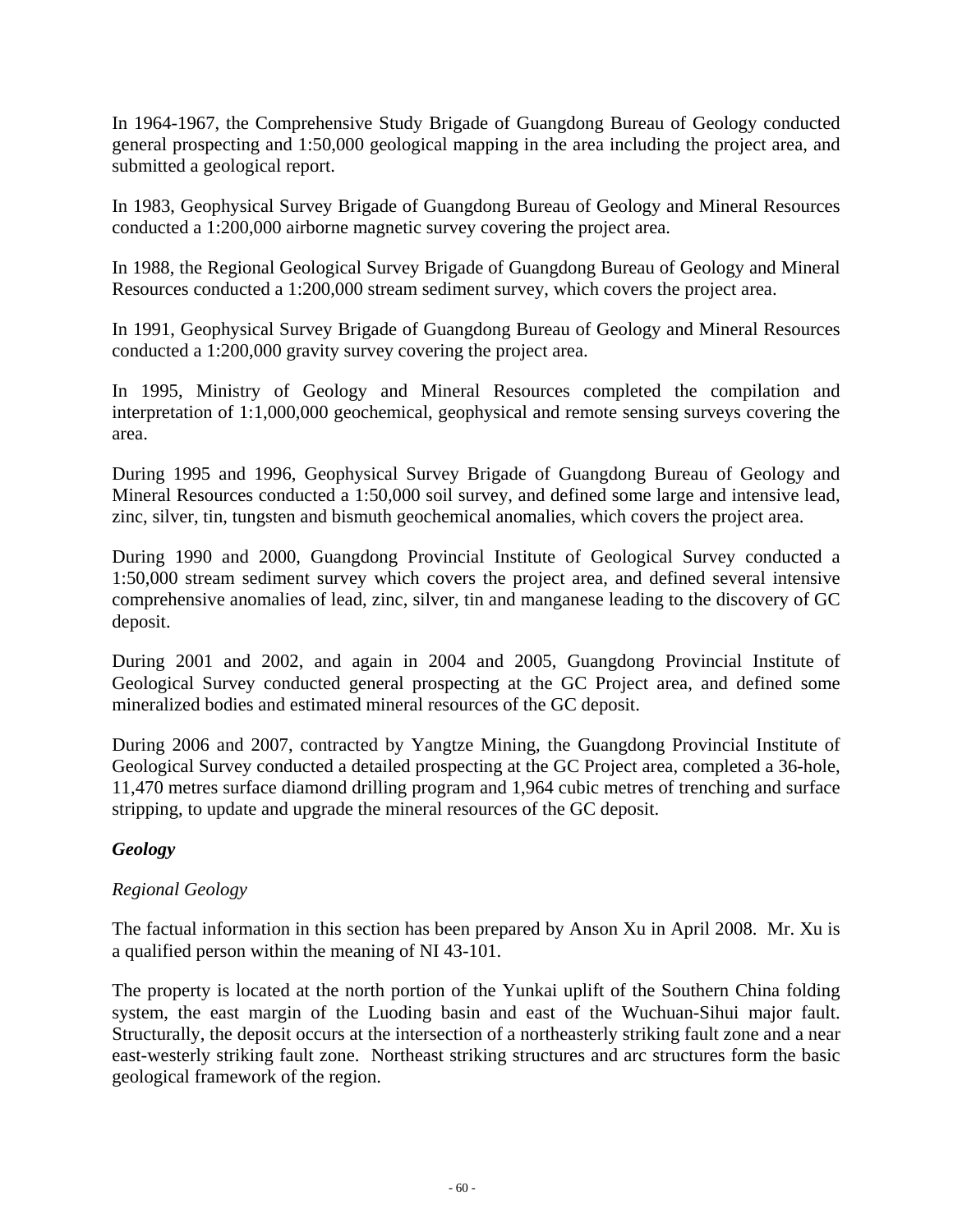Regional outcrop includes (i) Later Proterozoic Sinian sedimentary elastics and carbonate rocks, which host silver, lead and zinc multi-metallic deposits in the region, (ii) Paleozoic Ordovician, Silurian, Devonian, Carboniferous sedimentary elastics and carbonate rocks which host some copper, lead and zinc deposits, manganese deposits and gold and silver deposits, (iii) Mesozoic Triassic coal-bearing elastics rocks, and (iv) Cretaceous red elastics rocks.

The regional geochemical surveys defined multiple anomalies of silver, gold, lead, zinc etc. along the arc/ring structural zone. The GC deposit occurs in one of the anomalies.

Mineral deposits are abundant in the region. The Dajiangping Pyrite deposit, the Dajinshan tungsten and tin multimetallic deposit, the GC lead, zinc and silver deposit, the Jianshan-Shimentou lead, zinc and silver deposit, the Jiuquling tin deposit, as well as many mineralization sites and showings, have been discovered in the region.

### *Property Geology*

The GC Project is located in the northeastern margin of the Luoding basin, which is at the middle portion of the Yunkai uplift in the Hua'nan (South China) Fold System. The deposit is located at the intersection between Wuchuan-Sihui Deep Fault zone and Daganshan Arc-ring structural zone.

### *Stratigraphy*

Outcrop in the project area includes the Sinian Daganshan Formation which is composed of quartz sandstone, meta-carbonaceous siltstone, carbonaceous phyllite, calcareous quartzite, argillaceous limestone; the Triassic Xiaoyunwushan Formation which is made up of quartz sandstone and shale; and the Cretaceous Luoding Formation of sandy conglomerate and conglomerate.

### *Structures*

The GC Project roject area is situated in the southwest part of the Daganshan uplift. Structures developed in the area are mainly the NWW striking Gaocheng Fault zone, the NE striking Baimei Fault zone, and the Songgui Fault zone.

The NWW-striking fault zone is the main mineralization bearing structure in the deposit, and is also the most developed and the largest fault zone of the three. The Gaocheng Fault zone is part of the NWW structure. Most of the defined veins  $(V2-2, V2, V2-0, V2-1, V3, V4, V5, V5-1,$ V6, V6-0, V7, V7-0, V7-1, V8, V8-0, V8-1, V9, V9-0, V9-1, V13, V14, V15, and V15-1) are found in this fault zone. The fault zone is about 4.8 kilometres long and about 2,000 metres wide with more than 10 nearly parallel faults within a granite zone and the Cretaceous Luoding Formation. It strikes at 290°, dips SSW at angles of 60-809, and is the main mineralization hosting structure in the area. It is has been observed that the NE-striking faults cut through the NWW-striking structures with no or minor displacement. Mineralization veins such as V10, V10-1, V11 and V12 are controlled by the NE-extending fault zones.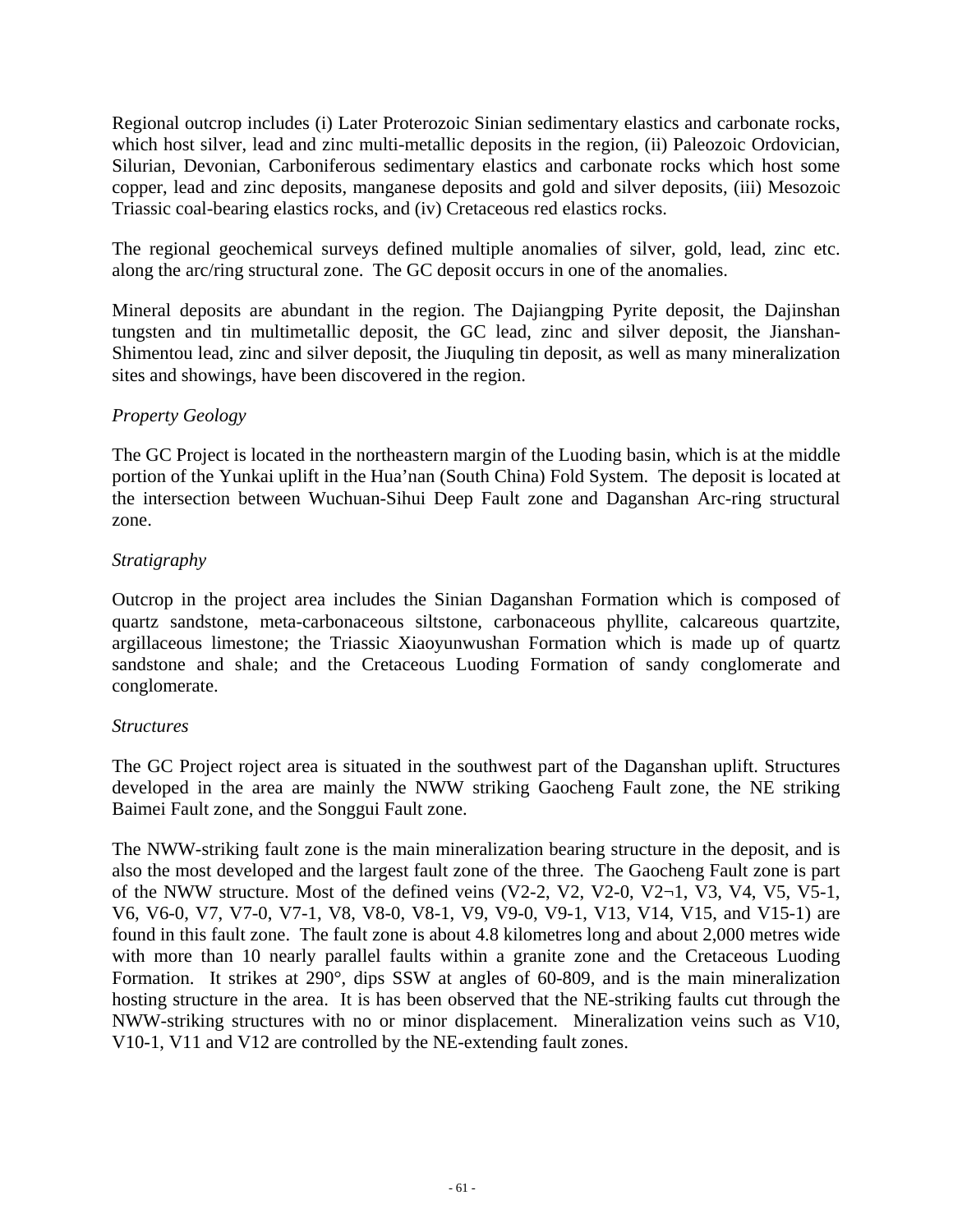### *Magmatic Activities*

A series of magmatic events occurred on the GC property. Intrusives include Paleozoic gneissic, medium-grained biotite granite, and Mesozoic fine- to medium-grained adamellite, brownish, fine-grained, biotite mylonite, granite porphyry, quartz porphyry, diabase, aplite. The Mesozoic intrusives intruded along the south and southwest contacts of the Paleozoic granites. The majority of silver, zinc and lead mineralization is hosted by the Mesozoic granite.

A number of drill holes have pierced the footwall of the granite. The footwall elevation contour indicates that the granite dips to south and strikes to west northwest, which is parallel to the majority of mineralized veins on the GC Project property. The main mineralized veins V2 and V6 occur in the fault zones that are nearer to the footwall of the intrusives.

# *Exploration*

Exploration work by Silvercorp on the GC property was carried out in 2008. The diamond drilling undertaken in 2008 represented 43% of all the diamond drilling on the property.

| Program                   | Unit   | Work Completed (2008) |
|---------------------------|--------|-----------------------|
| $1:10000$ soil profiling  | km     | 10                    |
| Diamond drilling          | m      | 10,083                |
| Trenching (pitting)       | m      | 740                   |
| Soil samples              | sample | 535                   |
| Chemical analysis samples | sample | 2,139                 |
| Metallurgical testing     | test   |                       |

The main programs conducted on the GC Property by Silvercorp in 2008 are as follows:

# *Soil Geochemical Program*

A 1:10,000 scale geochemical survey was done by taking samples from C-layer of top soils and the samples were assayed for gold, silver, copper, lead, zinc, molybdenum, antimony, and mercury, etc. The program resulted in outlining significant silver, lead, and zinc anomalies, providing targets for surface trenching and pitting. Most of the veins on the property were discovered using the soil geochemical results.

In 2008, soil geochemical survey (1:10,000 scale) was carried out by Silvercorp through the collection of 535 samples within a 2.22 square kilometre area in the southern part of the property where no drilling had been previously performed. Three new silver, zinc and lead geochemical anomalies observed to be over 500 metres long and up to 250 metres wide were identified, providing priority drill targets with the potential to host additional veins.

# *Soil Geochemical Anomalies of silver, lead and zinc on the GC Project Property*

Anomaly AS1 is located at the east of V4 vein along F4 fault. The anomaly is about 500 metres in length and 50 to 100 metres in width. Trenching was carried out over the anomaly and mineralization was confirmed by the sample assay result. AS2 anomaly is located between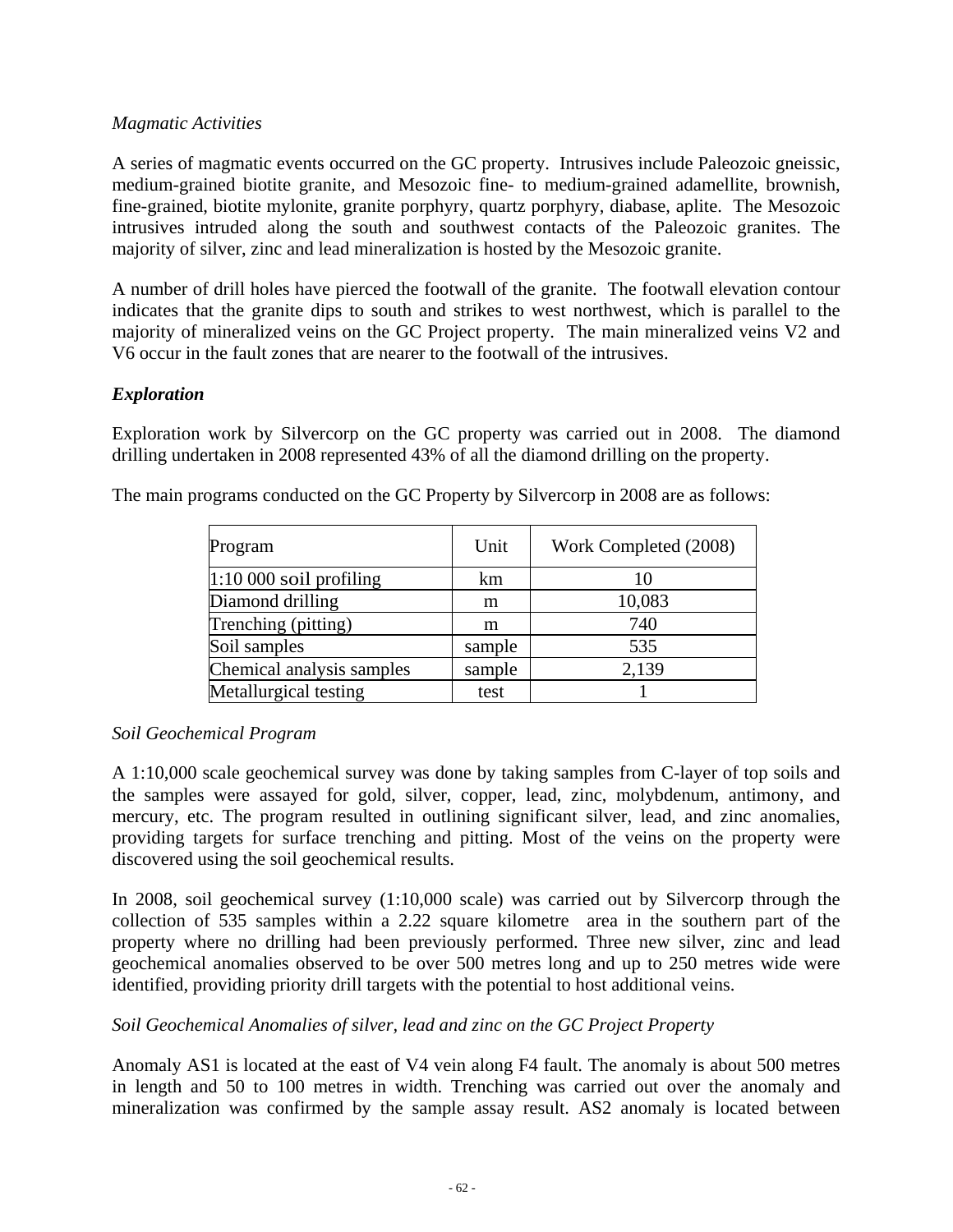exploration line 1 and 12. It measures about 500 metres in length and 20 to 200 metres in width. AS3 anomaly is between exploration lines 28 to 44. Its length is about 500 metres.

### *Topographic and Geological Mapping*

GIGS conducted a 1:10,000, 1:5,000 and 1:2,000 geological mapping programs, and a 1:2,000 topographic survey covering the GC Project area. The geological mapping programs established stratigraphic sequences, size, and distributions of intrusive rocks and faults.

The grid system used for the GC Project is Beijing Geodetic Coordinate System 1954. Altitude is referred to Yellow Sea 1956 Elevation System. The project survey control points were generated from three nearby national survey control points. The control points were surveyed using four NGS-9600 GPS receivers. Survey machines used for topographical survey and geological points, trenches, adits, and drill hole collars were Topcon GTS-Serial Total Station Instrument - XJ0747 and one NX2350 and Sokkia SET-230PK Total Station Instrument.

### *Trenching and Pitting*

Based on the soil geochemical and surface mapping, Silvercorp conducted trenching and pitting programs on the GC Project property. The program exposed the mineralized veins on the surface and at shallow depth. A total of seven pits and one trench were dug by Silvercorp and exposed three veins.

### *Mineralization*

The factual information in this section has been prepared by Anson Xu (April 2008), who is a qualified person within the meaning NI 43-101.

The 5.54 square kilometre GC Project area is crossed by mesothermal silver-lead-zinc quartzpyrite veins in steeply-dipping fault-fissure zones which cut Mesozoic granite.

### *Vein Structure*

Structurally, the GC vein systems all appear to be generally similar, occupying steeply-dipping fault-breccia zones which trend most commonly northwest-southeast and less commonly northeast-southwest. The structures extend for hundreds to a few thousand metres along strike and are often filled by silicified structural breccias and cataclastic rocks of residual blastocataclastic texture and blastogranite texture, or are mapped as discrete zones of altered bedrock (mainly granite) with local selvages of quartz-pyrite veinlets.

The veins occur as steeply-dipping, tabular or splayed veins, commonly as sets of parallel and offset veins. Individual veins along the structures thin and thicken, from less than one metre up to tens of metres in width, in classic "pinch-and-swell" fashion. The pinching and swelling are the result of flexural irregularities from movement along the structure, with "swells" representing zones of dilation. The dilation zones (swells) are often sites of mineralization pockets or "ore shoots".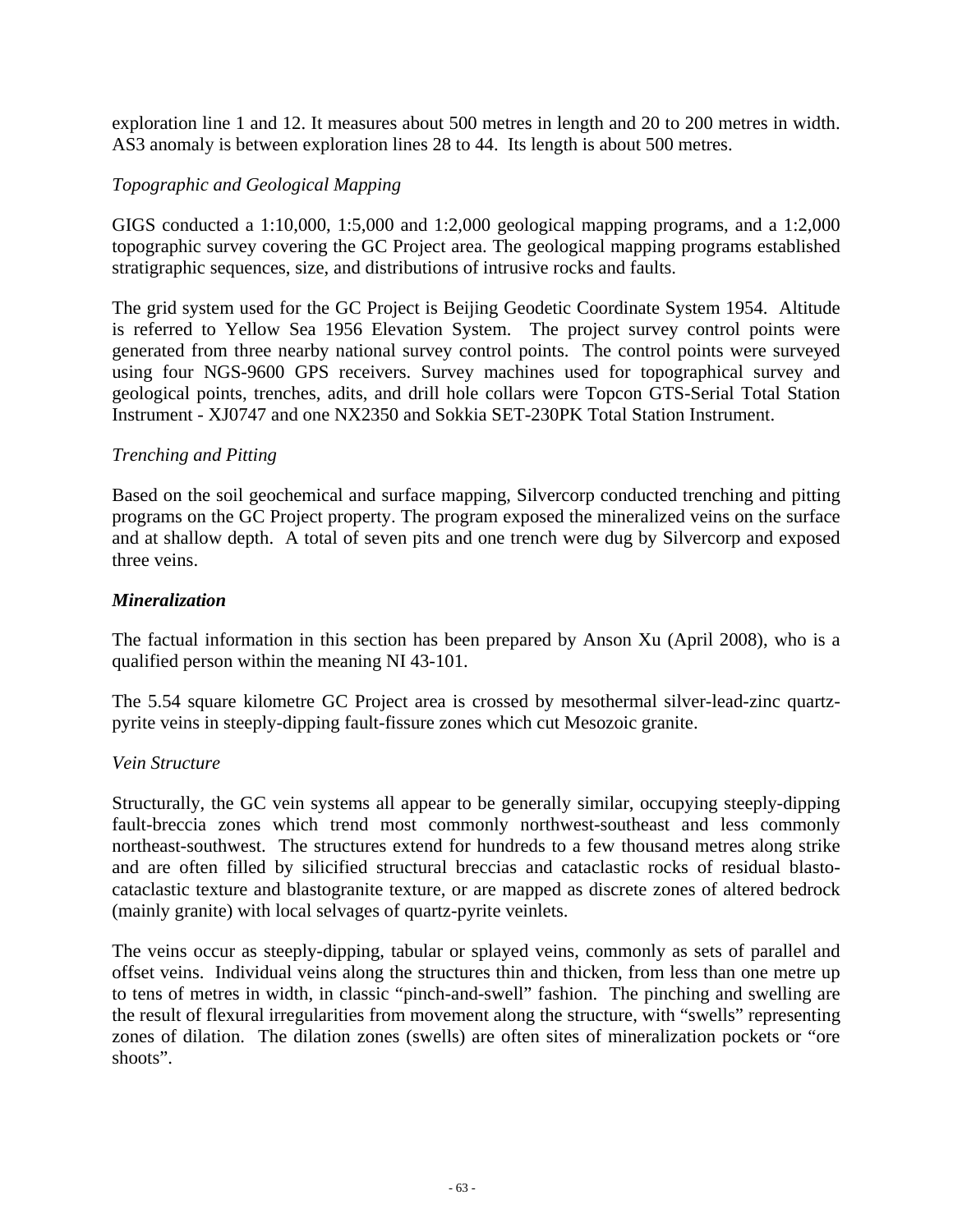All of the veins strike north-westerly and dip to the southwest with a dipping angle ranging from 55° to vertical, with the exception of two veins, V10 and V10-1, which extend to the northeast and dips steeply to the southeast.

# *Mineralogy*

The mineralized veins in the GC Project area occur in relatively permeable fault-breccia zones and are extensively oxidized from the surface to depths of about 40 metres. Within this zone, the veins show many open spaces with conspicuous boxwork lattice textures resulting from the leaching and oxidation of sulphide minerals. Secondary minerals present in varying amounts in this zone include kaolinite, hematite, and limonite.

The dominant sulphide is pyrite, typically comprising a few percent to 13% of the vein. Other constituents are a few percent of sphalerite, galena, pyrrhotite, arsenopyrite, magnetite and less than a percentage of chalcopyrite and cassiterite. Metallic minerals in much smaller amounts include argentite, native silver, bornite, wolframite, scheelite, and antimonite. The minerals occur in narrow massive bands, veinlets or as disseminations in the gangue. Gangue minerals include chlorite, quartz, fluorite, feldspar, mica, hornblende, etc., with a small amount or trace amount of kaolinite, tremolite, actinolite, chalcedony, garnet, zoisite, apatite and tourmaline, etc.

Pyrite, Pyrrhotite, Arsenopyrite: These are the main iron sulphide minerals and occur in both disseminated and veinlets forms.

Galena: Coarse grains of galena appear in subhedral-anhedral crystals. Galena occurs primarily embedded in, and in contact with, sphalerite and pyrite. It fills between grains of pyrite along with sphalerite and chalcopyrite. It may replace pyrite.

Sphalerite: Sphalerite mostly appears as xenomorphic granular shape, partially in subhedral granular shape. It commonly embeds into galena and pyrite, and fills between the grains of pyrite associated with galena and chalcopyrite, replacing slightly over pyrite.

Copper minerals: Copper-bearing minerals are mainly chalcopyrite, and a trace amount of bornite and tetrahedrite. Usually chalcopyrite appears in anhedral crystals, embedding and edging along sphalerite, galena, pyrite and arsenopyrite.

Silver minerals: Silver minerals are visible native silver and argentite, which mainly occur as embedded form in galena and anhedral pyrite, partially between the grains of pyrite, galena and sphalerite.

Cassiterite: Cassiterite mainly appears as disseminate anhedral grains, mostly between the grains of quartz, chlorite and hornblende, partially between the grains of galena and pyrite.

Mineralization Types: The silver, zinc and lead mineralization in the deposit can be divided into two types: primary and oxidized.

Primary mineralization: Is mainly composed of galena-sphalerite-silver ore minerals which occur sparsely, disseminate, and as veinlets and lumps. The type accounts for 95% of the entire mineral resource.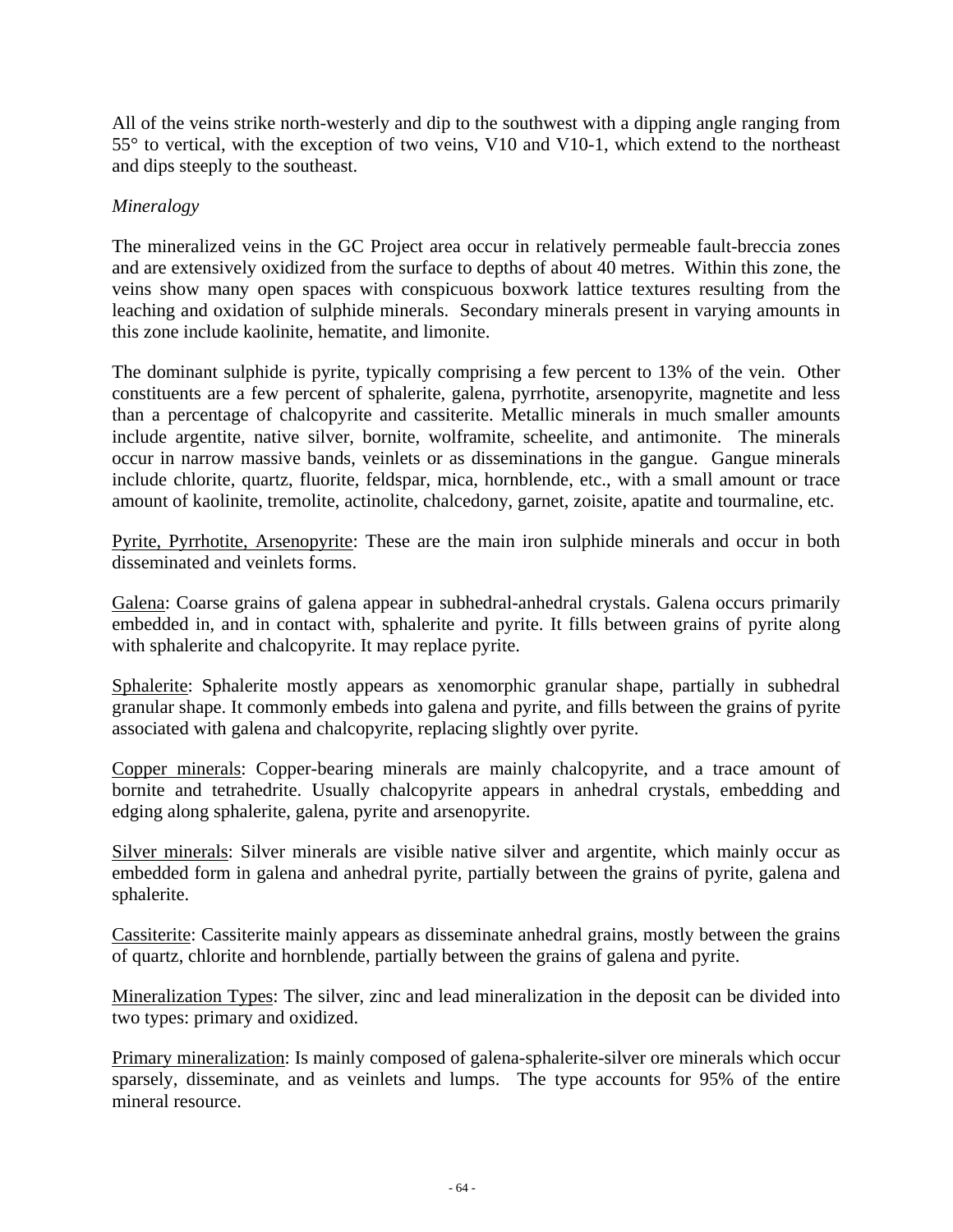Oxidized mineralization: This occurs on and near the surface as a result of oxidization of the primary mineralization.

Alteration: Alteration minerals associated the GC vein systems include silica, sericite, pyrite and chlorite, together with clay minerals and limonite. Silicification is common near the center of the veins, chlorite and sericite occur near and slightly beyond the vein margins.

The mineralization is commonly associated with alteration distributed along the fault-breccia zone. A zonation of alterations is visible. From the centre out, the alterations change from pyritization, + fluoridization, to silicification + potassium feisparization + sericitization, to silicification + chloritization kaolinization.

Silica, pyrite, fluorite, and chlorite are closely related to the mineralization.

### *Other Mineralization Features*

The following are additional mineralization features of the GC deposit.

- 1. The silver, zinc and lead mineralized shoots usually occur at the intersections of the NWVV and east-west striking faults, in which the shoots plunge to east.
- 2. Within breccia zones of a fault, silver, zinc and lead mineralization is intensive, continuous, and wide.
- 3. Individual metal grade contours of the mineralized veins indicates that the Zn mineralization is more common than silver and lead. Usually silver and lead are locally concentrated. Ag mineralization plunges to east southeast as seen in V2 and V6 veins.

### *Drilling*

A total of 65 diamond drill holes have been completed on the GC Project property since 2001 totalling 231,546.34 metres. During 2008, Silvercorp completed a 22–hole, 10,082.6-metre drilling program which resulted in the discovery of an additional 15 mineralized veins.

Diamond drill holes were drilled using PQ size in overburden, then reduced to HQ size for up to 100 metres depth. The remainder of a hole was drilled using NO size unless the hole was required to drill over 600 metres in length. Drill core recoveries vary from 85% to 100% and average 99%.

Down hole surveys for a drill hole were done at every 50 metres using Chinese made equivalent of a Sperry-Sun downhole survey tool. Drill hole collars were cemented after completion and locations of drill holes were marked using 50x30x20-centimetre concrete blocks.

The drill cores were stored in a clean and well-maintained core shack in the town of Gaocun. Core shack are locked when nobody works inside and two attendants are on duty around the clock to maintain good security.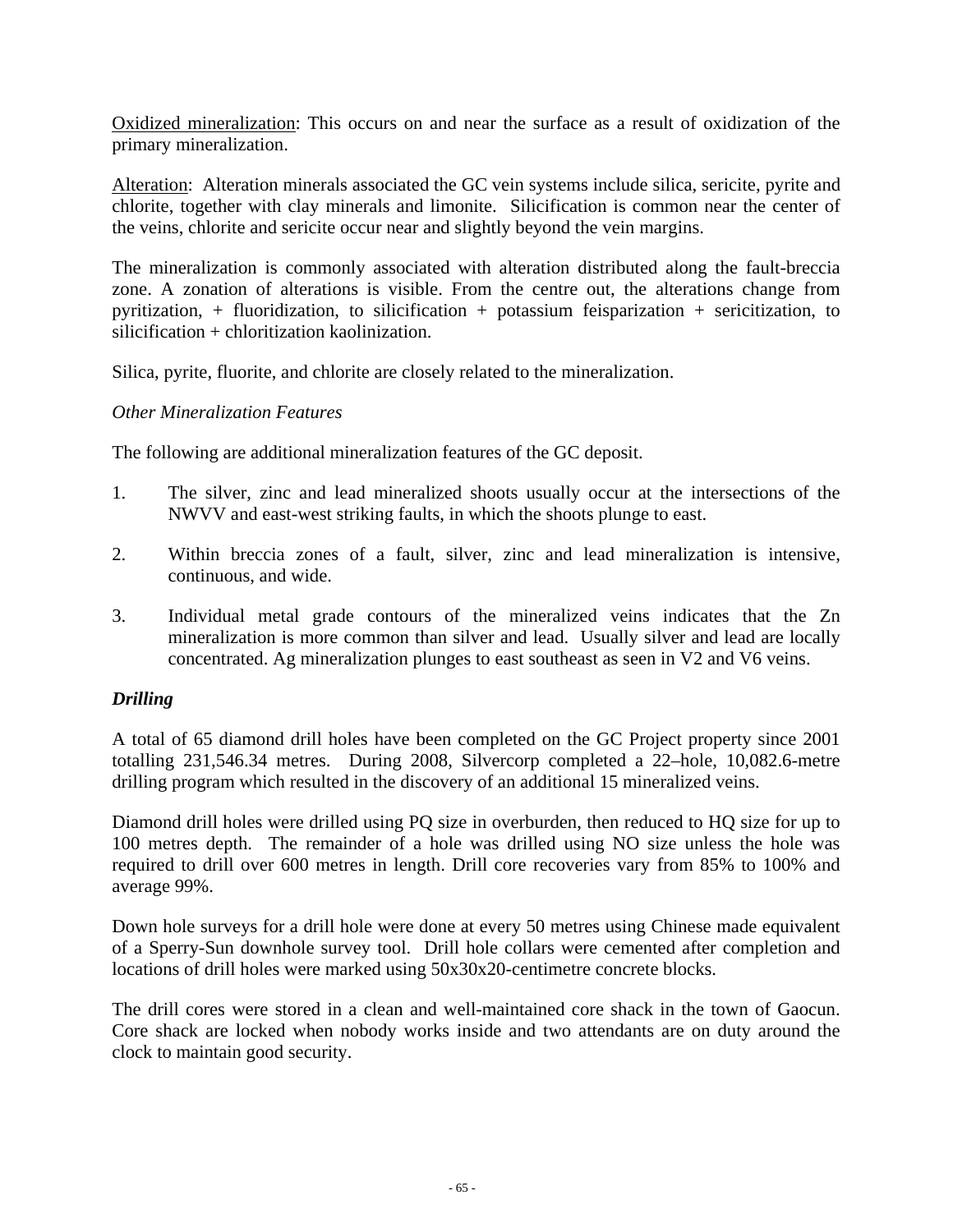### *Sampling Method and Approach*

The drill core is logged initially at the drill site and the mineralized or favourably altered intervals are moved to the surface core shack where they are logged, photographed and sampled in detail. Samples are prepared by cutting the core in half with a diamond saw. One half of the core is returned to the core box for archival storage, the other half is placed in a labelled cotton bag with the sample number written on the bag. The bagged core sample is then shipped to the laboratory for assaying.

Individual samples from the drill core are from veins that range in width from 0.05 metre to 12.03 metres. The veins consist of either massive sulphides or sulphide-bearing materials and can be easily identified and separately sampled from non-mineralized wall rock. Mineralized veins intercepted by drill cores were sampled in 1.5 metres maximum intervals and the distances cut where warranted by apparent wallrock.

Core recoveries are determined by measuring the actual amount of core recovered versus the length of the drilled interval from which the core was obtained. Core recoveries (calculated as percentage) are documented in the log. In general, the recoveries range from acceptable to excellent; although the recoveries vary somewhat from vein to vein.

Samples appear to have no apparent sampling or recovery difficulties that would affect the reliability of results. The samples appear to be representative and results of check samples show no apparent evidence of sample bias. Rocks sampled trenches, tunnels or in drill core are sulphide-rich veins that follow structures (faults). These veins are easily identified because of their bright metallic sulphides and they can be sampled with little difficulty.

The angle of the vein to core is determined by using the vein to core angles and cross- sectional correlations to determine the dip of the veins. The apparent thickness is then corrected to true thickness using simple trigonometry.

The sampling procedures and controls meet accepted industry standards. In general, the trench, chip and core samples appear to be representative of the areas examined and suitable for use in resource estimation.

### *Sample Preparation, Analysis and Security*

Drill core samples were taken from sawn half core for every 1.5 metres or limited by apparent wall rock and mineralization contact. Half of the core was sent to the laboratory for analysis and the other half retained for archive. The samples are individually secured in sample bags and then collectively secured in rice bags for shipment to the laboratory. Employees of Yangtze Mining, the subsidiary of Silvercorp, collect and split the core for sampling. No officer or director of either Silvercorp or Yangtze Mining has contact with any of these samples prior to shipment to the laboratory.

The samples are shipped directly in security sealed bags to ALS Chemex Laboratory in Guangzhou, located approximately 180 kilometres southeast of the GC Project property site.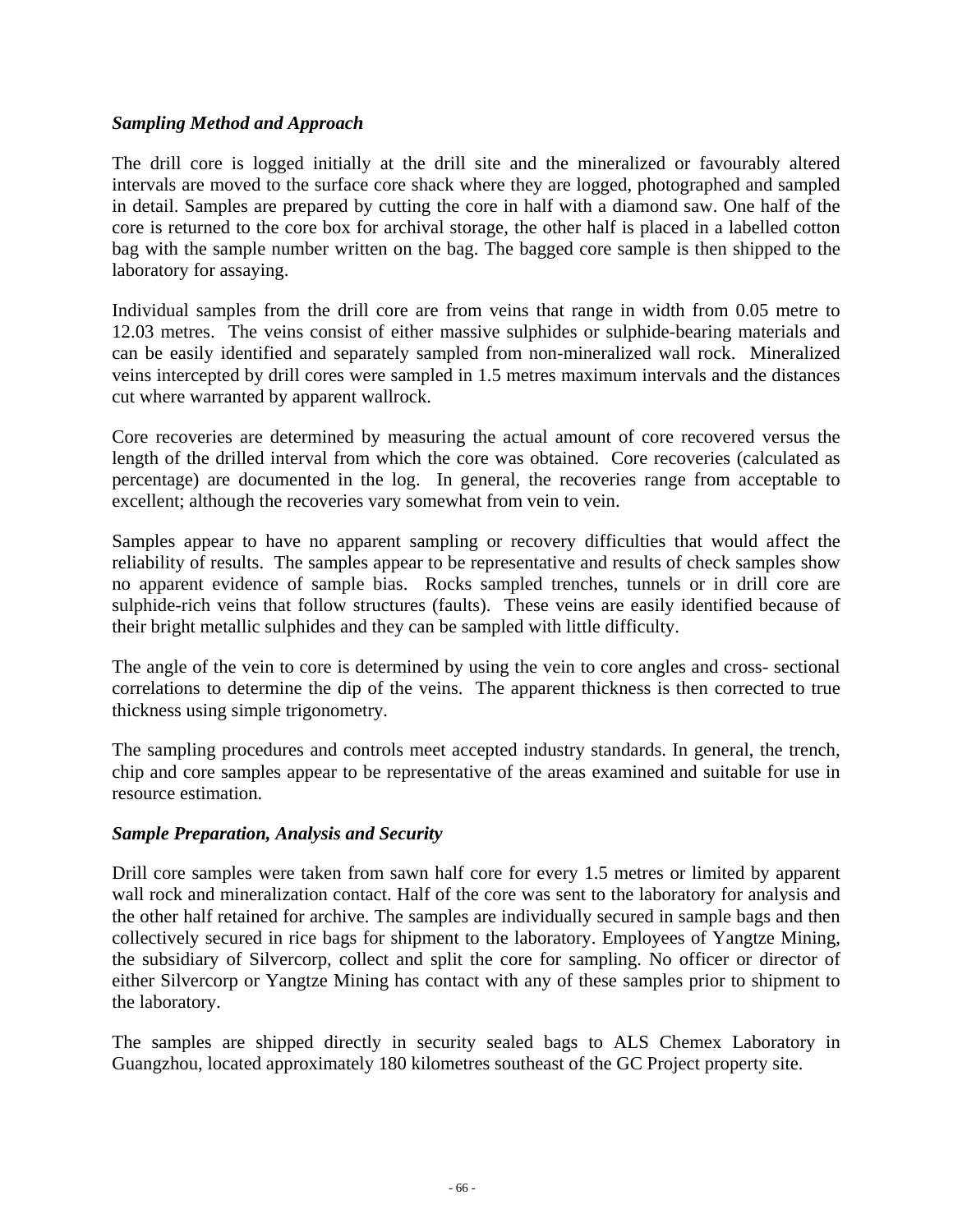The sample preparation consists of drying, crushing and splitting of the sample with a riffle splitter to 150g then pulverizing the sample to 200 mesh. Silver, lead and zinc in drill core samples were analyzed by aqua regia digestion and AAS. The prepared sample is digested in aqua regia (HNO3-HCI). After cooling, the resulting solution is diluted with de-ionized water, mixed and then analysed by inductively coupled plasma-atomic emission spectrometry.

Soil samples were analysed by aqua regia digestion and ALS Chemex Laboratory code ME-ICP.

Tin was analysed by fusing with peroxide, then leaching the melt and acidifying to precipitate out the tin for AAS finish.

Check samples including field duplicates and samples rejects are routinely sent to Laboratory of the Henan Institute of Geological Survey (the "Henan Laboratory"), located in Zhengzhou, Henan Province, Central China. In Henan Laboratory, lead, zinc, tin, and silver are all analysed with using AAS after a three-hour hot aqua regia digestion on a 30g split of the pulverized portion. A gravimetric finish is done on samples with silver values in excess of 1,500g/t. On samples containing more than 30% lead, an acid dissolution and titration is used to complete the analysis. Henan Laboratory's lower detection limits are 3 g/t for silver, 0,03% for lead and zinc.

Silvercorp's check procedures include (a) inserting standards that were purchased by Langfang Laboratory and blanks that were prepared by Yangtze Mining in the every 40-sample batches submitted to the ALS Chemex Laboratory on a regular basis, (b) submitting duplicate pulps to the ALS Chemex Laboratory on a regular basis, (c) submitting 1/4 core samples as sample duplicates to the ALS Chemex Laboratory for every 40-sample batches, and (d) submitting duplicate pulps to an independent external lab on an intermittent basis.

Details of these check procedures are offered in the previous technical report on the Ying Project (Broili, et.al., 2006). In general:

- Standards included in samples sent to Langfang Laboratory have been within 3% for the lead, zinc and silver values.
- Duplicate pulps sent to the Langfang Laboratory (restricted to samples containing more than 50 g/t silver, 0.5% lead and 0.5% zinc) show average differences of less than 1% for the silver and zinc values and 1.2% for the lead values.
- Duplicate pulps selected at random, rather than from regular intervals, and sent for check analyzes to ALS Chemex Laboratory. The average differences between the Lanfang Laboratory analyzes and the check analyzes are near or below 5% for silver, lead and zinc.

The procedures used by Silvercorp for the preparation, security, and analytical procedures appear to be adequate and conform to standard industry practices.

# *Data Verification*

A site visit was conducted by Brian O'Connor, P.Geo. from March 27 to March 30, 2009. During the site visit the following validation tasks were completed.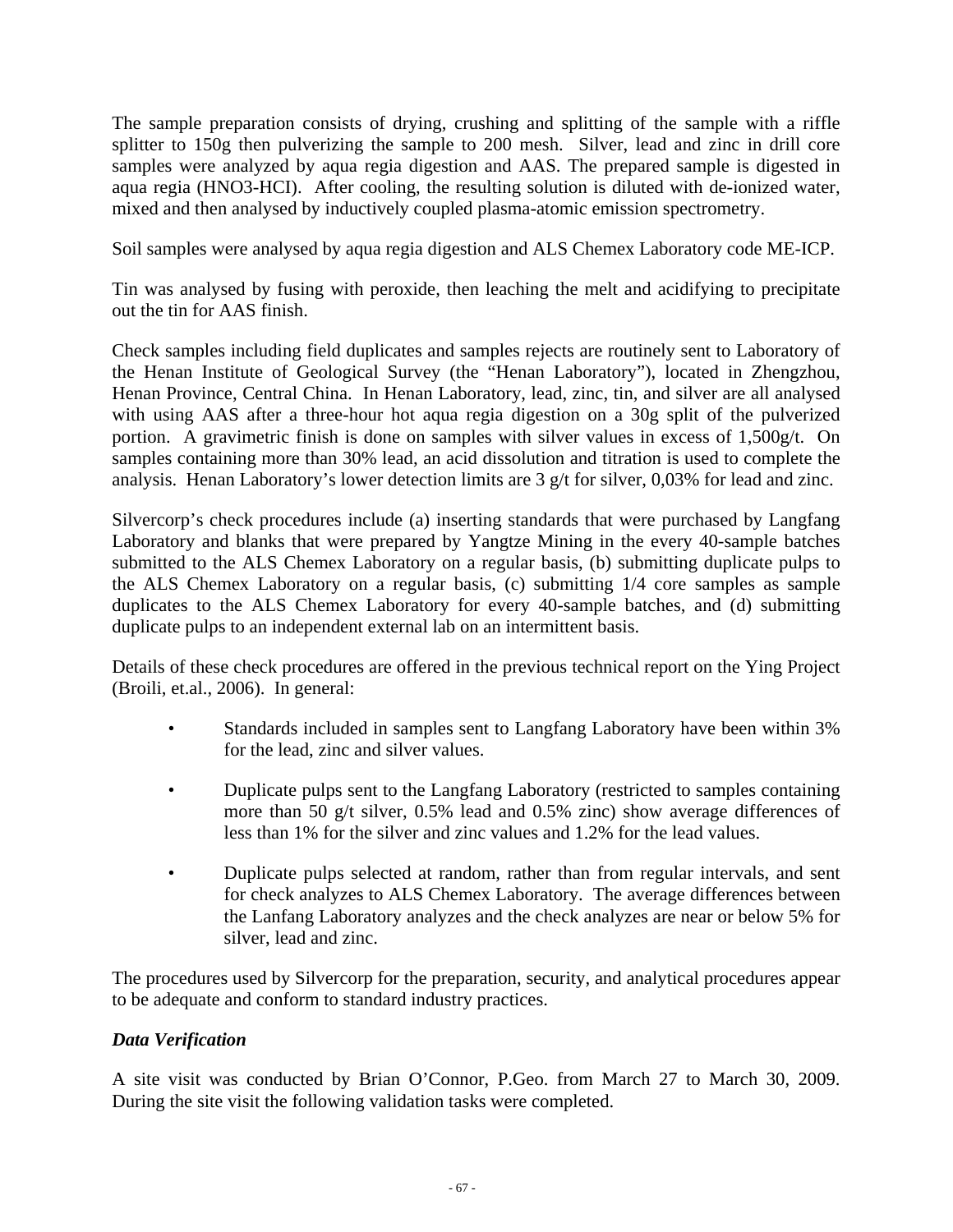- Review of the state of geological and mineralization knowledge.
- Tour ALS Chemex facility in Guangzhou. Review of methodology and process flow.
- Visit surface expressions of mineralized veins V4 (ML3), V2 (BT-3), adit to V10 and site ML8 (V2-2).
- Review core logging and processing procedures, chain of custody for samples.
- Data set and compilation review.
- Review of the resource model block estimations.
- The underground workings and sample data could not be verified at the time of the site visit as the access to the underground workings was barricaded for safety reasons.

A total of 34 diamond drill samples from the 2008 drill campaign were quarter split. The quarter split samples were delivered to Eco Tech Laboratory in Kamloops, British Columbia, Canada for analysis. Eco Tech is fully accredited to ISO 9001:2000.

A review of the QA/QC data did not reveal any major deficiencies that are likely to have a material impact on the assay results used in the resource database.

Silvercorp's data is stored in digital format, for both internal and external audit purposes, hardcopy output of the raw and interpreted data in the form of tables, plans and sections was readily available.

Some discrepancies were noted in the tabled assays on some sections where the lead and zinc assays were inverted. An investigation into this finding found that these typographic errors were not incorporated into the resource calculation.

Samples were not taken from the trenches during the site visit. The trench data influence is less than 2% of the Measured and Indicated Resource, thus not material to the viability of the project.

# *Mineral Resource Estimates*

The following is an explanation with comments regarding the parameters and assumptions used to prepare the resource estimations reported in this Technical Report:

- A polygonal block model was used in this resource estimation.
- The polygonal block model utilizes detailed long-sections constructed for each of the veins. The topographic control for these sections is taken from a 1:2,000 topographic map.
- Polygonal resource blocks drawn on long-sections of the vein were constructed, and their areas measured, using MapGIS, a Mapinfo-like GIS software application widely used in China.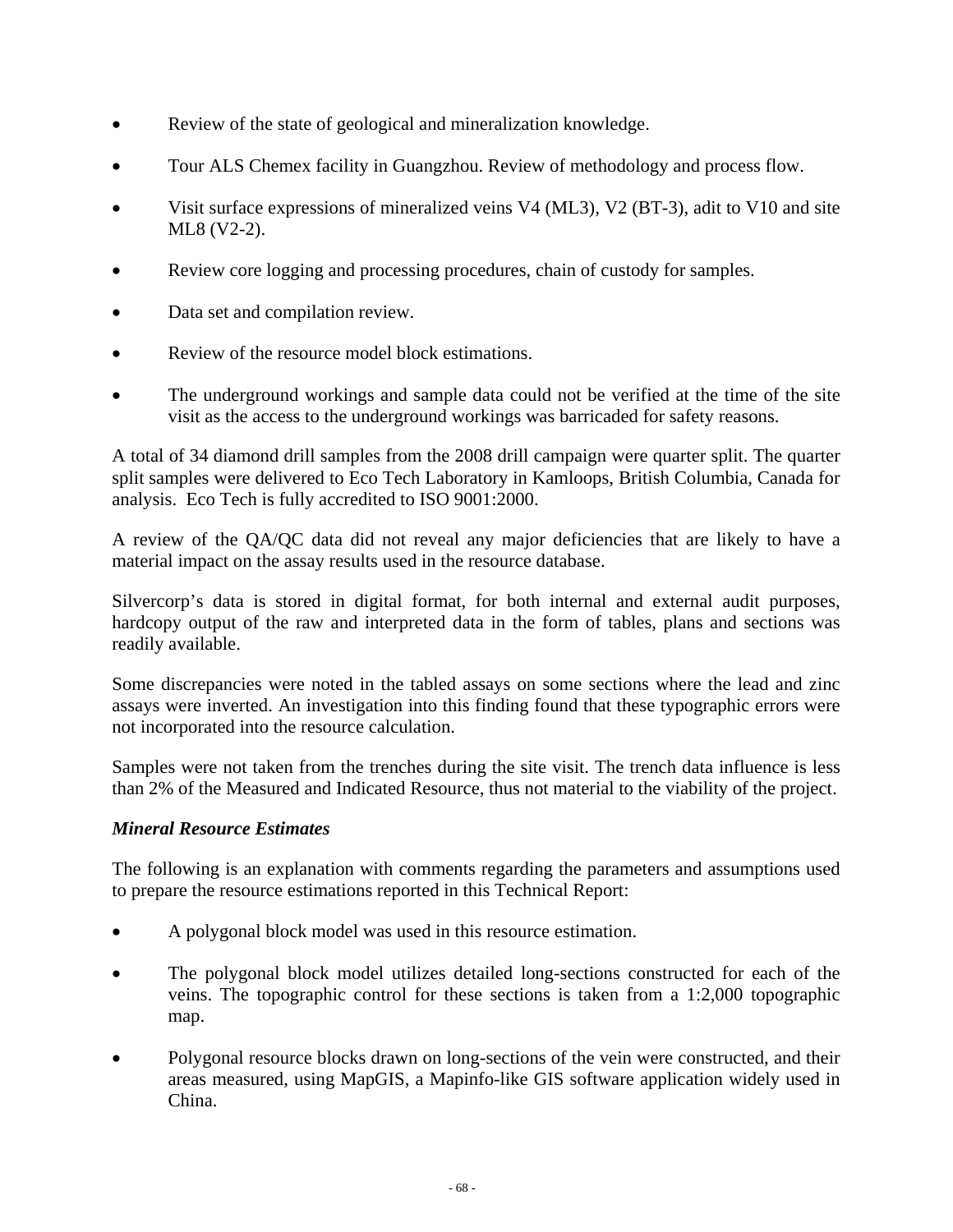- Sulphide resources are estimated using only the assays obtained from drilling and historical tunnelling. A small portion of samples (41 assays) from 17 surface trenches were used for the oxide block resource estimates. Channel samples from tunnels were taken by GIGS from 2003 to 2005; Yangtze Mining performed a check by re-sampling the channels and found the GIGS results were reliable.
- The minimum cut-off thickness used for mineralization is 0.20 metre.
- The veins are polymetallic containing several payable metals. Although contents of each of the payable metals are separately reported in the resource estimations, Silvercorp uses an "equivalent-silver" value to assess and compare the vein resources. The "equivalentsilver" value, which are reported in the resource estimate tables, are calculated as follows:

 $AgEq(g) = ((Ag g/t * $Ag/g * Ag Recovery) / $Ag/g)$ + ((Pb% \* \$Pb/lb \* Pb Recovery \* 22.0462) / \$Ag/g) +  $((\text{Zn\% * $Zn/lb * Zn Recovery * 22.0462) / $Ag/g})$ 

Metal prices used:

Ag: US\$12.00/troy ounce = US\$0.39/g Pb: US\$0.75/pound Zn: US\$0.75/pouner

Recoveries used:

Ag: 84.82% Pb: 84.57% Zn: 88.42%

**Conversions** 

1 troy ounce  $= 31.1035$  grams 1 tonne 2204.62 pounds

• Potentially payable tin and sulphur concentrates have not been included in the silver equivalent calculation.

• Refinery costs have not been included in the silver equivalent calculation.

• Metal prices used in this GC report are the median prices from selected technical reports on similar deposit types filed on SEDAR between November 2008 and April 2009.

The estimated mineral resources for the 26 veins of the GC Project are summarized in the following table using the 150g/t recovered AgEq cut-off. The result of the update was an increase of 250% in the sum of the Measured and Indicated Resources for the project. Note the subtotals have been rounded and may not sum to the totals due to the rounding. Note that mineral resources that are not mineral reserves do not have demonstrated economic viability.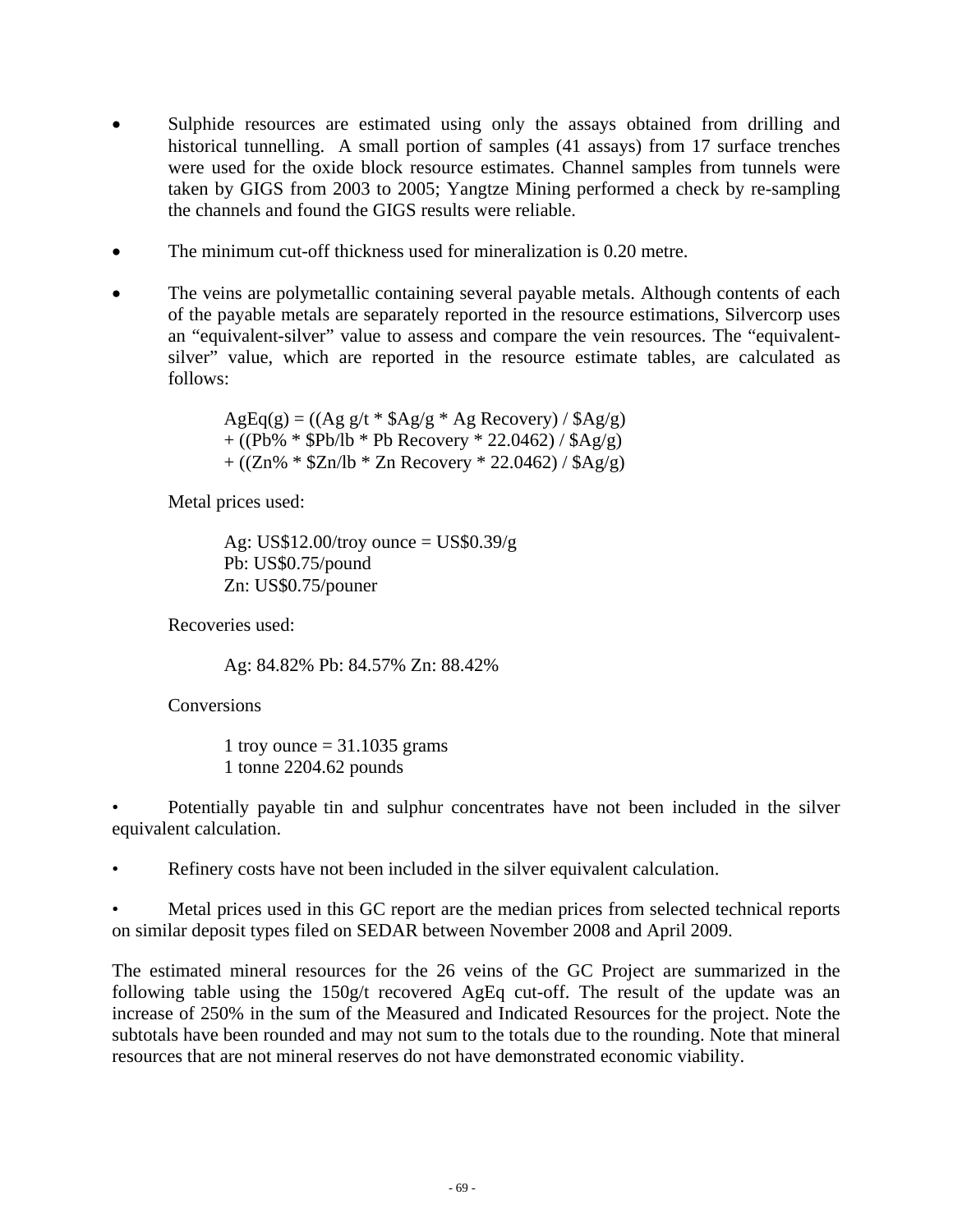# *Cautionary Note to U.S. Investors Concerning Estimates of Measured and Indicated Resources:*

*This section uses the terms "measured resources" and "indicated resources". We advise U.S. investors that these terms are not recognized by the U.S. Securities and Exchange Commission. The estimation of measured resources and indicated resources involves greater uncertainty as to their existence and economic feasibility than the estimation of proven and probable reserves. U.S. investors are cautioned not to assume that mineral resources in these categories will be converted into reserves. See "Cautionary Note to U.S. Investors – Information Concerning Preparation of Mineral Resource and Mineral Reserve Estimates".* 

| <b>Resource</b><br><b>Classification</b> | <b>Tonnes</b> | <b>GRADE</b>    |      |        |
|------------------------------------------|---------------|-----------------|------|--------|
|                                          |               | Ag $(g/t)$ Pb % |      | $Zn\%$ |
| Measured                                 | 374,000       | 233             | 1.83 | 3.19   |
| Indicated                                | 6,034,000     | 132             | .47  | 3.35   |
| Total                                    | 6,408,000     | 138             | .49  | 3.34   |

### **Summary of Measured and Indicated Resources**

### *Cautionary Note to U.S. Investors Concerning Estimates of Inferred Resources*

*This section uses the terms "inferred resources". We advise U.S. investors that this term is not recognized by the U.S. Securities and Exchange Commission. The estimation of inferred resources involves far greater uncertainty as to their existence and economic viability than the estimation of other categories of resources. U.S. investors are cautioned not to assume that estimates of inferred mineral resources exist, are economically minable, or will be upgraded into measured or indicated mineral resources. See "Cautionary Note to U.S. Investors – Information Concerning Preparation of Mineral Resource and Mineral Reserve Estimates".* 

### **Summary of Inferred Resources**

| <b>Resource</b><br><b>Classification</b> | <b>Tonnes</b> |       | <b>GRADE</b> |        |
|------------------------------------------|---------------|-------|--------------|--------|
|                                          |               | (g/t) | $Pb\%$       | $Zn\%$ |
| Inferred                                 | :4892,000 12  |       | .45          |        |

### *Mining Operations*

### *Mining Method*

Two mining methods which have been applied at the company's Ying, TLP and LM mines to extract very narrow vein mineralization. These methods are being considered for the GC Project with the potential to mechanize parts of the mining methods.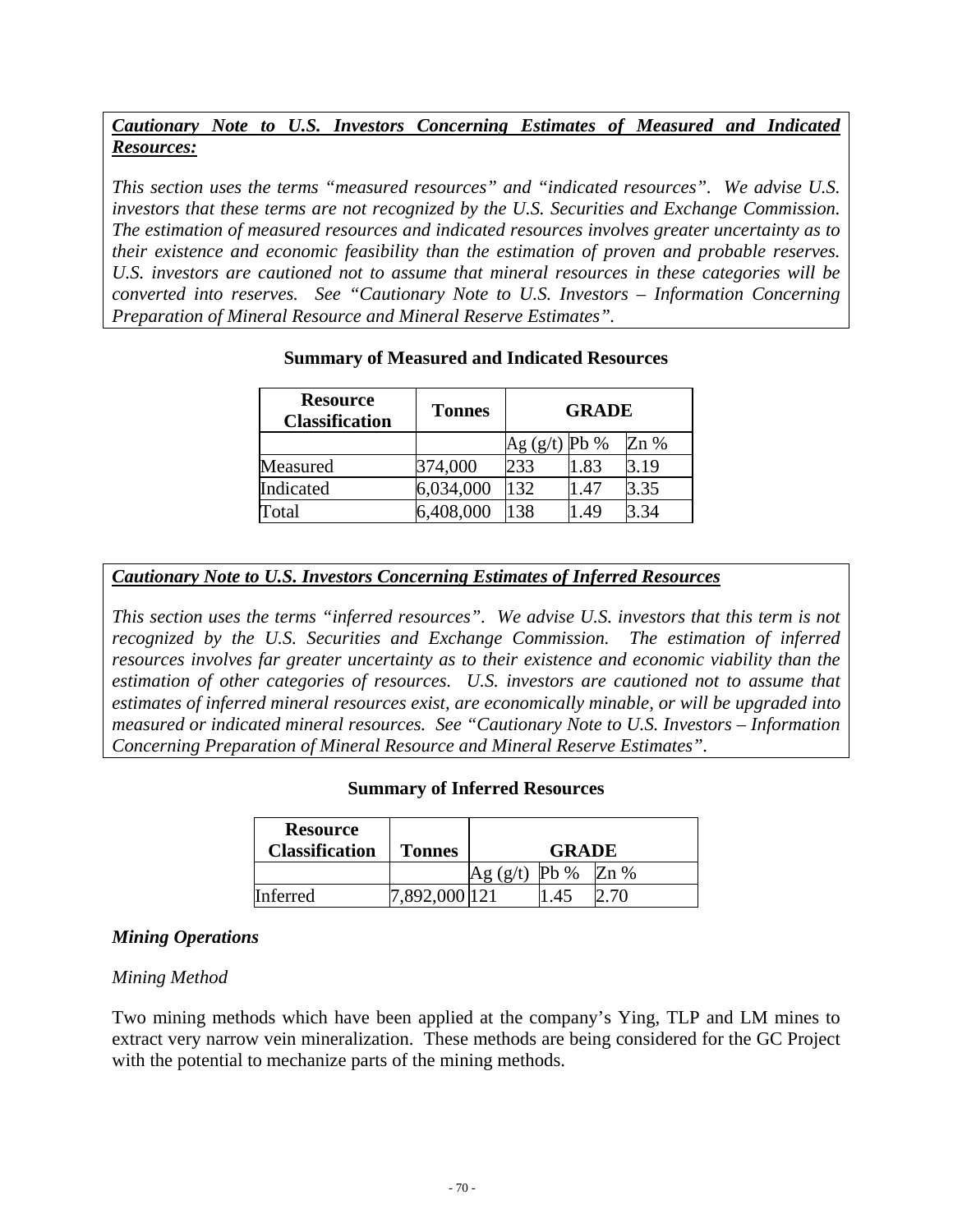(a) Short-Hole Shrinkage Stoping:

This has been employed worldwide as a successful mining method for narrow veins. The system begins with undercut drifting exposing the vein in the back of the drift. A bypass drift is then driven from where crosscuts at approximately 8m spacing are driven. The crosscuts which intersect the vein act as draw points for the loading out of ore. Two raises are driven at each end of the stoping block.

The typical size of a stope is 50 metres along strike of the vein and approximately 40 metres in height. Two access raises approximately 1.8 metres by 1.8 metres are driven providing access to the stope and services air, water and ventilation. The average width of all veins in the TLP mine is 1.57 metres and 0.8 metre is the minimal width that can be mined using short-hole shrinkage with very little dilution. Veins which are less than 0.8 metre must be diluted to 0.8 metre with the assumption that the waste contains no grade. It is expected that 80%- 85% mining recovery of in situ resources is possible.

The mining crew normally consists of two Jack Leg miners. A 1.8-metre round is blasted filling the void below as the mining proceeds upwards. While the crew is mining upwards only approximately 30% of the ore may be extracted from the stope until the entire stope is mined at which point all ore may be extracted. During the initial phase of mining, expected production is 50-75 tons per day per stope. The mine plan is a combination of completed and developing stopes. The crew drills and charges the holes with cartridge explosives and ignite the blast with tape fuse. A second crew will return to the stope after the smoke has cleared from the previous round. Ventilation air and water are carried up the raises to the stopping level. Loading of the ore from the draw points is by hand to diesel tricycle carts or hand carts.

(b) Re-suing

The re-suing methods involve first blasting narrow ore veins between 0.1 and 0.40 metre in width. After the ore is blasted and loaded from steel mill holes which are constructed as the stope is mined upwards, the waste on the footwall and hanging wall is blasted to maintain a minimum mining width of 0.8 metre. The stope will contain no ore when mining is complete in contrast to the method above. The stope is left filled with waste from the slashing of the footwall and hanging wall waste necessary to maintain a minimum mining thickness. For the re-suing method, the dilution factor is 15% and mining recovery is 90%.

# *Exploration and Development*

Currently, at the GC development project in Guangdong Province, China, the Company is engaged in environmental permitting and is continuing the process of compiling a feasibility study, which includes detailed mine and mill designs. Capital expenditure projections at the project for the current fiscal year will depend on the timing of receipt of the environmental permit and mining permit.

# **5.3 Silvertip Project**

Except as otherwise stated, the information in this section is based on the technical report titled "NI 43-101 Technical Report Resource Update on the Silvertip Property, Northern British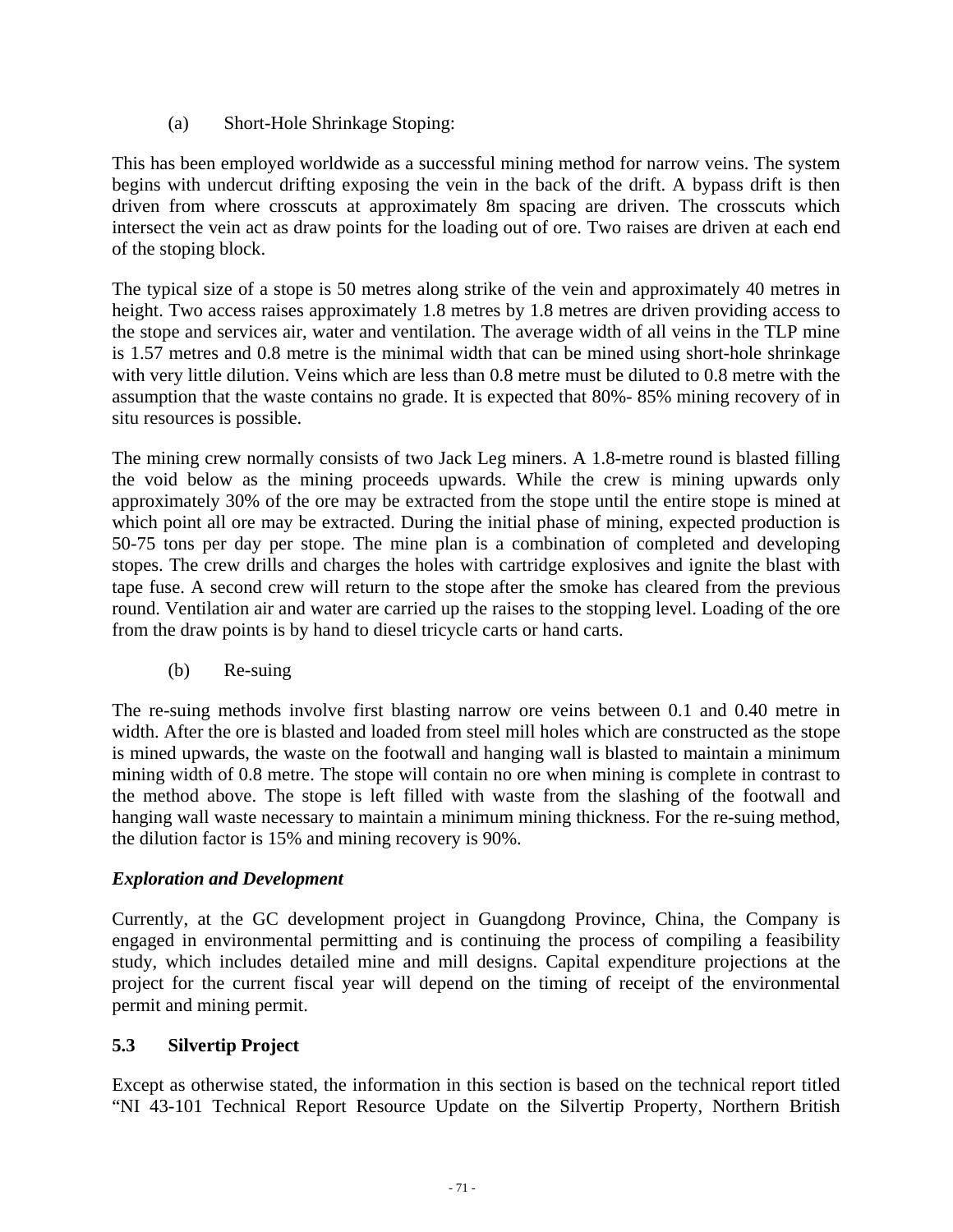Columbia, Canada for Silvercorp Metals Inc." (the "**Silvertip Report**") dated February 19, 2010, and prepared by Randal D. Cullen, P.Geo. Portions of the following information are based on the assumptions, qualifications and procedures which are not fully described herein. References should be made to the full text of the Silvertip Report which is available for review on SEDAR located at www.sedar.com.

### *Property Description and Location*

The Silvertip Project property is 100% owned by Silvercorp and was purchased from Silver Standard in February, 2010. Silvertip is situated in northern British Columbia, just south of the Yukon border, approximately 90 kilometres by air west-southwest of Watson Lake, Yukon. The property currently comprises 171 mineral tenures, covering an area of 80,900 hectares.

The property contains silver, lead, zinc massive sulphide zones in the main deposit area. The delineated mineralized zones (named Silver Creek, Discovery, Discovery North and 65 Zone) are centered at UTM coordinates 6,643,900 N and 425,200 E (NAD 27). Un-related Barite showings are present 11 kilometres northeast of the main deposit. About 2,200 metres of underground workings are developed in and near the zones. These have been allowed to flood after the 2001 field work was completed and are under care and maintenance at this time. In the immediate vicinity of the portal, approx. 10,000 tonnes of stockpiled ore, lime mixing shed and two water settling ponds remain from previous programs. Drill core from previous drill programs between the late 1950s and 2001 is stored on the property at two locations.

The Silvertip Project property is 100% owned by Silvercorp and was purchased from Silver Standard in February, 2010. There is a 5% net profit royalty on eight of the mineral claims but none of the known mineral resources are on the claims on which the royalty applies.

A \$79,000 bond has been posted with the BC Minister of Mines to cover the outstanding disturbance on the property. Since 2002, no significant work has been under taken on the property. Naturally occurring zinc levels in the creeks draining the property are elevated relative to most areas. To mitigate the impact of possibly adding more zinc to these creeks when dewatering the underground workings during an underground exploration program, a water treatment plant is situated on site. In the past, when used, the plant has been very effective in reducing zinc levels in the water.

### *Accessibility, Climate, Local Resources, Infrastructure and Physiography*

Watson Lake, the main supply centre for operations on the property, is a two-hour drive along the Alaska Highway from the property access road. Total distance from Watson Lake is 132 kilometres of which 107 kilometres are paved with the remainder being a gravel-surfaced, undesignated public road. Access through Whitehorse is available by traveling approximately 345 kilometres southeast along the Alaska Highway to the site access road turnoff. The nearest commercial airport is in Whitehorse, The Silvertip Project property is accessible via a 25 kilometre gravel road starting from Mile 701 (1,128 kilometres) of the Alaska Highway, about 15 kilometres east of Rancheria, Yukon.

The property lies on the north-eastern flank of the Cassiar Mountains. The terrain is moderately mountainous, with generally rounded peaks and ridges separated by U-shaped valleys. The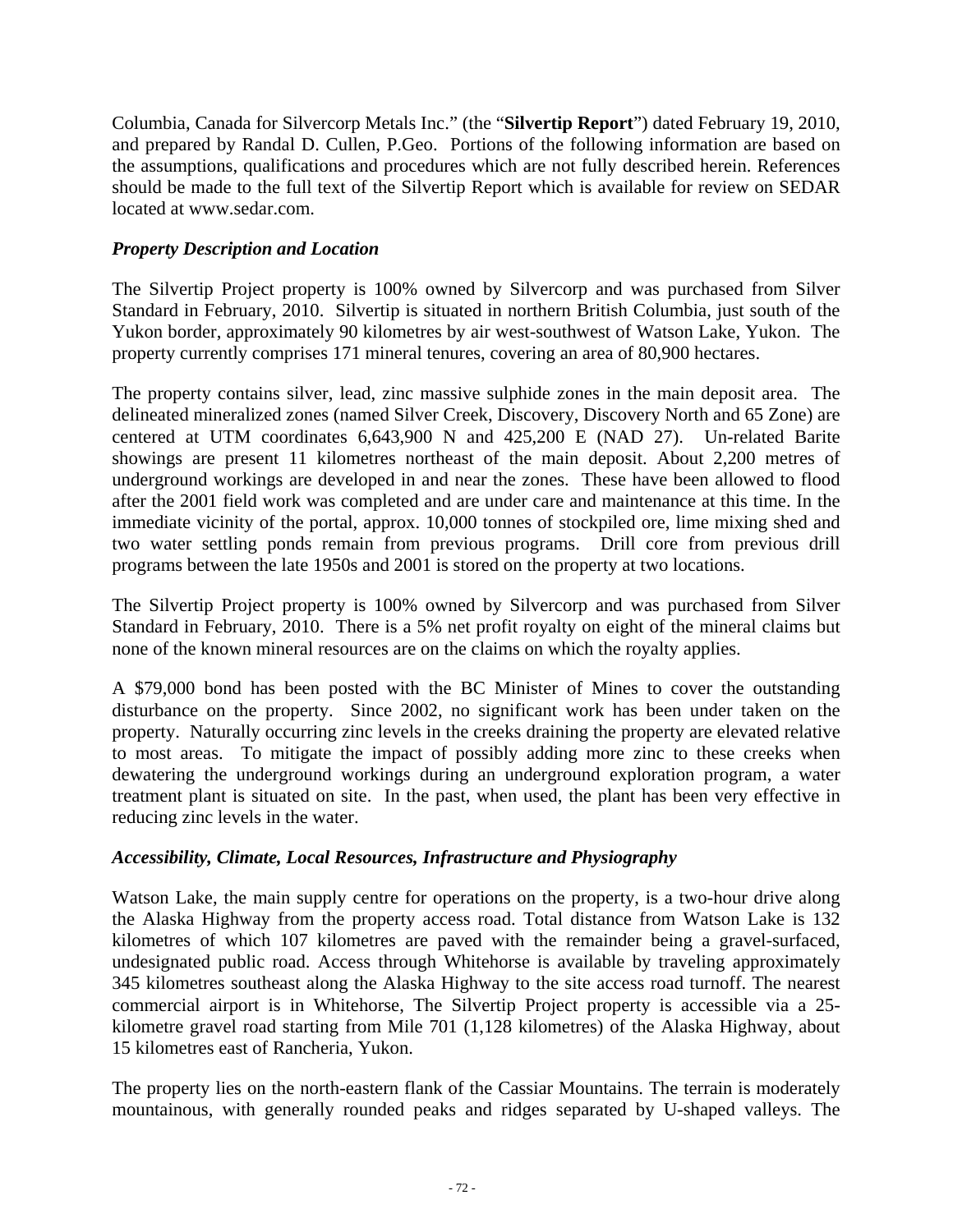highest peaks are about 1,950 metres; topographic relief is typically about 300 to 500 metres. Roughly 35% of the property is above tree line, which is at approximately 1,450 metres above sea level. Temperatures on the property normally range from 20°C in summer to the -45°C to - 55°C range in winter. Precipitation is moderate with about half of the annual precipitation occurring as snow. Snow accumulations of 1 metre are typical for the area and operations have been carried out on the property 12 months of the year in the past with no significant operational problems.

### *History*

Galena-rich float was discovered by prospectors on Silvertip Hill in 1955. The property was subsequently held by Conwest Exploration Company, a joint venture group comprised of Noranda Mines Limited, Canex Aerial Exploration Limited and Bralorne Mines Limited and Silverknife Mines Limited until the claims lapsed in the early 1970s. The main phase of exploration began in 1980 when Cordilleran Engineering, on behalf of subsequent property owner Regional Resources Limited obtained the ground, then known as the Midway prospect.

Regional Resources conducted an aggressive surface drill program along with geophysics, petrographic and metallurgical research between 1982 and 1984. Two main blind areas of mineralization were outlined, Silver Creek and Discovery, and a manto-type deposit model was formulated. Underground exploration development in the Silver Creek area (1984) was followed by 12,383 metres of underground drilling. A new underground development initiative was carried out between 1989 and 1991 by operator Strathcona Mineral Services, with the opening of a decline to the east towards the Discovery area, and completion of 9,620 metres of underground drilling.

In 1996, Imperial Metals Corporation of Vancouver acquired Regional Resources and renamed the company Silvertip Mining Corporation ("**SMC**"). A large exploration program in 1997 comprising diamond drilling, seismic surveying and surface geological mapping resulted in the discovery of a new zone, the Silver Creek Extension, now part of the Silver Creek zone.

In 1998, a reconnaissance controlled source audio frequency magneto telluric ("**CSAMT**") geophysical survey was conducted. This survey revealed a large, vertically oriented lowresistivity anomaly between the Silver Creek South area and the Camp Creek fault, suspected of indicating a sulphide chimney. SMC also began the Environmental Assessment review process with the provincial government in that year for project certification. Various environmental baseline studies were done and monitoring procedures instigated.

In 1999 a more detailed, follow-up CSAMT survey was done. Two of the best three geophysical targets were drilled resulting in two new intersections of mineralization. The second hole (99- 65), intersected thick mineralization. This was followed by 3,210 metres of underground diamond drilling in January and February, 2000, centred on drill hole 99-65. This drilling identified the 65 Zone area of the deposit.

A 14-line, 8.85-line-kilometre natural source Audio Frequency Telluric ("**AMT**") geophysical survey was conducted in the summer of 2001. The AMT survey was successful in defining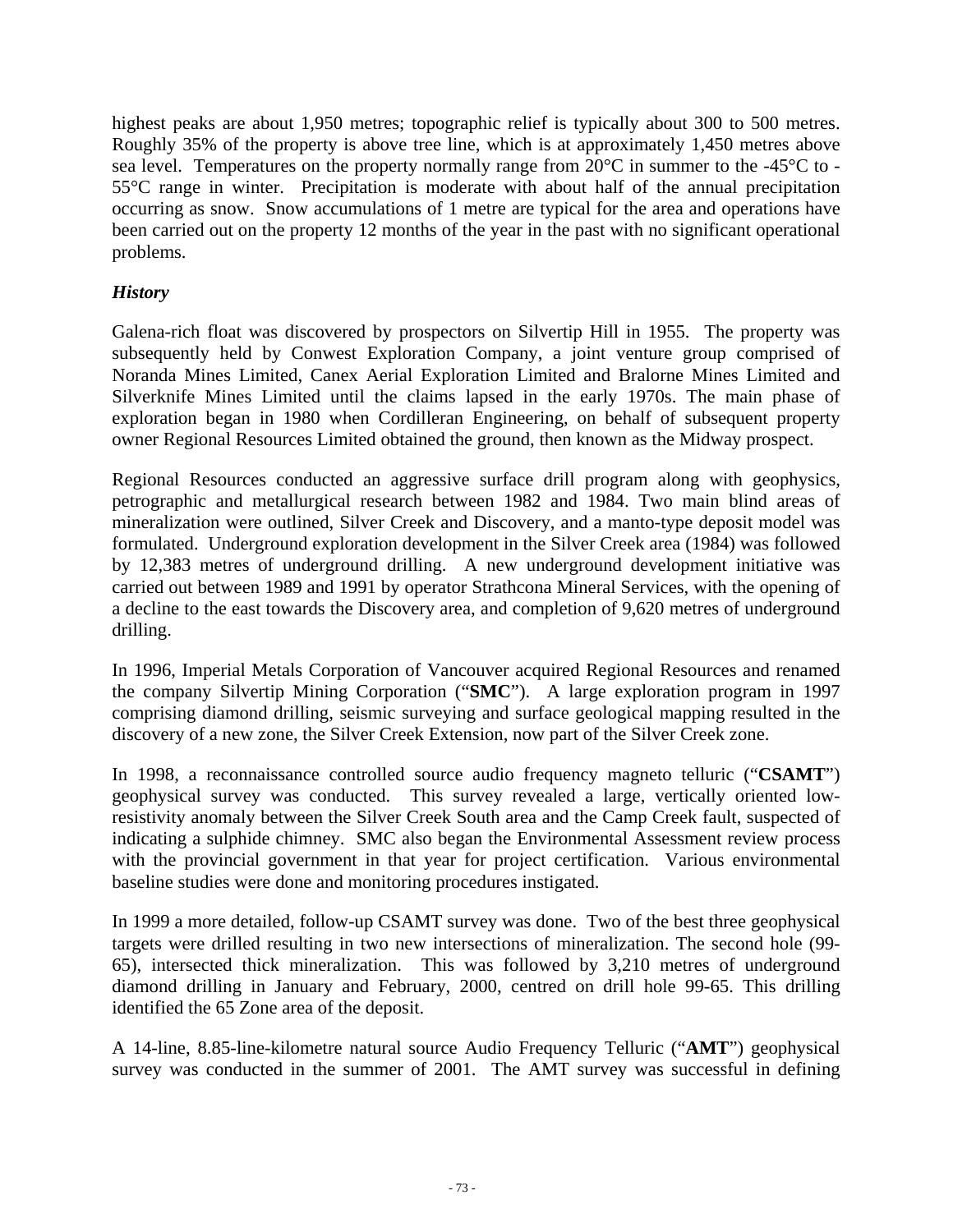previously known geological features that confirmed the techniques effectiveness. As well as obtaining new drilling targets that were not followed up.

# *Geology*

The Silvertip Project property is underlain by easterly to southeasterly dipping Tapioca sandstone and McDame Group carbonates, overlain by the Earn Group. All these rocks are deformed by generally north-trending faults related to the Tootsee River fault system, the most important of which is the Camp Creek fault.

The basic structure of the Silvertip area is not complicated. It is dominated by faulting rather than folding. Strata generally strike north to northeast and dip gently to moderately east to southeast. The local map pattern is characterized by a general younging of units eastwards, broken up by north trending faults.

The main foliation is generally parallel to bedding. A prominent extension lineation, trending north-northwest, is represented by elongated clasts in the Earn conglomerates, and is kinematically related to the foliation. A north-northwest-striking, moderately dipping crenulation of this foliation is discernible in argillaceous laminae and locally on foliation surfaces. Drilling and mapping in the main Silvertip deposit area indicates that no significant folds are present here, but minor thrusts do occur and larger thrusts have been mapped farther west towards the Cassiar Batholith and elsewhere in the Cassiar terrane.

Faults related to the Tootsee River fault system are Late Cretaceous through early Tertiary in age. The faults are mainly extensional with dominantly dip slip to oblique slip, east-side-down displacement. They strike predominantly north, ranging between northwest and northeast, and dip steeply. The most important fault in the deposit area is the Camp Creek fault, which in crosssection has a vertical separation in the order of several hundred metres, down to the east. Several other faults with the same general geometry are known in the area from drill hole information and surface mapping, but have much smaller, down-to-the-east displacements, in the range of metres to tens of metres.

The main area of mineralization is known in more detail because of the large amount of drilling. Here, reconstruction of the unconformity surface between the Earn and McDame groups shows that it dips gently to the south, but appears to undulate around gently southeast-plunging axes. It is not clear how much of this undulation is due to buckling and how much is the effect of block faulting or even pre-Earn dissection of the McDame.

# *Mineralization*

The Silvertip mineralization consists of silver, lead and zinc massive sulphide, formed by hydrothermal replacement processes in McDame Group limestone. The main mineralized zones are not exposed, lying between about 50 metres and several hundred metres beneath the surface, and covered by the Earn Group. These zones are mainly north of Silvertip Mountain and east of Camp Creek. The Silver Creek area is in the west and northwest; the Discovery area lies farther east and at greater depth. The Discovery North area, lying to the north, has received relatively little attention to date, but is likely continuous with the other zones.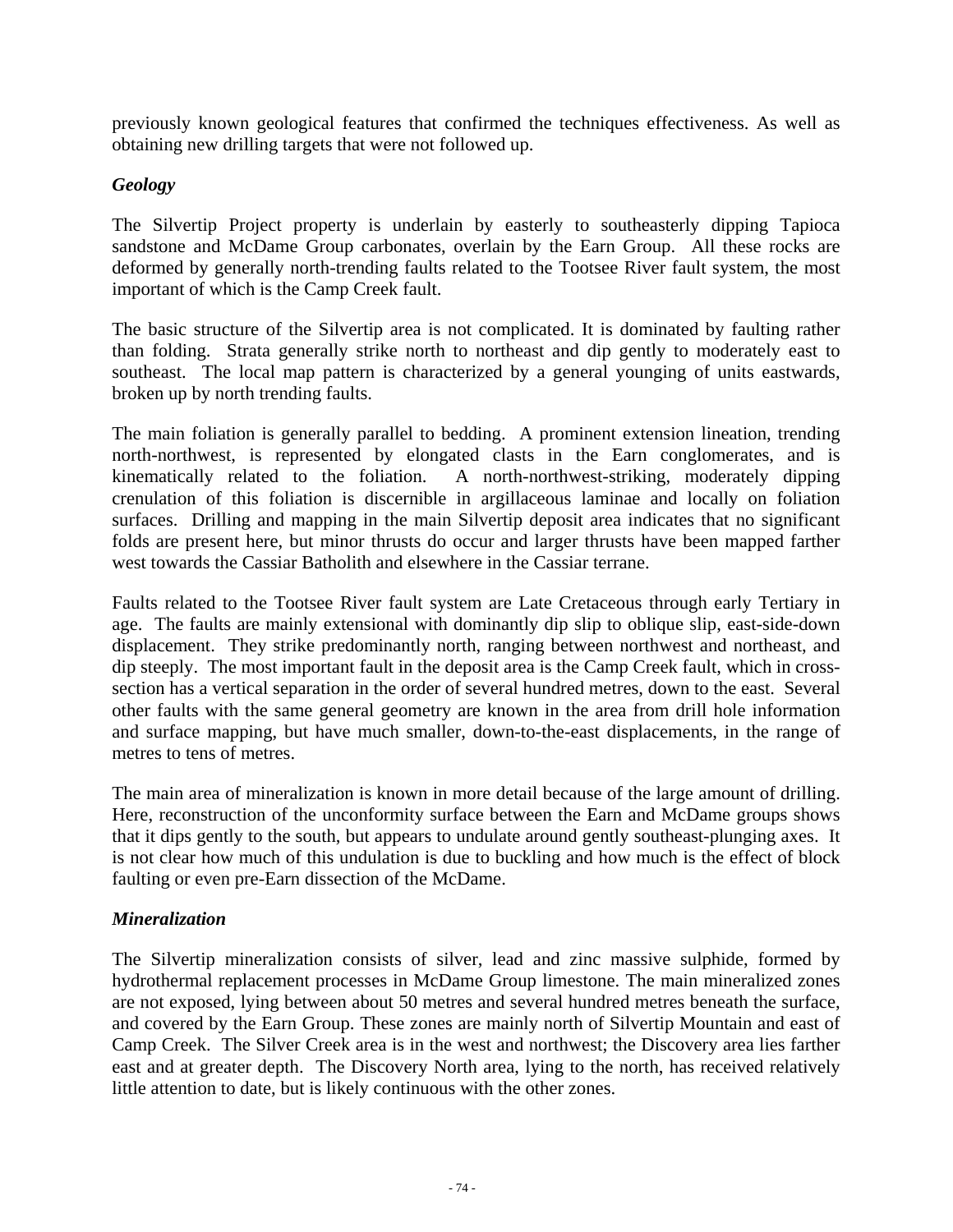Early Mississippian syngenetic sedex deposits associated with siliceous to baritic exhalite subunits of the Earn Group are also present in part overlying the silver, lead, zinc deposits in Silvertip. They are discontinuous and not considered economic.

Most of the silver, lead, zinc mineralization defined so far occurs at the top of the McDame limestone, at or near the unconformable contact with the Earn Group, although significant sulphides are also present much deeper in the McDame.

The Silvertip mineralization is believed to have been fed from depth, at some point in the system, by structurally controlled feeders. These feeders were possibly channelled in faults and numerous subsidiary fractures present in the area. Many intra-limestone mantos, which occur 100 metres or more vertically below the unconformity, probably formed by lateral fluid flow branching off from the feeders, and were controlled by a combination of structural and stratigraphic permeability contrasts.

# *Exploration*

The area has been under investigation since the mid-1950s when the only known outcropping of silver rich mineralization was found. Subsequent programs over the years have included surface mapping, geophysics (both airborne and ground based), geochemical surveys of soils and stream sediments, trenching, drilling, and underground tunneling to provide drill access to deeper levels of the deposit and to inspect the mineralization in-situ.

The most recent exploration on the property was undertaken by Imperial Metals Corporation in 2001 with completion of a 14-line, 8.85 line-kilometre natural source AMT survey. The grid was installed to the north of the previously known mineralization in an area where the McDame limestone is not under the cover of the typically graphitic Earn Group sedimentary rocks. Although the survey was successful in defining previously known geological features confirming the technique's effectiveness and has identified at least one strong anomaly that has been recommended for drilling, these targets are as yet untested.

Before acquisition of the property in February 2010, Silvercorp conducted a review and validation of data and the compilation of plans for further exploration within and adjacent to the currently defined mineralized zone and in areas in the periphery considered prospective for discovery of additional mantos, feeder pipes and chimneys (proximal to source) which have the potential to dramatically increase tonnage and grade under the carbonate replacement deposit geological model.

# *Drilling*

A total of 26,971 metres of underground and 44,033 metres of surface core drilling have been completed since 1955. Due to the irregular shape of the unconformable sulphide bodies, once intersected the mineralization has been drilled on a grid pattern varying in density down to 20 metres x 20 metres from surface and by fans of holes from underground setups.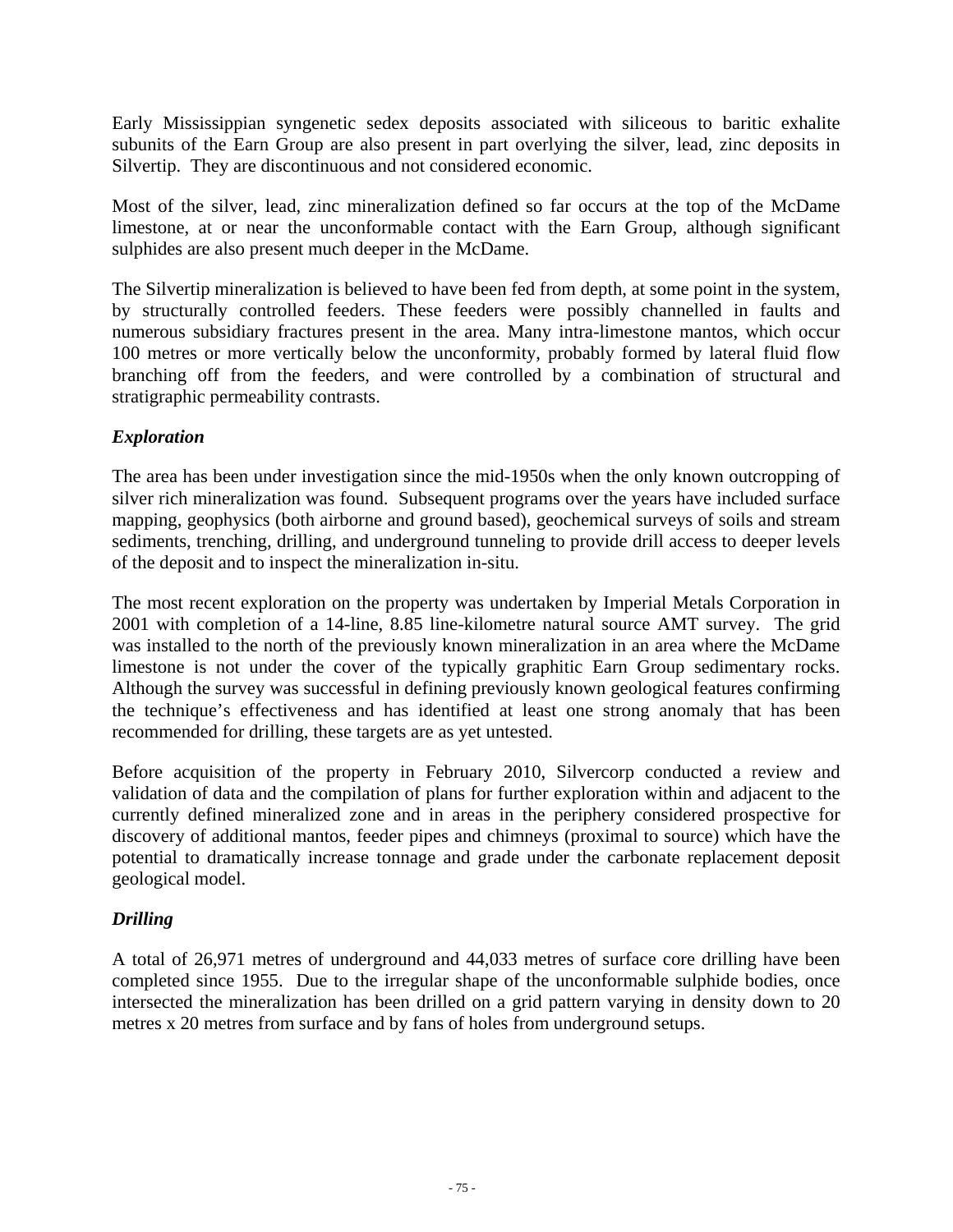### *Sampling Method and Approach*

Samples of drill core were generally taken only in areas of sulphide mineralization. Limestone hosted sulphides, or 'Lower Zone' mineralization, were selected for continuous sampling and barren samples of rock above and below the mineralized zones were taken as well. This procedure was relatively straightforward due to the stark visual contrast between the sulphides and the barren host rock. Sample length in the sulphides was restricted to 1.5 metres and very often smaller intervals were selected for sampling areas within the larger sulphide zone that had similar characteristics (e.g. high galena content, or high content of barren breccia fragments).

### *Sampling Preparation, Analysis and Security*

Quality assurance and control programs ("**QA/QC**") devised to ensure the detection of errors or tampering with samples were run in conjunction with all sampling used in the resource estimate. QA/QC programs are devised to ensure the detection of errors or tampering with samples that are eventually used to calculate the resource estimate. Errors or tampering could happen at any stage of the sample 'life', from the time that it is pulled from the core tube at a drill site to the time that a numeric value is recorded in a laboratory that will serve as a representation of the concentration of elements in the rock that are of economic interest. The precision and accuracy of the values provided by laboratories are not considered to be exact measurements of the elemental concentrations, but rather a reasonable estimate of the concentration.

### *Sample Data Verification*

The master database for Silvertip Project is kept as an Excel spreadsheet that contains collar location, down-hole survey, assays, specific gravity and geotechnical data for the drilling results from the property. The data set includes a number of calculated fields and entry fields for data not used (trace element analysis) in the resource calculation. The raw analytical data for silver, lead and zinc were checked along with downhole survey and collar locations. The drill logs for all the holes were located as well as the assay sheets for cross checking and data archiving. This entire database exists as hard copy and digital records on file with Silvercorp.

A total of 3,192 entries from 228 samples were checked with 5 errors found (0.16% error rate). Two of the errors were in fields that were used for the resource modeling.

All collar survey entries were checked and verified as correct.

# *Mineral Resource/Reserve Estimates*

Two phases of calculations were carried out with different search radii but constant axial directions to ensure that all mineralized domains were included in the estimation. Phase 1 estimation had a search radius of 20 metres, and any mineralized domains that fall into this radius were considered "indicated" resources. Phase 2 estimation had a search radius of 40 metres, and mineralized domains included in this radius were considered "inferred" resources.

Resource estimation requires combining assay results from discreet points in 3D space (drill hole composited samples) with a 3D block model requiring an estimated value to be associated with each block for each economic mineral in the deposit. Assay values from drill core are 'weighted'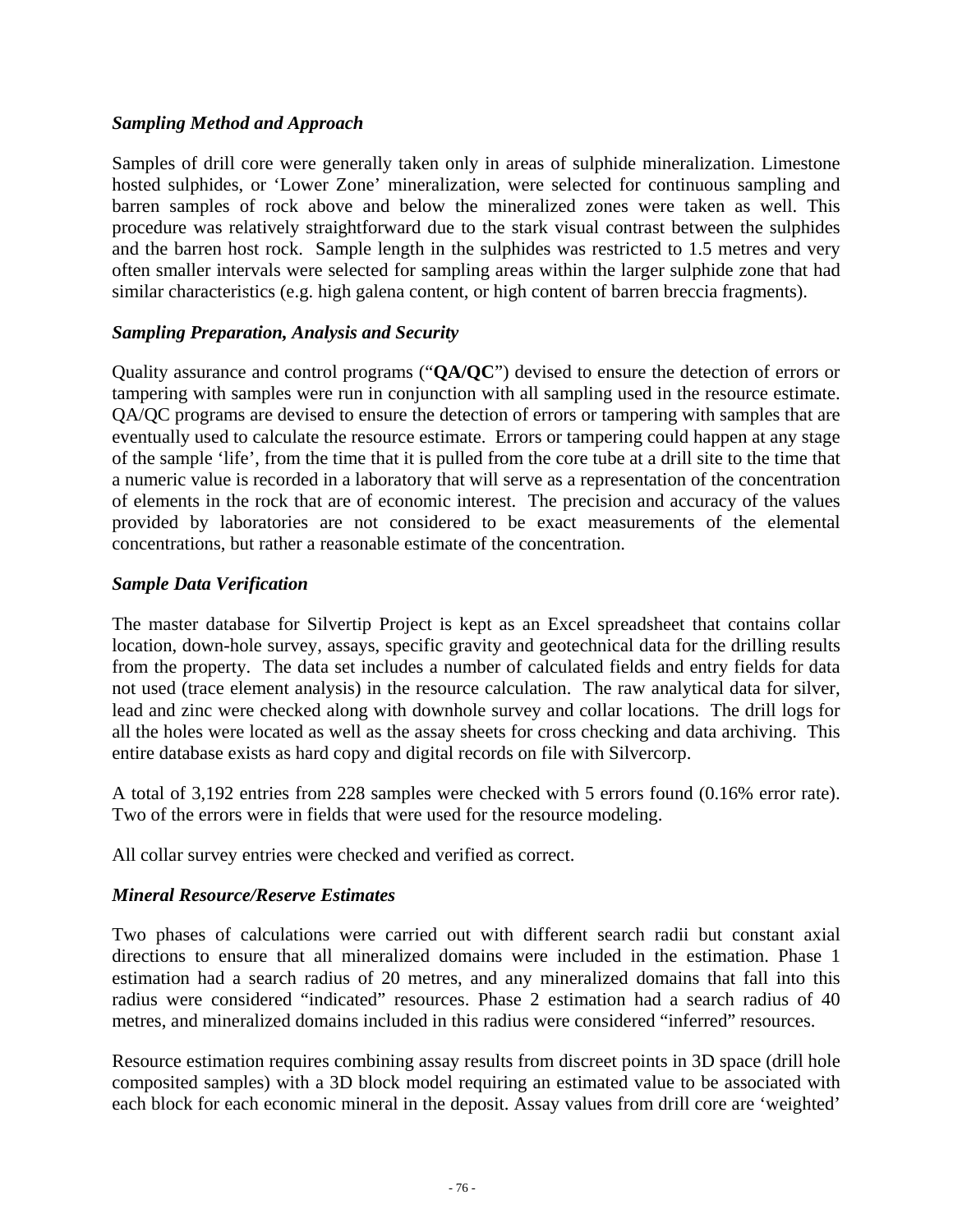according to their proximity to the point in space to be estimated. The weighting estimator (in this case Inverse Distance Squared) employs a specified search ellipse surrounding the centroid of each block. The estimating routine searches for assay values within the range of its search ellipse to use in the estimation of the value at the centroid.

Resource calculation by inverse distance interpolation is summarized in table 1 using silver equivalent cutoff grades computed using the metal values and estimated recoveries presented in table 2 below.

# *Cautionary Note to U.S. Investors Concerning Estimates of Measured and Indicated Resources and Inferred Resources:*

*This section uses the terms "indicated resources" and "inferred resources". We advise U.S. investors that these terms are not recognized by the U.S. Securities and Exchange Commission. The estimation of indicated resources involves greater uncertainty as to their existence and economic feasibility than the estimation of proven and probable reserves. The estimation of inferred resources involves far greater uncertainty as to their existence and economic viability than the estimation of other categories of resources. U.S. investors are cautioned not to assume that mineral resources in these categories will be converted into reserves. U.S. investors are also cautioned not to assume that estimates of inferred mineral resources exist, are economically minable, or will be upgraded into indicated mineral resources. See "Cautionary Note to U.S. Investors – Information Concerning Preparation of Mineral Resource and Mineral Reserve Estimates".* 

*[The remainder of this page is intentionally left blank.]*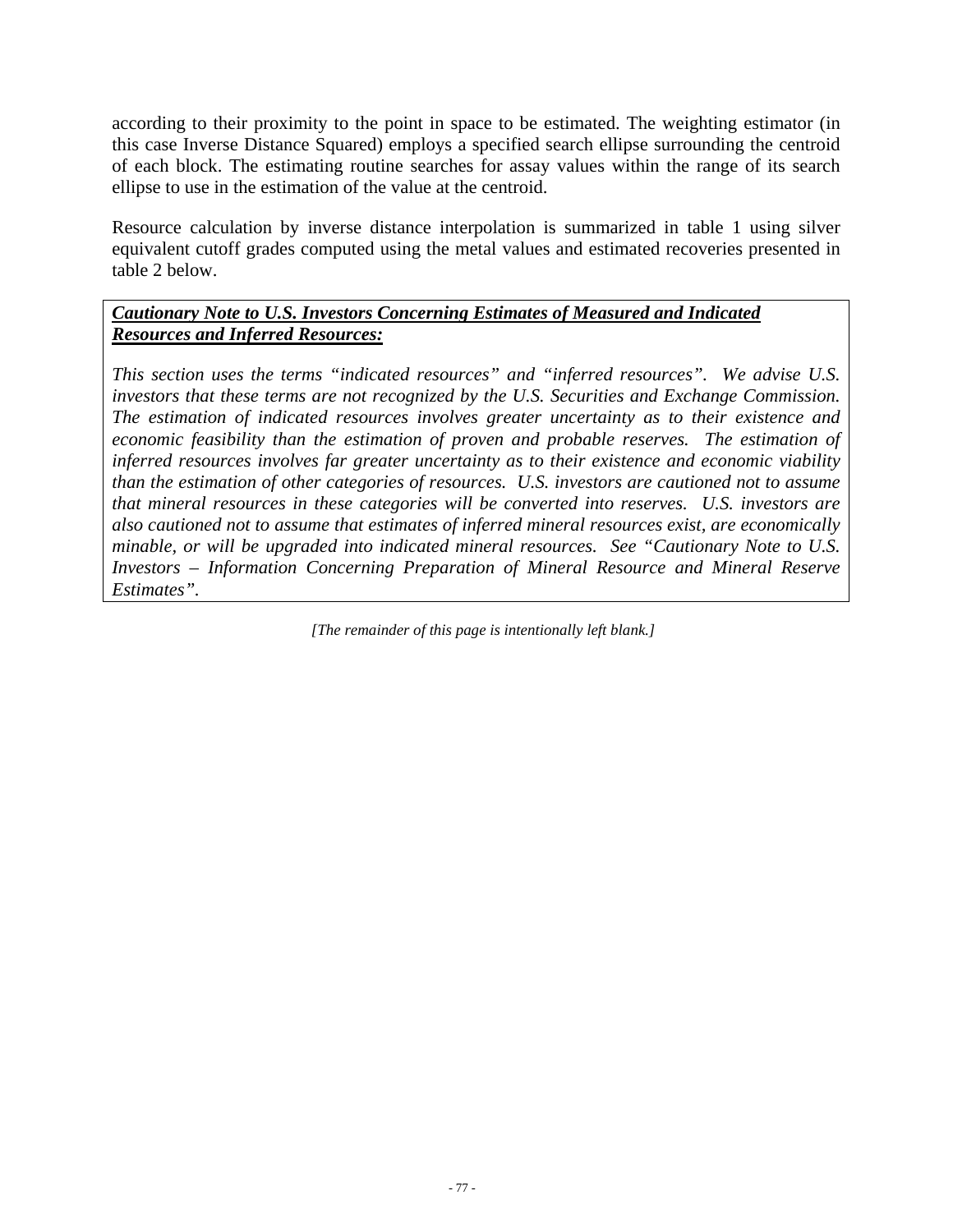| Ag Eq.<br><b>Classification</b> |           | <b>Silver</b> | Lead  | Zinc  | Gold  |       |
|---------------------------------|-----------|---------------|-------|-------|-------|-------|
| (g/t)                           |           | Tonnage       | (g/t) | (%)   | (9/0) | (g/t) |
| >200                            | Indicated | 2,349,055     | 352   | 6.73  | 9.41  | 0.54  |
|                                 | Inferred  | 459,896       | 343   | 6.18  | 9.81  | 0.23  |
|                                 | Indicated | 1,976,664     | 398   | 7.65  | 10.35 | 0.58  |
| >400                            | Inferred  | 357,713       | 413   | 7.50  | 11.05 | 0.26  |
|                                 | Indicated | 705,373       | 631   | 12.24 | 13.18 | 0.79  |
| >1000                           | Inferred  | 120,569       | 739   | 12.99 | 14.59 | 0.51  |

### **Table 1 Resource Estimate Summary using Silver Equivalent Cutoff Grade as 200 g/t AgEq for the Base Case**

| Table 2                                                             |
|---------------------------------------------------------------------|
| <b>Estimated Metal Prices and Expected Recovery from Processing</b> |

| Metal                    | Price       | <b>Recovery</b> |
|--------------------------|-------------|-----------------|
| Silver $(Ag)$            | US\$0.39/g  | 69.2%           |
| Gold (Au)                | US\$23.4/g  | 50%             |
| Lead (Pb)                | US\$0.75/lb | 80.4%           |
| $\text{Zinc}(\text{Zn})$ | US\$0.75/lb | 84.7%           |

# *Formula for Ag Equivalence (grams/tonne):*

The Ag equivalent formula used for this calculation combines anticipated recoveries of the various metals with their anticipated average prices over the mine life (table 2). These values are subject to change according to market conditions.

$$
AgEq (gm/t) = (Au*0.5*60 + Ag*0.692) + (Pb*0.75*0.804*22.0462 + Zn*0.75*0.847*22.0462)/0.39
$$

### *Development and Exploration*

Subsequent to the Silvertip Report, the company intends to complete the necessary studies required for the submission of a B.C. Small Mine Permit application for an operation with an annual capacity of up to 75,000 tonnes. The goal of obtaining a Small Mine Permit is to allow Silvercorp to commence early production with an initial focus on higher grade  $(>1,000 \text{ g/t}$  silver equivalent) ore zones that can be accessed from existing declines and drifts. Expected cash flows from the small mining operation will contribute finances for further exploration to expand the resource and if successful, develop larger scale future mine operations.

The Company's first step will be to obtain the necessary permits to de-water the existing underground workings, which is expected to take approximately six months. Once dewatered, an underground exploration program, including a bulk sample, exploration drilling and a geotechnical assessment, may proceed.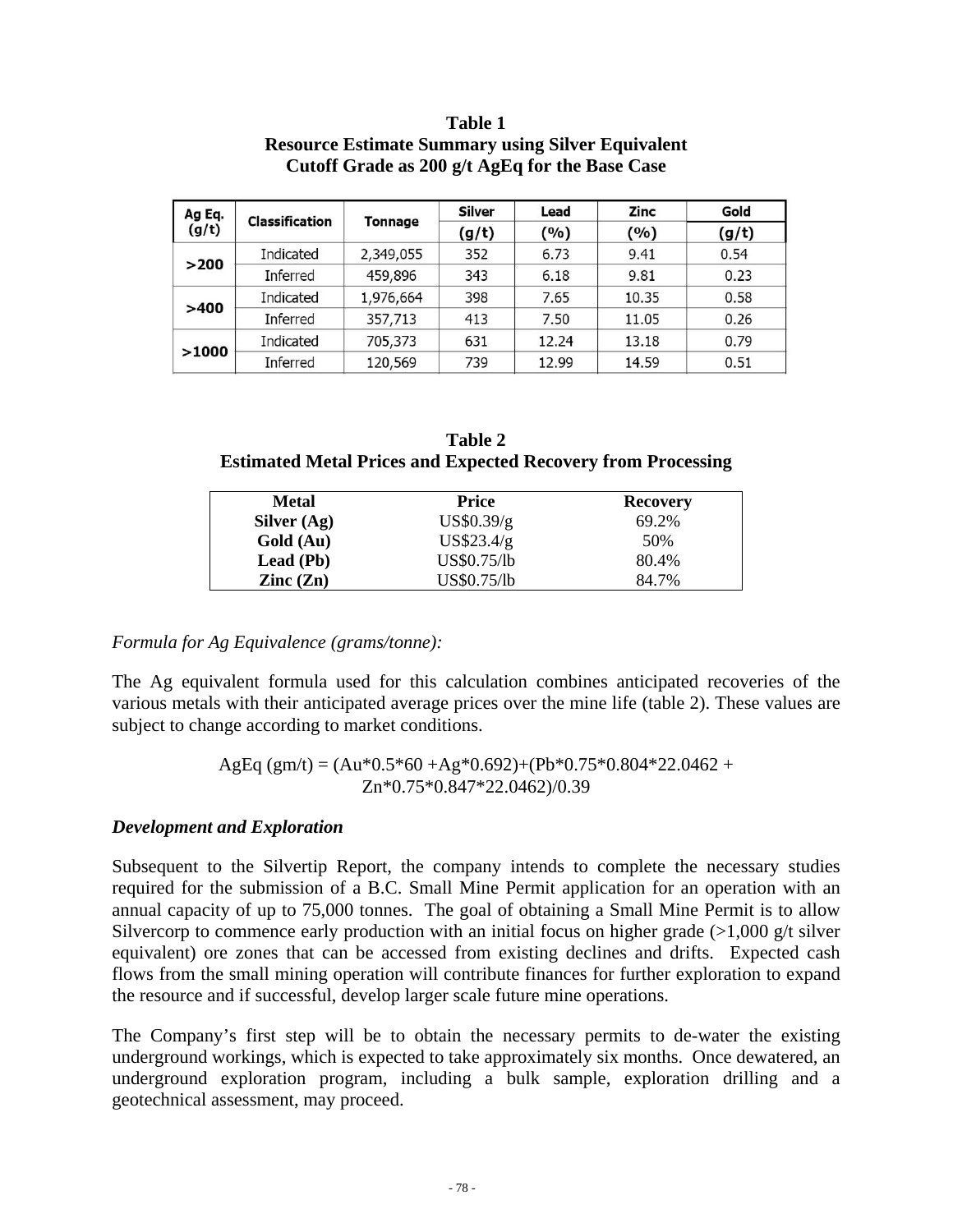In addition, airborne and ground based geophysics and surface drill program are planned for this summer and fall. The geophysical program will explore for new bodies of mineralization along strike and extensions to the existing deposit area. The drill program will target areas where previous drilling intercepted mineralized zones that fall outside the resource envelope for the 2010 resource estimate seeking to prove continuity between the main mineralization and these 'satellite' intercepts. Furthermore, several geophysical and geochemical anomalies located within 5 kilometres of the existing resource areas along strike from the previously identified deposit area will also be drill tested.

# **ITEM 6: DIVIDENDS**

The Company declared its first annual dividend of C\$0.05 (pre-split: C\$0.15) per share in 2007, which was paid to shareholders of record at the close of business on September 28, 2007. On August 14, 2008, the Company declared its first quarterly dividend of C\$0.02 per share of a planned annual aggregate dividend of C\$0.08 per share and since that date has continued to pay a C\$0.02 per share quarterly dividend. The Company believes that the payment of dividends rewards shareholder loyalty and is a validation of the Company's cash generating capabilities. The declaration and amount of any future dividends will be at the discretion of the Company's directors.

# **ITEM 7: DESCRIPTION OF CAPITAL STRUCTURE**

# **7.1 General Description of Capital Structure**

The Company has an authorized capital of an unlimited number of common shares without par value (the "**Common Shares**"), of which 175,046,741 Common Shares were issued and outstanding as of May 31, 2011. A further 3,043,518 Common Shares have been reserved for issuance upon the due and proper exercise of certain incentive options and share purchase warrants outstanding as of May 31, 2011.

\*\*At the Company's annual general and special meeting on September 28, 2007, shareholders approved a stock split of the Company's common shares on the basis of three (3) shares for every one (1) existing share. Shareholders of record of the Company's common shares as of the close of business on October 31, 2007, received two additional shares for each common share held.

The following is a summary of the principal attributes of the Common Shares:

*Voting Rights.* The holders of the Common Shares are entitled to receive notice of, attend and vote at any meeting of the shareholders of the Company. The Common Shares carry one vote per share. There are no cumulative voting rights, and directors do not stand for re-election at staggered intervals.

*Dividends.* The holders of Common Shares are entitled to receive on a pro rata basis such dividends as may be declared by the board of directors, out of available funds. There are no indentures or agreements limiting the payment of dividends.

*Profits.* Each Common Share is entitled to share pro rata in any profits of the Company to the extent they are distributed either through the declaration of dividends or otherwise distributed to shareholders, or on a winding up or liquidation.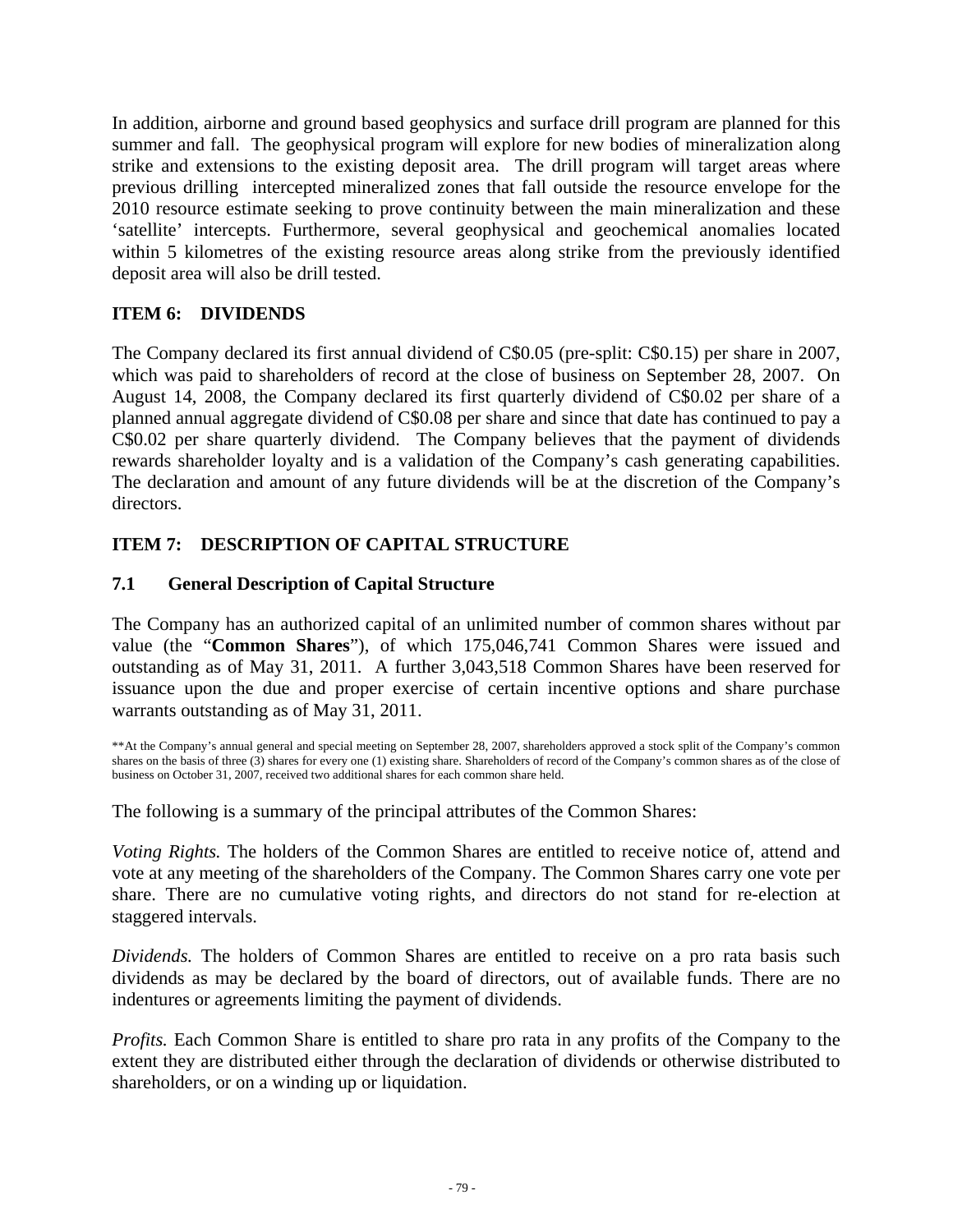*Rights on Dissolution.* In the event of the liquidation, dissolution or winding up of the Company, the holders of the Common Shares will be entitled to receive on a pro rata basis all of the assets of the Company remaining after payment of all the Company's liabilities.

*Pre-Emptive, Conversion and Other Rights.* No pre-emptive, redemption, sinking fund or conversion rights are attached to the Common Shares, and the Common Shares, when fully paid, will not be liable to further call or assessment. No other class of shares may be created without the approval of the holders of Common Shares. There are no provisions discriminating against any existing or prospective holder of Common Shares as a result of such shareholder owning a substantial number of Common Shares.

The rights of holders of Common Shares may only be changed by a special resolution of holders of 66 2⁄3% of the issued and outstanding Common Shares, in accordance with the requirements of the *Business Corporations Act* (British Columbia).

Under its Stock Option Plan, the Company may grant options to purchase up to 10% of the issued and outstanding Common Shares outstanding from time to time, to directors, officers, employees and consultants. As of May 31, 2011, the Company has stock options outstanding to purchase 2.993,518 Common Shares at exercise prices from C\$2.65 to C\$14.96 per share and terms ranging from three to five years, with the last options expiring on April 7, 2016.

### *Shareholders Rights Plan*

At the Company's annual general meeting held on September 26, 2008, its shareholders adopted a shareholders' rights plan (the "**Rights Plan**") dated August 11, 2008. To remain in full force and effect, the Rights Plan has a term of three years and must be reconfirmed by a resolution passed by a majority of the votes cast by all holders of voting shares who vote in respect of such reconfirmation at the annual general meeting of the Company held in 2011, and at every third annual meeting of the Company thereafter, unless the rights are earlier redeemed or exchanged. The Company plans to request shareholders to reconfirm the Rights Plan at the next annual general meeting expected in September 2011.

The Rights Plan is designed to encourage the fair treatment of shareholders in the event of any take-over offer for the Company. The Rights Plan provides the board of directors and the shareholders with more time than the 35 days provided by applicable securities laws, to fully consider any unsolicited take-over bid for the Company without undue pressure, to allow the board of directors to pursue, if appropriate, other alternatives to maximize shareholder value and to allow additional time for competing bids to emerge.

The Rights Plan was not proposed in response to, or in anticipation of, any acquisition or takeover offer and is not intended to prevent a take-over of the Company, to secure continuance of current management or the directors in office or to deter fair offers for the common shares of the Company. The initial issuance of the rights is not dilutive and will not affect reported earnings per share or cash flow per share until the rights separate from the underlying common shares and become exercisable.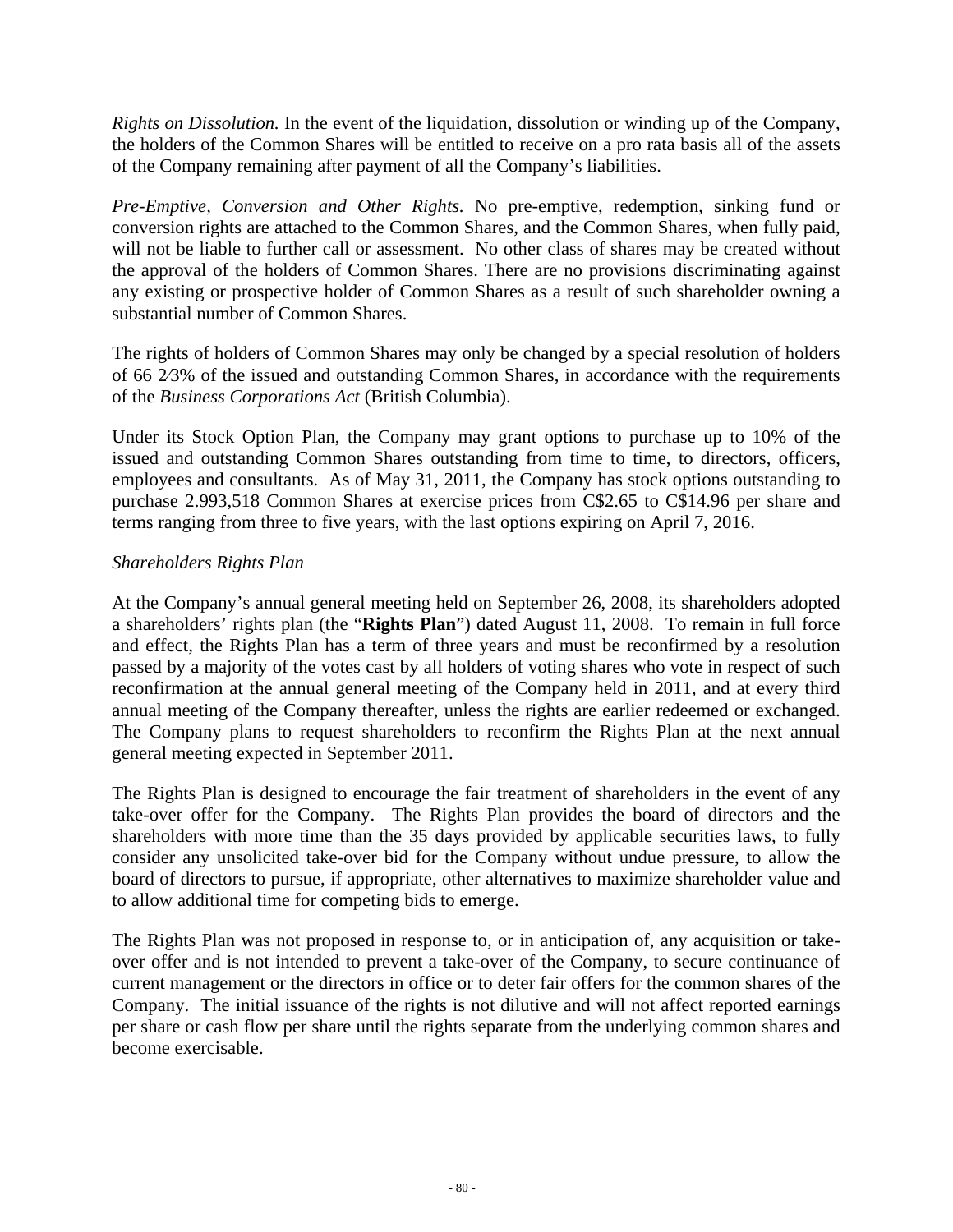### **ITEM 8: MARKET FOR SECURITIES**

The Common Shares were initially listed for trading on the TSX Venture Exchange (the "**TSX-V**") under the symbol "SVM". The Company's shares commenced trading on the TSX under the same symbol and delisted from the TSX-V on October 24, 2005. The Common Shares began trading on the NYSE Amex under the symbol "SVM" on February 17, 2009, and trading moved to the NYSE under the symbol of "SVM" on November 5, 2009.

Standard & Poors Canadian Index operations also added the Company's Common Shares to the S&P/TSX Composite Index effective December 18, 2006 and to the S&P/TSX Global Gold Index and the S&P/TSX Global Mining Index effective June 12, 2007.

The following table sets forth the high, low and month-end closing prices and average trading volume for the Common Shares on the TSX for the periods indicated (stated in Canadian dollars):

| Date             | <b>High</b> | Low   | <b>Close</b> | <b>Volume</b> |
|------------------|-------------|-------|--------------|---------------|
| March 2011       | 14.89       | 11.89 | 14.11        | 1,045,200     |
| February 2011    | 13.40       | 10.61 | 12.67        | 730,100       |
| January 2011     | 12.87       | 9.39  | 10.59        | 912,300       |
| December 2010    | 13.64       | 11.87 | 12.74        | 661,600       |
| November 2010    | 13.59       | 9.59  | 12.57        | 1,045,800     |
| October 2010     | 9.60        | 8.21  | 9.54         | 518,800       |
| September 2010   | 8.69        | 7.57  | 8.46         | 493,800       |
| August 2010      | 7.98        | 6.73  | 7.82         | 350,500       |
| <b>July 2010</b> | 7.19        | 6.21  | 6.76         | 382,100       |
| June 2010        | 7.89        | 6.72  | 7.00         | 591,200       |
| May 2010         | 9.21        | 6.50  | 7.81         | 1,000,100     |
| April 2010       | 8.60        | 7.01  | 8.33         | 695,100       |

The following table sets forth the high, low and month or period-end closing prices and average trading volume for the Common Shares on the NYSE for the periods indicated (stated in US dollars):

| Date          | <b>High</b> | Low   | <b>Close</b> | Volume    |
|---------------|-------------|-------|--------------|-----------|
| March 2011    | 15.35       | 12.00 | 14.57        | 3,605,800 |
| February 2011 | 13.54       | 10.65 | 13.08        | 2,540,700 |
| January 2011  | 13.33       | 9.37  | 10.60        | 2,915,800 |
| December 2010 | 13.60       | 11.75 | 12.83        | 2,419,500 |
| November 2010 | 13.59       | 9.45  | 12.31        | 3,599,300 |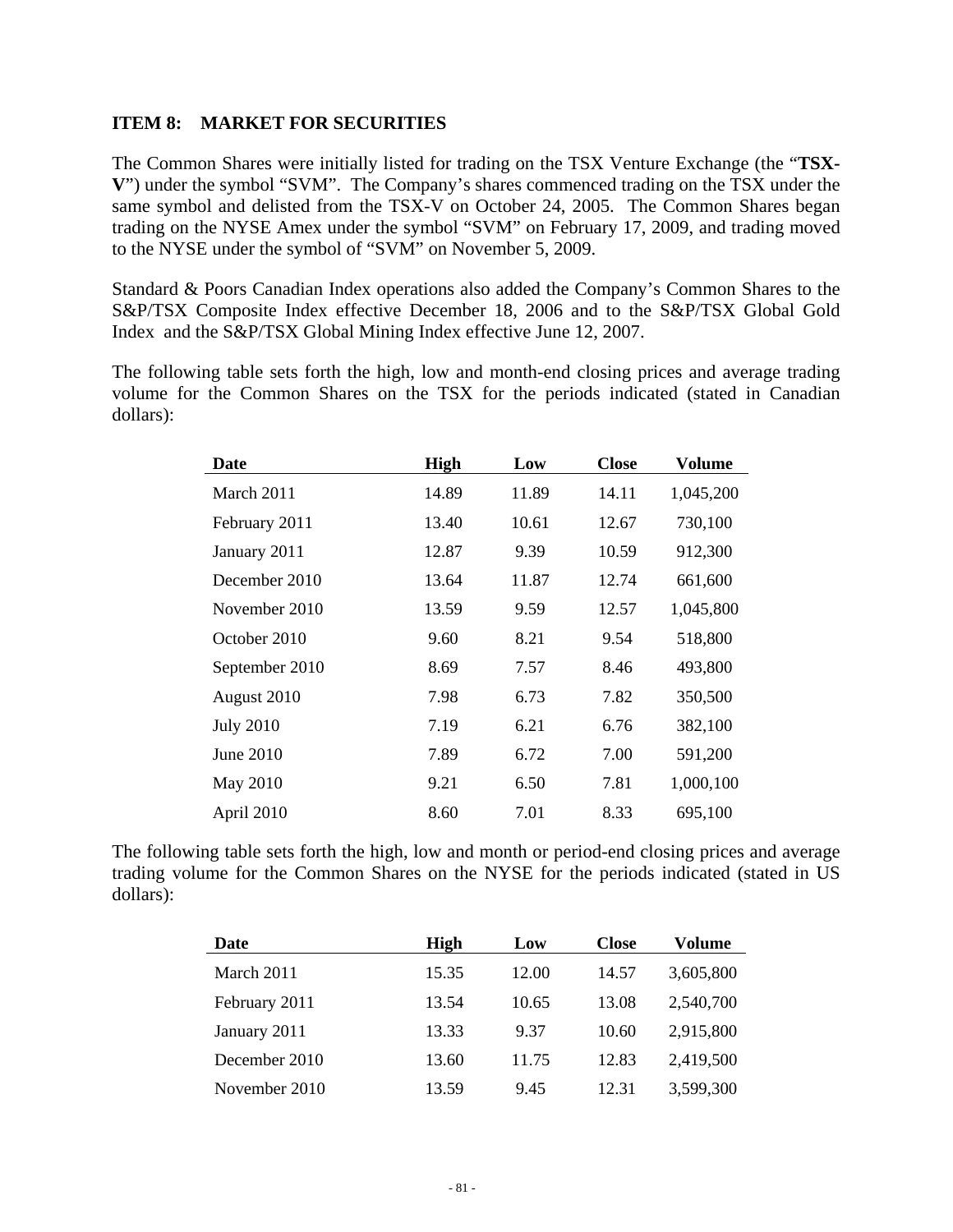| Date             | <b>High</b> | Low  | <b>Close</b> | <b>Volume</b> |
|------------------|-------------|------|--------------|---------------|
| October 2010     | 9.48        | 8.02 | 9.35         | 1,695,300     |
| September 2010   | 8.50        | 7.25 | 8.28         | 1,380,500     |
| August 2010      | 7.50        | 6.45 | 7.38         | 979,300       |
| <b>July 2010</b> | 6.98        | 5.86 | 6.56         | 1,111,400     |
| June 2010        | 7.73        | 6.33 | 6.62         | 1,472,800     |
| May 2010         | 9.05        | 6.00 | 7.37         | 2,536,300     |
| April 2010       | 8.51        | 6.97 | 8.23         | 1,485,800     |

#### **ITEM 9: ESCROWED SECURITIES**

The Company has no securities currently held in escrow.

### **ITEM 10: DIRECTORS & OFFICERS**

#### **10.1 Name, Occupation and Security Holding**

The following table sets out the names of the directors and officers of the Company, the current position and office held, each person's principal occupation, business or employment during the last five years, the period of time during which each has been a director of the Company and the number of Common Shares beneficially owned by each, directly and indirectly, or over which each exercised control or direction as at the date of this AIF.

| Name and<br><b>Municipality</b><br>of Residence <sup>(1)</sup> | <b>Current</b><br><b>Positions and</b><br><b>Offices Held</b> | <b>Principal Occupations During the Last</b><br>Five $Years^{(1)}$                                                                                                                                         | Date of<br>Appointment<br>as a Director<br>or Officer | <b>Common</b><br><b>Shares</b><br><b>Beneficially</b><br>Owned $^{(3)}$ |
|----------------------------------------------------------------|---------------------------------------------------------------|------------------------------------------------------------------------------------------------------------------------------------------------------------------------------------------------------------|-------------------------------------------------------|-------------------------------------------------------------------------|
| <b>Rui Feng</b><br>West Vancouver.<br>BC, Canada               | Chairman.<br>Chief<br>Executive<br>Officer and<br>Director    | Chairman and CEO of the Company from<br>September 2003 to present; Appointed<br><b>President of New Pacific Metals Corp.</b><br>since May 2010 and Director of New<br>Pacific Metals Corp. since May 2004. | September 4,<br>2003                                  | 3,754,500                                                               |
| <b>Myles Jianguo</b><br>Gao, P.Eng.,<br>Burnaby, BC<br>Canada  | President, COO<br>and Director                                | President and COO of the Company since<br>March 2003; Director of New Pacific<br>Metals Corp. September 2004 to July<br>2006.                                                                              | November 14.<br>2002                                  | 810.723                                                                 |
| S. Paul<br>Simpson <sup>(4)</sup><br>Vancouver, BC<br>Canada   | Director                                                      | Solicitor at Armstrong Simpson, Barristers<br>& Solicitors.                                                                                                                                                | June 24, 2003                                         | 648,005                                                                 |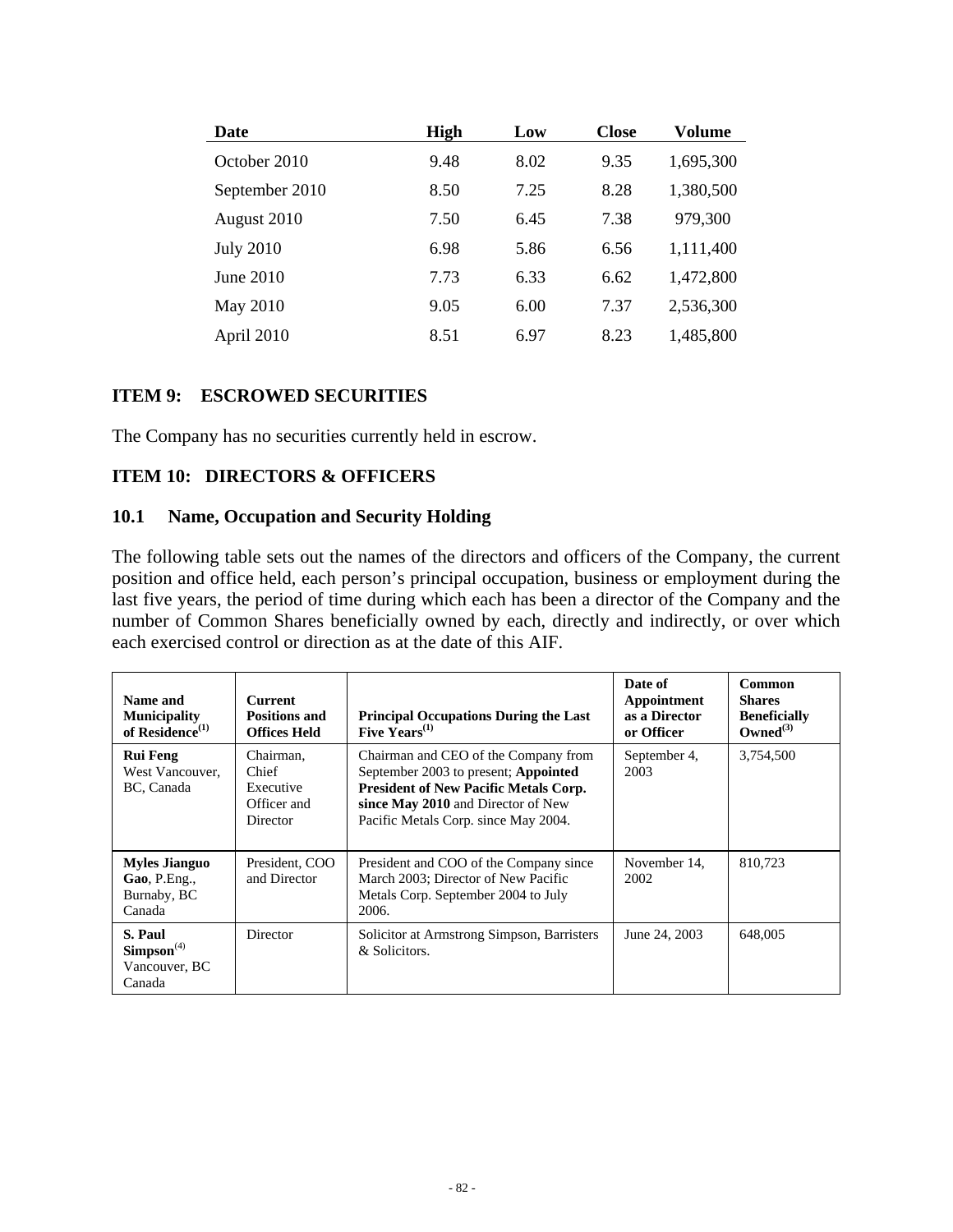| Name and<br><b>Municipality</b><br>of Residence <sup>(1)</sup> | Current<br><b>Positions and</b><br><b>Offices Held</b> | <b>Principal Occupations During the Last</b><br>Five $Years^{(1)}$                                                                                                                                                                                                                                                                                                                                                                                                                                                                                                                                                                                                                | Date of<br>Appointment<br>as a Director<br>or Officer | Common<br><b>Shares</b><br><b>Beneficially</b><br>Owned $^{(3)}$ |
|----------------------------------------------------------------|--------------------------------------------------------|-----------------------------------------------------------------------------------------------------------------------------------------------------------------------------------------------------------------------------------------------------------------------------------------------------------------------------------------------------------------------------------------------------------------------------------------------------------------------------------------------------------------------------------------------------------------------------------------------------------------------------------------------------------------------------------|-------------------------------------------------------|------------------------------------------------------------------|
| Earl Drake $^{(2)(4)}$<br>Vancouver, BC<br>Canada              | Director                                               | Vice Chairman Emeritus of the Canada<br>China Business Council; former Project<br>Director of the China Council on<br>Environment & Development; and<br>Honorary Professor in Residence at<br>University of British Columbia. Prior to<br>settling in Vancouver, Mr. Drake spent<br>many years abroad as Canadian<br>Ambassador to China and Indonesia.<br>Executive Director at the World Bank in<br>Washington and as Canadian diplomat at<br>the OECD in Paris and embassies in<br>Malaysia and Pakistan. In Ottawa, he<br>served as Assistant Deputy Minister at the<br>Department of External Affairs and Vice<br>President at Canadian International<br>Development Agency. | July 24, 2006                                         | 16,899                                                           |
| Yikang Liu(2)(4)<br>Beijing, China                             | Director                                               | Past Deputy Secretary General of China<br>Mining Association; Director of New<br>Pacific Metals Corp. from September 2004<br>to July 2006.                                                                                                                                                                                                                                                                                                                                                                                                                                                                                                                                        | July 24, 2006                                         | 82,000                                                           |
| Robert Gayton <sup>(2)</sup><br>West Vancouver,<br>BC, Canada  | Director                                               | Director of each of Nevsun Resources Ltd.,<br>Amerigo Resources Ltd., Palo Duro<br>Energy Inc., B2Gold Corp., Quaterra<br>Resources Inc., Western Copper Corp.,<br>Eastern Platinum Ltd. and LNG Energy<br>Ltd.; Director of each of Western Silver<br>Corporation from 2004 to 2005, Bema<br>Gold Corporation from 2003 to 2007,<br>Northern Orion Resources Inc. from 2004<br>to 2007 and Doublestar Resources from<br>2000 to 2007.                                                                                                                                                                                                                                            | September 30,<br>2008                                 | 2,000                                                            |
| Meng (Maria)<br>Tang<br>Burnaby, BC<br>Canada                  | <b>Chief Financial</b><br>Officer                      | Prior to joining the Company, Ms. Tang<br>had five years audit experience, most<br>recently with Ernst & Young LLP, where<br>she focused on public company audits with<br>China operations and was in charge of<br>Sarbanes-Oxley audits for US public<br>companies.                                                                                                                                                                                                                                                                                                                                                                                                              | October 1, 2008                                       | $\overline{0}$                                                   |
| <b>Lorne Waldman</b><br>Vancouver, BC<br>Canada                | Corporate<br>Secretary                                 | In-house Legal Counsel and Corporate<br>Secretary of Nam Tai Electronics, Inc.<br>from November 1996 to September 2007.                                                                                                                                                                                                                                                                                                                                                                                                                                                                                                                                                           | September 10,<br>2007                                 | 5,000                                                            |
| <b>Shaoyang Shen</b><br>Toronto, ON<br>Canada                  | Vice President,<br>China<br>Operations                 | Senior Analyst / Accountant at Grant<br>Thornton LLP from October 2005 to<br>December 2007; Accountant at Bennett<br>Gold LLP from November 2004 to<br>October 2005.                                                                                                                                                                                                                                                                                                                                                                                                                                                                                                              | January 1, 2008                                       | 30,833                                                           |
| <b>Total</b>                                                   |                                                        |                                                                                                                                                                                                                                                                                                                                                                                                                                                                                                                                                                                                                                                                                   |                                                       | 5,349,960                                                        |

Notes:

(2) Member of Audit Committee.

 $(1)$  The information as to municipality of residence and principal occupation of each nominee has been individually furnished by the respective nominee.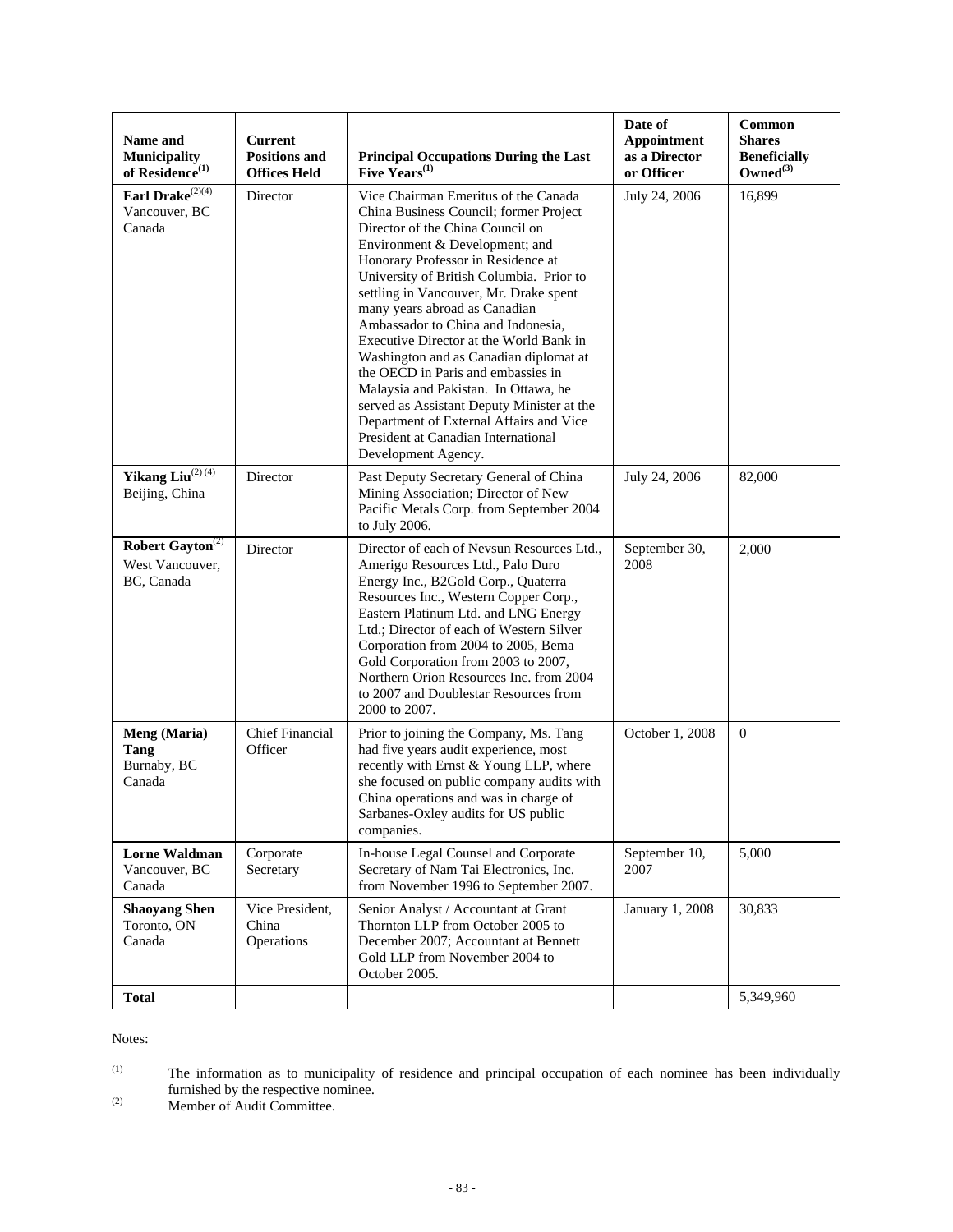- (3) The approximate number of shares of the Company carrying the right to vote in all circumstances beneficially owned directly or indirectly, or over which control or direction is exercised is based upon information furnished to the Company by each proposed nominee as at the date hereof.
- (4) Member of Corporate Governance and Compensation Committee.

The term of office of each of the directors expires at the next annual general meeting of shareholders.

As of the date hereof, all of the directors and officers of the Company, as a group, beneficially own, directly or indirectly, or exercise control over 5,349,960 Common Shares representing 3.1% of Common Shares issued and outstanding as of May 31, 2011.

### **10.2 Cease Trade Orders, Bankruptcies, Penalties or Sanctions**

Except as disclosed below, as at the date of this AIF and within the 10 years before the date of this AIF, no director, executive officer or a shareholder holding sufficient number of securities of the Company to materially affect control of the Company,

- (a) is or has been a director or executive officer of any company (including the Company), that:
	- (i) while that person was acting in that capacity, was the subject of a cease trade order or similar order or an order that denied the relevant company access to any exemption under securities legislation, for a period of more than 30 consecutive days;
	- (ii) that after that person ceased to be a director or executive officer, was subject to an order which resulted from an event that occurred while that person was acting in the capacity as director or executive officer that denied the relevant company access to any exemption under securities legislation, for a period of more than 30 consecutive days;
	- (iii) while that person was acting in that capacity, or within a year of that person ceasing to act in that capacity, became bankrupt, made a proposal under any legislation relating to bankruptcy or insolvency or was subject to or instituted any proceedings, arrangement or compromise with creditors or had a receiver, receiver manager or trustee appointed to hold its assets; or
- (b) has within 10 years before the date of the AIF became bankrupt, made a proposal under any legislation relating to bankruptcy or insolvency or was subject to or instituted any proceedings, arrangement or compromise with creditors or had a receiver, receiver manager or trustee appointed to hold the assets of the director, officers or shareholders.

No director, officer or promoter of the Company or a shareholder holding a sufficient number of securities of the Company to affect materially the control of the Company, has, within the 10 years prior to the date of this AIF, been subject to: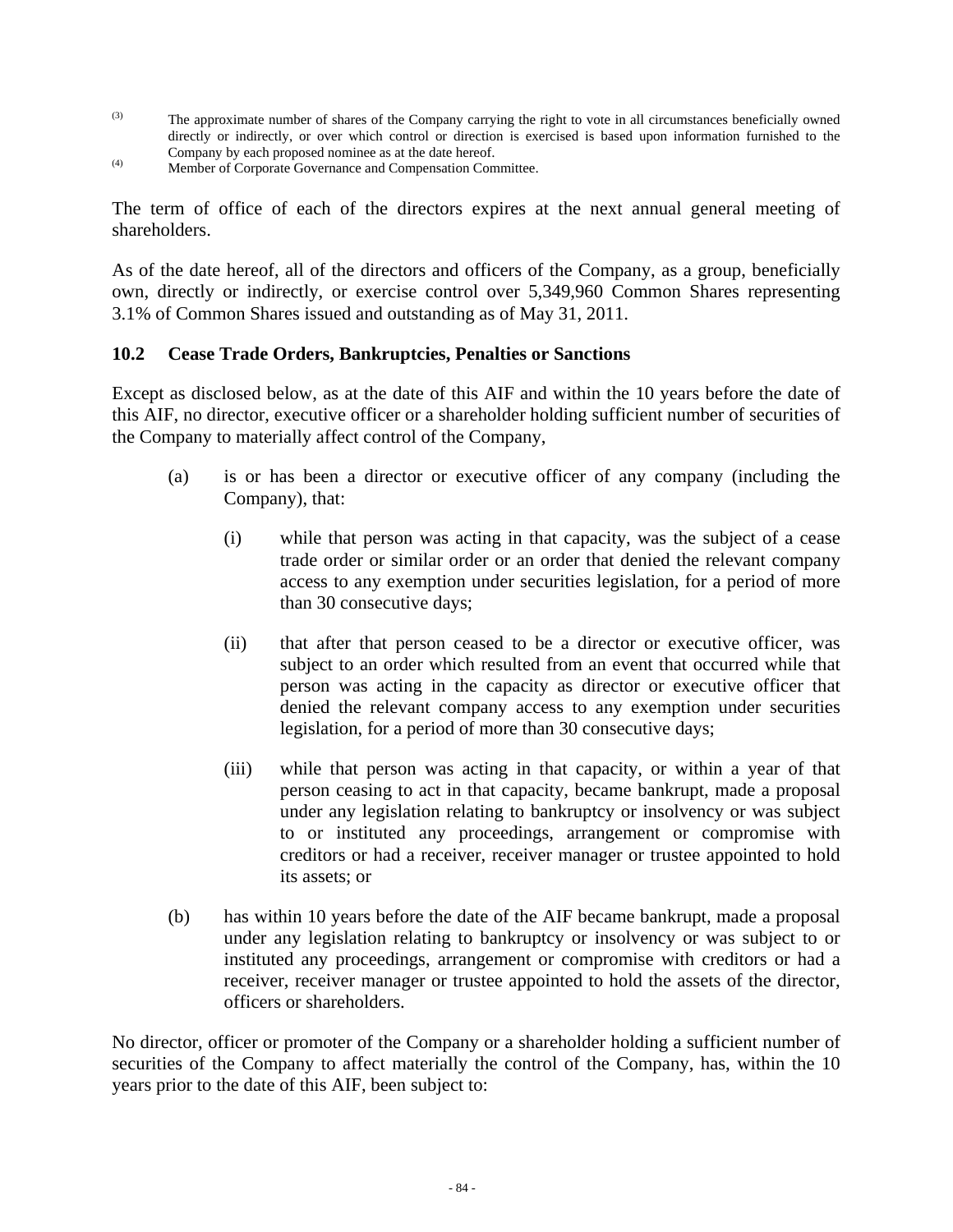- (a) any penalties or sanctions imposed by a court or securities regulatory authority relating to securities legislation or by a securities regulatory authority or has entered into a settlement agreement with a securities regulatory authority; or
- (b) any other penalties or sanctions imposed by a court or regulatory body that would likely be considered important to a reasonable investor in making an investment decision.

Mr. Paul Simpson was the Corporate Secretary of Salmon River Resources Ltd., a company listed on the TSX-V, which was the subject of a cease trade order of the Alberta Securities Commission issued on December 2, 2003 for failure to file its Annual Financial Statements for the period ended June 30, 2003. The annual financial statements were filed in February 2004, and the cease trade order subsequently lifted.

Mr. Simpson was also the Corporate Secretary of Tournigan Ventures Corporation (now named Tournigan Gold Corporation) ("**TVC**") on January 21, 2002, when the British Columbia Securities Commission issued a cease trade order against TVC for failure to file its audited financial statements and supporting documentation within the time provided. Upon raising necessary funds to pay the auditors, financial statements were completed and filed and the cease trade order was lifted by the British Columbia Securities Commission on April 23, 2002, and by the Alberta Securities Commission on May 10, 2002.

Mr. Robert Gayton was a director and officer of Newcoast Silver Mines Ltd. at the date of a cease trade order issued by the British Columbia Securities Commission on September 30, 2003, and by the Alberta Securities Commission on October 31, 2003, for failure to file financial statements. The orders were revoked on October 23, 2003 and March 25, 2004, respectively.

# **10.3 Conflicts of Interest**

Certain directors and officers of the Company are also directors, officers or shareholders of other companies that are similarly engaged in the business of acquiring and exploiting natural resources properties. These associations to other companies in the resource sector may give rise to conflicts of interest from time to time.

Under the laws of the Province of British Columbia, the directors and senior officers of the Company are required by law to act honestly and in good faith with a view to the best interests of the Company. In the event that such a conflict of interest arises at a meeting of the Company's directors, a director who has such a conflict will disclose such interest in a contract or transaction and will abstain from voting on any resolution in respect of such contract or transaction. See also "Item 4.3 Risk Factors" and "Item 14 Interest of Management and Others in Material Transactions".

# **ITEM 11: AUDIT COMMITTEE**

# *Audit Committee Charter*

A copy of the Charter of the Audit Committee is attached hereto as Schedule "1".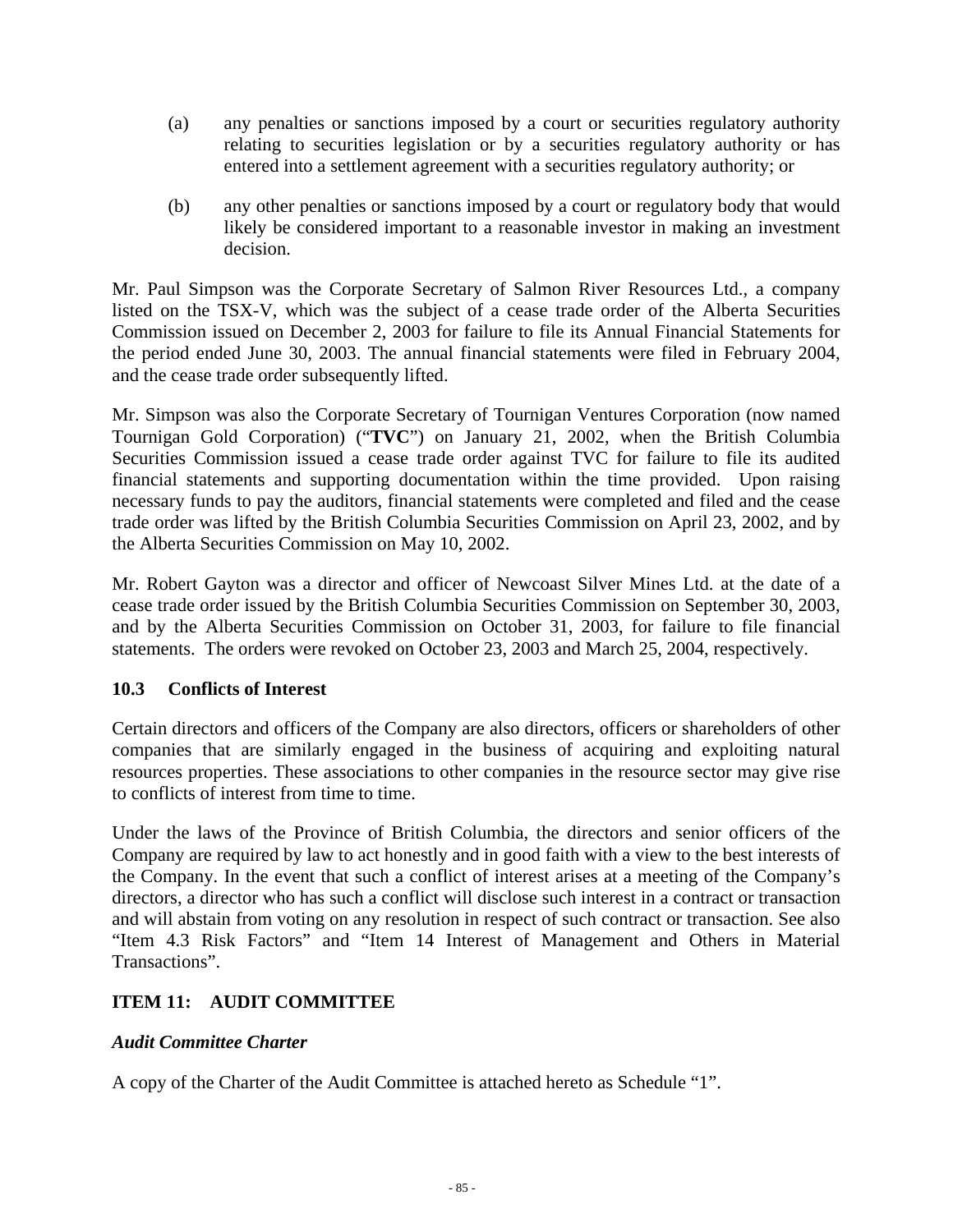### *Composition of the Audit Committee*

The current members of the Audit Committee are Robert Gayton, Earl Drake and Yikang Liu, all of whom are considered independent pursuant to National Instrument 52-110 – Audit Committees. All members of the Audit Committee are considered to be financially literate. The Audit Committee will be re-constituted after the 2011 Annual General Meeting.

#### *Relevant Education and Experience*

#### *Robert Gayton, Director*

Dr. Gayton graduated from the University of British Columbia ("UBC") in 1962 with a Bachelor of Commerce and in 1964 earned the Chartered Accountant (C.A.) designation while at Peat Marwick Mitchell. Dr. Gayton joined the Faculty of Business Administration at UBC in 1965 beginning 10 years in the academic world, including time at the University of California, Berkeley, earning a Ph.D. in Business. Dr. Gayton rejoined Peat Marwick Mitchell in 1974 and became a partner in 1976, providing audit and consulting services to private and public company clients for 11 years. He has directed the accounting and financial matters of public companies in the resource and non-resource fields since 1987. He was CFO of Western Silver Corporation from 1996 to 2004 and was a director of Western Silver Corporation (2004-2005), Bema Gold Corporation (2003-2007), Northern Orion Resources Inc. (2004-2007), and Doublestar Resources (2000-2007), each of which were "taken over". Mr. Gayton is currently a director of Nevsun Resources Ltd., Amerigo Resources Limited, Palo Duro Energy Inc., B2Gold Corp., Quaterra Resources Inc., Western Copper Corp., Eastern Platinum Limited and LNG Energy Ltd.

### *Earl Drake, Director*

Mr. Earl Drake is Vice Chairman Emeritus of the Canada China Business Council; former Project Director of the China Council on Environment & Development; and Honorary Professor in Residence at University of British Columbia. Prior to settling in Vancouver, Mr. Drake spent many years abroad as Canadian Ambassador to China and Indonesia, Executive Director at the World Bank in Washington and as Canadian diplomat at the OECD in Paris and embassies in Malaysia and Pakistan. In Ottawa, he served as Assistant Deputy Minister at the Department of External Affairs and Vice President at Canadian International Development Agency.

### *Yikang Liu, Director*

Mr. Yikang Liu was the Deputy General Secretary of the China Mining Association and the 35th & 36th Vice-Chairman of the Geological Society of China. Before he retired in 2001, Mr. Liu was the Chief Geologist for the former Ministry of Metallurgical Industry of China. While there he made significant contributions to the amendment of the last China Mineral Resources Law. Mr. Liu, representing Chinese interests, is the person responsible for the establishment of the first Sino-foreign joint venture for mineral exploration in China. Mr. Liu has over 40 years of geological experience in managing, evaluating and exploring mineral projects for the Chinese government in China and in 17 countries around the world. Mr. Liu is an Adjunct Professor of Geology at the Changchun College of Technology, Northeast University and the China University of Geoscience. Mr. Liu's expertise is in mining development and exploration in China.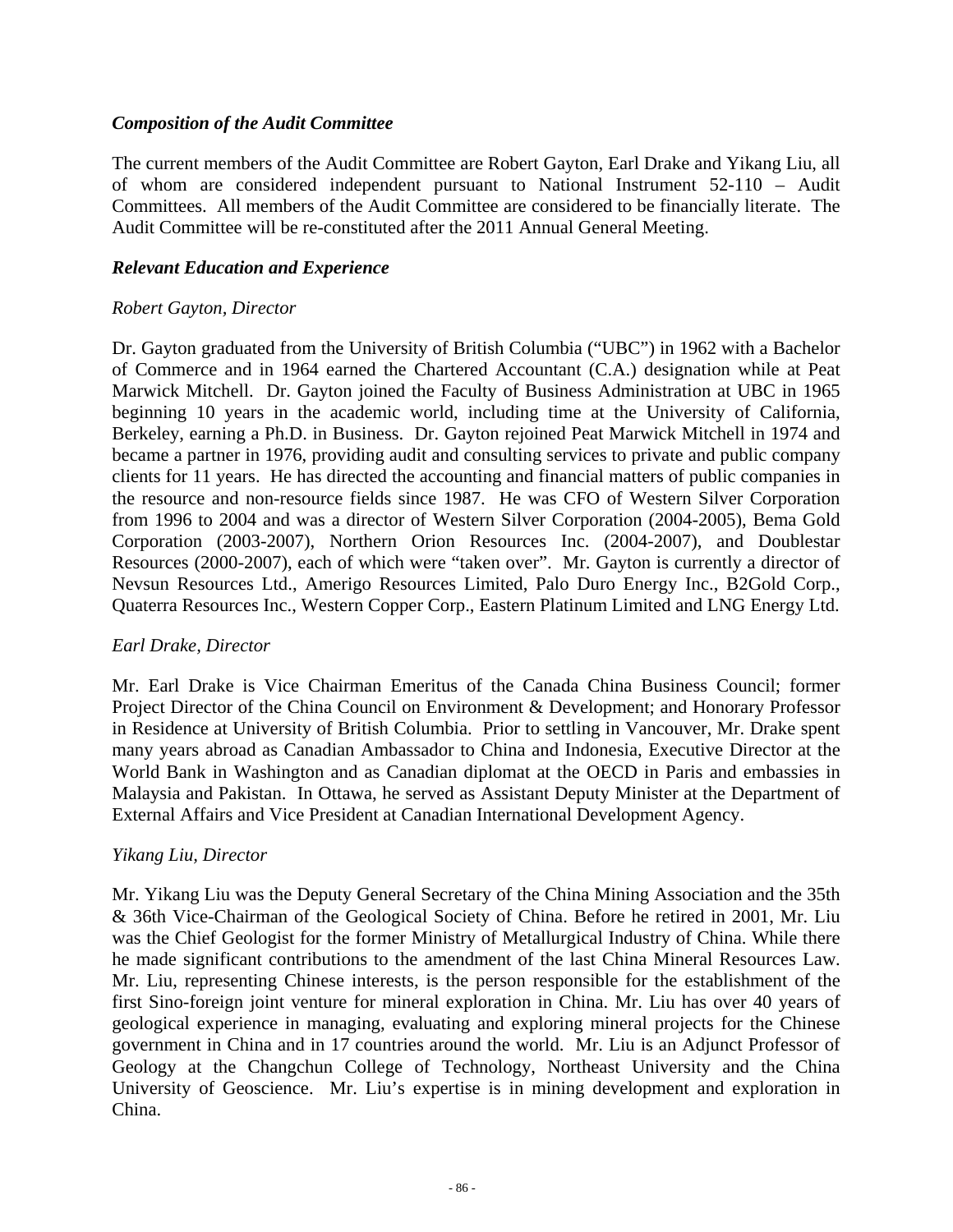### *Reliance on Certain Exemptions*

At no time since the commencement of the Company's most recently completed financial year has the Company relied on the exemption in sections 2.4, 3.2, 3.3(2), 3.4, 3.5, 3.6 or 3.8 of NI 52-110, or an exemption from NI 52-110, in whole or in part, granted under Part 8 of NI 52-110.

### *Audit Committee Oversight*

During the last year, recommendations of the Audit Committee to nominate or compensate an external auditor were adopted by the Board.

#### *Pre-Approval Policies and Procedures*

The Audit Committee has adopted a specific policy and procedure for the engagement of nonaudit services as described in Section IV(4) of the Audit Committee Charter.

#### *External Auditor Services Fees*

The Audit Committee has reviewed the nature and amount of the services provided by Ernst & Young LLP to ensure auditor independence. Fees billed by external auditors for audit services in the last two fiscal years are outlined below:

| <b>Nature of Services</b>         | Year Ended March 31, 2011 | Year Ended March 31, 2010 |
|-----------------------------------|---------------------------|---------------------------|
| Audit Fees <sup>(1)</sup>         | \$623,000                 | \$579,840                 |
| Audit-Related Fees <sup>(2)</sup> | \$64,000                  | Nil                       |
| Tax-Fees $(3)$                    | \$25,100                  | \$10,989                  |
| All Other Fees <sup>(4)</sup>     | <i><b>Snil</b></i>        | \$4,765                   |
| Total                             | \$712,100                 | \$595,594                 |

Notes:

- (1) "Audit Fees" include the aggregate fees billed for each of the last two fiscal years for professional services of the principal accountant for the audit of the Company's annual financial statements and the audit of the Company's internal control over financial reporting for fiscal 2011, or services that are normally provided by the accountant in connection with statutory and regulatory filings or engagements for those fiscal years.
- <sup>(2)</sup> "Audit-Related Fees" include the aggregate fees billed in each of the last two fiscal years for assurance and related services by the principal accountant that are reasonably related to the performance of the audit or review of the Company's financial statements and are not reported under above item (1).
- <sup>(3)</sup> "Tax Fees" include the aggregate fees billed in each of the last two fiscal years for professional services rendered by the principal accountant for tax compliance, tax advice, and tax planning. For fiscal years 2011 and 2010, tax fees were for corporate tax returns and general tax inquiries.
- (4) "All Other Fees" include the aggregate fees billed in each of the last two fiscal years for products and services provided by the principal accountant, other than the services reported in the above items. For fiscal years 2011 and 2010, all other fees were for the subscription of the Ernst & Young LLP online website.

### **ITEM 12: PROMOTERS**

No person or company has been a promoter of the Company or a subsidiary of the Company within the two most recently completed financial years or during the current financial year.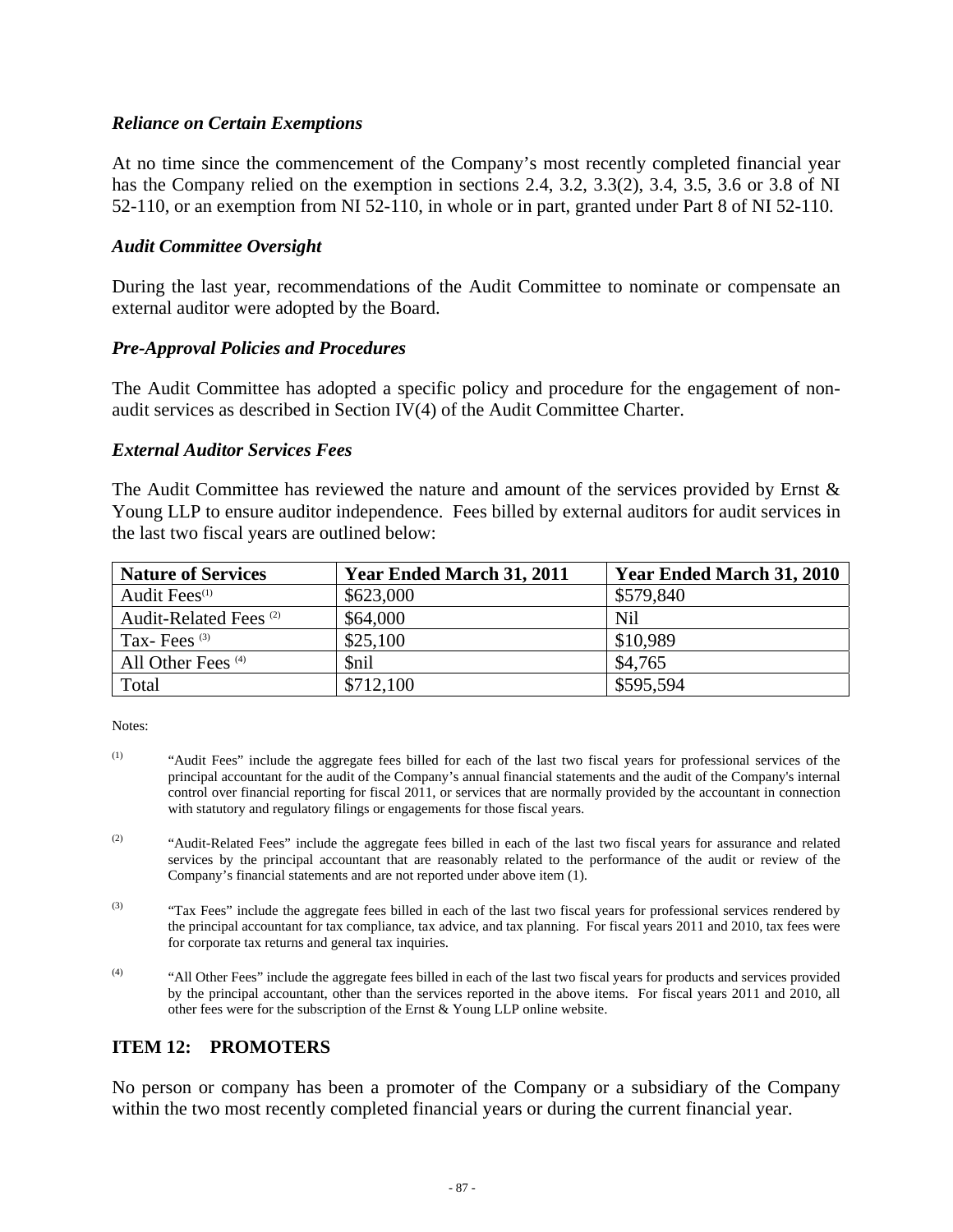### **ITEM 13: LEGAL PROCEEDINGS AND REGULATORY ACTIONS**

The Company is not aware of any actual or pending material legal proceedings or any regulatory actions to which the Company is or is likely to be party or of which any of its business or property is or is likely to be subject.

# **ITEM 14: INTEREST OF MANAGEMENT AND OTHERS IN MATERIAL TRANSACTIONS**

Except as disclosed below, no director or executive officer, insider, or any associate or affiliate of such insider or director or executive officer, have had any material interest, direct or indirect, in any material transaction of Silvercorp within the Company's three most recently completed financial years or during the current financial year, which has materially affected or will materially affect Silvercorp.

On June 2008, the Company acquired from Yangtze Gold all of the issued shares of Yangtze Mining. Yangtze Mining owns a 95% interest in a Sino-foreign joint venture company, Anhui Yangtze, which owned 100% of the GC Project. Dr. Rui Feng, Chairman and CEO of the Company, is a Director of each of Yangtze Gold, Yangtze Mining and Anhui Yangtze, and Mr. J. Feng, a relative of Dr. Feng, controls Yangtze Gold. The transaction was approved by the independent directors of the Company in accordance with the applicable laws.

### **ITEM 15: TRANSFER AGENTS AND REGISTRARS**

The Company's transfer agent and registrar is Computershare Investor Services Inc. of 510 Burrard Street, 2nd Floor, Vancouver, British Columbia, Canada, V6C 3B9.

### **ITEM 16: MATERIAL CONTRACTS**

There are no other contracts, other than those disclosed in this AIF and other than those entered into in the ordinary course of the Company's business, that are material to the Company and which were entered into in the most recently completed financial year ended March 31, 2011, or before the most recently completed financial year but are still in effect as of the date of this AIF.

### **ITEM 17: INTERESTS OF EXPERTS**

### **17.1 Names of Experts**

### *Ying Report*

The Ying Report was prepared by Chris Broili, C.P.Geo. & L.P.Geo., Mel Klohn, L.P.Geo. and Wenchang Ni, P.Eng. Both Mr. Broili and Mr. Klohn are independent consulting geologists and "qualified persons". Mr. Broili is the author responsible for Chapters 2, 3, 7 through 14 and sections 17.1 through 17.3 of Chapter 17 in the Ying Report. Mr. Klohn is the author responsible for Chapters 1, 4, 5, 6, 15, 19 and 20 of the Ying Report. Mr. Ni is the author responsible for Chapters 16, 17.4, 18 and 21 of the 2010 Ying District Report.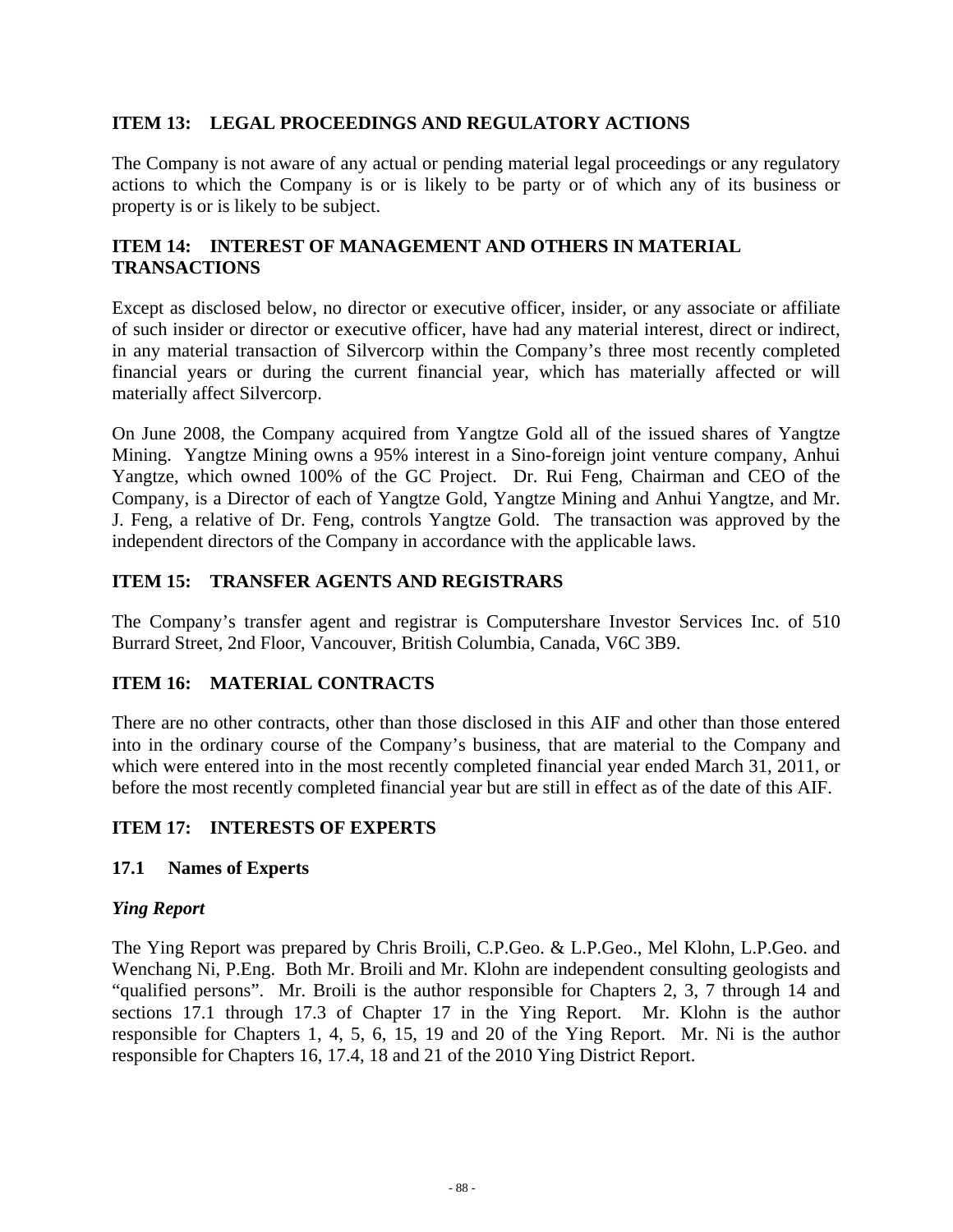# *GC Report*

The GC Report was prepared by Brian F.J. O'Connor, P.Geo., an independent consulting geologist and a "qualified person". The factual information in the Geology section of this report was prepared by Anson Xu in April 2008. Mr. Xu is a qualified person within the meaning of NI 43-101.

# *Silvertip Report*

The Silvertip Report was prepared by Randal D. Cullen, P.Geo., an independent consulting geologist and a "qualified person".

# **17.2 Interests of Experts**

Other than disclosed in this AIF, none of the independent consulting geologists and "qualified persons" named in the "Item 17.1 Names of Experts", when or after they prepared the statement, report or valuation, has received any registered or beneficial interests, direct or indirect, in any securities or other property of the Company or of one of the Company's associates or affiliates or is or is expected to be elected, appointed or employed as a director, officer or employee of the Company or of any associate or affiliate of the Company except as disclosed below. This information has been provided to the Company by the individual experts.

After completing the Silvertip Report in February 19, 2010, Mr. Randy Cullen was retained, and continues to be retained, under a consulting contract with the Company. He was also granted 20,000 stock options in April 2010, and has received a further 15,000 options in October 2010.

The qualified persons who were responsible for the preparation of the technical reports for the Ying Project beneficially owned, directly or indirectly, less than 1% of the Common Shares.

# **ITEM 18: ADDITIONAL INFORMATION**

Additional information on the Company can be found on the Company's website at www.silvercorp.ca or on SEDAR located at www.sedar.com.

Additional information, including directors' and officers' remuneration and indebtedness, principal holders of the Company's securities and securities authorized for issuance under equity compensation plans, if applicable, is contained in the Company's information circular for its most recent annual meeting of shareholders that involved the election of directors.

Additional information is provided in the Company's most recent financial statements and the management's discussion and analysis for its most recently completed financial year.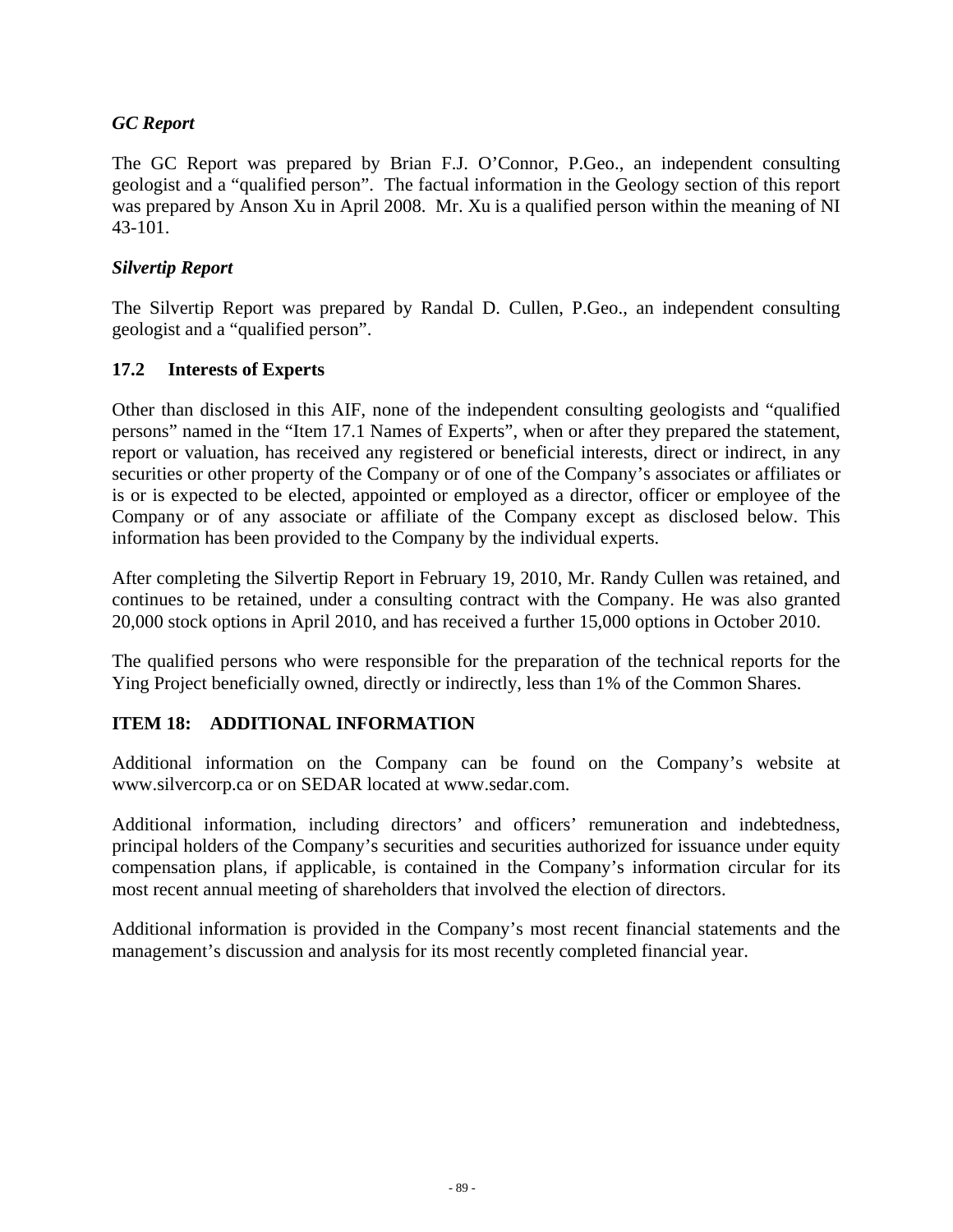# **ITEM 19: SCHEDULE "1"**

### **SILVERCORP METALS INC.**

### **AUDIT COMMITTEE CHARTER**

### **I. Purpose**

The main objective of the Audit Committee is to act as a liaison between the Board and the Company's independent auditors (the "Auditors") and to assist the Board in fulfilling its oversight responsibilities with respect to (a) the financial statements and other financial information provided by the Company to its shareholders, the public and others, (b) the Company's compliance with legal and regulatory requirements, (c) the qualification, independence and performance of the Auditors and (d) the Company's risk management and internal financial and accounting controls, and management information systems.

Although the Committee has the powers and responsibilities set forth in this Charter, the role of the Committee is oversight. The members of the Committee are not full-time employees of the Company and may or may not be accountants or auditors by profession or experts in the fields of accounting or auditing and, in any event, do not serve in such capacity. Consequently, it is not the duty of the Committee to conduct audits or to determine that the Company's financial statements and disclosures are complete and accurate and are in accordance with generally accepted accounting principles and applicable rules and regulations.

### **II. Organization**

The Committee shall consist of three or more directors and shall satisfy the laws governing the Company and the independence, financial literacy, expertise and experience requirements under applicable securities law, stock exchange and any other regulatory requirements applicable to the Company.

The members of the Committee and the Chair of the Committee shall be appointed by the Board. A majority of the members of the Committee shall constitute a quorum. A majority of the members of the Committee shall be empowered to act on behalf of the Committee. Matters decided by the Committee shall be decided by majority votes.

Any member of the Committee may be removed or replaced at any time by the Board and shall cease to be a member of the Committee as soon as such member ceases to be a director.

The Committee may form and delegate authority to subcommittees when appropriate.

# **III. Meetings**

The Committee shall meet as frequently as circumstances require, but not less frequently than four times per year. The Committee shall meet at least quarterly.

The Committee may invite, from time to time, such persons as it may see fit to attend its meetings and to take part in discussion and consideration of the affairs of the Committee.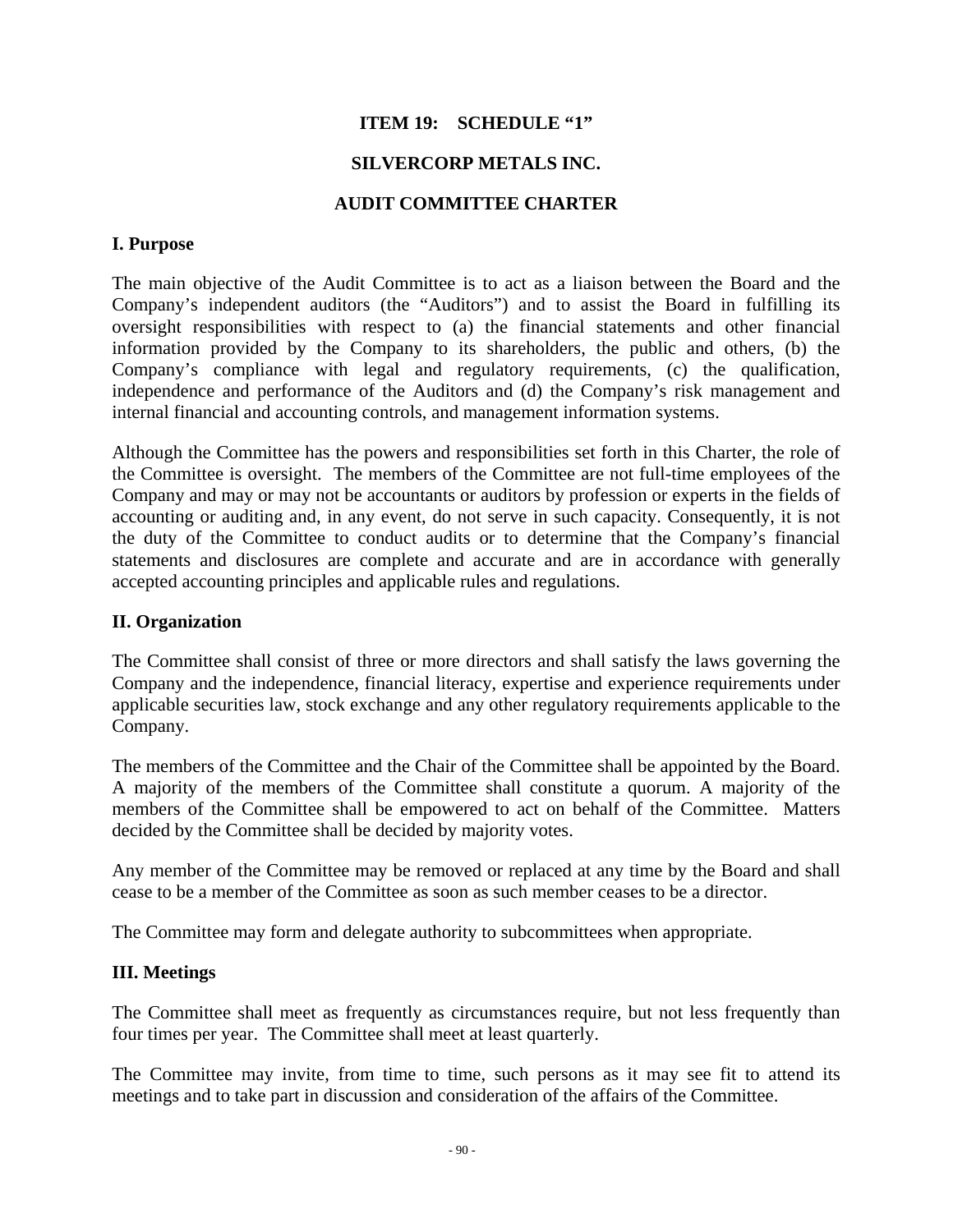The Company's accounting and financial officer(s) and the Auditors shall attend any meeting when requested to do so by the Chair of the Committee.

# **IV. Responsibilities**

- (1) The Committee shall recommend to the Board of directors:
	- (a) the external auditor to be nominated for the purpose of preparing or issuing an auditor's report or performing other audit, review or attest services for the Company; and
	- (b) the compensation of the external auditor.
- (2) The Committee shall be directly responsible for overseeing the work of the external auditor engaged for the purpose of preparing or issuing an auditor's report or performing other audit, review or attest services for the Company, including the resolution of disagreements between management and the external auditor regarding financial reporting.
- (3) The Committee must pre-approve all non-audit services to be provided to the Company or its subsidiary entities by the Company's external auditor.
- (4) The Committee must review the Company's financial statements, MD&A and annual and interim earnings press releases before the Company publicly discloses this information.
- (5) The Committee must be satisfied that adequate procedures are in place for the review of the Company's public disclosure of financial information extracted or derived from the Company's financial statements, other than the public disclosure referred to in subsection (4), and must periodically assess the adequacy of those procedures.
- (6) The Committee must establish procedures for:
	- (a) the receipt, retention and treatment of complaints received by the Company regarding accounting, internal accounting controls, or auditing matters; and
	- (b) the confidential, anonymous submission by employees of the Company of concerns regarding questionable accounting or auditing matters.
- (7) An audit committee must review and approve the Company's hiring policies regarding partners, employees and former partners and employees of the present and former external auditor of the issuer.

# **V. Authority**

The Committee shall have the following authority:

(a) to engage independent counsel and other advisors as it determines necessary to carry out its duties,